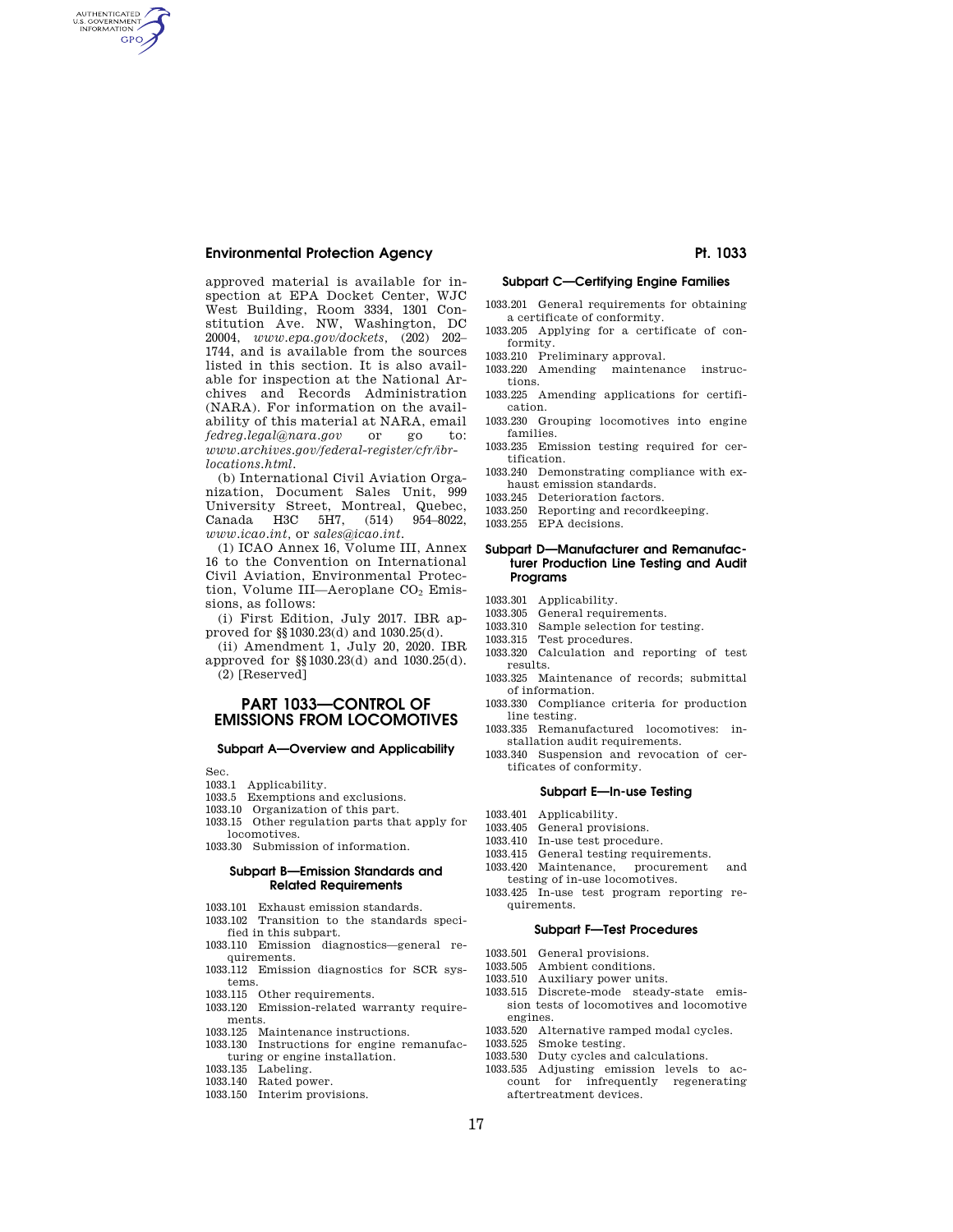# **§ 1033.1 40 CFR Ch. I (7–1–21 Edition)**

### **Subpart G—Special Compliance Provisions**

- 1033.601 General compliance provisions.
- 1033.610 Small railroad provisions.
- 1033.615 Voluntarily subjecting locomotives to the standards of this part.
- 1033.620 Hardship provisions for manufacturers and remanufacturers.
- 1033.625 Special certification provisions for non-locomotive-specific engines.
- 1033.630 Staged-assembly and delegated assembly exemptions.
- 1033.640 Provisions for repowered and refurbished locomotives.
- 1033.645 Non-OEM component certification program.
- 1033.650 Incidental use exemption for Canadian and Mexican locomotives.
- 1033.652 Special provisions for exported locomotives.
- 1033.655 Special provisions for certain Tier 0/Tier 1 locomotives.

### **Subpart H—Averaging, Banking, and Trading for Certification**

- 
- 1033.701 General provisions. Calculating emission credits.
- 1033.710 Averaging emission credits.
- 1033.715 Banking emission credits.
- 1033.720 Trading emission credits.
- 1033.722 Transferring emission credits.
- 1033.725 Requirements for your application for certification.
- 1033.730 ABT reports.
- 1033.735 Required records.
- 1033.740 Credit restrictions.
- 1033.745 Compliance with the provisions of this subpart.
- 1033.750 Changing a locomotive's FEL at remanufacture.

## **Subpart I—Requirements for Owners and Operators**

- 1033.801 Applicability.
- 1033.805 Remanufacturing requirements.<br>1033.810 In-use testing program.
- In-use testing program.
- 1033.815 Maintenance, operation, and repair.
- 1033.820 In-use locomotives.
- 1033.825 Refueling requirements.

## **Subpart J—Definitions and Other Reference Information**

- 1033.901 Definitions.
- 1033.905 Symbols, acronyms, and abbreviations.
- 1033.915 Confidential information.
- 1033.920 How to request a hearing.
- 1033.925 Reporting and recordkeeping requirements.
- APPENDIX I TO PART 1033—ORIGINAL STAND-ARDS FOR TIER 0, TIER 1 AND TIER 2 LOCO-**MOTIVES** 
	- AUTHORITY: 42 U.S.C. 7401–7671q.

SOURCE: 73 FR 37197, June 30, 2008, unless otherwise noted.

# **Subpart A—Overview and Applicability**

# **§ 1033.1 Applicability.**

The regulations in this part 1033 apply for all new locomotives and all locomotives containing a new locomotive engine, except as provided in §1033.5.

(a) Standards begin to apply each time a locomotive or locomotive engine is originally manufactured or otherwise becomes new (defined in §1033.901). The requirements of this part continue to apply as specified after locomotives cease to be new.

(b) Standards apply to the locomotive. However, in certain cases, the manufacturer/remanufacturer is allowed to test a locomotive engine instead of a complete locomotive, such as for certification. Also, you are not required to complete assembly of a locomotive to obtain a certificate of conformity for it, provided you meet the definition of ''manufacturer'' or ''remanufacturer'' (as applicable) in §1033.901. For example, an engine manufacturer may obtain a certificate for locomotives which it does not manufacture, if the locomotives use its engines.

(c) Standards apply based on the year in which the locomotive was originally manufactured. The date of original manufacture is generally the date on which assembly is completed for the first time. For example, all locomotives originally manufactured in calendar years 2002, 2003, and 2004 are subject to the Tier 1 emission standards for their entire service lives.

(d) The following provisions apply when there are multiple persons meeting the definition of manufacturer or remanufacturer in §1033.901:

(1) Each person meeting the definition of manufacturer must comply with the requirements of this part that apply to manufacturers; and each person meeting the definition of remanufacturer must comply with the requirements of this part that apply to remanufacturers. However, if one person complies with a specific requirement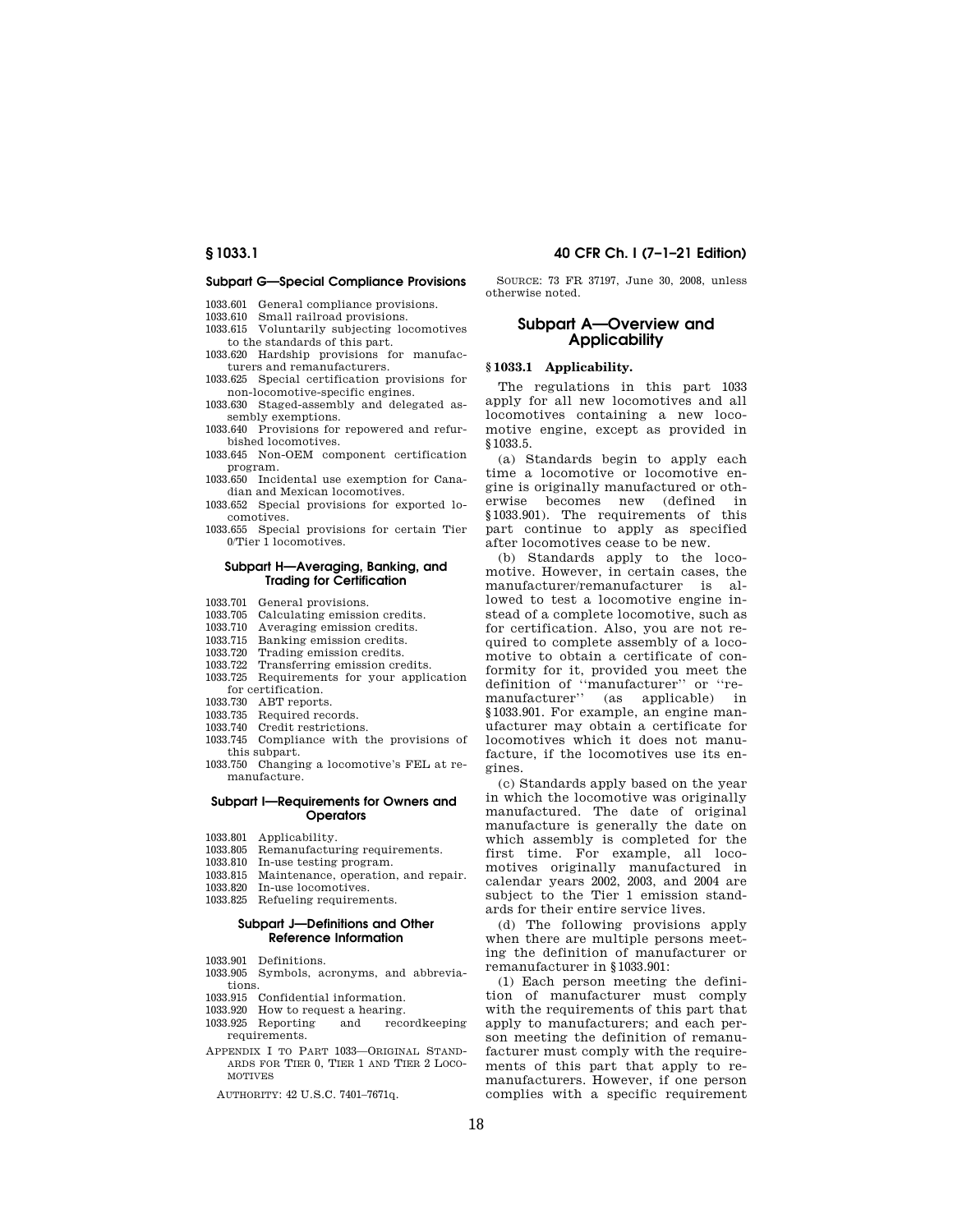for a given locomotive, then all manufacturers/remanufacturers are deemed to have complied with that specific requirement.

(2) We will apply the requirements of subparts C, D, and E of this part to the manufacturer/remanufacturer that obtains the certificate of conformity for the locomotive. Other manufacturers and remanufacturers are required to comply with the requirements of subparts C, D, and E of this part only when notified by us. In our notification, we will specify a reasonable time period in which you need to comply with the requirements identified in the notice. See §1033.601 for the applicability of 40 CFR part 1068 to these other manufacturers and remanufacturers.

(3) For example, we may require a railroad that installs certified kits but does not hold the certificate to perform production line auditing of the locomotives that it remanufactures. However, if we did, we would allow the railroad a reasonable amount of time to develop the ability to perform such auditing.

(e) The provisions of this part apply as specified for locomotives manufactured or remanufactured on or after July 7, 2008. See §1033.102 to determine whether the standards of this part or the standards specified in Appendix I of this part apply for model years 2008 through 2012. For example, for a locomotive that was originally manufactured in 2007 and remanufactured on April 10, 2014, the provisions of this part begin to apply on April 10, 2014.

[73 FR 37197, June 30, 2008, as amended at 81 FR 74004, Oct. 25, 2016]

## **§ 1033.5 Exemptions and exclusions.**

(a) Subpart G of this part exempts certain locomotives from the standards of this part.

(b) The definition of ''locomotive'' in §1033.901 excludes certain vehicles. In general, the engines used in such excluded equipment are subject to standards under other regulatory parts. For example, see 40 CFR part 1039 for requirements that apply to diesel engines used in equipment excluded from the definition of ''locomotive'' in §1033.901. The following locomotives are also excluded from the provisions of this part 1033:

(1) Historic locomotives powered by steam engines. For a locomotive that was originally manufactured after January 1, 1973 to be excluded under this paragraph (b)(1), it may not use any internal combustion engines and must be used only for historical purposes such as at a museum or similar public attraction.

(2) Locomotives powered only by an external source of electricity.

(c) The requirements and prohibitions of this part apply only for locomotives that have become ''new'' (as defined in §1033.901) on or after July 7, 2008.

(d) The provisions of this part do not apply for any auxiliary engine that only provides hotel power. In general, these engines are subject to the provisions of 40 CFR part 1039. However, depending on the engine cycle, model year and power rating, the engines may be subject to other regulatory parts instead.

(e) Manufacturers and owners of locomotives that operate only on nonstandard gauge rails may ask us to exclude such locomotives from this part by excluding them from the definition of ''locomotive''.

## **§ 1033.10 Organization of this part.**

The regulations in this part 1033 contain provisions that affect locomotive manufacturers, remanufacturers, and others. However, the requirements of this part are generally addressed to the locomotive manufacturer/remanufacturer. The term ''you'' generally means the manufacturer/remanufacturer, as defined in §1033.901. This part 1033 is divided into the following subparts:

(a) Subpart A of this part defines the applicability of part 1033 and gives an overview of regulatory requirements.

(b) Subpart B of this part describes the emission standards and other requirements that must be met to certify locomotives under this part. Note that §1033.150 discusses certain interim requirements and compliance provisions that apply only for a limited time.

(c) Subpart C of this part describes how to apply for a certificate of conformity.

(d) Subpart D of this part describes general provisions for testing and auditing production locomotives.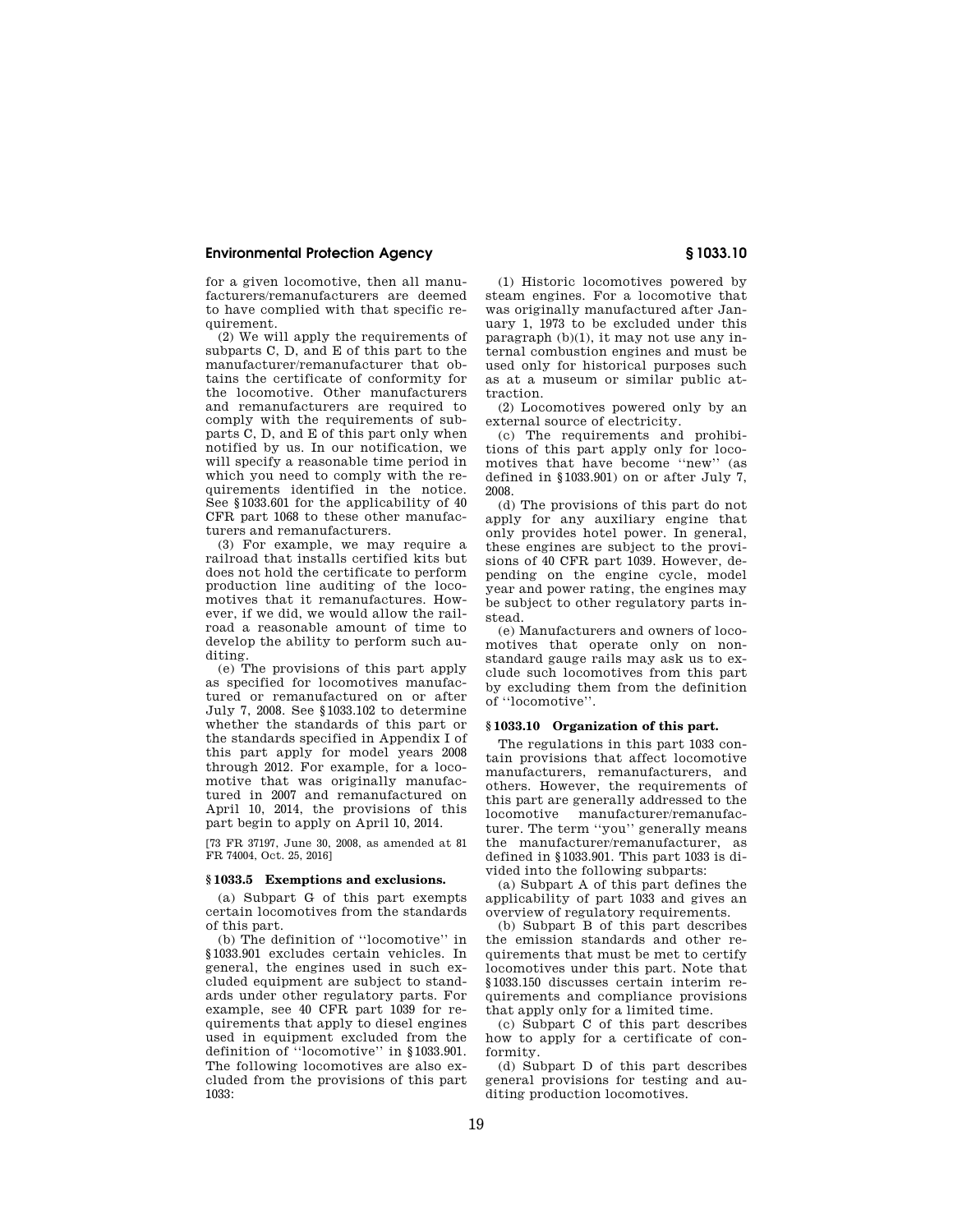(e) Subpart E of this part describes general provisions for testing in-use locomotives.

(f) Subpart F of this part and 40 CFR part 1065 describe how to test locomotives and engines.

(g) Subpart G of this part and 40 CFR part 1068 describe requirements, prohibitions, exemptions, and other provisions that apply to locomotive manufacturer/remanufacturers, owners, operators, and all others.

(h) Subpart H of this part describes how you may generate and use emission credits to certify your locomotives.

(i) Subpart I of this part describes provisions for locomotive owners and operators.

(j) Subpart J of this part contains definitions and other reference information.

## **§ 1033.15 Other regulation parts that apply for locomotives.**

(a) Part 1065 of this chapter describes procedures and equipment specifications for testing engines to measure exhaust emissions. Subpart F of this part 1033 describes how to apply the provisions of part 1065 of this chapter to test locomotives to determine whether they meet the exhaust emission standards in this part.

(b) The requirements and prohibitions of part 1068 of this chapter apply to everyone, including anyone who manufactures, remanufactures, ports, maintains, owns, or operates any of the locomotives subject to this part 1033. See §1033.601 to determine how to apply the part 1068 regulations for locomotives. Part 1068 of this chapter describes general provisions, including the following areas:

# **§ 1033.15 40 CFR Ch. I (7–1–21 Edition)**

(1) Prohibited acts and penalties for locomotive manufacturer/remanufacturers and others.

(2) Exclusions and exemptions for certain locomotives.

(3) Importing locomotives.

(4) Selective enforcement audits of your production.

(5) Defect reporting and recall.

(6) Procedures for hearings.

(c) Other parts of this chapter apply if referenced in this part.

[73 FR 37197, June 30, 2008, as amended at 75 FR 22982, Apr. 30, 2010]

# **§ 1033.30 Submission of information.**

Unless we specify otherwise, send all reports and requests for approval to the Designated Compliance Officer (see §1033.901). See §1033.925 for additional reporting and recordkeeping provisions.

[81 FR 74004, Oct. 25, 2016]

# **Subpart B—Emission Standards and Related Requirements**

## **§ 1033.101 Exhaust emission standards.**

See §§1033.102 and 1033.150 to determine how the emission standards of this section apply before 2023.

(a) *Emission standards for line-haul locomotives.* Exhaust emissions from your new locomotives may not exceed the applicable emission standards in Table 1 to this section during the useful life of the locomotive. (NOTE: §1033.901 defines locomotives to be ''new'' when originally manufactured and when re-<br>manufactured.) Measure emissions manufactured.) using the applicable test procedures described in subpart F of this part.

| Year of original manufacture | Tier of standards                                                        |                                 | Standards (g/bhp-hr)                 |                                      |                                 |
|------------------------------|--------------------------------------------------------------------------|---------------------------------|--------------------------------------|--------------------------------------|---------------------------------|
|                              |                                                                          | $NO_{x}$                        | <b>PM</b>                            | HC.                                  |                                 |
|                              | l Tier 2 <sup>b</sup> ………………………………<br>│ Tier 4 <sup>d</sup> ……………………………… | 8.0<br>7.4<br>5.5<br>5.5<br>1.3 | 0.22<br>0.22<br>0.10<br>0.10<br>0.03 | 1.00<br>0.55<br>0.30<br>0.30<br>0.14 | 5.0<br>2.2<br>1.5<br>1.5<br>1.5 |

TABLE 1 TO § 1033.101—LINE-HAUL LOCOMOTIVE EMISSION STANDARDS

a Locomotive models that were originally manufactured in model years 1993 through 2001, but that were not originally equipped with a separate coolant system for intake air are subject to the Tier 0 rather than the Tier 1 s equipped with a separate coolant system for intake air are subject to the Tier 0 rather than the Tier 1 standards.<br>
PLIne-haul locomotives subject to the Tier 0 through Tier 2 emission standards must also meet switch stand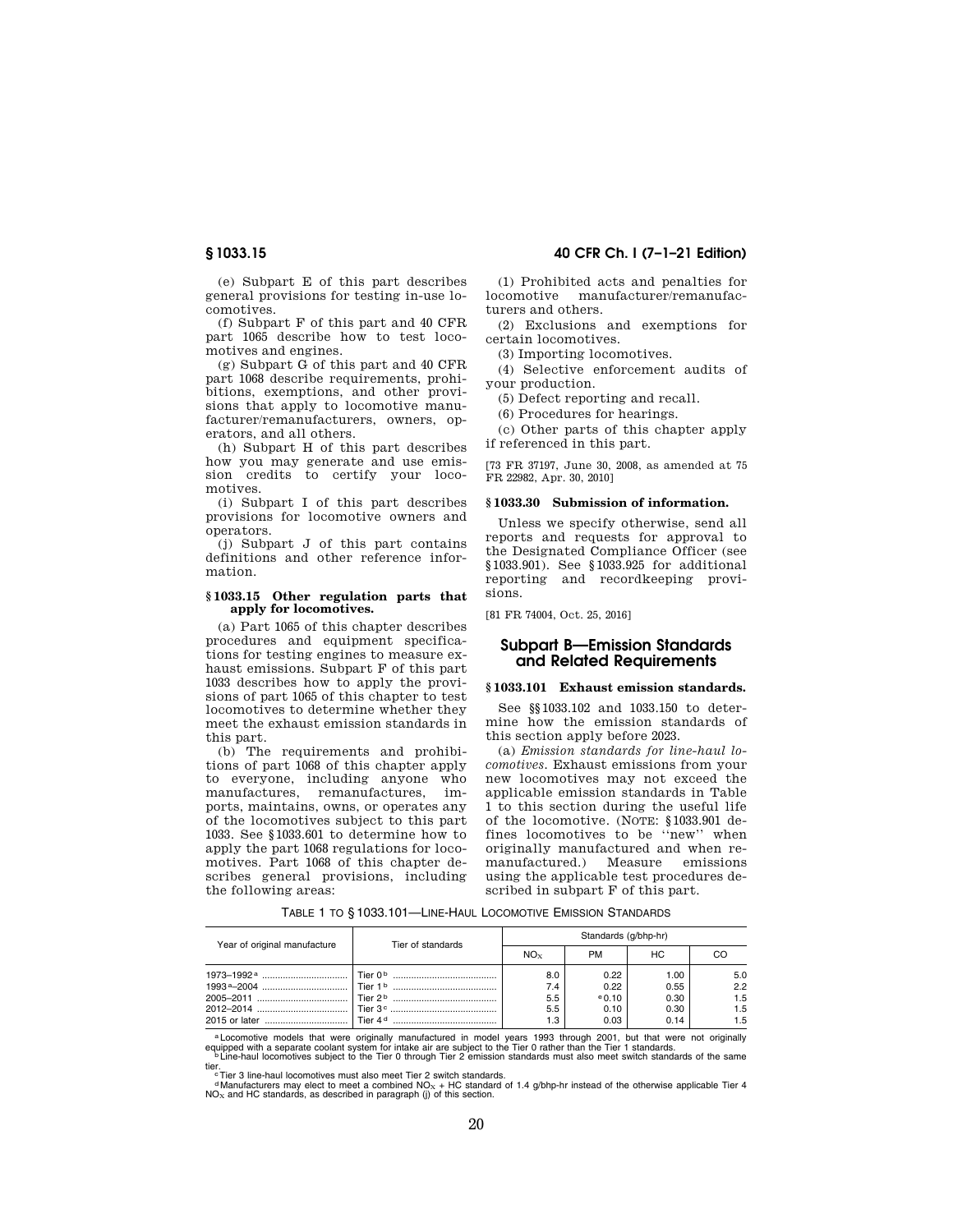eThe PM standard for newly remanufactured Tier 2 line-haul locomotives is 0.20 g/bhp-hr until January 1, 2013, except as specified in § 1033.150(a).

(b) *Emission standards for switch locomotives.* Exhaust emissions from your new locomotives may not exceed the applicable emission standards in Table 2 to this section during the useful life of the locomotive. (Note: §1033.901 defines locomotives to be ''new'' when originally manufactured and when remanufactured.) Measure emissions using the applicable test procedures described in subpart F of this part.

|  | TABLE 2 TO §1033.101-SWITCH LOCOMOTIVE EMISSION STANDARDS |  |  |  |  |
|--|-----------------------------------------------------------|--|--|--|--|
|--|-----------------------------------------------------------|--|--|--|--|

| Year of original manufacture | Tier of standards | Standards (g/bhp-hr) |           |                 |     |
|------------------------------|-------------------|----------------------|-----------|-----------------|-----|
|                              |                   | NO <sub>x</sub>      | <b>PM</b> | НC              | CО  |
|                              |                   | 11.8                 | 0.26      | 2.10            | 8.0 |
|                              |                   | 11.0                 | 0.26      | 1.20            | 2.5 |
|                              |                   | 8.1                  | $b$ 0.13  | 0.60            | 2.4 |
|                              |                   | 5.0                  | 0.10      | 0.60            | 2.4 |
|                              | <b>Tier 4</b>     | $^{\circ}1.3$        | 0.03      | $^{\circ}$ 0.14 | 2.4 |

a Switch locomotives subject to the Tier 1 through Tier 2 emission standards must also meet line-haul standards of the same<br>
<sup>•</sup> Manufacturers may elect to meet a combined NO<sub>X</sub> + HC standard of 1.4 g/bhp-trail January 1,

(c) *Smoke standards.* The smoke opacity standards specified in Table 3 to this section apply only for locomotives certified to one or more PM standards or FELs greater than 0.05 g/bhp-hr.

Smoke emissions, when measured in accordance with the provisions of Subpart F of this part, shall not exceed these standards.

TABLE 3 TO § 1033.101—SMOKE STANDARDS FOR LOCOMOTIVES (PERCENT OPACITY)

|                                    | Steady-state   | 30-sec peak    | 3-sec peak     |
|------------------------------------|----------------|----------------|----------------|
| Tier 0<br>Tier<br>Tier 2 and later | 30<br>25<br>20 | 40<br>40<br>40 | 50<br>50<br>50 |

(d) *Averaging, banking, and trading.*  You may generate or use emission credits under the averaging, banking, and trading (ABT) program as described in subpart H of this part to comply with the  $\rm{NO_{X}}$  and/or PM standards of this part. You may also use ABT to comply with the Tier 4 HC standards of this part as described in paragraph (j) of this section. Generating or using emission credits requires that you specify a family emission limit (FEL) for each pollutant you include in the ABT program for each engine family. These FELs serve as the emission standards for the engine family with respect to all required testing instead of the standards specified in paragraphs (a) and (b) of this section. FELs may not be higher than the following limits:

(1) FELs for Tier 0 and Tier 1 locomotives originally manufactured before 2002 may have any value.

(2) FELs for Tier 1 locomotives originally manufactured 2002 through 2004 may not exceed 9.5 g/bhp-hr for  $NO_X$ emissions or 0.60 g/bhp-hr for PM emissions measured over the line-haul duty cycle. FELs for these locomotives may not exceed 14.4 g/bhp-hr for  $NO<sub>x</sub>$  emissions or 0.72 g/bhp-hr for PM emissions measured over the switch duty cycle.

(3) FELs for Tier 2 and Tier 3 locomotives may not exceed the Tier 1 standards of this section.

(4) FELs for Tier 4 locomotives may not exceed the Tier 3 standards of this section.

(e) *Notch standards.* (1) Exhaust emissions from locomotives may not exceed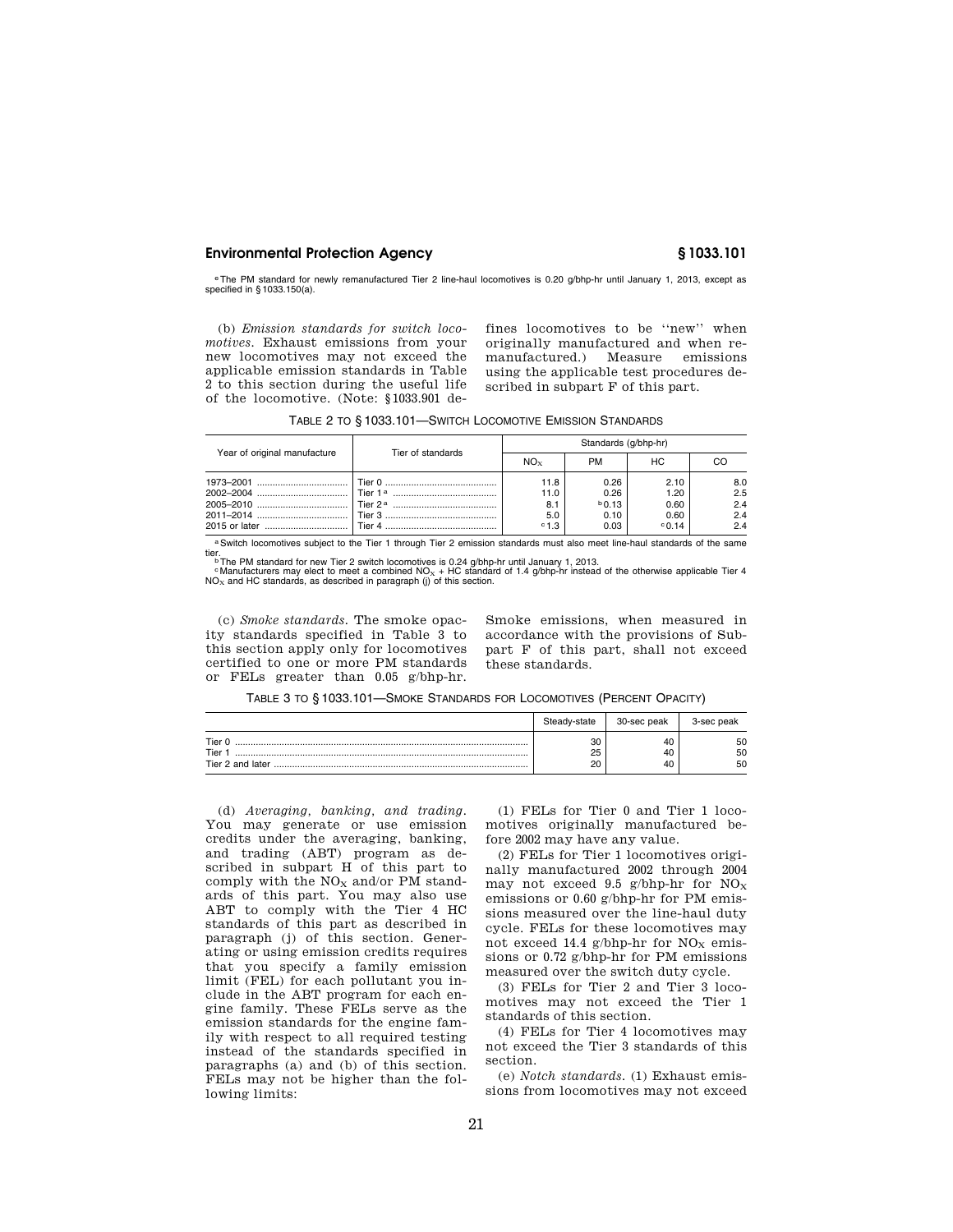**§ 1033.101 40 CFR Ch. I (7–1–21 Edition)** 

the notch standards specified in paragraph (e)(2) of this section, except as allowed in paragraph (e)(3) of this section, when measured using any test procedures under any test conditions.

(2) Except as specified in paragraph (e)(5) of this section, calculate the applicable notch standards for each pollutant for each notch from the certified notch emission rate as follows:

Notch standard =  $(E_i) \times (1.1 + (1 - E L H_i))$ std))

Where:

- $E_i$  = The deteriorated brake-specific emission rate (for pollutant i) for the notch (i.e., the brake-specific emission rate calculated under subpart F of this part, adjusted by the deterioration factor in the application for certification); where i is NOX, HC, CO or PM.
- $ELH_i$  = The deteriorated line-haul duty-cycle weighted brake-specific emission rate for pollutant i, as reported in the application for certification, except as specified in paragraph (e)(6) of this section.
- std = The applicable line-haul duty-cycle standard/FEL, except as specified in paragraph (e)(6) of this section.

(3) Exhaust emissions that exceed the notch standards specified in paragraph (e)(2) of this section are allowed only if one of the following is true:

(i) The same emission controls are applied during the test conditions causing the noncompliance as were applied during certification test conditions (and to the same degree).

(ii) The exceedance result from a design feature that was described (including its effect on emissions) in the approved application for certification, and is:

(A) Necessary for safety;

(B) Addresses infrequent regeneration of an aftertreatment device; or

(C) Otherwise allowed by this part.

(4) Since you are only required to test your locomotive at the highest emitting dynamic brake point, the notch caps that you calculate for the dynamic brake point that you test also apply for other dynamic brake points.

(5) No PM notch caps apply for locomotives certified to a PM standard or FEL of 0.05 g/bhp-hr or lower.

(6) For switch locomotives that are not subject to line-haul standards, ELHi equals the deteriorated switch duty-cycle weighted brake-specific emission rate for pollutant i and std is

the applicable switch cycle standard/ FEL.

(f) *Fuels.* The exhaust emission standards in this section apply for locomotives using the fuel type on which the locomotives in the engine family are designed to operate.

(1) You must meet the numerical emission standards for HC in this section based on the following types of hydrocarbon emissions for locomotives powered by the following fuels:

(i) Alcohol-fueled locomotives: THCE emissions for Tier 3 and earlier locomotives and NMHCE for Tier 4.

(ii) Gaseous-fueled locomotives: Nonmethane-nonethane (NMNEHC). This includes dual-fuel and flexible-fuel locomotives that use a combination of a gaseous fuel and a nongaseous fuel.

(iii) Diesel-fueled and other locomotives: THC emissions for Tier 3 and earlier locomotives and NMHC for Tier 4. Note that manufacturers/remanufacturers may choose to not measure NMHC and assume that NMHC is equal to THC multiplied by 0.98 for dieselfueled locomotives.

(2) You must certify your dieselfueled locomotives to use the applicable grades of diesel fuel as follows:

(i) Certify your Tier 4 and later diesel-fueled locomotives for operation with only Ultra Low Sulfur Diesel (ULSD) fuel. Use ULSD as the test fuel for these locomotives. You may alternatively certify Tier 4 and later locomotives using Low Sulfur Diesel Fuel (LSD).

(ii) Certify your Tier 3 and earlier diesel-fueled locomotives for operation with only ULSD fuel if they include sulfur-sensitive technology and you demonstrate compliance using a ULSD test fuel.

(iii) Certify your Tier 3 and earlier diesel-fueled locomotives for operation with either ULSD fuel or LSD fuel if they do not include sulfur-sensitive technology or if you demonstrate compliance using an LSD test fuel (including commercial LSD fuel).

(iv) For Tier 1 and earlier dieselfueled locomotives, if you demonstrate compliance using a ULSD test fuel, you must adjust the measured PM emissions upward by 0.01 g/bhp-hr to make them equivalent to tests with LSD. We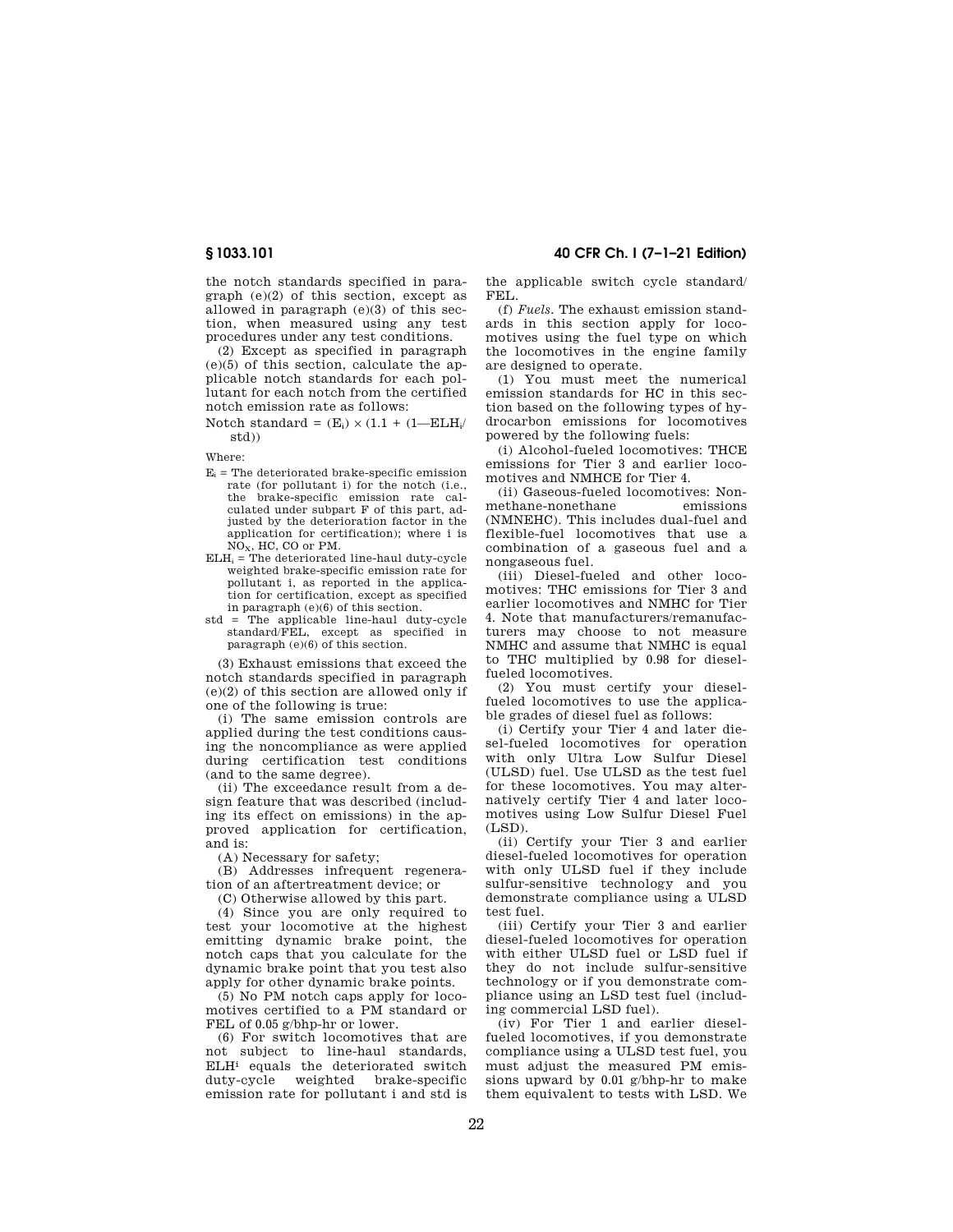will not apply this adjustment for our testing.

(g) *Useful life.* The emission standards and requirements in this subpart apply to the emissions from new locomotives for their useful life. The useful life is generally specified as MW-hrs and years, and ends when either of the values (MW-hrs or years) is exceeded or the locomotive is remanufactured.

(1) The minimum useful life in terms of MW-hrs is equal to the product of the rated horsepower multiplied by 7.50. The minimum useful life in terms of years is ten years. For locomotives originally manufactured before January 1, 2000 and not equipped with MWhr meters, the minimum useful life is equal to 750,000 miles or ten years, whichever is reached first. See §1033.140 for provisions related to rated power.

(2) You must specify a longer useful life if the locomotive or locomotive engine is designed to last longer than the applicable minimum useful life. Recommending a time to remanufacture that is longer than the minimum useful life is one indicator of a longer design life.

(3) Manufacturers/remanufacturers of locomotives with non-locomotive-specific engines (as defined in §1033.901) may ask us (before certification) to allow a shorter useful life for an engine family containing only non-locomotive-specific engines. We may approve a shorter useful life, in MW-hrs of locomotive operation but not in years, if we determine that these locomotives will rarely operate longer than the shorter useful life. If engines identical to those in the engine family have already been produced and are in use, your demonstration must include documentation from such in-use engines. In other cases, your demonstration must include an engineering analysis of information equivalent to such in-use data, such as data from research engines or similar engine models that are already in production. Your demonstration must also include any overhaul interval that you recommend, any mechanical warranty that you offer for the engine or its components, and any relevant customer design specifications. Your demonstration may include any other relevant information.

(4) Remanufacturers of locomotive or locomotive engine configurations that have been previously certified under paragraph  $(g)(3)$  of this section to a useful life that is shorter than the value specified in paragraph  $(g)(1)$  of this section may certify to that same shorter useful life value without request.

(5) In unusual circumstances, you may ask us to allow you to certify some locomotives in your engine family to a partial useful life. This allowance is limited to cases in which some or all of the locomotive's power assemblies have been operated previously such that the locomotive will need to be remanufactured prior to the end of the otherwise applicable useful life. Unless we specify otherwise, define the partial useful life based on the total MW-hrs since the last remanufacture to be consistent with other locomotives in the family. For example, this may apply for a previously uncertified locomotive that becomes ''new'' when it is imported, but that was remanufactured two years earlier (representing 25 percent of the normal useful life period). If such a locomotive could be brought into compliance with the applicable standards without being remanufactured, you may ask to include it in your engine family for the remaining 75 percent of its useful life period.

(h) *Applicability for testing.* The emission standards in this subpart apply to all testing, including certification testing, production-line testing, and in-use testing.

(i) *Alternate CO standards.* Manufacturers/remanufacturers may certify locomotives to an alternate CO emission standard of 10.0 g/bhp-hr instead of the otherwise applicable CO standard if they also certify those locomotives to alternate PM standards as follows:

(1) The alternate PM standard for Tier 0, Tier 1, and Tier 2 locomotives is one-half of the otherwise applicable PM standard. For example, a manufacturer certifying Tier 2 switch locomotives to a 0.065 g/bhp-hr PM standard may certify those locomotives to the alternate CO standard of 10.0 g/bhphr.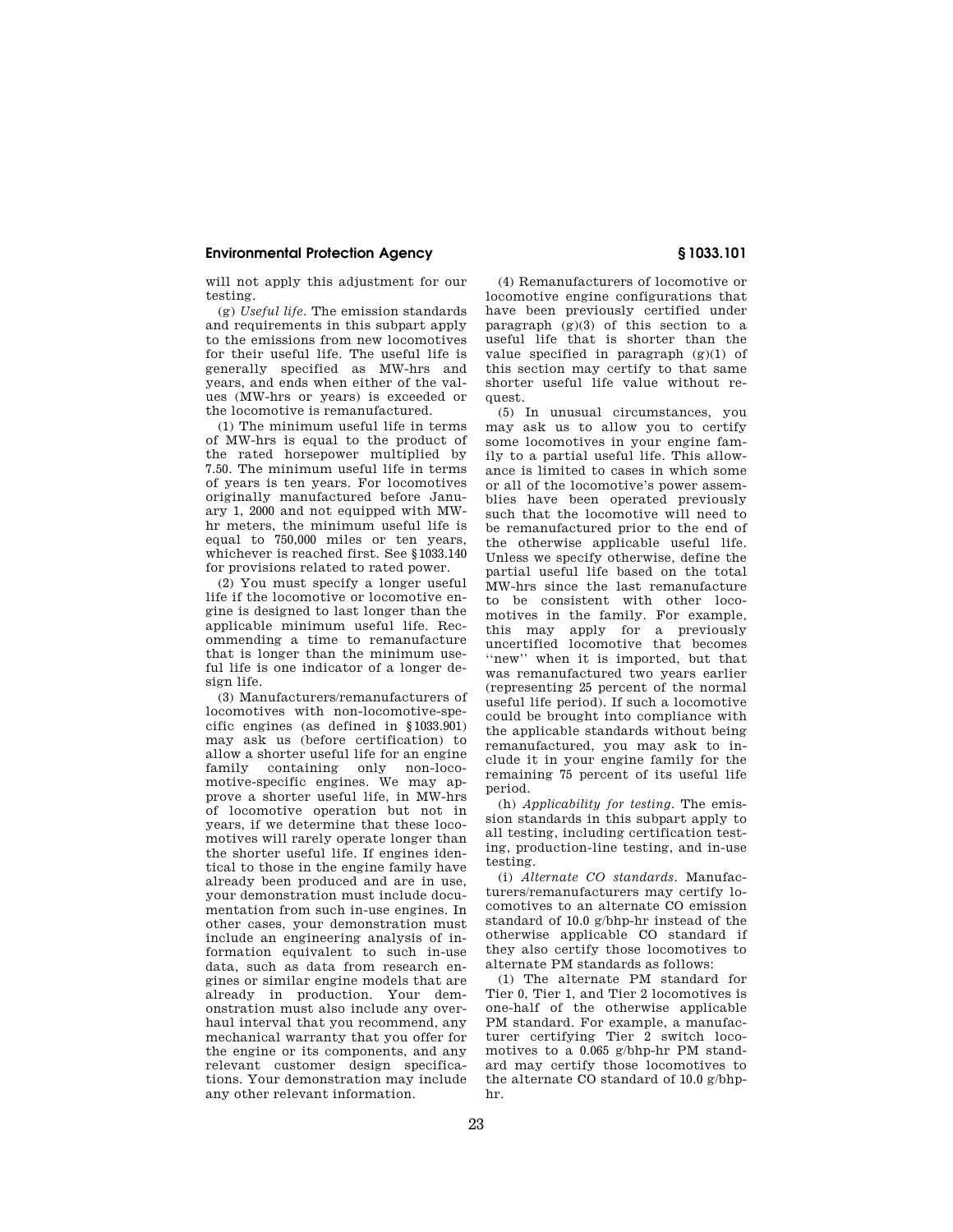(2) The alternate PM standard for Tier 3 and Tier 4 locomotives is 0.01 g/ bhp-hr.

(j) *Alternate*  $NO<sub>X</sub> + HC$  standards for Tier 4. Manufacturers/remanufacturers may use credits accumulated through the ABT program to certify Tier 4 locomotives to an alternate  $NO<sub>X</sub> + HC$ emission standard of 1.4 g/bhp-hr (instead of the otherwise applicable  $NO<sub>X</sub>$ and NMHC standards). You may use  $NO<sub>X</sub>$  credits to show compliance with this standard by certifying your family to a  $NO<sub>X</sub>$  + HC FEL. Calculate the  $NO<sub>X</sub>$ credits needed as specified in subpart H of this part using the  $NO<sub>x</sub> + HC$  emission standard and FEL in the calculation instead of the otherwise applicable NO<sup>X</sup> standard and FEL. You may not generate credits relative to the alternate standard or certify to the standard without using credits.

(k) *Upgrading.* Upgraded locomotives that were originally manufactured prior to January 1, 1973 are subject to the Tier 0 standards. (See the definition of upgrade in §1033.901.)

(l) *Other optional standard provisions.*  Locomotives may be certified to a higher tier of standards than would otherwise be required. Tier 0 switch locomotives may be certified to both the line-haul and switch cycle standards. In both cases, once the locomotives become subject to the additional standards, they remain subject to those standards for the remainder of their service lives.

[73 FR 37197, June 30, 2008, as amended at 73 FR 59188, Oct. 8, 2008; 75 FR 22982, Apr. 30, 2010; 81 FR 74004, Oct. 25, 2016]

## **§ 1033.102 Transition to the standards specified in this subpart.**

(a) The Tier 0 and Tier 1 standards of §1033.101 apply for new locomotives beginning January 1, 2010, except as specified in §1033.150(a). The Tier 0 and Tier 1 standards specified in Appendix I of this part apply for earlier model years.

(b) Except as specified in  $§1033.150(a)$ , the Tier 2 standards of §1033.101 apply for new locomotives beginning January 1, 2013. The Tier 2 standards specified in Appendix I of this part apply for earlier model years.

**§ 1033.102 40 CFR Ch. I (7–1–21 Edition)** 

(c) The Tier 3 and Tier 4 standards of §1033.101 apply for the model years specified in that section.

[81 FR 74004, Oct. 25, 2016]

## **§ 1033.110 Emission diagnostics—general requirements.**

The provisions of this section apply if you equip your locomotives with a diagnostic system that will detect significant malfunctions in their emission-control systems and you choose to base your emission-related maintenance instructions on such diagnostics. See §1033.420 for information about how to select and maintain diagnosticequipped locomotives for in-use testing. Notify the owner/operator that the presence of this diagnostic system affects their maintenance obligations under §1033.815. Except as specified in §1033.112, this section does not apply for diagnostics that you do not include in your emission-related maintenance instructions. The provisions of this section address diagnostic systems based on malfunction-indicator lights (MILs). You may ask to use other indicators instead of MILs.

(a) The MIL must be readily visible to the operator. When the MIL goes on, it must display ''Check Emission Controls'' or a similar message that we approve. You may use sound in addition to the light signal.

(b) To ensure that owner/operators consider MIL illumination seriously, you may not illuminate it for malfunctions that would not otherwise require maintenance. This section does not limit your ability to display other indicator lights or messages, as long as they are clearly distinguishable from MILs affecting the owner/operator's maintenance obligations under §1033.815.

(c) Control when the MIL can go out. If the MIL goes on to show a malfunction, it must remain on during all later engine operation until servicing corrects the malfunction. If the engine is not serviced, but the malfunction does not recur during the next 24 hours, the MIL may stay off during later engine operation.

(d) Record and store in computer memory any diagnostic trouble codes showing a malfunction that should illuminate the MIL. The stored codes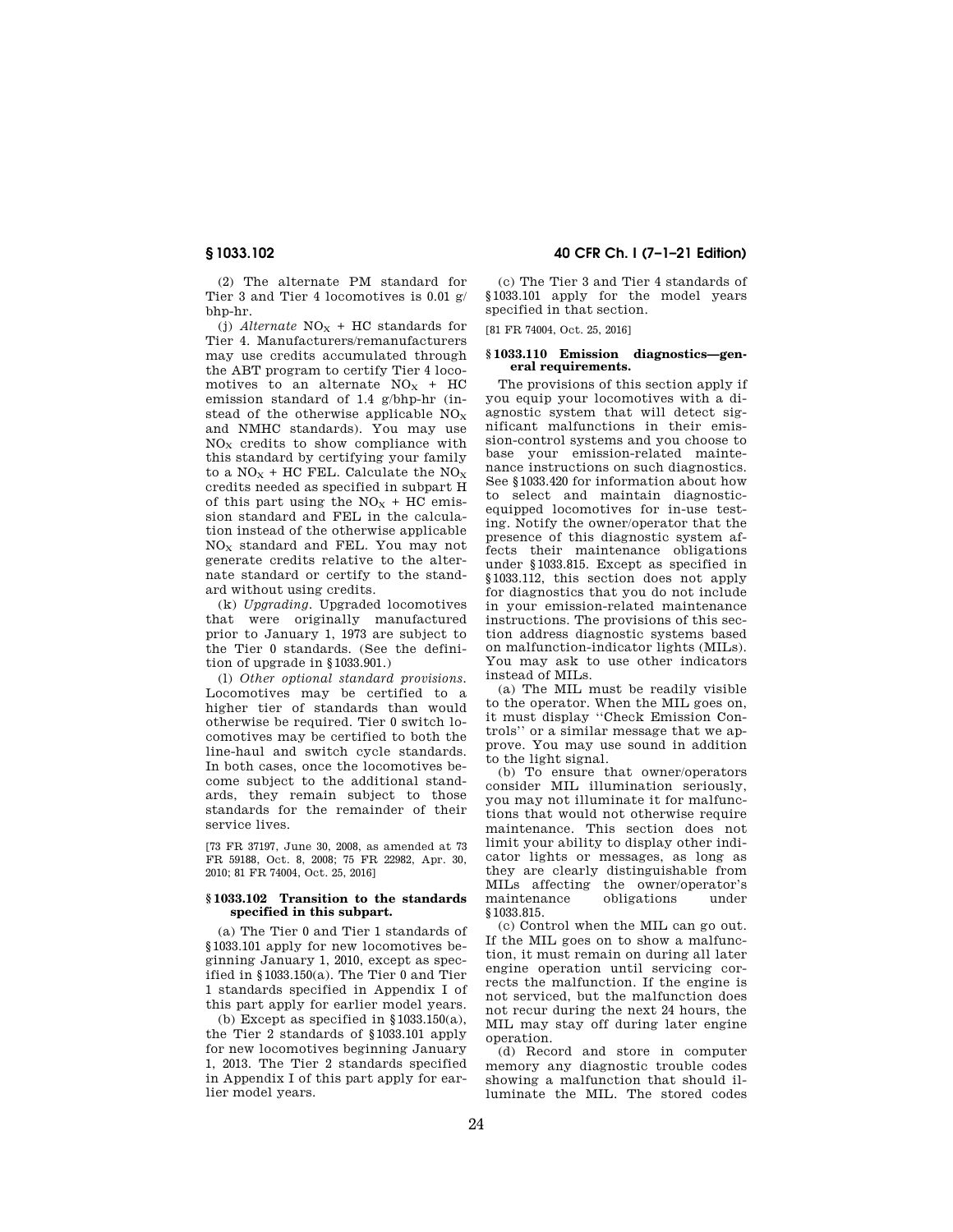must identify the malfunctioning system or component as uniquely as possible. Make these codes available through the data link connector as described in paragraph (e) of this section. You may store codes for conditions that do not turn on the MIL. The system must store a separate code to show when the diagnostic system is disabled (from malfunction or tampering). Provide instructions to the owner/operator regarding how to interpret malfunction codes.

(e) Make data, access codes, and devices accessible. Make all required data accessible to us without any access codes or devices that only you can supply. Ensure that anyone servicing your locomotive can read and understand the diagnostic trouble codes stored in the onboard computer with generic tools and information.

(f) Follow standard references for formats, codes, and connections.

## **§ 1033.112 Emission diagnostics for SCR systems.**

Engines equipped with SCR systems using separate reductant tanks must also meet the requirements of this section in addition to the requirements of §1033.110. This section does not apply for SCR systems using the engine's fuel as the reductant.

(a) The diagnostic system must monitor reductant quality and tank levels and alert operators to the need to refill the reductant tank before it is empty, or to replace the reductant if it does not meet your concentration specifications. Unless we approve other alerts, use a malfunction-indicator light (MIL) as specified in §1033.110 and an audible alarm. You do not need to separately monitor reductant quality if you include an exhaust  $NO<sub>x</sub>$  sensor (or other sensor) that allows you to determine inadequate reductant quality. However, tank level must be monitored in all cases.

(b) Your onboard computer must record in nonvolatile computer memory all incidents of engine operation with inadequate reductant injection or reductant quality. It must record the total amount of operation without adequate reductant. It may total the operation by hours, work, or excess  $NO_X$ emissions.

# **§ 1033.115 Other requirements.**

Locomotives that are required to meet the emission standards of this part must meet the requirements of this section. These requirements apply when the locomotive is new (for freshly manufactured or remanufactured locomotives) and continue to apply throughout the useful life.

(a) *Crankcase emissions.* Crankcase emissions may not be discharged directly into the ambient atmosphere from any locomotive, except as follows:

(1) Locomotives may discharge crankcase emissions to the ambient atmosphere if the emissions are added to the exhaust emissions (either physically or mathematically) during all emission testing. If you take advantage of this exception, you must do both of the following things:

(i) Manufacture the locomotives so that all crankcase emissions can be routed into the applicable sampling systems specified in 40 CFR part 1065, consistent with good engineering judgment.

(ii) Account for deterioration in crankcase emissions when determining exhaust deterioration factors.

(2) For purposes of this paragraph (a), crankcase emissions that are routed to the exhaust upstream of exhaust aftertreatment during all operation are not considered to be discharged directly into the ambient atmosphere.

(b) *Adjustable parameters.* Locomotives that have adjustable parameters must meet all the requirements of this part for any adjustment in the approved adjustable range. You must specify in your application for certification the adjustable range of each adjustable parameter on a new locomotive or new locomotive engine to:

(1) Ensure that safe locomotive operating characteristics are available within that range, as required by section 202(a)(4) of the Clean Air Act (42 U.S.C. 7521(a)(4)), taking into consideration the production tolerances.

(2) Limit the physical range of adjustability to the maximum extent practicable to the range that is necessary for proper operation of the locomotive or locomotive engine.

(c) *Prohibited controls.* You may not design or produce your locomotives with emission control devices, systems,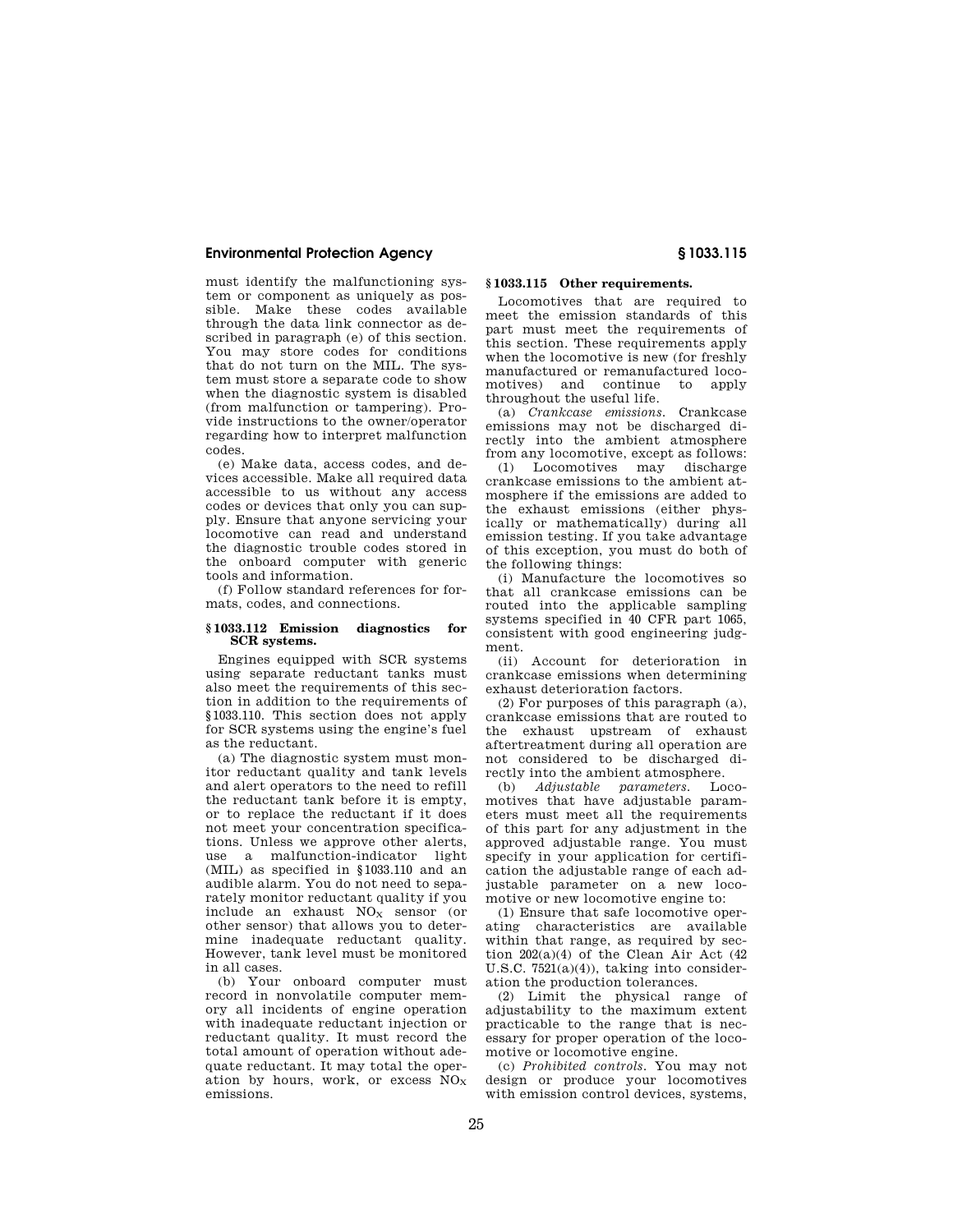or elements of design that cause or contribute to an unreasonable risk to public health, welfare, or safety while operating. For example, this would apply if the locomotive emits a noxious or toxic substance it would otherwise not emit that contributes to such an unreasonable risk.

(d) *Evaporative and refueling controls.*  For locomotives fueled with a volatile fuel you must design and produce them to minimize evaporative emissions during normal operation, including periods when the engine is shut down. You must also design and produce them to minimize the escape of fuel vapors during refueling. Hoses used to refuel gaseous-fueled locomotives may not be designed to be bled or vented to the atmosphere under normal operating conditions. No valves or pressure relief vents may be used on gaseous-fueled locomotives except as emergency safety devices that do not operate at normal system operating flows and pressures.

(e) *Altitude requirements.* All locomotives must be designed to include features that compensate for changes in altitude so that the locomotives will comply with the applicable emission standards when operated at any altitude less than:

(1) 7000 feet above sea level for linehaul locomotives.

(2) 5500 feet above sea level for switch locomotives.

(f) *Defeat devices.* You may not equip your locomotives with a defeat device. A defeat device is an auxiliary emission control device (AECD) that reduces the effectiveness of emission controls under conditions that the locomotive may reasonably be expected to encounter during normal operation and use.

(1) This does not apply to AECDs you identify in your application for certification if any of the following is true:

(i) The conditions of concern were substantially included in the applicable duty cycle test procedures described in subpart F of this part.

(ii) You show your design is necessary to prevent locomotive damage or accidents.

(iii) The reduced effectiveness applies only to starting the locomotive.

**§ 1033.115 40 CFR Ch. I (7–1–21 Edition)** 

(iv) The locomotive emissions when the AECD is functioning are at or below the notch caps of §1033.101.

(2) This does not apply to AECDs related to hotel mode that conform to the specifications of this paragraph (f)(2). This provision is intended for AECDs that have the primary function of operating the engine at a different speed than would be done to generate the same propulsive power when not operating in hotel mode. Identify and describe these AECDs in your application for certification. We may allow the AECDs to modify engine calibrations where we determine that such<br>modifications are environmentally modifications are beneficial or needed for proper engine function. You must obtain preliminary approval under §1033.210 before incorporating such modifications. Otherwise, you must apply the same injection timing and intake air cooling strategies in hotel mode and non-hotel mode.

(g) *Idle controls.* All new locomotives must be equipped with automatic engine stop/start as described in this paragraph (g). All new locomotives must be designed to allow the engine(s) to be restarted at least six times per day without causing engine damage that would affect the expected interval between remanufacturing. Note that it is a violation of 40 CFR 1068.101(b)(1) to circumvent the provisions of this paragraph (g).

(1) Except as allowed by paragraph  $(g)(2)$  of this section, the stop/start systems must shut off the main locomotive engine(s) after 30 minutes of idling (or less).

(2) Stop/start systems may restart or continue idling for the following reasons:

(i) To prevent engine damage such as to prevent the engine coolant from freezing.

(ii) To maintain air pressure for brakes or starter system, or to recharge the locomotive battery.

(iii) To perform necessary maintenance.

(iv) To otherwise comply with federal regulations.

(3) You may ask to use alternate stop/start systems that will achieve equivalent idle control.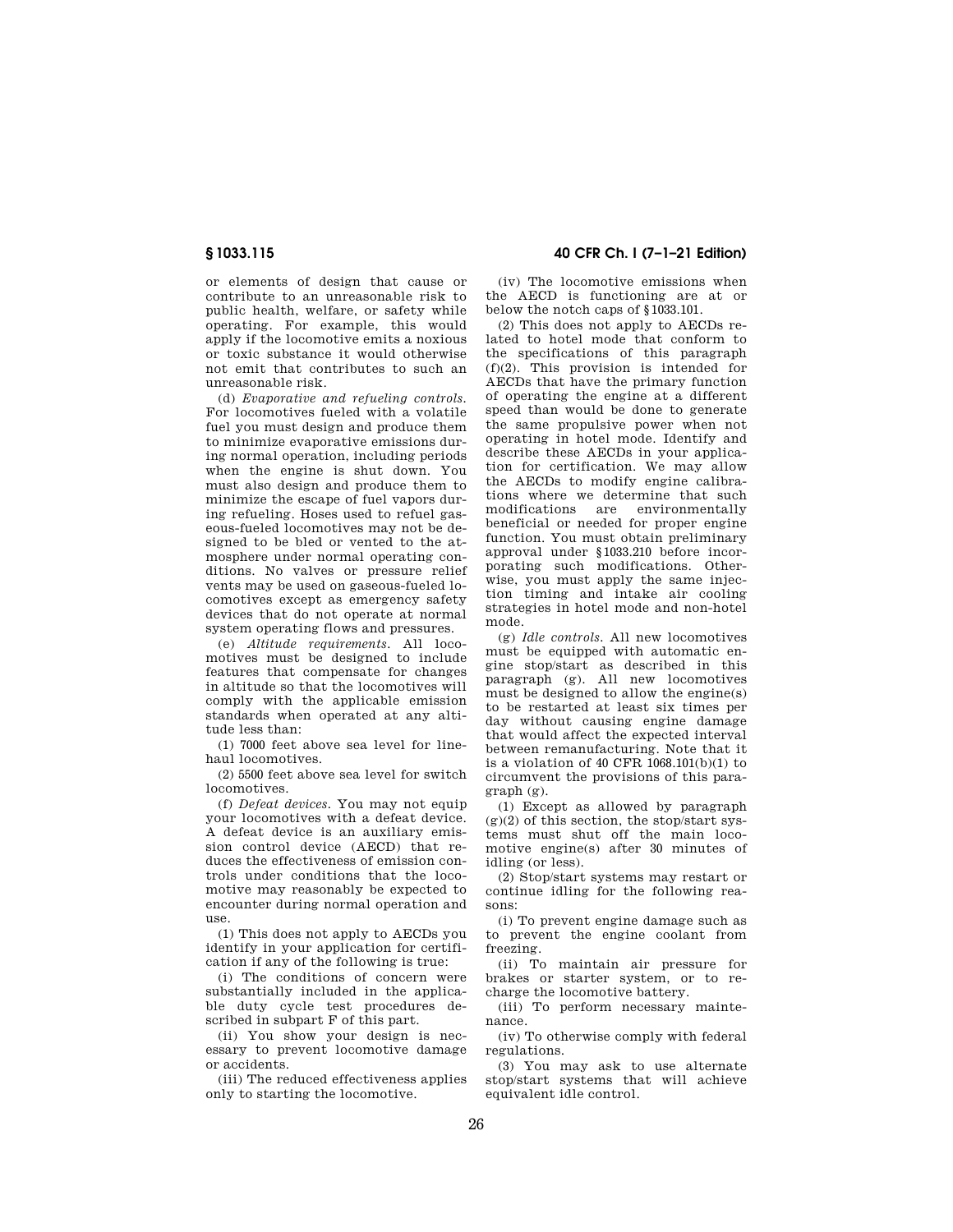(4) See §1033.201 for provisions that allow you to obtain a separate certificate for idle controls.

(5) It is not considered circumvention to allow a locomotive to idle to heat or cool the cab, provided such heating or cooling is necessary.

(h) *Power meters.* Tier 1 and later locomotives must be equipped with MWhr meters (or the equivalent) consistent with the specifications of §1033.140.

[73 FR 37197, June 30, 2008, as amended at 73 FR 59189, Oct. 8, 2008; 75 FR 22982, Apr. 30, 2010]

## **§ 1033.120 Emission-related warranty requirements.**

(a) *General requirements.* Manufacturers/remanufacturers must warrant to the ultimate purchaser and each subsequent purchaser that the new locomotive, including all parts of its emission control system, meets two conditions:

(1) It is designed, built, and equipped so it conforms at the time of sale to the ultimate purchaser with the requirements of this part.

(2) It is free from defects in materials and workmanship that may keep it from meeting these requirements.

(b) *Warranty period.* Except as specified in this paragraph, the minimum warranty period is one-third of the useful life. Your emission-related warranty must be valid for at least as long as the minimum warranty periods listed in this paragraph (b) in MW-hrs of operation (or miles for Tier 0 locomotives not equipped with MW-hr meters) and years, whichever comes first. You may offer an emission-related warranty more generous than we require. The emission-related warranty for the locomotive may not be shorter than any basic mechanical warranty you provide without charge for the locomotive. Similarly, the emission-related warranty for any component may not be shorter than any warranty you provide without charge for that component. This means that your warranty may not treat emission-related and nonemission-related defects differently for any component. If you provide an extended warranty to individual owners for any components covered in paragraph (c) of this section for an additional charge, your emission-related warranty must cover those components for those owners to the same degree. If the locomotive does not record MWhrs, we base the warranty periods in this paragraph (b) only on years. The warranty period begins when the locomotive is placed into service, or back into service after remanufacture.

(c) *Components covered.* The emissionrelated warranty covers all components whose failure would increase a locomotive's emissions of any regulated pollutant. This includes components listed in 40 CFR part 1068, Appendix I, and components from any other system you develop to control emissions. The emission-related warranty covers the components you sell even if another company produces the component. Your emission-related warranty does not need to cover components whose failure would not increase a locomotive's emissions of any regulated pollutant. For remanufactured locomotives, your emission-related warranty is required to cover only those parts that you supply or those parts for which you specify allowable part manufacturers. It does not need to cover used parts that are not replaced during the remanufacture.

(d) *Limited applicability.* You may deny warranty claims under this section if the operator caused the problem through improper maintenance or use, as described in 40 CFR 1068.115.

(e) *Owners manual.* Describe in the owners manual the emission-related warranty provisions from this section that apply to the locomotive.

[73 FR 37197, June 30, 2008, as amended at 73 FR 59189, Oct. 8, 2008; 75 FR 22983, Apr. 30, 2010; 81 FR 74004, Oct. 25, 2016]

## **§ 1033.125 Maintenance instructions.**

Give the owner of each new locomotive written instructions for properly maintaining and using the locomotive, including the emission-control system. Include in the instructions a notification that owners and operators must comply with the requirements of subpart I of this part 1033. The emission-related maintenance instructions also apply to any service accumulation on your emission-data locomotives, as described in §1033.245 and in 40 CFR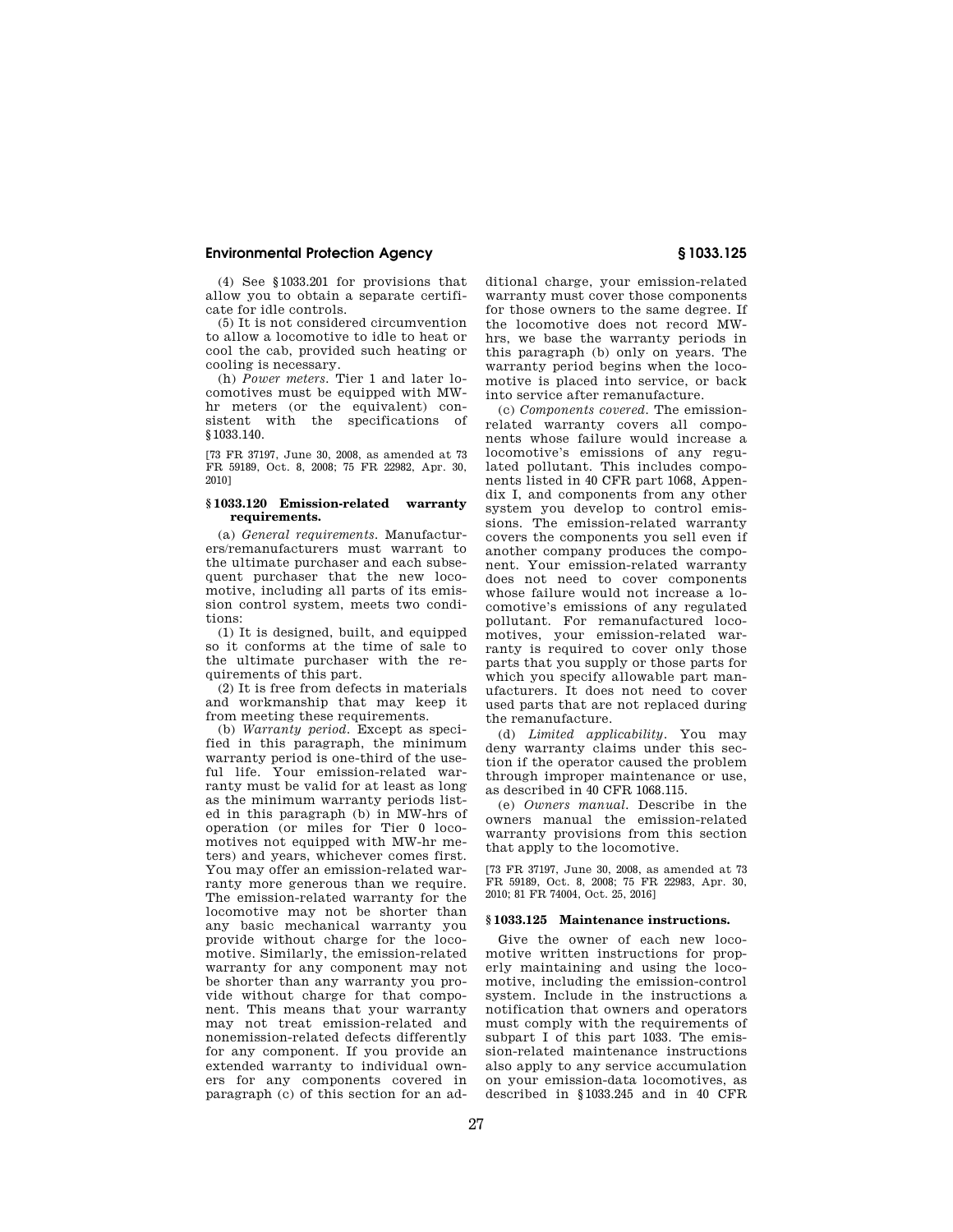part 1065. If you equip your locomotives with a diagnostic system that will detect significant malfunctions in their emission-control systems, specify the extent to which your emission-related maintenance instructions include such diagnostics.

## **§ 1033.130 Instructions for engine remanufacturing or engine installation.**

(a) If you do not complete assembly of the new locomotive (such as selling a kit that allows someone else to remanufacture a locomotive under your certificate), give the assembler instructions for completing assembly consistent with the requirements of this part. Include all information necessary to ensure that the locomotive will be assembled in its certified configuration.

(b) Make sure these instructions have the following information:

(1) Include the heading: ''Emissionrelated assembly instructions''

(2) Describe any instructions necessary to make sure the assembled locomotive will operate according to design specifications in your application for certification.

(3) Describe how to properly label the locomotive. This will generally include instructions to remove and destroy the previous Engine Emission Control Information label.

(4) State one of the following as applicable:

(i) ''Failing to follow these instructions when remanufacturing a locomotive or locomotive engine violates federal law (40 CFR 1068.105(b)), and may subject you to fines or other penalties as described in the Clean Air Act.'

(ii) ''Failing to follow these instructions when installing this locomotive engine violates federal law (40 CFR 1068.105(b)), and may subject you to fines or other penalties as described in the Clean Air Act.''

(c) You do not need installation instructions for locomotives you assemble.

(d) Provide instructions in writing or in an equivalent format. For example, you may post instructions on a publicly available Web site for downloading or printing. If you do not

# **§ 1033.130 40 CFR Ch. I (7–1–21 Edition)**

provide the instructions in writing, explain in your application for certification how you will ensure that each assembler is informed of the assembly requirements

(e) Your emission-related assembly instructions may not include specifications for parts unrelated to emissions. For the basic mechanical parts listed in this paragraph (e), you may not specify a part manufacturer unless we determine that such a specification is necessary. You may include design specifications for such parts addressing the dimensions and material constraints as necessary. You may also specify a part number, as long you make it clear that alternate part suppliers may be used. This paragraph (e) covers the following parts or other parts we determine qualify as basic mechanical parts:

(1) Intake and exhaust valves.

(2) Intake and exhaust valve retainers.

(3) Intake and exhaust valve springs. (4) Intake and exhaust valve rotators.

(5) Oil coolers.

# **§ 1033.135 Labeling.**

As described in this section, each locomotive must have a label on the locomotive and a separate label on the engine. The label on the locomotive stays on the locomotive throughout its service life. It generally identifies the original certification of the locomotive, which is when it was originally manufactured for Tier 1 and later locomotives. The label on the engine is replaced each time the locomotive is remanufactured and identifies the most recent certification.

(a) *Serial numbers.* At the point of original manufacture, assign each locomotive and each locomotive engine a serial number or other unique identification number and permanently affix, engrave, or stamp the number on the locomotive and engine in a legible way.

(b) *Locomotive labels.* (1) Locomotive labels meeting the specifications of paragraph (b)(2) of this section must be applied as follows:

(i) The manufacturer must apply a locomotive label at the point of original manufacture.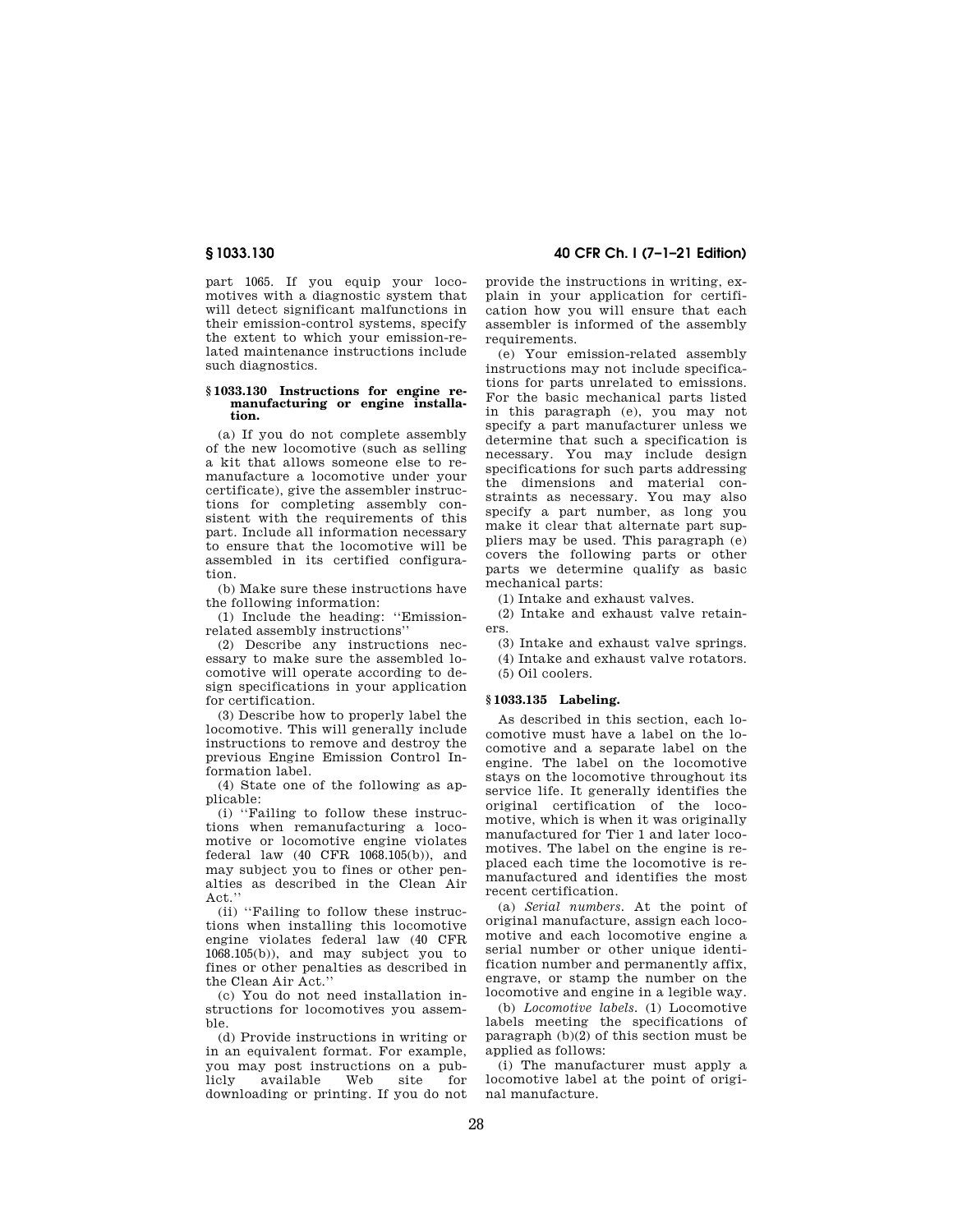(ii) The remanufacturer must apply a locomotive label at the point of original remanufacture, unless the locomotive was labeled by the original manufacturer.

(iii) Any remanufacturer certifying a locomotive to an FEL or standard different from the previous FEL or standard to which the locomotive was previously certified must apply a locomotive label.

(2) The locomotive label must meet all of the following criteria:

(i) The label must be permanent and legible and affixed to the locomotive in a position in which it will remain readily visible. Attach it to a locomotive chassis part necessary for normal operation and not normally requiring replacement during the service life of the locomotive. You may not attach this label to the engine or to any equipment that is easily detached from the locomotive. Attach the label so that it cannot be removed without destroying or defacing the label. For Tier 0 and Tier 1 locomotives, the label may be made up of more than one piece, as long as all pieces are permanently attached to the locomotive.

(ii) The label must be lettered in the English language using a color that contrasts with the background of the label.

(iii) The label must include all the following information:

(A) The label heading: ''ORIGINAL LOCOMOTIVE EMISSION CONTROL<br>INFORMATION." Manufacturers/re-Manufacturers/remanufacturers may add a subheading to distinguish this label from the engine label described in paragraph (c) of this section.

(B) Full corporate name and trademark of the manufacturer (or remanufacturer).

(C) The applicable engine family and configuration identification. In the case of locomotive labels applied by the manufacturer at the point of original manufacture, this will be the engine family and configuration identification of the certificate applicable to the freshly manufactured locomotive. In the case of locomotive labels applied by a remanufacturer during remanufacture, this will be the engine family and configuration identification of the certificate under which the remanufacture is being performed.

(D) Date of original manufacture of the locomotive, as defined in §1033.901.

(E) The standards/FELs to which the locomotive was certified and the following statement: ''THIS LOCO-MOTIVE MUST COMPLY THESE EMISSION LEVELS EACH TIME THAT IT IS REMANUFAC-TURED, EXCEPT AS ALLOWED BY 40 CFR 1033.750.''

(3) Label diesel-fueled locomotives near the fuel inlet to identify the allowable fuels, consistent with §1033.101. For example, Tier 4 locomotives with sulfur-sensitive technology (or that otherwise require ULSD for compliance) should be labeled ''ULTRA LOW SULFUR DIESEL FUEL ONLY''. You do not need to label Tier 3 and earlier locomotives certified for use with both LSD and ULSD.

(c) *Engine labels.* (1) For engines not requiring aftertreatment devices, apply engine labels meeting the specifications of paragraph (c)(2) of this section once an engine has been assembled in its certified configuration. For engines that require aftertreatment devices, apply the label after the engine has been fully assembled, which may occur before installing the aftertreatment devices. These labels must be applied by:

(i) The manufacturer at the point of original manufacture; and

(ii) The remanufacturer at the point of each remanufacture (including the original remanufacture and subsequent remanufactures).

(2) The engine label must meet all of the following criteria:

(i) The label must be durable throughout the useful life of the engine, be legible and affixed to the engine in a position in which it will be readily visible after installation of the engine in the locomotive. Attach it to an engine part necessary for normal operation and not normally requiring replacement during the useful life of the locomotive. You may not attach this label to any equipment that is easily detached from the engine. Attach the label so it cannot be removed without destroying or defacing the label. The label may be made up of more than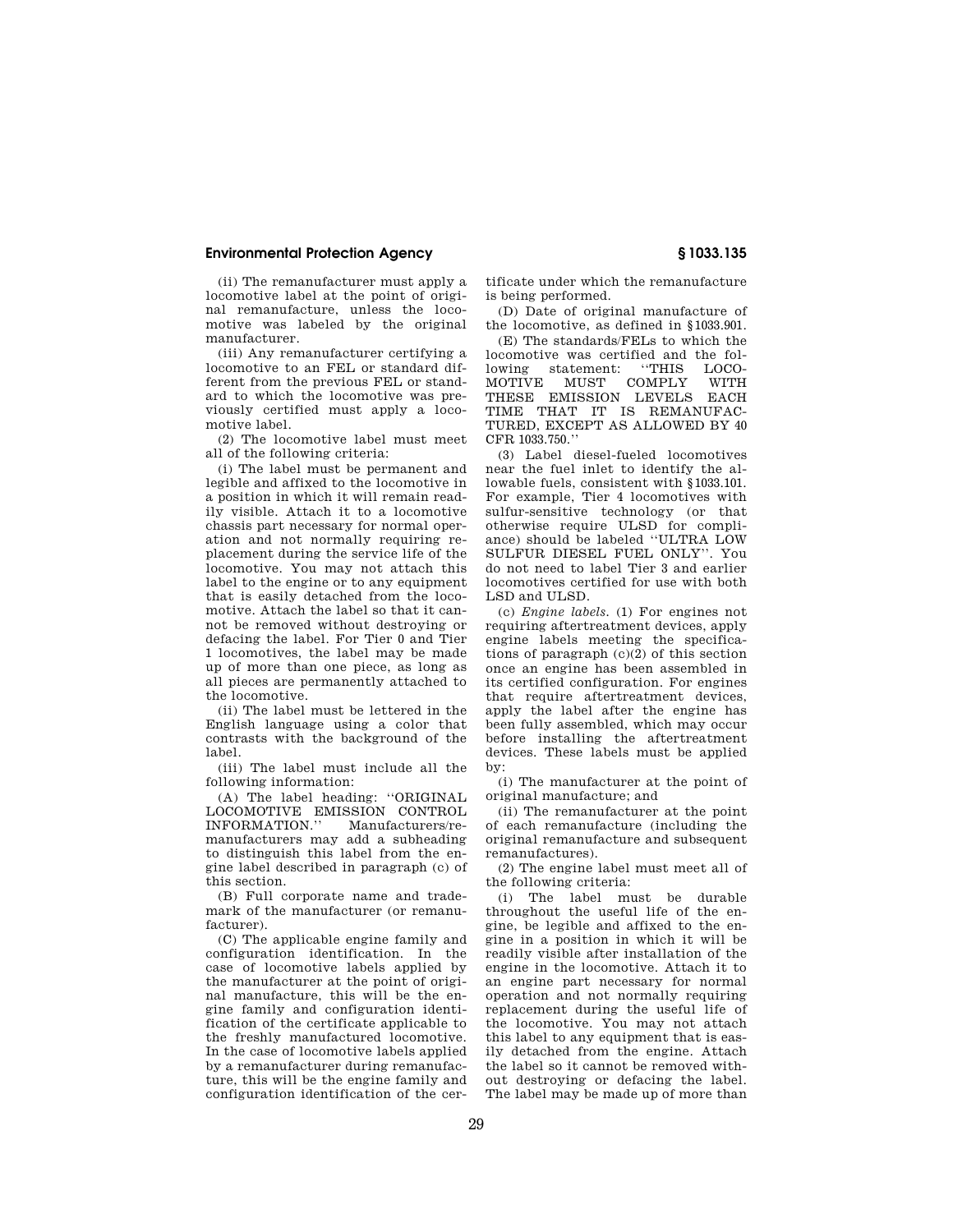one piece, as long as all pieces are permanently attached to the same engine part.

(ii) The label must be lettered in the English language using a color that contrasts with the background of the label.

(iii) The label must include all the following information:

(A) The label heading: ''ENGINE EMISSION CONTROL TION.'' Manufacturers/remanufacturers may add a subheading to distinguish this label from the locomotive label described in paragraph (b) of this section.

(B) Full corporate name and trademark of the manufacturer/remanufacturer.

(C) Engine family and configuration identification as specified in the certificate under which the locomotive is being manufactured or remanufactured.

(D) A prominent unconditional statement of compliance with U.S. Environmental Protection Agency regulations which apply to locomotives, as applicable:

(*1*) ''This locomotive conforms to U.S. EPA regulations applicable to Tier 0 + switch locomotives.''

(*2*) ''This locomotive conforms to U.S. EPA regulations applicable to Tier 0 + line-haul locomotives.''

(*3*) ''This locomotive conforms to U.S. EPA regulations applicable to Tier 1 + locomotives.''

(*4*) ''This locomotive conforms to U.S. EPA regulations applicable to Tier 2 + locomotives.''

(*5*) ''This locomotive conforms to U.S. EPA regulations applicable to Tier 3 switch locomotives.''

(*6*) ''This locomotive conforms to U.S. EPA regulations applicable to Tier 3 line-haul locomotives.''

(*7*) ''This locomotive conforms to U.S. EPA regulations applicable to Tier 4 switch locomotives.''

(*8*) ''This locomotive conforms to U.S. EPA regulations applicable to Tier 4 line-haul locomotives.''

(E) The useful life of the locomotive.

(F) The standards/FELS to which the locomotive was certified.

(iv) You may include other critical operating instructions such as speci-

**§ 1033.140 40 CFR Ch. I (7–1–21 Edition)** 

fications for adjustments or reductant use for SCR systems.

(d) You may add information to the emission control information label as follows:

(1) You may identify other emission standards that the engine/locomotive meets or does not meet (such as international standards). You may include this information by adding it to the statement we specify or by including a separate statement.

(2) You may add other information to ensure that the locomotive will be properly maintained and used.

(3) You may add appropriate features to prevent counterfeit labels. For example, you may include the engine's unique identification number on the label.

(e) You may ask us to approve modified labeling requirements in this part 1033 if you show that it is necessary or appropriate. We will approve your request if your alternate label is consistent with the requirements of this part.

[73 FR 37197, June 30, 2008, as amended at 73 FR 59189, Oct. 8, 2008; 81 FR 74004, Oct. 25, 2016]

## **§ 1033.140 Rated power.**

This section describes how to determine the rated power of a locomotive for the purposes of this part.

(a) A locomotive configuration's rated power is the maximum brake power point on the nominal power curve for the locomotive configuration, as defined in this section. See §1033.901 for the definition of brake power. Round the power value to the nearest whole horsepower. Generally, this will be the brake power of the engine in notch 8.

(b) The nominal power curve of a locomotive configuration is its maximum available brake power at each possible operator demand setpoint or ''notch''. See 40 CFR 1065.1001 for the definition of operator demand. The maximum available power at each operator demand setpoint is based on your design and production specifications for that locomotive. The nominal power curve does not include any operator demand setpoints that are not achievable during in-use operation. For example, for a locomotive with only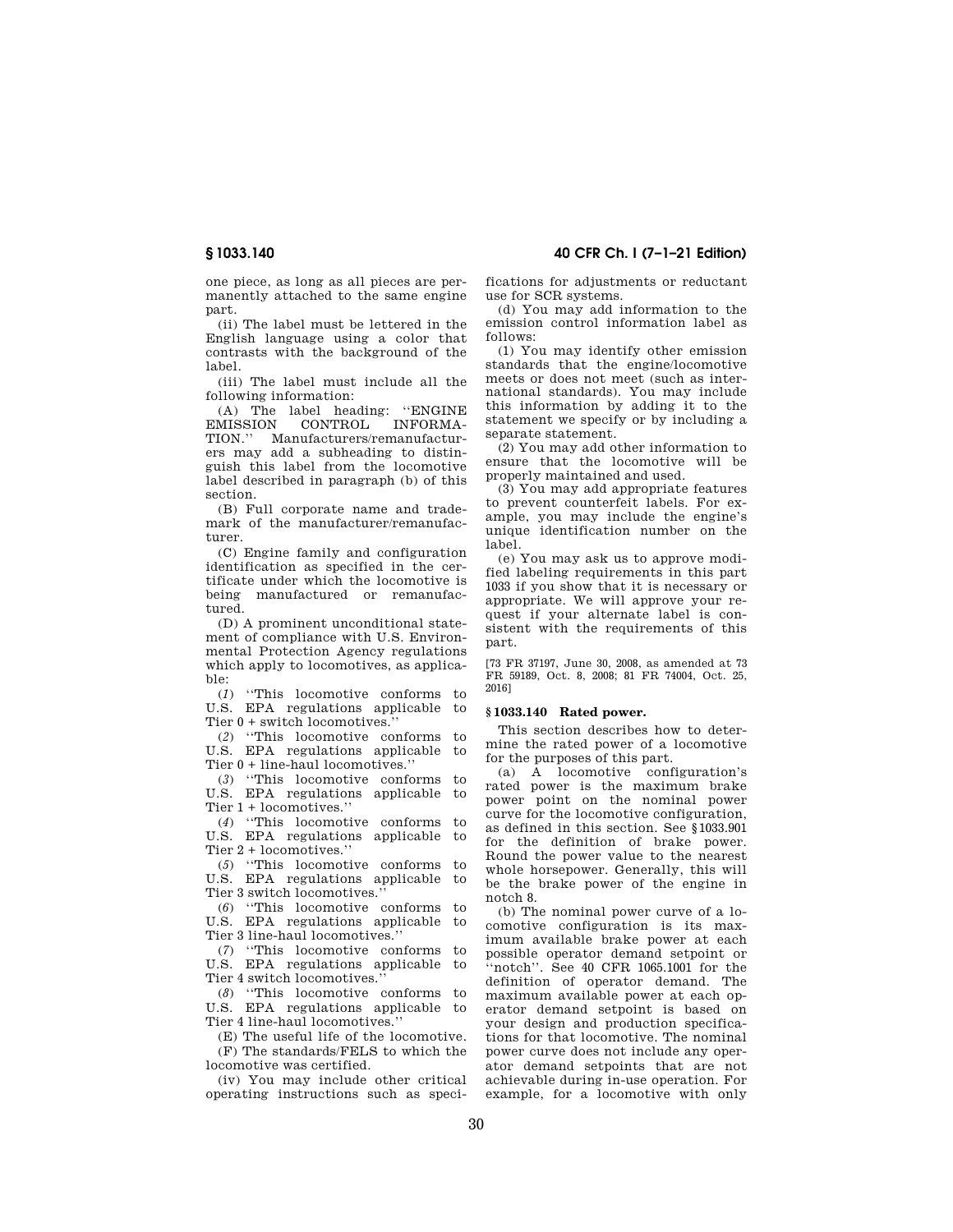eight discrete operator demand setpoints, or notches, the nominal power curve would be a series of eight power points versus notch, rather than a continuous curve.

(c) The nominal power curve must be within the range of the actual power curves of production locomotives considering normal production variability. If after production begins it is determined that your nominal power curve does not represent production locomotives, we may require you to amend your application for certification under §1033.225.

(d) For the purpose of determining useful life, you may need to use a rated power based on power other than brake power according to the provisions of this paragraph (d). The useful life must be based on the power measured by the locomotive's megawatt-hour meter. For example, if your megawatt-hour meter reads and records the electrical work output of the alternator/generator rather than the brake power of the engine, and the power output of the alternator/generator at notch 8 is 4000 horsepower, calculate your useful life as  $30,000$ MW-hrs  $(7.5 \times 4000)$ .

## **§ 1033.150 Interim provisions.**

The provisions of this section apply instead of other provisions of this part for a limited time. This section describes when these provisions apply.

(a) *Early availability of Tier 0, Tier 1, or Tier 2 systems.* Except as specified in paragraph (a)(2) of this section, for model years 2008 and 2009, you may remanufacture locomotives to meet the applicable standards in 40 CFR part 92 only if no remanufacture system has been certified to meet the standards of this part and is available at a reasonable cost at least 90 days prior to the completion of the remanufacture as specified in paragraph  $(a)(3)$  of this section. This same provision continues to apply after 2009, but only for Tier 2 locomotives. Note that remanufacturers may certify remanufacturing systems that will not be available at a reasonable cost; however such certification does not trigger the requirements of this paragraph (a).

(1) For the purpose of this paragraph (a), ''available at a reasonable cost''

means available for use where all of the following are true:

(i) The total incremental cost to the owner and operators of the locomotive due to meeting the new standards (including initial hardware, increased fuel consumption, and increased maintenance costs) during the useful life of the locomotive is less than \$250,000, adjusted as specified in paragraph  $(a)(4)(i)$ of this section.

(ii) The initial incremental hardware costs are reasonably related to the technology included in the remanufacturing system and are less than \$125,000, adjusted as specified in paragraph (a)(4)(i) of this section.

(iii) The remanufactured locomotive will have reliability throughout its useful life that is similar to the reliability the locomotive would have had if it had been remanufactured without the certified remanufacture system.

(iv) The remanufacturer must demonstrate at the time of certification that the system meets the requirements of this paragraph (a)(1).

(v) The system does not generate or use emission credits.

(2) The number of locomotives that each railroad must remanufacture under this paragraph (a) is capped as follows:

(i) For the period October 3, 2008 to December 31, 2008, the maximum number of locomotives that a railroad must remanufacture under this paragraph (a) is 50 percent of the total number of the railroad's locomotives that are remanufactured during this period under this part or 40 CFR part 92. Include in the calculation both locomotives you own and locomotives you lease.

(ii) For the period January 1, 2009 to December 31, 2009, the maximum number of locomotives that a railroad must remanufacture under this paragraph (a) is 70 percent of the total number of the railroad's locomotives that are remanufactured during this period under this part or 40 CFR part 92. Include in the calculation both locomotives you own and locomotives you lease.

(3) Remanufacturers applying for certificates under this paragraph (a) are responsible to notify owner/operators (and other customers as applicable) that they have requested such certificates. The notification should occur at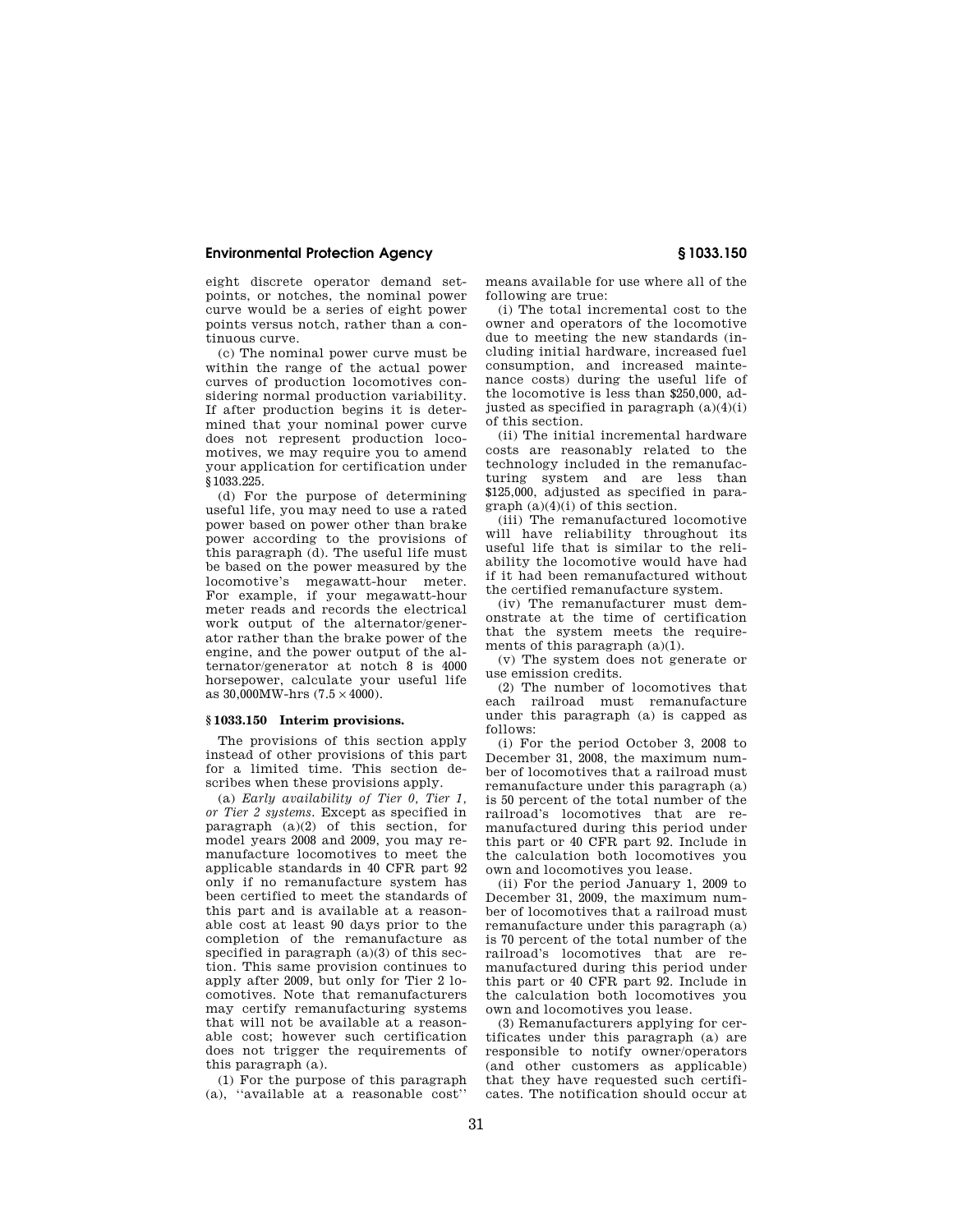the same time that the remanufacturer submits its application, and should include a description of the remanufacturing system, price, expected incremental operating costs, and draft copies of your installation and maintenance instructions. The system is considered to be available for a customer 120 days after this notification, or 90 days after the certificate is issued, whichever is later. Where we issue a certificate of conformity under this part based on carryover data from an engine family that we previously considered available for the configuration, the system is considered to be available when we issue the certificate.

(4) Estimate costs as follows:

(i) The cost limits described in paragraph (a)(1) of this section are specified in terms of 2007 dollars. Adjust these values for future years according to the following equation:

Actual Limit =  $(2007 \text{ Limit}) \times [(0.6000) \times$ (Commodity Index) +  $(0.4000) \times$ (Earnings Index)]

Where:

2007 Limit = The value specified in paragraph  $(a)(1)$  of this section (\$250,000 or \$125,000).

- Commodity Index = The U.S. Bureau of Labor Statistics Producer Price Index for Industrial Commodities Less Fuel (Series WPU03T15M05) for the month prior to the date you submit your application divided by 173.1.
- Earnings Index = The U.S. Bureau of Labor Statistics Estimated Average Hourly Earnings of Production Workers for Du-Manufacturing CES3100000008) for the month prior to the date you submit your application divided by 18.26.

(ii) Calculate all costs in current dollars (for the month prior to the date you submit your application). Calculate fuel costs based on a fuel price adjusted by the Association of American Railroads' monthly railroad fuel price index (P), which is available at *https://www.aar.org/data-center/rail-costindexes*. (Use values indexed to a price of 100.0 for July 15, 1990.) Calculate a new fuel price using the following equation:

Fuel Price =  $(\$2.76$  per gallon)  $\times$  (P/ 539.8)

(b) *Idle controls.* A locomotive equipped with an automatic engine stop/start system that was originally

**§ 1033.150 40 CFR Ch. I (7–1–21 Edition)** 

installed before January 1, 2009 and that conforms to the requirements of §1033.115(g) is deemed to be covered by a certificate of conformity with respect to the requirements of §1033.115(g). Note that the provisions of subpart C of this part also allow you to apply for a conventional certificate of conformity for such systems.

(c) *Locomotive labels for transition to new standards.* This paragraph (c) applies when you remanufacture a locomotive that was previously certified under 40 CFR part 92. You must remove the old locomotive label and replace it with the locomotive label specified in §1033.135.

(d) *Small manufacturer/remanufacturer provisions.* The production-line testing requirements and in-use testing requirements of this part do not apply until January 1, 2013 for manufacturers/remanufacturers that qualify as small manufacturers under §1033.901.

(e) *Producing switch locomotives using certified nonroad engines.* You may use the provisions of this paragraph (e) to produce any number of freshly manufactured or refurbished switch locomotives in model years 2008 through 2017. Locomotives produced under this paragraph (e) are exempt from the standards and requirements of this part and 40 CFR part 92 subject to the following provisions:

(1) All of the engines on the switch locomotive must be covered by a certificate of conformity issued under 40 CFR part 89 or 1039 for model year 2008 or later (or earlier model years if the same standards applied as in 2008). Engines over 750 hp certified to the Tier 4 standards for non-generator set engines are not eligible for this allowance after 2014.

(2) You must reasonably project that more of the engines will be sold and used for non-locomotive use than for use in locomotives.

(3) You may not generate or use locomotive credits under this part for these locomotives.

(4) Include the following statement on a permanent locomotive label:<br>"THIS LOCOMOTIVE WAS CER-LOCOMOTIVE WAS CER-TIFIED UNDER 40 CFR 1033.150(e).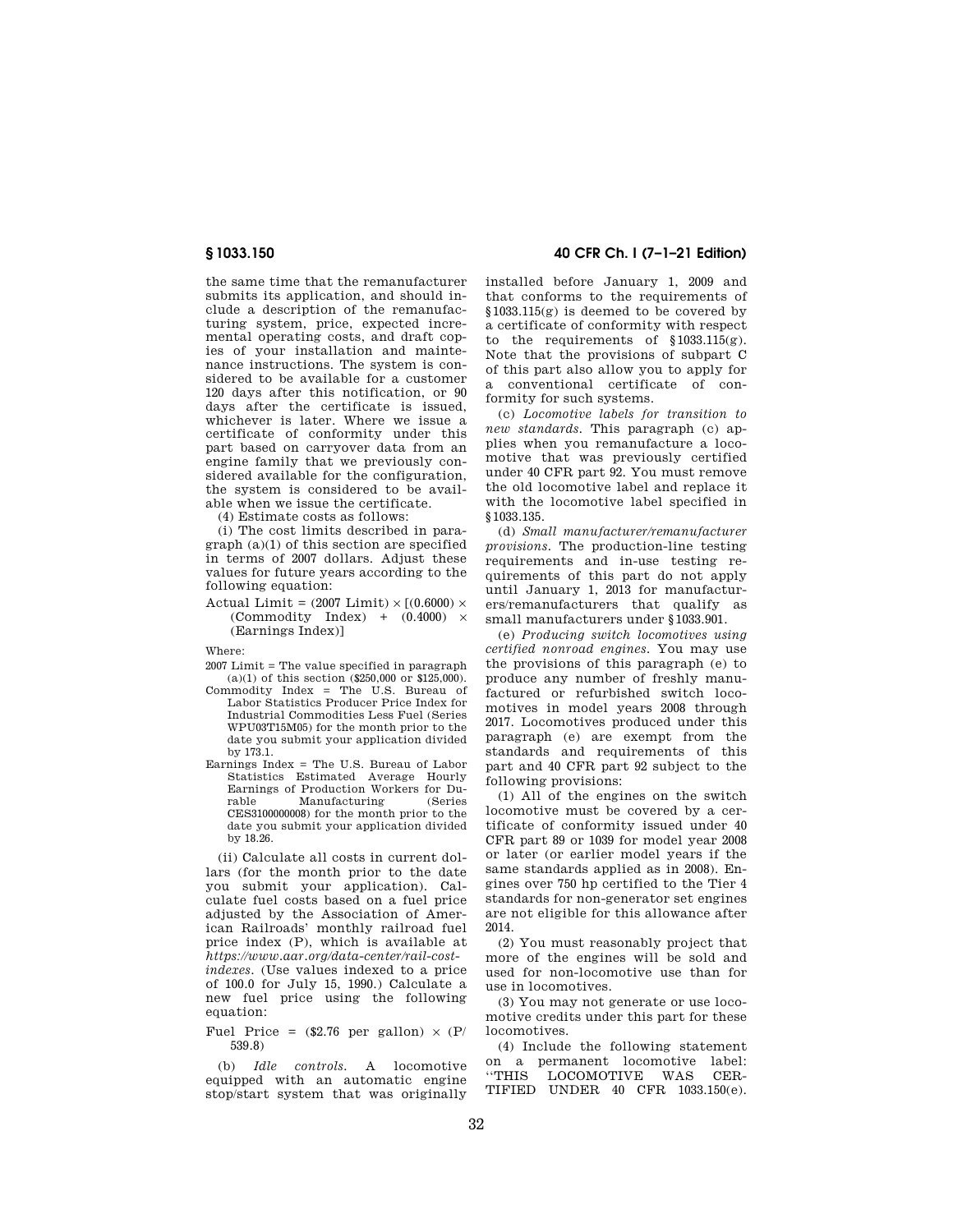THE ENGINES USED IN THIS LOCO-MOTIVE ARE SUBJECT TO REQUIRE-MENTS OF 40 CFR PARTS 1039 (or 89) AND 1068.''

(5) The rebuilding requirements of 40 CFR part 1068 apply when remanufacturing engines used in these locomotives.

(f) *In-use compliance limits.* For purposes of determining compliance other than for certification or productionline testing, calculate the applicable in-use compliance limits by adjusting the applicable standards/FELs. The PM adjustment applies only for model year 2017 and earlier locomotives and does not apply for locomotives with a PM FEL higher than 0.03 g/bhp-hr. The  $NO_X$ adjustment applies only for model year 2017 and earlier locomotives and does not apply for locomotives with a  $NO<sub>x</sub>$ FEL higher than 2.0 g/bhp-hr. Add the applicable adjustments in Tables 1 or 2 of this section (which follow) to the otherwise applicable standards (or FELs) and notch caps. You must specify during certification which add-ons, if any, will apply for your locomotives.

TABLE 1 TO § 1033.150—IN-USE ADJUSTMENTS FOR TIER 4 LOCOMOTIVES

| Fraction of useful life already used | In-use adjustments (g/bhp-hr)                                    |                                                              |  |
|--------------------------------------|------------------------------------------------------------------|--------------------------------------------------------------|--|
|                                      | For model<br>year 2017 and<br>earlier Tier 4<br>NOx<br>standards | For model<br>vear 2017 and<br>earlier Tier 4<br>PM standards |  |
| MW-hrs >75% of UL                    | 0.7<br>1.0<br>1.3                                                | 0.01<br>0.01<br>0.01                                         |  |

TABLE 2 TO § 1033.150—OPTIONAL IN-USE ADJUSTMENTS FOR TIER 4 LOCOMOTIVES

|                                      | In-use adjustments (q/bhp-hr)                                                                 |                                            |  |
|--------------------------------------|-----------------------------------------------------------------------------------------------|--------------------------------------------|--|
| Fraction of useful life already used | For model year<br>2017 and earlier   2017 and earlier<br>Tier 4 NO $_\mathrm{x}$<br>standards | For model year<br>Tier 4 PM stand-<br>ards |  |
|                                      | 0.2<br>0.3<br>0.4                                                                             | 0.03<br>0.03<br>0.03                       |  |

(g) *Optional interim Tier 4 compliance provisions for NO*<sup>X</sup> *emissions.* For model years 2015 through 2022, manufacturers may choose to certify some or all of their Tier 4 line-haul engine families according to the optional compliance provisions of this paragraph (g). The following provisions apply to all locomotives in those families:

(1) The provisions of this paragraph (g) apply instead of the deterioration factor requirements of §§1033.240 and 1033.245 for  $NO<sub>X</sub>$  emissions. You must certify that the locomotives in the engine family will conform to the requirements of this paragraph (g) for their full useful lives.

(2) The applicable  $NO<sub>X</sub>$  emission standard for locomotives certified under this paragraph (g) is:

(i) 1.3 g/bhp-hr for locomotives that have accumulated less than 50 hours of operation.

(ii) 1.3 plus 0.6 g/bhp-hr for locomotives that have accumulated 50 hours or more of operation.

(3) The engine family may not generate  $NO<sub>x</sub>$  emission credits.

(4) The design certification provisions of §1033.240(c) do not apply for these locomotives for the next remanufacture.

(5) Manufacturers must comply with the production-line testing program in subpart D of this part for these engine families or the following optional program:

(i) You are not required to test locomotives in the family under subpart D of this part if you comply with the requirements of this paragraph  $(g)(5)$ .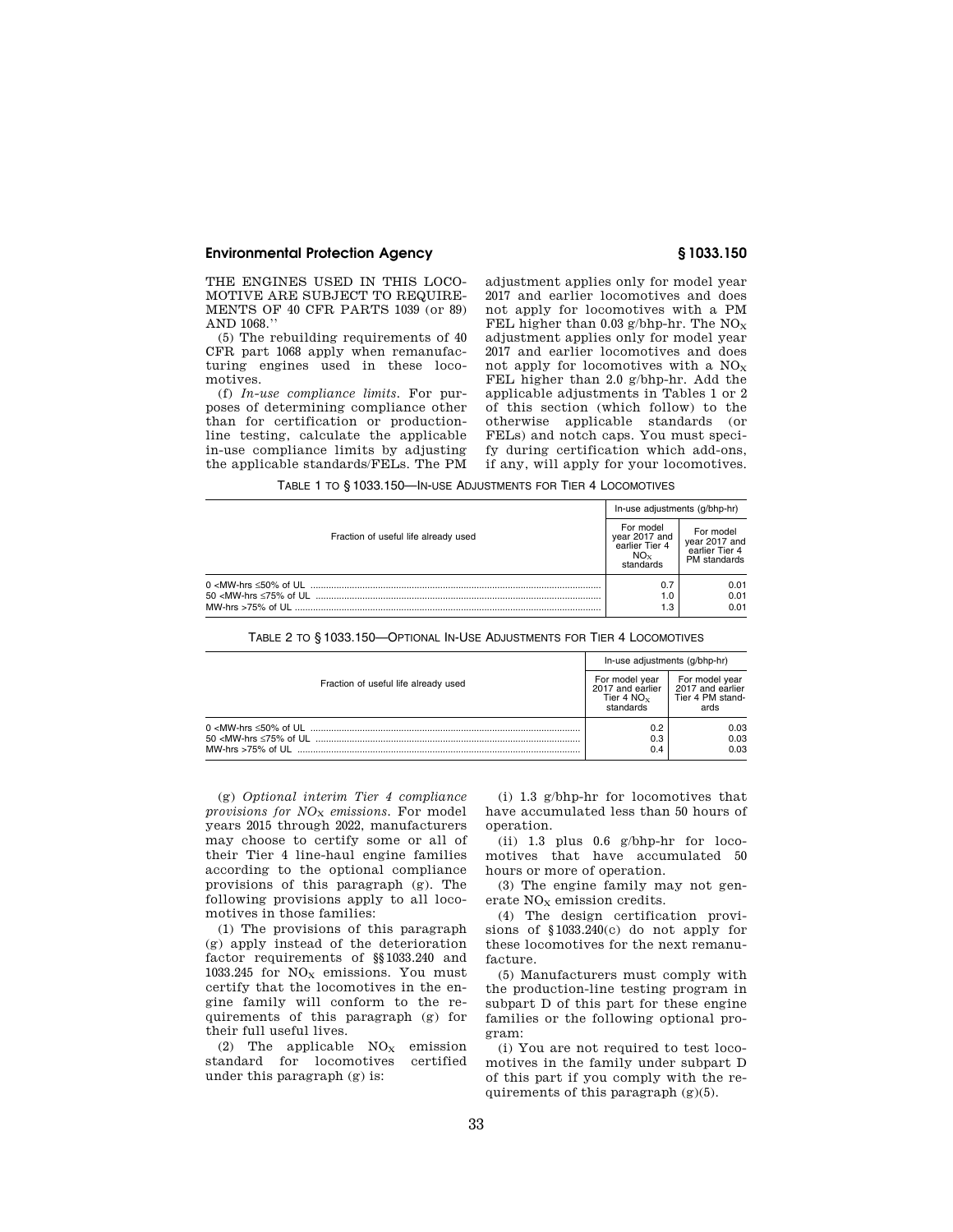(ii) Test the locomotives as specified in subpart E of this part, with the following exceptions:

(A) The minimum test sample size is one percent of the number of locomotives in the family or five, whichever is less.

(B) The locomotives must be tested after they have accumulated 50 hours or more of operation but before they have reached 50 percent of their useful life.

(iii) The standards in this part for pollutants other than  $NO<sub>x</sub>$  apply as specified for testing conducted under this optional program.

(6) The engine family may use  $NO<sub>x</sub>$ emission credits to comply with this paragraph (g). However, a 1.5 g/bhp-hr  $NO<sub>x</sub>$  FEL cap applies for engine families certified under this paragraph (g). The applicable standard for locomotives that have accumulated 50 hours or more of operation is the FEL plus 0.6 g/bhp-hr.

(7) The in-use  $NO<sub>x</sub>$  add-ons specified in paragraph (f) of this section do not apply for these locomotives.

(8) All other provisions of this part apply to such locomotives, except as specified otherwise in this paragraph (g).

(h) *Test procedures.* You are generally required to use the test procedures specified in subpart F of this part (including the applicable test procedures in 40 CFR part 1065). As specified in this paragraph (h), you may use a combination of the test procedures specified in this part and the test procedures specified in 40 CFR part 92 prior to January 1, 2015. After this date, you must use only the test procedures specified in this part.

(1) Prior to January 1, 2015, you may ask to use some or all of the procedures specified in 40 CFR part 92 for locomotives certified under this part 1033.

(2) If you ask to rely on a combination of procedures under this paragraph (h), we will approve your request only if you show us that it does not affect your ability to demonstrate compliance with the applicable emission standards. Generally this requires that the combined procedures would result in emission measurements at least as high as those that would be measured using the procedures specified in this

# **§ 1033.150 40 CFR Ch. I (7–1–21 Edition)**

part. Alternatively, you may demonstrate that the combined effects of the different procedures is small relative to your compliance margin (the degree to which your emissions are below the applicable standards).

(i) *Certification testing.* Prior to model year 2014, you may use the simplified steady-state engine test procedure specified in this paragraph (i) for certification testing. The normal certification procedures and engine testing procedures apply, except as specified in this paragraph (i).

(1) Use good engineering judgment to operate the engine consistent with its expected operation in the locomotive, to the extent practical. You are not required to exactly replicate the transient behavior of the engine.

(2) You may delay sampling during notch transition for up to 20 seconds after you begin the notch change.

(3) We may require you provide additional information in your application for certification to support the expectation that production locomotives will meet all applicable emission standards when tested as locomotives.

(4) You may not use this simplified procedure for production-line or in-use testing.

(j) *Administrative requirements.* For model years 2008 and 2009, you may use a combination of the administrative procedures specified in this part and the test procedures specified in 40 CFR part 92. For example, this would allow you to use the certification procedures of 40 CFR part 92 to apply for certificates under this part 1033.

(k) *Test fuels.* Testing performed during calendar years 2008 and 2009 may be performed using test fuels that meet the specifications of 40 CFR 92.113. If you do, adjust PM emissions downward by 0.04 g/bhp-hr to account for the difference in sulfur content of the fuel.

(l) *Refurbished switch locomotives.* In 2008 and 2009 remanufactured Tier 0 switch locomotives that are deemed to be refurbished may be certified as re-<br>manufactured switch locomotives manufactured under 40 CFR part 92.

(m) *Assigned deterioration factors.* The provisions of this paragraph (m) apply for Tier 0 and Tier 1 locomotives to the standards of this part during model years 2008 or 2009. Remanufacturers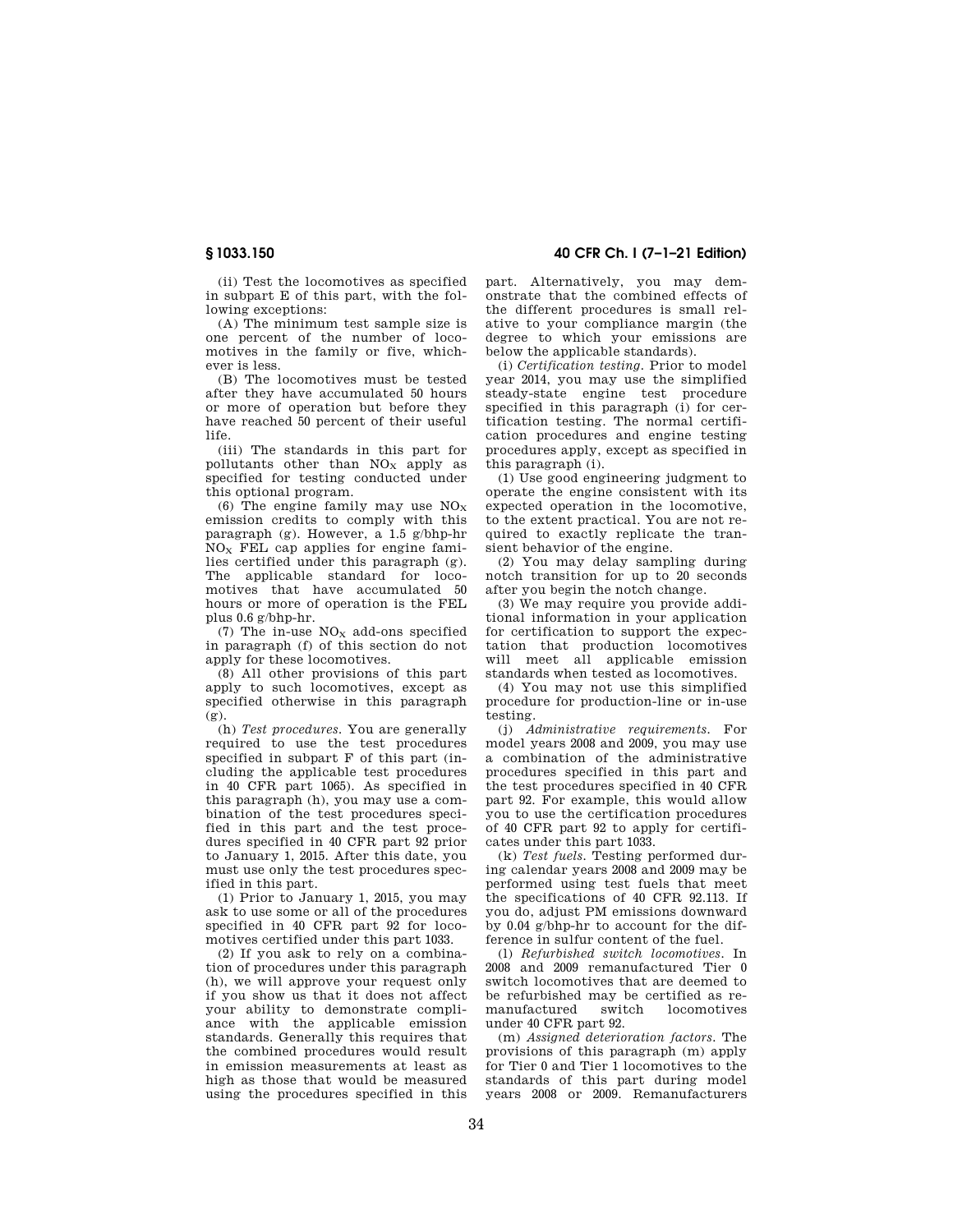certifying such locomotives to the standards of this part during these model years may use an assigned deterioration factor of 0.03 g/bhp-hr for PM and an assigned deterioration factor of zero for other pollutants. For purposes of determining compliance other than for certification or production-line testing, calculate the applicable in-use compliance limits for these locomotives by adjusting the applicable PM standards/FELs upward by 0.03 g/ bhp-hr.

[73 FR 37197, June 30, 2008, as amended at 73 FR 59189, Oct. 8, 2008; 74 FR 8423, Feb. 24, 2009; 75 FR 22983, Apr. 30, 2010; 75 FR 68460, Nov. 8, 2010; 81 FR 74004, Oct. 25, 2016]

EFFECTIVE DATE NOTE: At 86 FR 34375, June 29, 2021, §1033.150 was amended, effective July 29, 2021.

# **Subpart C—Certifying Engine Families**

# **§ 1033.201 General requirements for obtaining a certificate of conformity.**

Certification is the process by which you demonstrate to us that your freshly manufactured or remanufactured locomotives will meet the applicable emission standards throughout their useful lives (explaining to us how you plan to manufacture or remanufacture locomotives, and providing test data showing that such locomotives will comply with all applicable emission standards). Anyone meeting the definition of manufacturer in §1033.901 may apply for a certificate of conformity for freshly manufactured locomotives. Anyone meeting the definition of remanufacturer in §1033.901 may apply for a certificate of conformity for remanufactured locomotives.

(a) You must send us a separate application for a certificate of conformity for each engine family. A certificate of conformity is valid for new production from the indicated effective date, until the end of the model year for which it is issued, which may not extend beyond December 31 of that year. No certificate will be issued after December 31 of the model year. You may amend your application for certification after the end of the model year in certain circumstances as described in §§1033.220 and 1033.225. You

must renew your certification annually for any locomotives you continue to produce.

(b) The application must contain all the information required by this part and must not include false or incomplete statements or information (see §1033.255).

(c) We may ask you to include less information than we specify in this subpart, as long as you maintain all the information required by §1033.250.

(d) You must use good engineering judgment for all decisions related to your application (see 40 CFR 1068.5).

(e) An authorized representative of your company must approve and sign the application.

(f) See §1033.255 for provisions describing how we will process your application.

(g) We may require you to deliver your test locomotives (including test engines, as applicable) to a facility we designate for our testing (see §1033.235(c)). Alternatively, you may choose to deliver another engine/locomotive that is identical in all material respects to the test locomotive, or another engine/locomotive that we determine can appropriately serve as an emission-data locomotive for the engine family.

(h) By applying for a certificate of conformity, you are accepting responsibility for the in-use emission performance of all properly maintained and used locomotives covered by your certificate. This responsibility applies without regard to whether you physically manufacture or remanufacture the entire locomotive. If you do not physically manufacture or remanufacture the entire locomotive, you must take reasonable steps (including those specified by this part) to ensure that the locomotives produced under your certificate conform to the specifications of your application for certification. Note that this paragraph does not limit any liability under this part or the Clean Air Act for entities that do not obtain certificates. This paragraph also does not prohibit you from making contractual arrangements with noncertifiers related to recovering damages for noncompliance.

(i) The provisions of this subpart describe how to obtain a certificate that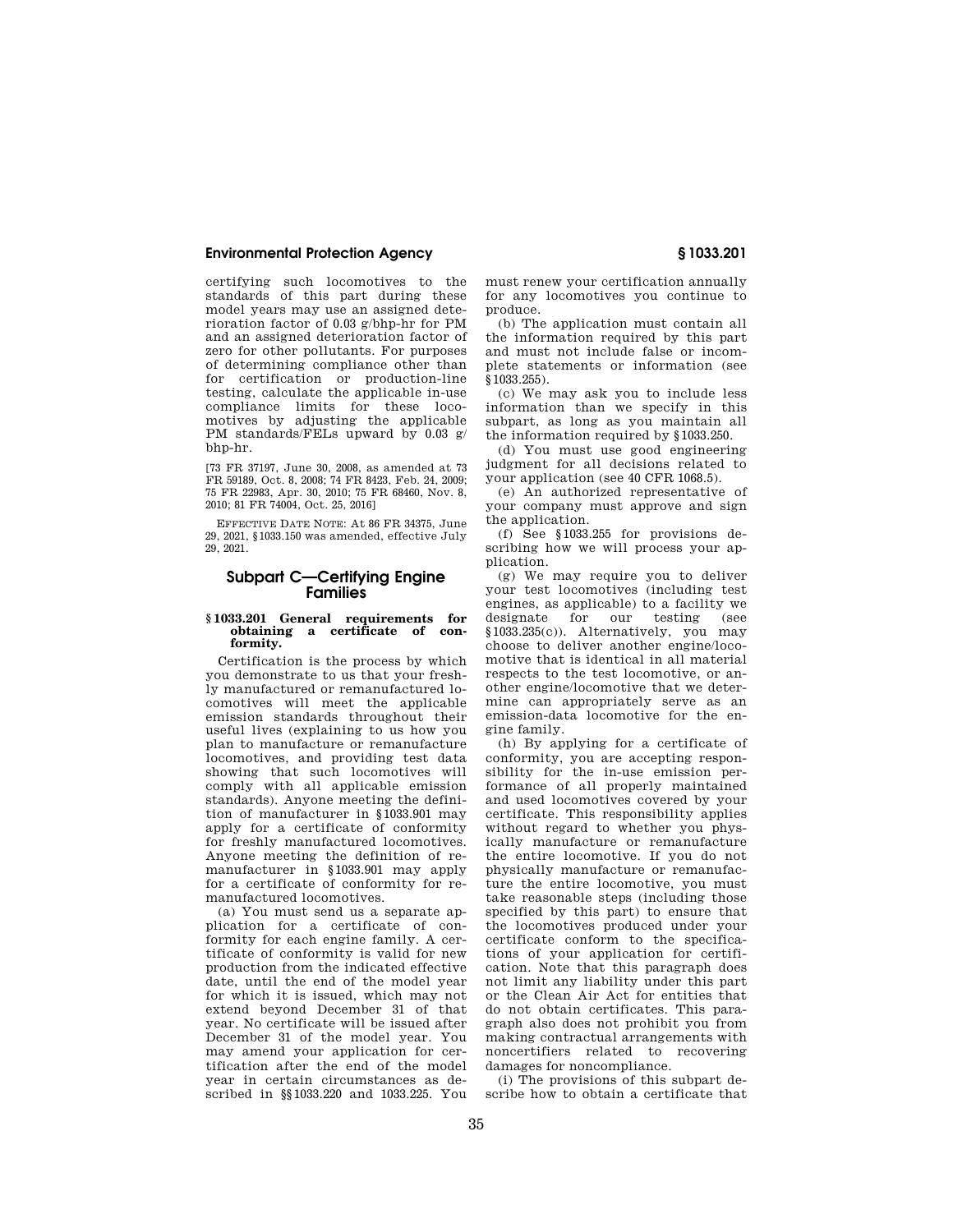covers all standards and requirements. Manufacturer/remanufacturers may ask to obtain a certificate of conformity that does not cover the idle control requirements of §1033.115 or one that only covers the idle control requirements of §1033.115. Remanufacturers obtaining such partial certificates must include a statement in their installation instructions that two certificates and labels are required for a locomotive to be in a fully certified configuration. We may modify the certification requirements for certificates that will only cover idle control systems.

[73 FR 37197, June 30, 2008, as amended at 81 FR 74005, Oct. 25, 2016]

## **§ 1033.205 Applying for a certificate of conformity.**

(a) Send the Designated Compliance Officer a complete application for each engine family for which you are requesting a certificate of conformity.

(b) [Reserved]

(c) You must update and correct your application to accurately reflect your production, as described in §1033.225.

(d) Include the following information in your application:

(1) A description of the basic engine design including, but not limited to, the engine family specifications listed in §1033.230. For freshly manufactured locomotives, a description of the basic locomotive design. For remanufactured locomotives, a description of the basic locomotive designs to which the remanufacture system will be applied. Include in your description, a list of distinguishable configurations to be included in the engine family. Note whether you are requesting a certificate that will or will not cover idle controls.

(2) An explanation of how the emission control system operates, including detailed descriptions of:

(i) All emission control system components.

(ii) Injection or ignition timing for each notch (i.e., degrees before or after top-dead-center), and any functional dependence of such timing on other operational parameters (e.g., engine coolant temperature).

(iii) Each auxiliary emission control device (AECD).

**§ 1033.205 40 CFR Ch. I (7–1–21 Edition)** 

(iv) All fuel system components to be installed on any production or test locomotives.

(v) Diagnostics.

(3) A description of the test locomotive.

(4) A description of the test equipment and fuel used. Identify any special or alternate test procedures you used.

(5) A description of the operating cycle and the period of operation necessary to accumulate service hours on the test locomotive and stabilize emission levels. You may also include a Green Engine Factor that would adjust emissions from zero-hour engines to be equivalent to stabilized engines.

(6) A description of all adjustable operating parameters (including, but not limited to, injection timing and fuel rate), including the following:

(i) The nominal or recommended setting and the associated production tolerances.

(ii) The intended adjustable range, and the physically adjustable range.

(iii) The limits or stops used to limit adjustable ranges.

(iv) Production tolerances of the limits or stops used to establish each physically adjustable range.

(v) Information relating to why the physical limits or stops used to establish the physically adjustable range of each parameter, or any other means used to inhibit adjustment, are the most effective means possible of preventing adjustment of parameters to settings outside your specified adjustable ranges on in-use engines.

(7) Projected U.S. production information for each configuration. If you are projecting substantially different sales of a configuration than you had previously, we may require you to explain why you are projecting the change.

(8)(i) All test data you obtained for each test engine or locomotive. As described in §1033.235, we may allow you to demonstrate compliance based on results from previous emission tests, development tests, or other testing information. Include data for NOx, PM,  $HC$ ,  $CO$ , and  $CO<sub>2</sub>$ .

(ii) Report measured  $CO<sub>2</sub>$ , N<sub>2</sub>O, and CH<sup>4</sup> as described in §1033.235. Small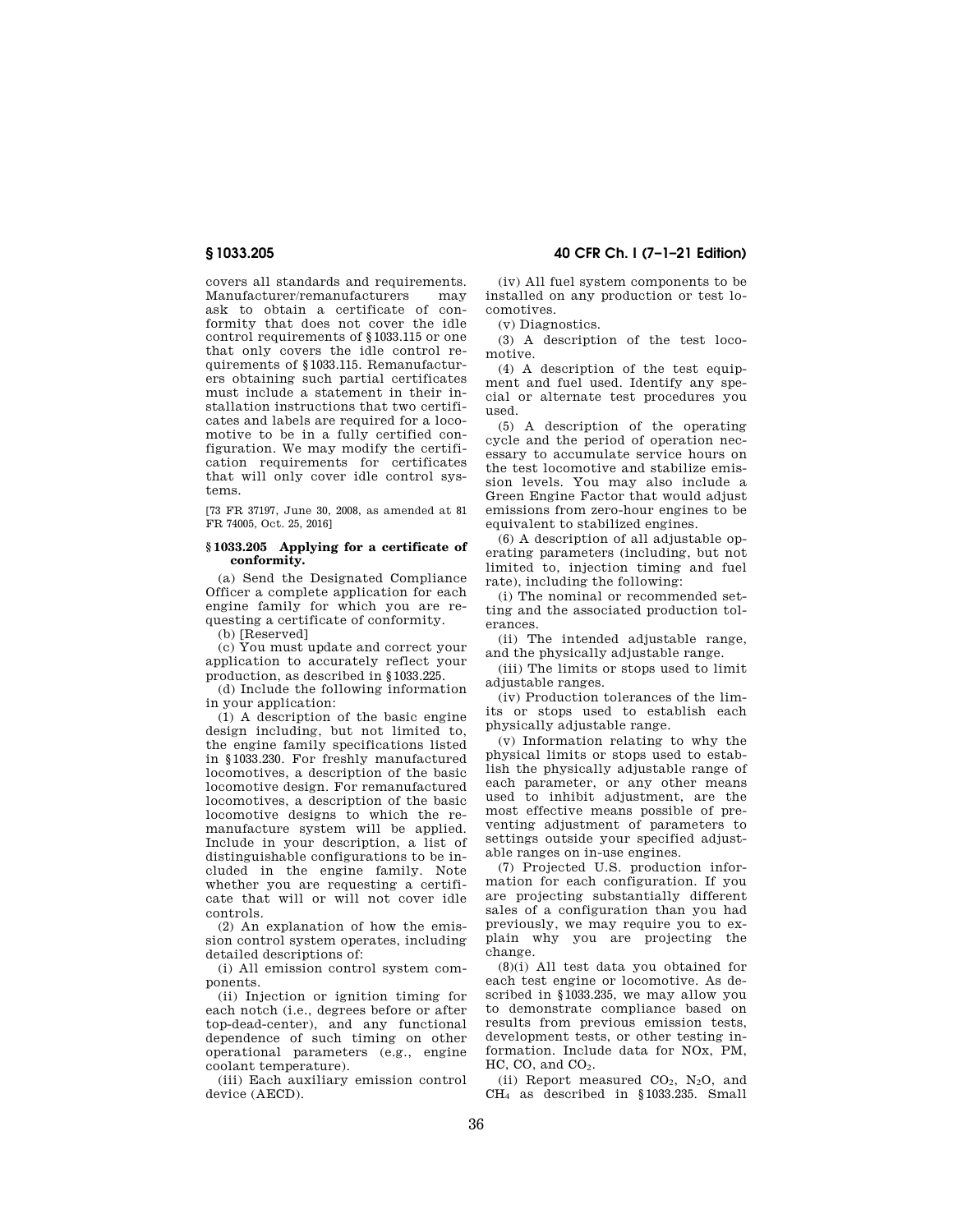manufacturers/remanufacturers may omit reporting  $N_2O$  and  $CH_4$ .

(9) The intended deterioration factors for the engine family, in accordance with §1033.245. If the deterioration factors for the engine family were developed using procedures that we have not previously approved, you should request preliminary approval under §1033.210.

(10) The intended useful life period for the engine family, in accordance with §1033.101(g). If the useful life for the engine family was determined using procedures that we have not previously approved, you should request preliminary approval under §1033.210.

(11) Copies of your proposed emission control label(s), maintenance instructions, and installation instructions (where applicable).

(12) An unconditional statement declaring that all locomotives included in the engine family comply with all requirements of this part and the Clean Air Act.

(e) If we request it, you must supply such additional information as may be required to evaluate the application.

(f) Provide the information to read, record, and interpret all the information broadcast by a locomotive's onboard computers and electronic control units. State that, upon request, you will give us any hardware, software, or tools we would need to do this. You may reference any appropriate publicly released standards that define conventions for these messages and parameters. Format your information consistent with publicly released standards.

(g) Include the information required by other subparts of this part. For example, include the information required by §1033.725 if you participate in the ABT program.

(h) Include other applicable information, such as information specified in this part or part 1068 of this chapter related to requests for exemptions.

(i) Name an agent for service located in the United States. Service on this agent constitutes service on you or any of your officers or employees for any action by EPA or otherwise by the United States related to the requirements of this part.

(j) For imported locomotives, we may require you to describe your expected importation process.

[73 FR 37197, June 30, 2008, as amended at 73 FR 59190, Oct. 8, 2008; 74 FR 56508, Oct. 30, 2008]

# **§ 1033.210 Preliminary approval.**

(a) If you send us information before you finish the application, we will review it and make any appropriate determinations for questions related to engine family definitions, auxiliary emission-control devices, deterioration factors, testing for service accumulation, maintenance, and useful lives.

(b) Decisions made under this section are considered to be preliminary approval, subject to final review and approval. We will generally not reverse a decision where we have given you preliminary approval, unless we find new information supporting a different decision.

(c) If you request preliminary approval related to the upcoming model year or the model year after that, we will make best-efforts to make the appropriate determinations as soon as practicable. We will generally not provide preliminary approval related to a future model year more than three years ahead of time.

(d) You must obtain preliminary approval for your plan to develop deterioration factors prior to the start of any service accumulation to be used to develop the factors.

# **§ 1033.220 Amending maintenance instructions.**

You may amend your emission-related maintenance instructions after you submit your application for certification, as long as the amended instructions remain consistent with the provisions of §1033.125. You must send the Designated Compliance Officer a request to amend your application for certification for an engine family if you want to change the emission-related maintenance instructions in a way that could affect emissions. In your request, describe the proposed changes to the maintenance instructions. If owners/operators follow the maintenance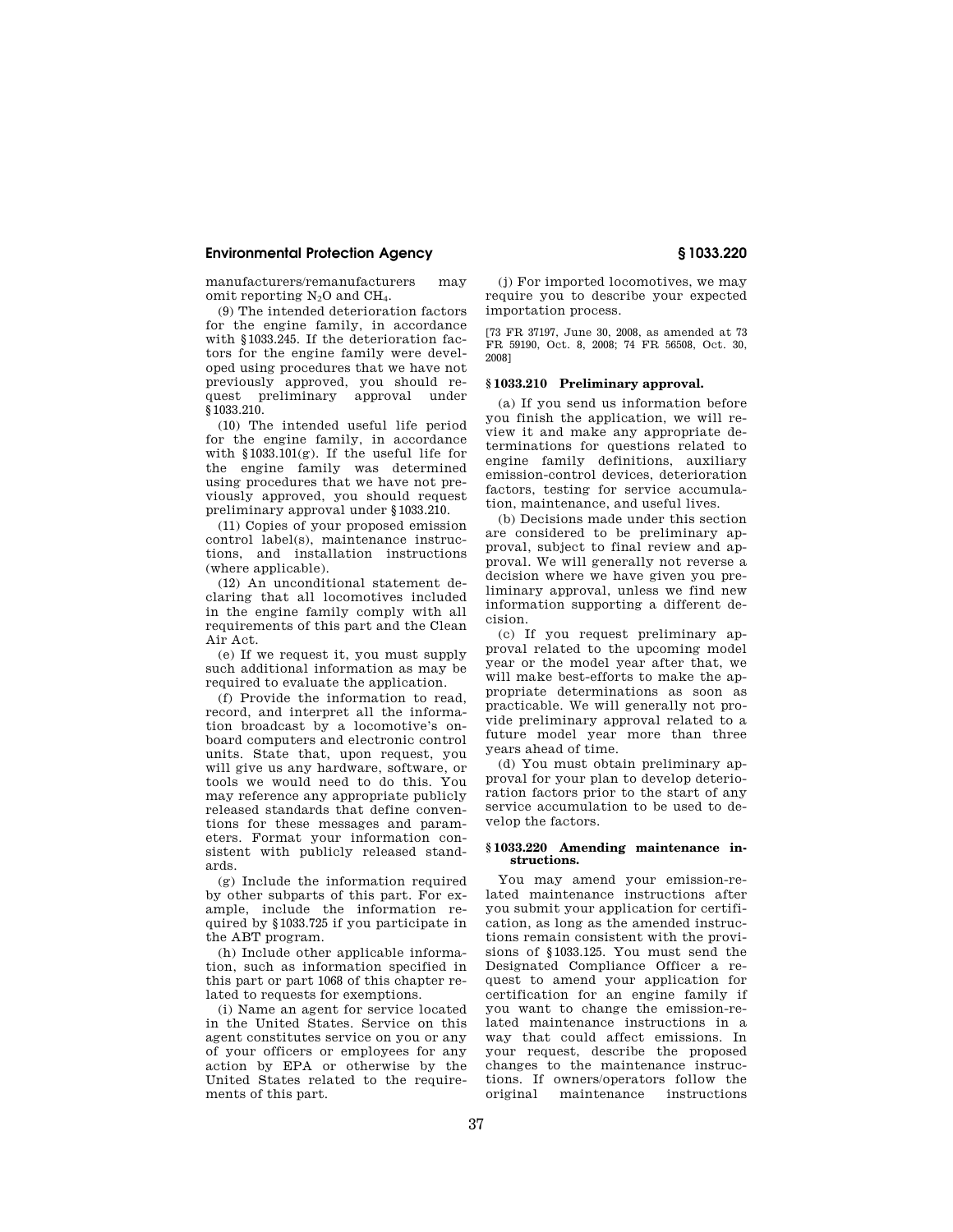rather than the newly specified maintenance, this does not allow you to disqualify those locomotives from in-use testing or deny a warranty claim.

(a) If you are decreasing or eliminating any of the specified maintenance, you may distribute the new maintenance instructions to your customers 30 days after we receive your request, unless we disapprove your request. This would generally include replacing one maintenance step with another. We may approve a shorter time or waive this requirement.

(b) If your requested change would not decrease the specified maintenance, you may distribute the new maintenance instructions anytime after you send your request. For example, this paragraph (b) would cover adding instructions to increase the frequency of filter changes for locomotives in severe-duty applications.

(c) You do not need to request approval if you are making only minor corrections (such as correcting typographical mistakes), clarifying your maintenance instructions, or changing instructions for maintenance unrelated to emission control. We may ask you to send us copies of maintenance instructions revised under this paragraph (c).

[73 FR 37197, June 30, 2008, as amended at 75 FR 22983, Apr. 30, 2010]

## **§ 1033.225 Amending applications for certification.**

Before we issue you a certificate of conformity, you may amend your application to include new or modified locomotive configurations, subject to the provisions of this section. After we have issued your certificate of conformity, you may send us an amended application requesting that we include new or modified locomotive configurations within the scope of the certificate, subject to the provisions of this section. You must also amend your application if any changes occur with respect to any information that is included or should be included in your application. For example, you must amend your application if you determine that your actual production variation for an adjustable parameter exceeds the tolerances specified in your application

# **§ 1033.225 40 CFR Ch. I (7–1–21 Edition)**

(a) You must amend your application before you take either of the following actions:

(1) Add a locomotive configuration to an engine family. In this case, the locomotive added must be consistent with other locomotives in the engine family with respect to the criteria listed in §1033.230. For example, you must amend your application if you want to produce 12-cylinder versions of the 16 cylinder locomotives you described in your application.

(2) Change a locomotive already included in an engine family in a way that may affect emissions, or change any of the components you described in your application for certification. This includes production and design changes that may affect emissions any time during the locomotive's lifetime. For example, you must amend your application if you want to change a part supplier if the part was described in your original application and is different in any material respect than the part you described.

(3) Modify an FEL for an engine family as described in paragraph (f) of this section.

(b) To amend your application for certification, send the relevant information to the Designated Compliance Officer.

(1) Describe in detail the addition or change in the locomotive model or configuration you intend to make.

(2) Include engineering evaluations or data showing that the amended engine family complies with all applicable requirements. You may do this by showing that the original emission-data locomotive is still appropriate for showing that the amended family complies with all applicable requirements.

(3) If the original emission-data locomotive for the engine family is not appropriate to show compliance for the new or modified locomotive, include new test data showing that the new or modified locomotive meets the requirements of this part.

(4) Include any other information needed to make your application correct and complete.

(c) We may ask for more test data or engineering evaluations. You must give us these within 30 days after we request them.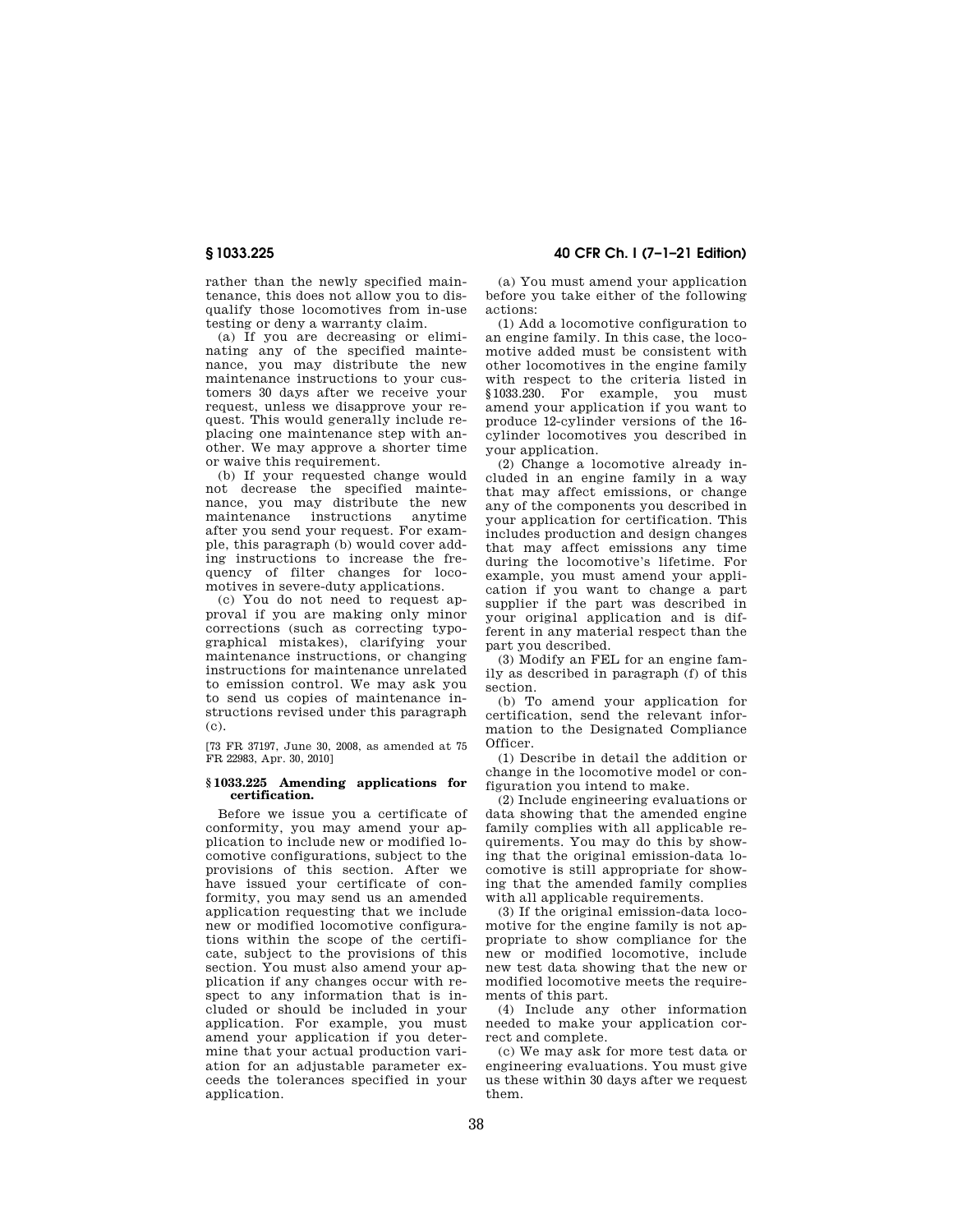(d) For engine families already covered by a certificate of conformity, we will determine whether the existing certificate of conformity covers your new or modified locomotive. You may ask for a hearing if we deny your request (see §1033.920).

(e) For engine families already covered by a certificate of conformity, you may start producing the new or modified locomotive anytime after you send us your amended application, before we make a decision under paragraph (d) of this section. However, if we determine that the affected locomotives do not meet applicable requirements, we will notify you to cease production of the locomotives and may require you to recall the locomotives at no expense to the owner. Choosing to produce locomotives under this paragraph (e) is deemed to be consent to recall all locomotives that we determine do not meet applicable emission standards or other requirements and to remedy the nonconformity at no expense to the owner. If you do not provide information required under paragraph (c) of this section within 30 days after we request it, you must stop producing the new or modified locomotives.

(f) You may ask us to approve a change to your FEL in certain cases after the start of production. The changed FEL may not apply to locomotives you have already introduced into U.S. commerce, except as described in this paragraph (f). If we approve a changed FEL after the start of production, you must include the new FEL on the emission control information label for all locomotives produced after the change. You may ask us to approve a change to your FEL in the following cases:

(1) You may ask to raise your FEL for your engine family at any time. In your request, you must show that you will still be able to meet the emission standards as specified in subparts B and H of this part. If you amend your application by submitting new test data to include a newly added or modified locomotive, as described in paragraph (b)(3) of this section, use the appropriate FELs with corresponding production volumes to calculate emission credits for the model year, as described in subpart H of this part. In all

other circumstances, you must use the higher FEL for the entire family to calculate emission credits under subpart H of this part.

(2) You may ask to lower the FEL for your emission family only if you have test data from production locomotives showing that emissions are below the proposed lower FEL. The lower FEL applies only to engines or fuel-system components you produce after we approve the new FEL. Use the appropriate FELs with corresponding production volumes to calculate emission credits for the model year, as described in subpart H of this part.

(g) You may produce engines as described in your amended application for certification and consider those engines to be in a certified configuration if we approve a new or modified engine configuration during the model year under paragraph (d) of this section. Similarly, you may modify in-use engines as described in your amended application for certification and consider those engines to be in a certified configuration if we approve a new or modified engine configuration at any time under paragraph (d) of this section. Modifying a new or in-use engine to be in a certified configuration does not violate the tampering prohibition of 40 CFR  $1068.101(b)(1)$ , as long as this does not involve changing to a certified configuration with a higher family emission limit.

[73 FR 37197, June 30, 2008, as amended at 75 FR 22983, Apr. 30, 2010; 81 FR 74005, Oct. 25, 2016]

## **§ 1033.230 Grouping locomotives into engine families.**

(a) Divide your product line into engine families of locomotives that are expected to have similar emission characteristics throughout the useful life. Your engine family is limited to a single model year. Freshly manufactured locomotives may not be included in the same engine family as remanufactured locomotives, except as allowed by paragraph (f) of this section. Paragraphs (b) and (c) of this section specify default criteria for dividing locomotives into engine families. Paragraphs (d) and (e) of this section allow you deviate from these defaults in certain circumstances.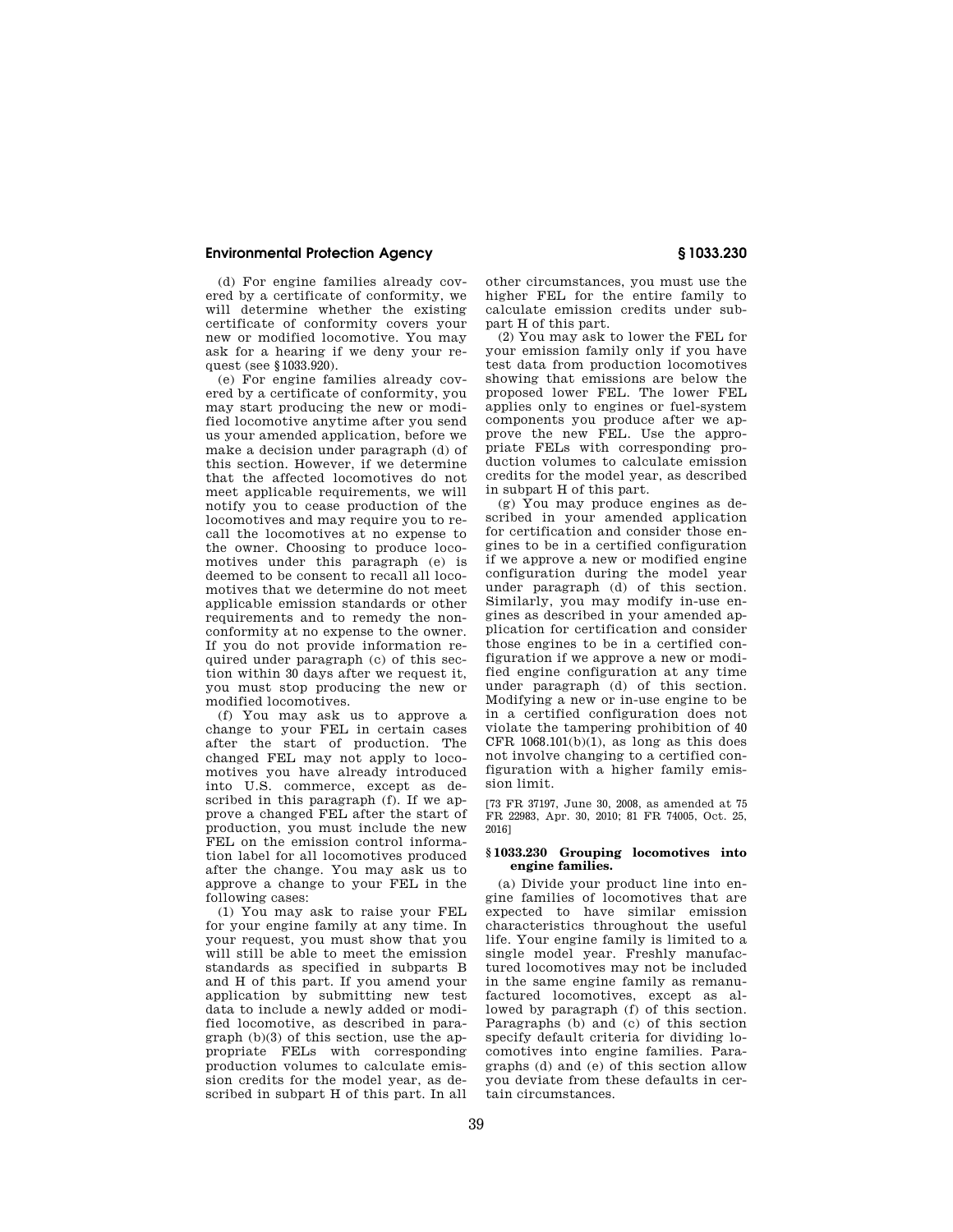(b) This paragraph (b) applies for all locomotives other than Tier 0 locomotives. Group locomotives in the same engine family if they are the same in all the following aspects:

(1) The combustion cycle (e.g., diesel cycle).

(2) The type of engine cooling employed and procedure(s) employed to maintain engine temperature within desired limits (thermostat, on-off radiator fan(s), radiator shutters, etc.).

(3) The nominal bore and stroke dimensions.

(4) The approximate intake and exhaust event timing and duration (valve or port).

(5) The location of the intake and exhaust valves (or ports).

(6) The size of the intake and exhaust valves (or ports).

(7) The overall injection or ignition timing characteristics (i.e., the deviation of the timing curves from the optimal fuel economy timing curve must be similar in degree).

(8) The combustion chamber configuration and the surface-to-volume ratio of the combustion chamber when the piston is at top dead center position, using nominal combustion chamber dimensions.

(9) The location of the piston rings on the piston.

(10) The method of air aspiration (turbocharged, supercharged, naturally aspirated, Roots blown).

(11) The general performance characteristics of the turbocharger or supercharger (e.g., approximate boost pressure, approximate response time, approximate size relative to engine displacement).

(12) The type of air inlet cooler (airto-air, air-to-liquid, approximate degree to which inlet air is cooled).

(13) The intake manifold induction port size and configuration.

(14) The type of fuel and fuel system configuration.

(15) The configuration of the fuel injectors and approximate injection pressure.

(16) The type of fuel injection system controls (i.e., mechanical or electronic).

(17) The type of smoke control system.

# **§ 1033.230 40 CFR Ch. I (7–1–21 Edition)**

(18) The exhaust manifold port size and configuration.

(19) The type of exhaust aftertreatment system (oxidation catalyst, particulate trap), and characteristics of the aftertreatment system (catalyst loading, converter size vs. engine size).

(c) Group Tier 0 locomotives in the same engine family if they are the same in all the following aspects:

(1) The combustion cycle (e.g., diesel cycle).

(2) The type of engine cooling employed and procedure(s) employed to maintain engine temperature within desired limits (thermostat, on-off radiator fan(s), radiator shutters, etc.).

(3) The approximate bore and stroke dimensions.

(4) The approximate location of the intake and exhaust valves (or ports).

(5) The combustion chamber general configuration and the approximate surface-to-volume ratio of the combustion chamber when the piston is at top dead center position, using nominal combustion chamber dimensions.

(6) The method of air aspiration (turbocharged, supercharged, naturally aspirated, Roots blown).

(7) The type of air inlet cooler (airto-air, air-to-liquid, approximate degree to which inlet air is cooled).

(8) The type of fuel and general fuel system configuration.

(9) The general configuration of the fuel injectors and approximate injection pressure.

(10) The type of fuel injection system control (electronic or mechanical).

(d) You may subdivide a group of locomotives that is identical under paragraph (b) or (c) of this section into different engine families if you show the expected emission characteristics are different during the useful life. This allowance also covers locomotives for which only calculated emission rates differ, such as locomotives with and without energy-saving design features. For the purposes of determining whether an engine family is a small engine family in  $$1033.405(a)(2)$ , we will consider the number of locomotives that could have been classed together under paragraph (b) or (c) of this section, instead of the number of locomotives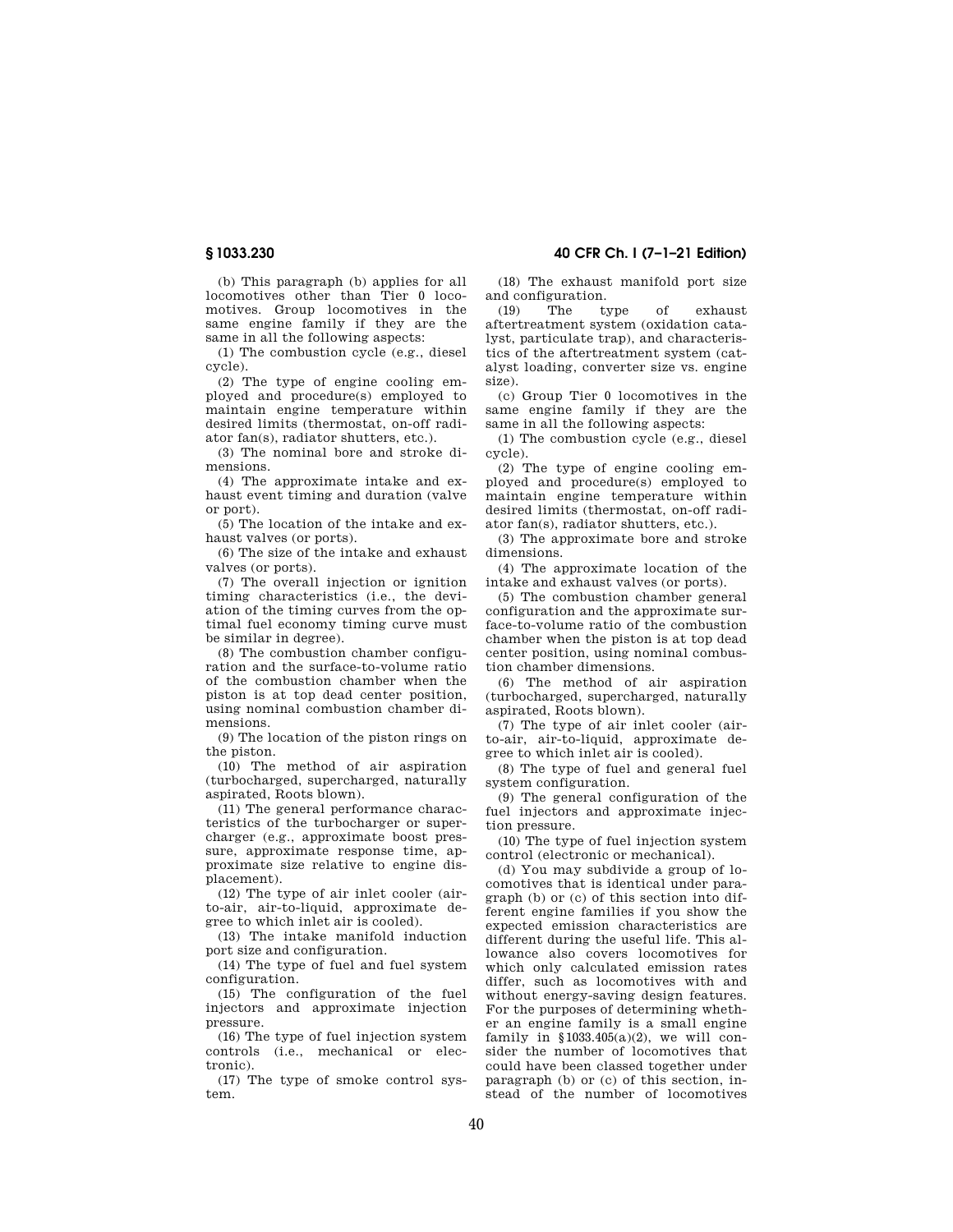that are included in a subdivision allowed by this paragraph (d).

(e) In unusual circumstances, you may group locomotives that are not identical with respect to the things listed in paragraph (b) or (c) of this section in the same engine family if you show that their emission characteristics during the useful life will be similar.

(f) During the first six calendar years after a new tier of standards becomes applicable, remanufactured engines/locomotives may be included in the same engine family as freshly manufactured locomotives, provided the same engines and emission controls are used for locomotive models included in the engine family.

[73 FR 37197, June 30, 2008, as amended at 73 FR 59190, Oct. 8, 2008]

## **§ 1033.235 Emission testing required for certification.**

This section describes the emission testing you must perform to show compliance with the emission standards in §1033.101.

(a) Select an emission-data locomotive (or engine) from each engine family for testing. It may be a low mileage locomotive, or a development engine (that is equivalent in design to the engines of the locomotives being certified), or another low hour engine. Use good engineering judgment to select the locomotive configuration that is most likely to exceed (or have emissions nearest to) an applicable emission standard or FEL. In making this selection, consider all factors expected to affect emission control performance and compliance with the standards, including emission levels of all exhaust constituents, especially  $NO<sub>X</sub>$  and PM.

(b) Test your emission-data locomotives using the procedures and equipment specified in subpart F of this part. In the case of dual-fuel locomotives, measure emissions when operating with each type of fuel for which you intend to certify the locomotive. In the case of flexible-fuel locomotives, measure emissions when operating with the fuel mixture that best represents in-use operation or is most likely to have the highest  $NO<sub>x</sub>$  emissions, though you may ask us instead to perform tests with both fuels separately if you can show that intermediate mixtures are not likely to occur in use.

(c) We may perform confirmatory testing by measuring emissions from any of your emission-data locomotives or other locomotives from the engine family.

(1) We may decide to do the testing at your plant or any other facility. If we do this, you must deliver the locomotive to a test facility we designate. If we do the testing at your plant, you must schedule it as soon as possible and make available the instruments, personnel, and equipment we need.

(2) If we measure emissions from one of your locomotives, the results of that testing become the official emission results for the locomotive. Unless we later invalidate these data, we may decide not to consider your data in determining if your engine family meets applicable requirements.

(3) Before we test one of your locomotives, we may set its adjustable parameters to any point within the adjustable ranges (*see* §1033.115(b)).

(4) Before we test one of your locomotives, we may calibrate it within normal production tolerances for anything we do not consider an adjustable parameter. For example, this would apply for a parameter that is subject to production variability because it is adjustable during production, but is not considered an adjustable parameter (as defined in §1033.901) because it is permanently sealed.

(d) You may ask to use carryover emission data from a previous model year instead of doing new tests if all the following are true:

(1) The engine family from the previous model year differs from the current engine family only with respect to model year, items identified in §1033.225(a), or other factors not related to emissions. We may waive this criterion for differences we determine not to be relevant.

(2) The emission-data locomotive from the previous model year remains the appropriate emission-data locomotive under paragraph (b) of this section.

(3) The data show that the emissiondata locomotive would meet all the requirements that apply to the engine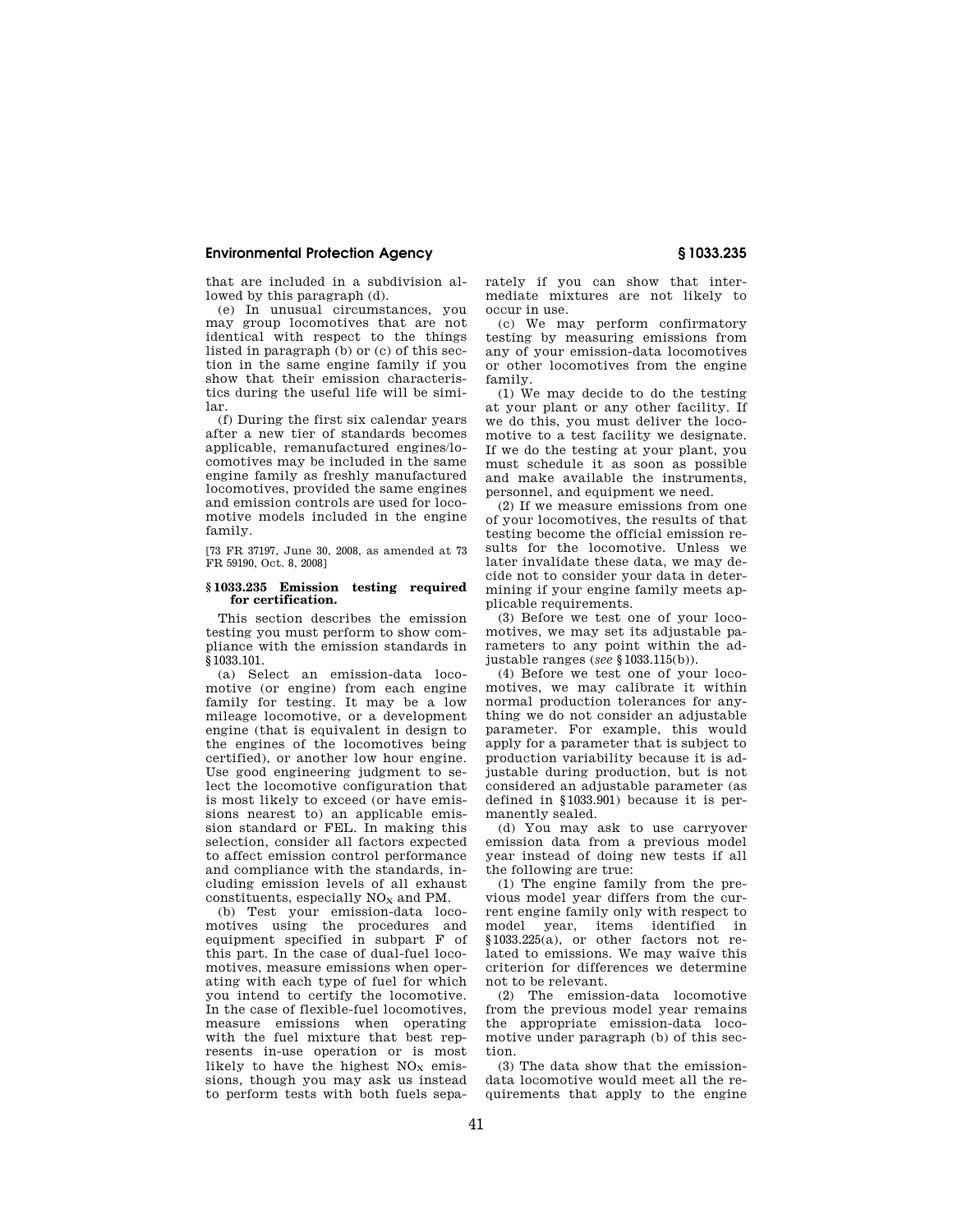**§ 1033.240 40 CFR Ch. I (7–1–21 Edition)** 

family covered by the application for certification.

(e) You may ask to use emission data from a different engine family you have already certified instead of testing a locomotive in the second engine family if all the following are true:

(1) The same engine is used in both engine families.

(2) You demonstrate to us that the differences in the two families are sufficiently small that the locomotives in the untested family will meet the same applicable notch standards calculated from the test data.

(f) We may require you to test a second locomotive of the same or different configuration in addition to the locomotive tested under paragraph (b) of this section.

(g) If you use an alternate test procedure under 40 CFR 1065.10 and later testing shows that such testing does not produce results that are equivalent to the procedures specified in subpart F of this part, we may reject data you generated using the alternate procedure.

(h) The requirement to measure smoke emissions is waived for certification and production line testing, except where there is reason to believe your locomotives do not meet the applicable smoke standards.

(i) Measure  $CO<sub>2</sub>$  with each test. Measure CH<sup>4</sup> with each low-hour certification test using the procedures specified in 40 CFR part 1065 starting in the 2012 model year. Also measure N2O with each low-hour certification test using the procedures specified in 40 CFR part 1065 for any engine family that depends on NOx aftertreatment to meet emission standards. Small manufacturers/remanufacturers may omit measurement of N<sub>2</sub>O and CH<sub>4</sub>. Use the same units and modal calculations as for your other results to report a single weighted value for  $CO<sub>2</sub>$ , N<sub>2</sub>O, and CH<sub>4</sub>. Round the final values as follows:

(1) Round  $CO<sub>2</sub>$  to the nearest 1 g/bhphr.

(2) Round  $N_2O$  to the nearest 0.001 g/ bhp-hr.

(3) Round CH<sub>4</sub> to the nearest  $0.001$ g/ bhp-hr.

[73 FR 37197, June 30, 2008, as amended at 74 FR 56508, Oct. 30, 2008; 75 FR 22984, Apr. 30, 2010; 81 FR 74005, Oct. 25, 2016]

## **§ 1033.240 Demonstrating compliance with exhaust emission standards.**

(a) For purposes of certification, your engine family is considered in compliance with the applicable numerical emission standards in §1033.101 if all emission-data locomotives representing that family have test results showing official emission results and deteriorated emission levels at or below these standards.

(1) If you include your locomotive in the ABT program in subpart H of this part, your FELs are considered to be the applicable emission standards with which you must comply.

(2) If you do not include your remanufactured locomotive in the ABT program in subpart H of this part, but it was previously included in the ABT program in subpart H of this part, the previous FELs are considered to be the applicable emission standards with which you must comply.

(b) Your engine family is deemed not to comply if any emission-data locomotive representing that family has test results showing an official emission result or a deteriorated emission level for any pollutant that is above an applicable emission standard. Use the following steps to determine the deteriorated emission level for the test locomotive:

(1) Collect emission data using measurements with enough significant figures to calculate the cycle-weighted emission rate to at least one more decimal place than the applicable standard. Apply any applicable humidity corrections before weighting emissions.

(2) Apply the regeneration factors if applicable. At this point the emission rate is generally considered to be an official emission result.

(3) Apply the deterioration factor to the official emission result, as described in §1033.245, then round the adjusted figure to the same number of decimal places as the emission standard. This adjusted value is the deteriorated emission level. Compare these emission levels from the emission-data locomotive with the applicable emission standards. In the case of  $NO<sub>x</sub>$  + NMHC standards, apply the deterioration factor to each pollutant and then add the results before rounding.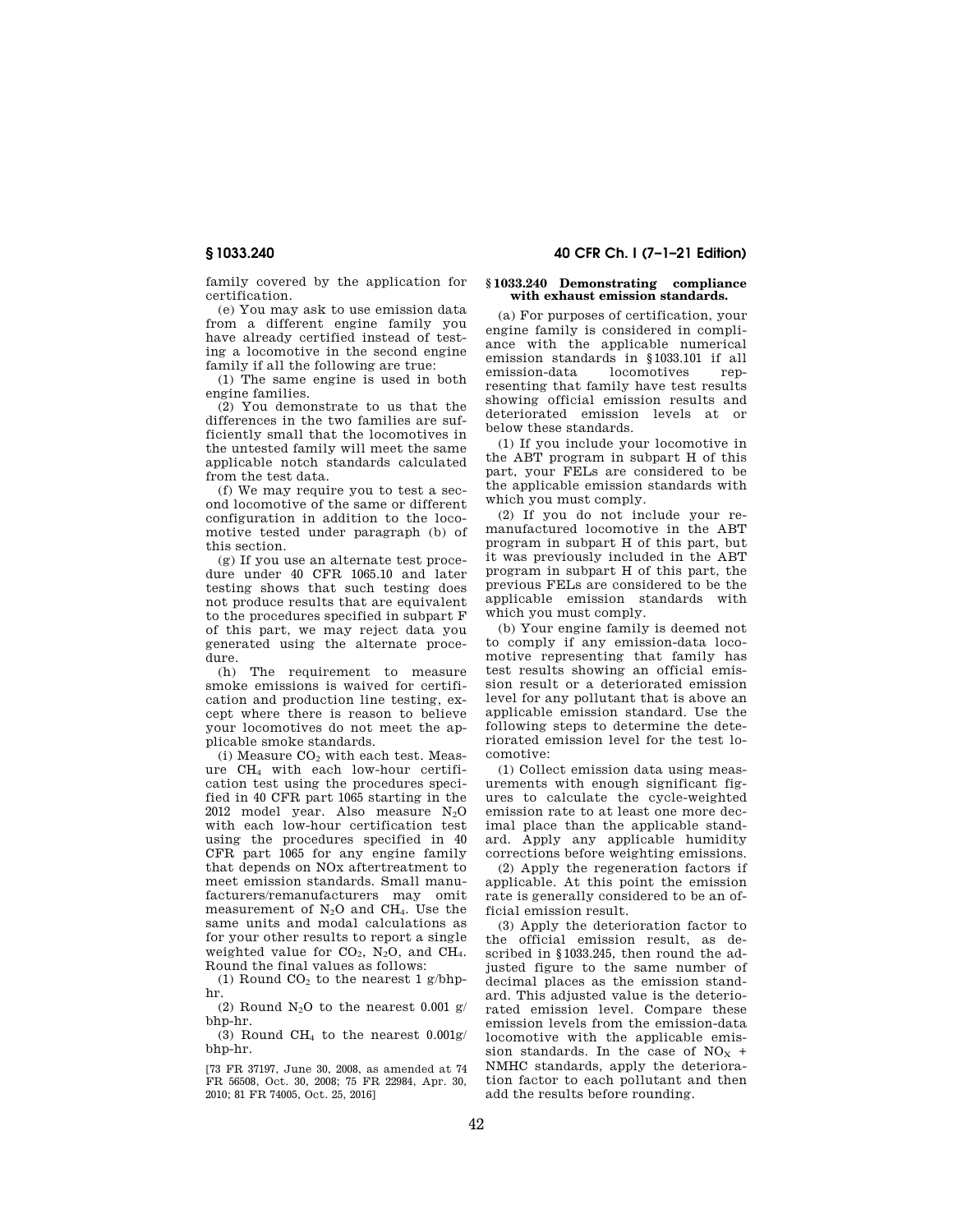(4) The highest deteriorated emission levels for each pollutant are considered to be the certified emission levels.

(c) An owner/operator remanufacturing its locomotives to be identical to their previously certified configuration may certify by design without new emission test data. To do this, submit the application for certification described in §1033.205, but instead of including test data, include a description of how you will ensure that your locomotives will be identical in all material respects to their previously certified condition. You may use reconditioned parts consistent with good engineering judgment. You have all of the liabilities and responsibilities of the certificate holder for locomotives you certify under this paragraph.

[73 FR 37197, June 30, 2008, as amended at 75 FR 22984, Apr. 30, 2010]

### **§ 1033.245 Deterioration factors.**

Establish deterioration factors for each pollutant to determine whether your locomotives will meet emission standards for each pollutant throughout the useful life, as described in §1033.240. Determine deterioration factors as described in this section, either with an engineering analysis, with preexisting test data, or with new emission measurements. The deterioration factors are intended to reflect the deterioration expected to result during the useful life of a locomotive maintained as specified in §1033.125. If you perform durability testing, the maintenance that you may perform on your emission-data locomotive is limited to the maintenance described in §1033.125. You may carry across a deterioration factor from one engine family to another consistent with good engineering judgment.

(a) Your deterioration factors must take into account any available data from in-use testing with similar locomotives, consistent with good engineering judgment. For example, it would not be consistent with good engineering judgment to use deterioration factors that predict emission increases over the useful life of a locomotive or locomotive engine that are significantly less than the emission increases over the useful life observed

from in-use testing of similar locomotives.

(b) Apply deterioration factors as follows:

(1) *Additive deterioration factor for exhaust emissions.* Except as specified in paragraph (b)(2) of this section, use an additive deterioration factor for exhaust emissions. An additive deterioration factor for a pollutant is the difference between exhaust emissions at the end of the useful life and exhaust emissions at the low-hour test point. In these cases, adjust the official emission results for each tested locomotive at the selected test point by adding the factor to the measured emissions. The deteriorated emission level is intended to represent the highest emission level during the useful life. Thus, if the factor is less than zero, use zero. Additive deterioration factors must be specified to one more decimal place than the applicable standard.

(2) *Multiplicative deterioration factor for exhaust emissions.* Use a multiplicative deterioration factor if good engineering judgment calls for the deterioration factor for a pollutant to be the ratio of exhaust emissions at the end of the useful life to exhaust emissions at the low-hour test point. For example, if you use aftertreatment technology that controls emissions of a pollutant proportionally to engine-out emissions, it is often appropriate to use a multiplicative deterioration factor. Adjust the official emission results for each tested locomotive at the selected test point by multiplying the measured emissions by the deterioration factor. The deteriorated emission level is intended to represent the highest emission level during the useful life. Thus, if the factor is less than one, use one. A multiplicative deterioration factor may not be appropriate in cases where testing variability is significantly greater than locomotive-to-locomotive variability. Multiplicative deterioration factors must be specified to one more significant figure than the applicable standard.

(3) *Sawtooth and other nonlinear deterioration patterns.* The deterioration factors described in paragraphs  $(b)(1)$ and (2) of this section assume that the highest useful life emissions occur either at the end of useful life or at the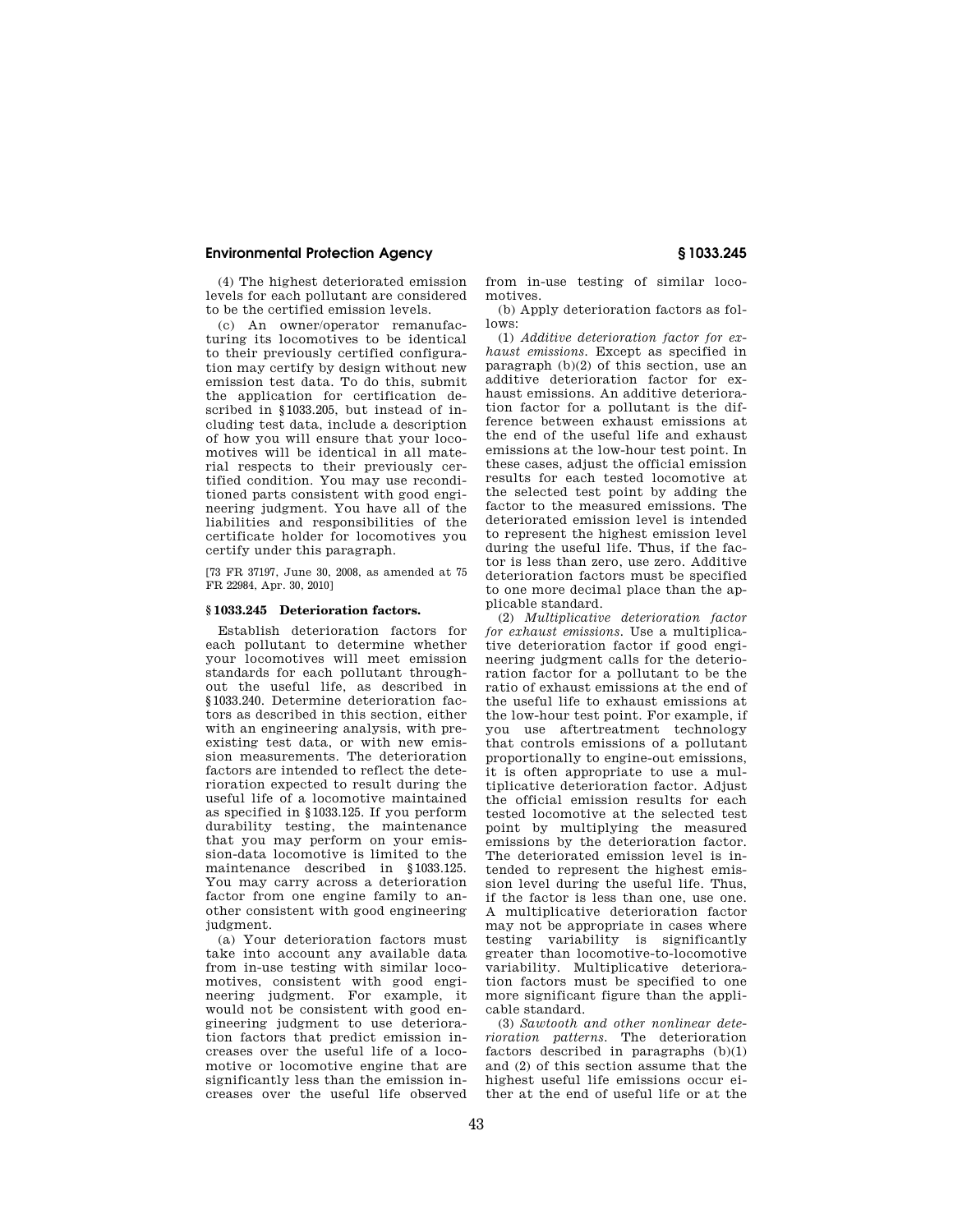low-hour test point. The provisions of this paragraph (b)(3) apply where good engineering judgment indicates that the highest emissions over the useful life will occur between these two points. For example, emissions may increase with service accumulation until a certain maintenance step is performed, then return to the low-hour emission levels and begin increasing again. Base deterioration factors for locomotives with such emission patterns on the difference between (or ratio of) the point at which the highest emissions occur and the low-hour test point. Note that this applies for maintenance-related deterioration only where we allow such critical emissionrelated maintenance.

(4) *Dual-fuel and flexible-fuel engines.*  In the case of dual-fuel and flexiblefuel locomotives, apply deterioration factors separately for each fuel type by measuring emissions with each fuel type at each test point. You may accumulate service hours on a single emission-data engine using the type of fuel or the fuel mixture expected to have the highest combustion and exhaust temperatures; you may ask us to approve a different fuel mixture if you demonstrate that a different criterion is more appropriate.

(5) *Deterioration factor for crankcase emissions.* If your engine vents crankcase emissions to the exhaust or to the atmosphere, you must account for crankcase emission deterioration, using good engineering judgment. You may use separate deterioration factors for crankcase emissions of each pollutant (either multiplicative or additive) or include the effects in combined deterioration factors that include exhaust and crankcase emissions together for each pollutant.

(c) Deterioration factors for smoke are always additive.

(d) If your locomotive vents crankcase emissions to the exhaust or to the atmosphere, you must account for crankcase emission deterioration, using good engineering judgment. You may use separate deterioration factors for crankcase emissions of each pollutant (either multiplicative or additive) or include the effects in combined deterioration factors that include exhaust

**§ 1033.250 40 CFR Ch. I (7–1–21 Edition)** 

and crankcase emissions together for each pollutant.

(e) Include the following information in your application for certification:

(1) If you determine your deterioration factors based on test data from a different engine family, explain why this is appropriate and include all the emission measurements on which you base the deterioration factor.

(2) If you determine your deterioration factors based on engineering analysis, explain why this is appropriate and include a statement that all data, analyses, evaluations, and other information you used are available for our review upon request.

(3) If you do testing to determine deterioration factors, describe the form and extent of service accumulation, including a rationale for selecting the service-accumulation period and the method you use to accumulate hours.

[73 FR 37197, June 30, 2008, as amended at 81 FR 74005, Oct. 25, 2016]

## **§ 1033.250 Reporting and recordkeeping.**

(a) Within 45 days after the end of the model year, send the Designated Compliance Officer a report describing the following information about locomotives you produced during the model year:

(1) Report the total number of locomotives you produced in each engine family by locomotive model and engine model.

(2) If you produced exempted locomotives, report the number of exempted locomotives you produced for each locomotive model and identify the buyer or shipping destination for each exempted locomotive. You do not need to report under this paragraph (a)(2) locomotives that were temporarily exempted, exported locomotives, locomotives exempted as manufacturer/remanufacturer-owned locomotives, or locomotives exempted as test locomotives.

(b) Organize and maintain the following records:

(1) A copy of all applications and any summary information you send us.

 $(2)$  Any of the information we specify in §1033.205 that you were not required to include in your application.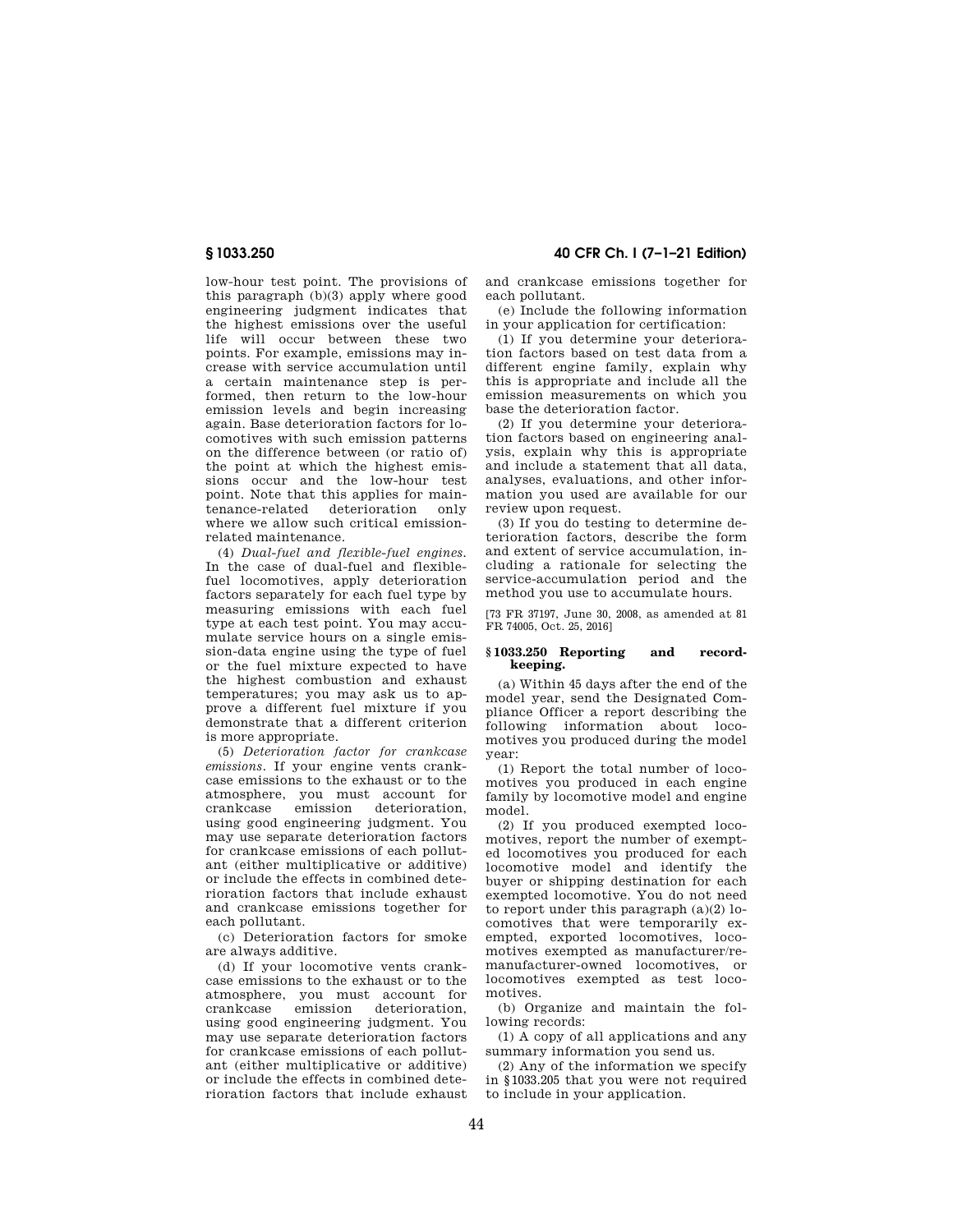(3) A detailed history of each emission-data locomotive. For each locomotive, describe all of the following:

(i) The emission-data locomotive's construction, including its origin and buildup, steps you took to ensure that it represents production locomotives, any components you built specially for it, and all the components you include in your application for certification.

(ii) How you accumulated locomotive operating hours (service accumulation), including the dates and the number of hours accumulated.

(iii) All maintenance, including modifications, parts changes, and other service, and the dates and reasons for the maintenance.

(iv) All your emission tests (valid and invalid), including the date and purpose of each test and documentation of test parameters as specified in part 40 CFR part 1065, and the date and purpose of each test.

(v) All tests to diagnose locomotive or emission control performance, giving the date and time of each and the reasons for the test.

(vi) Any other significant events.

(4) If you test a development engine for certification, you may omit information otherwise required by paragraph (b)(3) of this section that is unrelated to emissions and emission-related components.

(5) Production figures for each engine family divided by assembly plant.

(6) Keep a list of locomotive identification numbers for all the locomotives you produce under each certificate of conformity.

(c) Keep required data from emission tests and all other information specified in this section for eight years after we issue your certificate. If you use the same emission data or other information for a later model year, the eightyear period restarts with each year that you continue to rely on the information.

(d) Store these records in any format and on any media, as long as you can promptly send us organized, written records in English if we ask for them. You must keep these records readily available. We may review them at any time.

(e) Send us copies of any locomotive maintenance instructions or explanations if we ask for them.

[73 FR 37197, June 30, 2008, as amended at 81 FR 74006, Oct. 25, 2016]

## **§ 1033.255 EPA decisions.**

(a) If we determine your application is complete and shows that the engine family meets all the requirements of this part and the Clean Air Act, we will issue a certificate of conformity for your engine family for that model year. We may make the approval subject to additional conditions.

(b) We may deny your application for certification if we determine that your engine family fails to comply with emission standards or other requirements of this part or the Clean Air Act. We will base our decision on all available information. If we deny your application, we will explain why in writing.

(c) In addition, we may deny your application or suspend or revoke your certificate if you do any of the following:

(1) Refuse to comply with any testing or reporting requirements.

(2) Submit false or incomplete information (paragraph (e) of this section applies if this is fraudulent). This includes doing anything after submission of your application to render any of the submitted information false or incomplete.

(3) Render inaccurate any test data.

(4) Deny us from completing authorized activities (see 40 CFR 1068.20). This includes a failure to provide reasonable assistance.

(5) Produce locomotives for importation into the United States at a location where local law prohibits us from carrying out authorized activities.

(6) Fail to supply requested information or amend your application to include all locomotives being produced.

(7) Take any action that otherwise circumvents the intent of the Clean Air Act or this part.

(d) We may void the certificate of conformity for an engine family if you fail to keep records, send reports, or give us information as required under this part or the Act. Note that these are also violations of 40 CFR 1068.101(a)(2).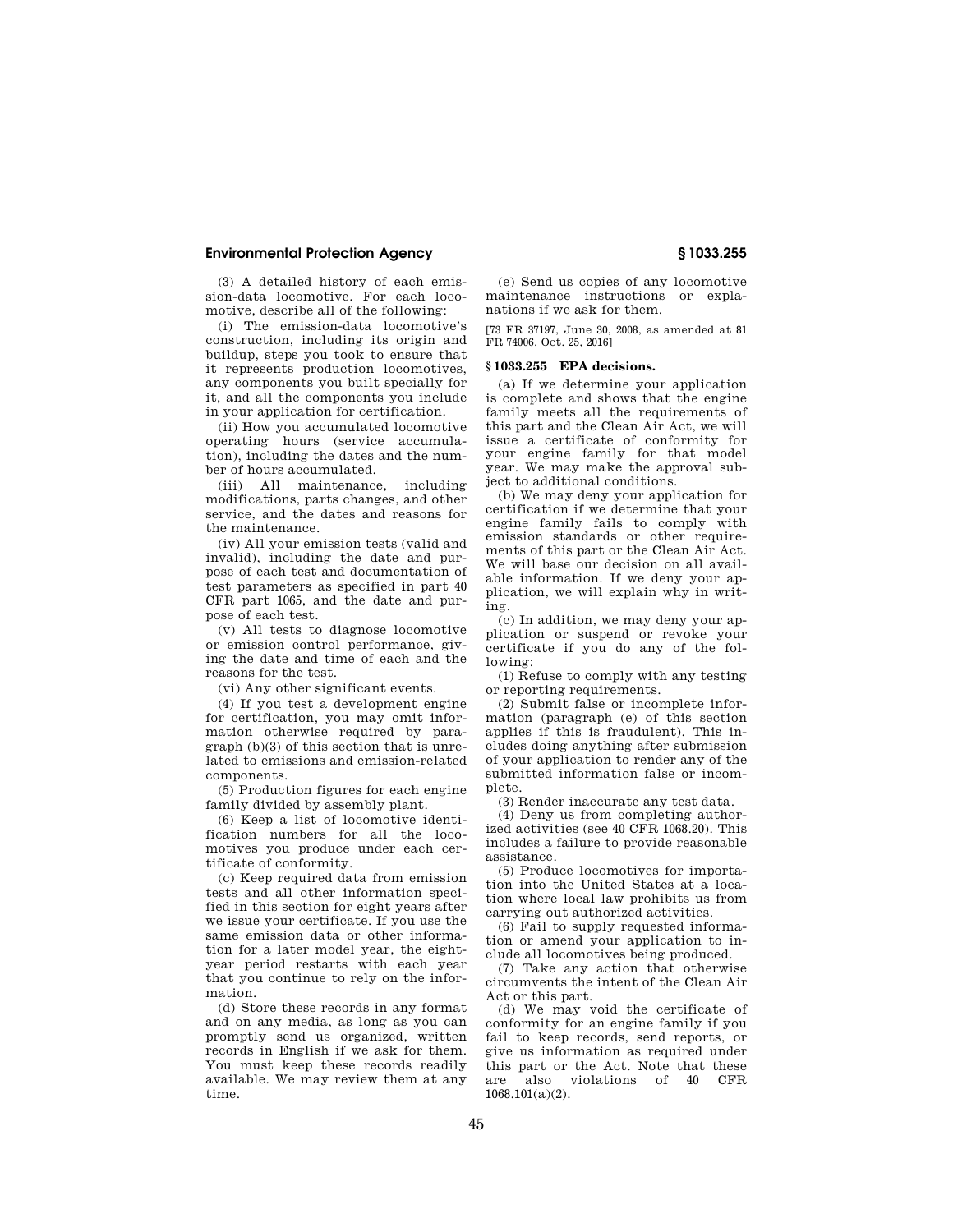(e) We may void your certificate if we find that you intentionally submitted false or incomplete information. This includes rendering submitted information false or incomplete after submission.

(f) If we deny your application or suspend, revoke, or void your certificate, you may ask for a hearing (see §1033.920).

[73 FR 37197, June 30, 2008, as amended at 75 FR 22984, Apr. 30, 2010; 81 FR 74006, Oct. 25, 2016]

EFFECTIVE DATE NOTE: At 86 FR 34375, June 29, 2021, §1033.255 was revised, effective July 29, 2021.

# **Subpart D—Manufacturer and Remanufacturer Production Line Testing and Audit Programs**

## **§ 1033.301 Applicability.**

The requirements of this part apply to manufacturers/remanufacturers of locomotives certified under this part, with the following exceptions:

(a) The requirements of §§1033.310, 1033.315, 1033.320, and 1033.330 apply only to manufacturers of freshly manufactured locomotives or locomotive engines (including those used for repowering). We may also apply these requirements to remanufacturers of any locomotives for which there is reason to believe production problems exist that could affect emission performance. When we make a determination that production problems may exist that could affect emission performance, we will notify the remanufacturer(s). The requirements of §§1033.310, 1033.315, 1033.320, and 1033.330 will apply as specified in the notice.

(b) The requirements of §1033.335 apply only to remanufacturers.

(c) As specified in  $§1033.1(d)$ , we may apply the requirements of this subpart to manufacturers/remanufacturers that do not certify the locomotives. However, unless we specify otherwise, the requirements of this subpart apply to<br>manufacturers/remanufacturers that manufacturers/remanufacturers hold the certificates for the locomotives.

[73 FR 37197, June 30, 2008, as amended at 81 FR 74006, Oct. 25, 2016]

# **§ 1033.301 40 CFR Ch. I (7–1–21 Edition)**

# **§ 1033.305 General requirements.**

(a) Manufacturers (and remanufacturers, where applicable) are required to test production line locomotives using the test procedures specified in §1033.315. While this subpart refers to locomotive testing, you may ask to test locomotive engines instead of testing locomotives.

(b) Remanufacturers are required to conduct audits according to the requirements of §1033.335 to ensure that remanufactured locomotives comply with the requirements of this part.

(c) If you certify an engine family with carryover emission data, as described in §1033.235, and these equivalent engine families consistently pass the production-line testing requirements over the preceding two-year period, you may ask for a reduced testing rate for further production-line testing for that family. If we reduce your testing rate, we may limit our approval to any number of model years. In determining whether to approve your request, we may consider the number of locomotives that have failed emission tests.

(d) You may ask to use an alternate program or measurement method for testing production-line engines. In your request, you must show us that the alternate program gives equal assurance that your engines meet the requirements of this part. We may waive some or all of this subpart's requirements if we approve your alternate program.

### **§ 1033.310 Sample selection for testing.**

(a) At the start of each model year, begin randomly selecting locomotives from each engine family for production line testing at a rate of one percent. Make the selection of the test locomotive after it has been assembled. Perform the testing throughout the entire model year to the extent possible, unless we specify a different schedule for your tests. For example, we may require you to disproportionately select locomotives from the early part of a model year for a new locomotive model that has not been subject to PLT previously.

(1) The required sample size for an engine family (provided that no locomotive tested fails to meet applicable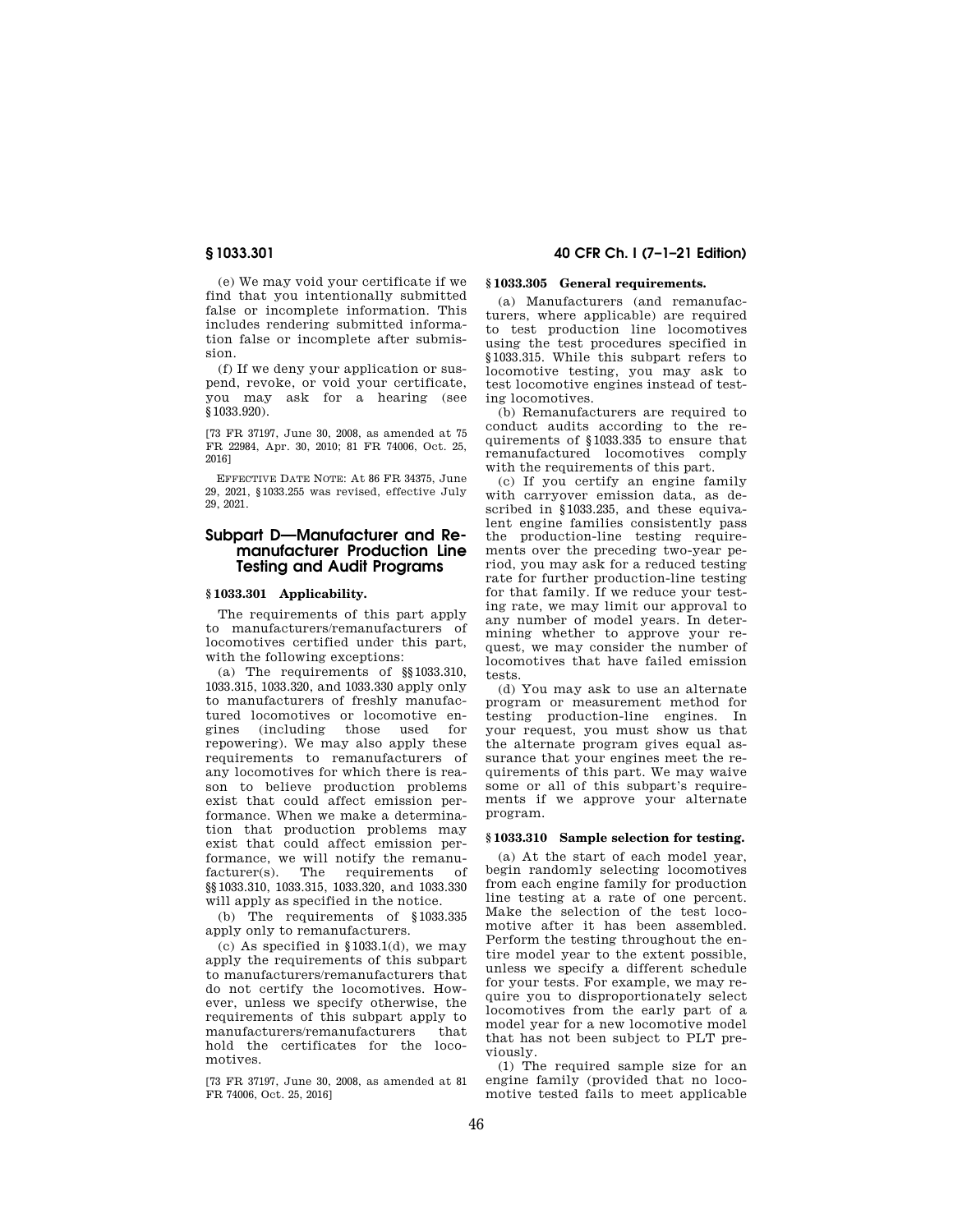emission standards) is the lesser of five tests per model year or one percent of projected annual production, with a minimum sample size for an engine family of one test per model year. See paragraph (d) of this section to determine the required number of test locomotives if any locomotives fail to comply with any standards.

(2) You may elect to test additional locomotives. All additional locomotives must be tested in accordance with the applicable test procedures of this part.

(b) You must assemble the test locomotives using the same production process that will be used for locomotives to be introduced into commerce. You may ask us to allow special assembly procedures for catalystequipped locomotives.

(c) Unless we approve it, you may not use any quality control, testing, or assembly procedures that you do not use during the production and assembly of all other locomotives of that family. This applies for any test locomotive or any portion of a locomotive, including engines, parts, and subassemblies.

(d) If one or more locomotives fail a production line test, then you must test two additional locomotives from the next fifteen produced in that engine family for each locomotive that fails. These two additional locomotives do not count towards your minimum number of locomotives. For example, if you are required to test a minimum of four locomotives under paragraph (a) of this section and the second locomotive fails to comply with one or more standards, then you must test two additional locomotives from the next fifteen produced in that engine family. If both of those locomotives pass all standards, you are required to test two additional locomotives to complete the original minimum number of four. If they both pass, you are done with testing for that family for the year since you tested six locomotives (the four originally required plus the two additional locomotives).

# **§ 1033.315 Test procedures.**

(a) *Test procedures.* Use the test procedures described in subpart F of this part, except as specified in this section.

(1) You may ask to use other test procedures. We will approve your request if we determine that it is not possible to perform satisfactory testing using the specified procedures. We may also approve alternate test procedures under §1033.305(d).

(2) If you used test procedures other than those in subpart F of this part during certification for the engine family (other than alternate test procedures necessary for testing a development engine or a low hour engine instead of a low mileage locomotive), use the same test procedures for production line testing that you used in certification.

(b) *Modifying a test locomotive.* Once an engine is selected for testing, you may adjust, repair, maintain, or modify it or check its emissions only if one of the following is true:

(1) You document the need for doing so in your procedures for assembling and inspecting all your production engines and make the action routine for all the engines in the engine family.

(2) This subpart otherwise specifically allows your action.

(3) We approve your action in advance.

(c) *Adjustable parameters.* (1) Confirm that adjustable parameters are set to values or positions that are within the range recommended to the ultimate purchaser.

(2) We may require to be adjusted any adjustable parameter to any setting within the specified adjustable range of that parameter prior to the performance of any test.

(d) *Stabilizing emissions.* You may stabilize emissions from the locomotives to be tested through service accumulation by running the engine through a typical duty cycle. Emissions are considered stabilized after 300 hours of operation. You may accumulate fewer hours, consistent with good engineering judgment. You may establish a Green Engine Factor for each regulated pollutant for each engine family, instead of (or in combination with) accumulating actual operation, to be used in calculating emissions test results. You must obtain our approval prior to using a Green Engine Factor. For catalyst-equipped locomotives, you may operate the locomotive for up to 1000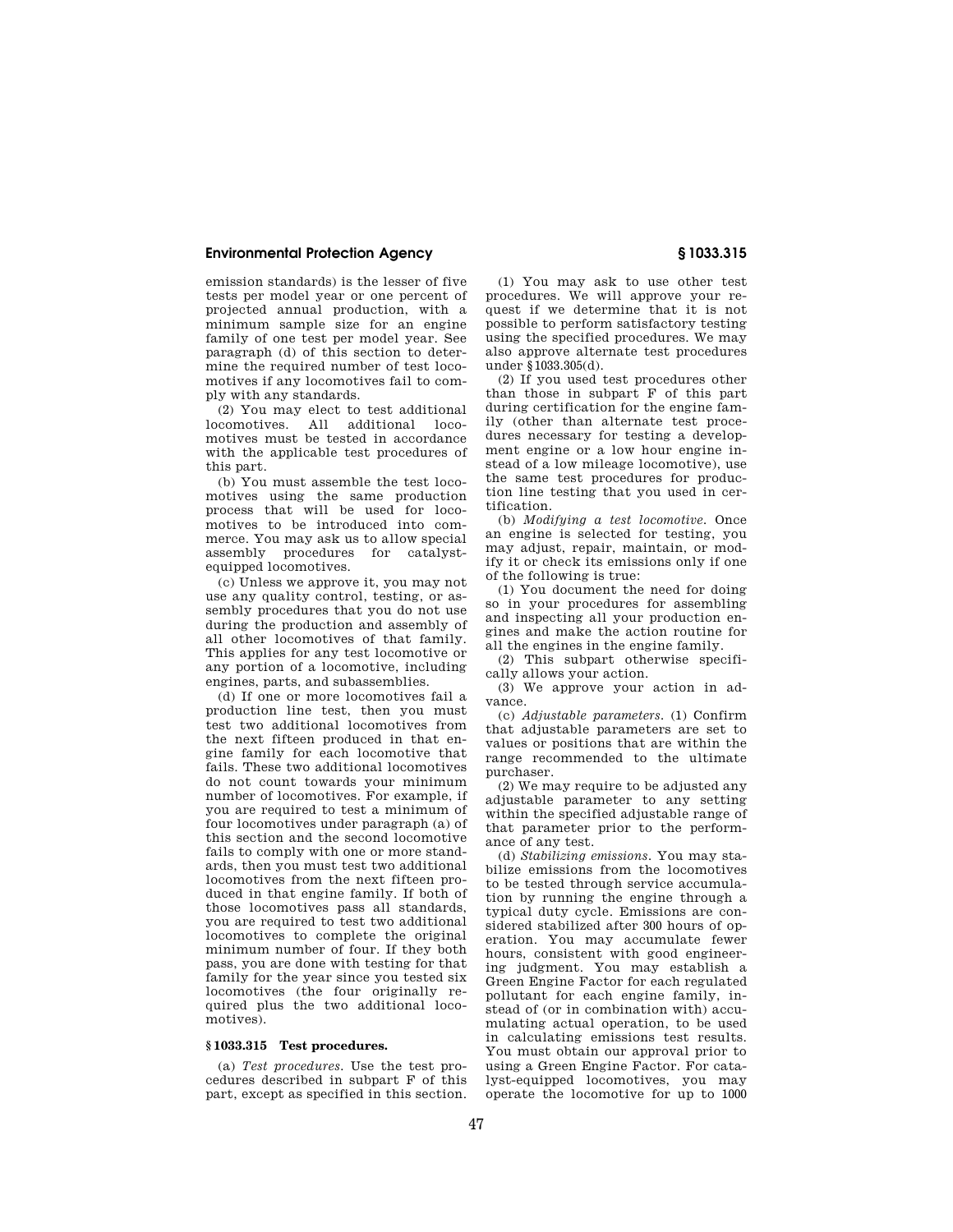**§ 1033.320 40 CFR Ch. I (7–1–21 Edition)** 

hours (in revenue or other service) prior to testing.

(e) *Adjustment after shipment.* If a locomotive is shipped to a facility other than the production facility for production line testing, and an adjustment or repair is necessary because of such shipment, you may perform the necessary adjustment or repair only after the initial test of the locomotive, unless we determine that the test would be impossible to perform or would permanently damage the locomotive.

(f) *Malfunctions.* If a locomotive cannot complete the service accumulation or an emission test because of a malfunction, you may request that we authorize either the repair of that locomotive or its deletion from the test sequence.

(g) *Retesting.* If you determine that any production line emission test of a locomotive is invalid, you must retest it in accordance with the requirements of this subpart. Report emission results from all tests to us, including test results you determined are invalid. You must also include a detailed explanation of the reasons for invalidating any test in the quarterly report required in §1033.320(e). In the event a retest is performed, you may ask us within ten days of the end of the production quarter for permission to substitute the after-repair test results for the original test results. We will respond to the request within ten working days of our receipt of the request.

## **§ 1033.320 Calculation and reporting of test results.**

(a) Calculate initial test results using the applicable test procedure specified in §1033.315(a). Include applicable nondeterioration adjustments such as a Green Engine Factor or regeneration adjustment factor. Round the results to one more decimal place than the applicable emission standard.

(b) If you conduct multiple tests on any locomotives, calculate final test results by summing the initial test results derived in paragraph (a) of this section for each test locomotive, dividing by the number of tests conducted on the locomotive, and rounding to one more decimal place than the applicable emission standard. For catalystequipped locomotives, you may ask us to allow you to exclude an initial failed test if all of the following are true:

(1) The catalyst was in a green condition when tested initially.

(2) The locomotive met all emission standards when retested degreening the catalyst.

(3) No additional emission-related maintenance or repair was performed between the initial failed test and the subsequent passing test.

(c) Calculate the final test results for each test locomotive by applying the appropriate deterioration factors, derived in the certification process for the engine family, to the final test results, and rounding to one more decimal place than the applicable emission standard.

(d) If, subsequent to an initial failure of a production line test, the average of the test results for the failed locomotive and the two additional locomotives tested, is greater than any applicable emission standard or FEL, the engine family is deemed to be in noncompliance with applicable emission standards, and you must notify us within ten working days of such noncompliance.

(e) Within 45 calendar days of the end of each quarter, you must send to the Designated Compliance Officer a report with the following information:

(1) The location and description of the emission test facilities which you used to conduct your testing.

(2) Total production and sample size for each engine family tested.

(3) The applicable standards against which each engine family was tested.

(4) For each test conducted, include all of the following:

(i) A description of the test locomotive, including:

(A) Configuration and engine family identification.

(B) Year, make, and build date.

(C) Engine identification number.

(D) Number of megawatt-hours (or miles if applicable) of service accumulated on locomotive prior to testing.

(E) Description of Green Engine Factor; how it is determined and how it is applied.

(ii) Location(s) where service accumulation was conducted and description of accumulation procedure and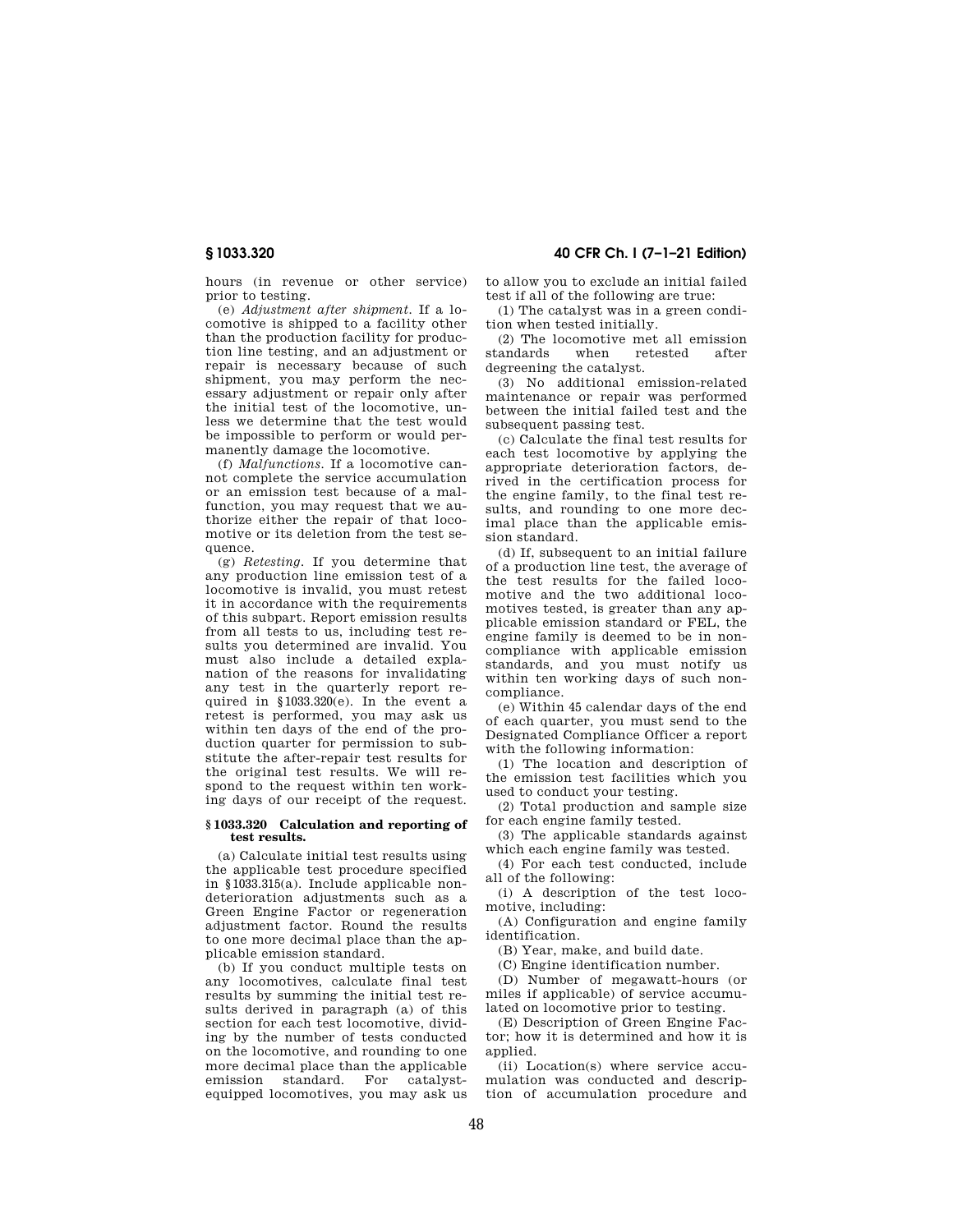schedule, if applicable. If the locomotive was introduced into service between assembly and testing, you are only required to summarize the service accumulation, rather than identifying specific locations.

(iii) Test number, date, test procedure used, initial test results before and after rounding, and final test results for all production line emission tests conducted, whether valid or invalid, and the reason for invalidation of any test results, if applicable.

(iv) A complete description of any adjustment, modification, repair, preparation, maintenance, and testing which was performed on the test locomotive, has not been reported pursuant to any other paragraph of this subpart, and will not be performed on other production locomotives.

(v) Any other information we may ask you to add to your written report so we can determine whether your new engines conform with the requirements of this part.

(5) For each failed locomotive as defined in §1033.330(a), a description of the remedy and test results for all retests as required by §1033.340(g).

(6) The following signed statement and endorsement by an authorized representative of your company:

We submit this report under sections 208 and 213 of the Clean Air Act. Our productionline testing conformed completely with the requirements of 40 CFR part 1033. We have not changed production processes or qualitycontrol procedures for the test locomotives in a way that might affect emission controls. All the information in this report is true and accurate to the best of my knowledge. I know of the penalties for violating the Clean Air Act and the regulations. (Authorized Company Representative)

[73 FR 37197, June 30, 2008, as amended at 81 FR 74006, Oct. 25, 2016]

## **§ 1033.325 Maintenance of records; submittal of information.**

(a) You must establish, maintain, and retain the following adequately organized and indexed test records:

(1) A description of all equipment used to test locomotives. The equipment requirements in subpart F of this part apply to tests performed under this subpart. Maintain these records for each test cell that can be used to

perform emission testing under this subpart.

(2) Individual test records for each production line test or audit including:

(i) The date, time, and location of each test or audit.

(ii) The method by which the Green Engine Factor was calculated or the number of hours of service accumulated on the test locomotive when the test began and ended.

(iii) The names of all supervisory personnel involved in the conduct of the production line test or audit;

(iv) A record and description of any adjustment, repair, preparation or modification performed on test locomotives, giving the date, associated time, justification, name(s) of the authorizing personnel, and names of all supervisory personnel responsible for the conduct of the action.

(v) If applicable, the date the locomotive was shipped from the assembly plant, associated storage facility or port facility, and the date the locomotive was received at the testing facility.

(vi) A complete record of all emission tests or audits performed under this subpart (except tests performed directly by us), including all individual worksheets and/or other documentation relating to each test, or exact copies thereof, according to the record requirements specified in subpart F of this part and 40 CFR part 1065.

(vii) A brief description of any significant events during testing not otherwise described under this paragraph (a)(2), commencing with the test locomotive selection process and including such extraordinary events as engine damage during shipment.

(b) Keep all records required to be maintained under this subpart for a period of eight years after completion of all testing. Store these records in any format and on any media, as long as you can promptly provide to us organized, written records in English if we ask for them and all the information is retained.

(c) Send us the following information with regard to locomotive production if we ask for it:

(1) Projected production for each configuration within each engine family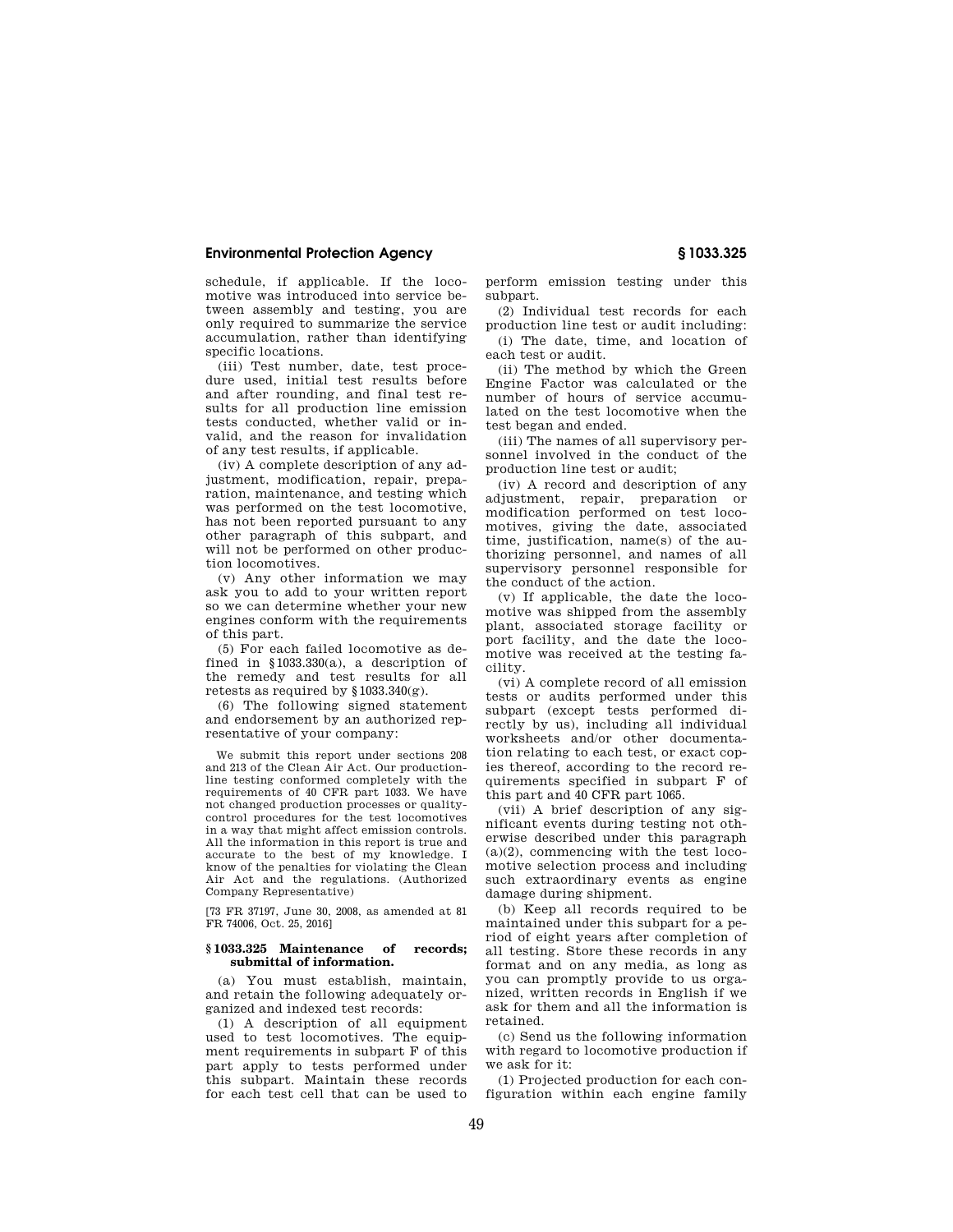for which certification has been requested and/or approved.

(2) Number of locomotives, by configuration and assembly plant, scheduled for production.

(d) Nothing in this section limits our authority to require you to establish, maintain, keep or submit to us information not specified by this section. We may also ask you to send less information.

(e) Send all reports, submissions, notifications, and requests for approval made under this subpart to the Designated Compliance Officer using an approved format.

(f) You must keep a copy of all reports submitted under this subpart.

[73 FR 37197, June 30, 2008, as amended at 75 FR 22984, Apr. 30, 2010]

## **§ 1033.330 Compliance criteria for production line testing.**

There are two types of potential failures: failure of an individual locomotive to comply with the standards, and a failure of an engine family to comply with the standards.

(a) A failed locomotive is one whose<br>final test results pursuant to pursuant §1033.320(c), for one or more of the applicable pollutants, exceed an applicable emission standard or FEL.

(b) An engine family is deemed to be in noncompliance, for purposes of this subpart, if at any time throughout the model year, the average of an initial failed locomotive and the two additional locomotives tested, is greater than any applicable emission standard or FEL.

## **§ 1033.335 Remanufactured locomotives: installation audit requirements.**

The section specifies the requirements for certifying remanufacturers to audit the remanufacture of locomotives covered by their certificates of conformity for proper components, component settings and component installations on randomly chosen locomotives in an engine family.

(a) You must ensure that all emission related components are properly installed on the locomotive and are set to the proper specification as indicated in your instructions. You may submit audits performed by the owners/opera-

**§ 1033.330 40 CFR Ch. I (7–1–21 Edition)** 

tors of the locomotives, provided the audits are performed in accordance with the provisions of this section. We may require that you obtain affidavits for audits performed by owners/operators.

(b) Audit at least five percent of your annual production per model year per installer or ten per engine family per installer, whichever is less. You must perform more audits if there are any failures. Randomly select the locomotives to be audited after the remanufacture is complete. We may allow you to select locomotives prior to the completion of the remanufacture, if the preselection would not have the potential to affect the manner in which the locomotive was remanufactured (e.g., where the installer is not aware of the selection prior to the completion of the remanufacture). Unless we specify otherwise, you are not required to audit installers that remanufacture fewer than 10 locomotives per year under your certificates (combined for all of your engine families).

(c) The audit should be completed as soon as is practical after the remanufacture is complete. In no case may the remanufactured locomotive accumulate more than 45,000 miles prior to an audit.

(d) A locomotive fails if any emission related components are found to be improperly installed, improperly adjusted or incorrectly used.

(e) If a remanufactured locomotive fails an audit, then you must audit two additional locomotives from the next ten remanufactured in that engine family by that installer.

(f) An engine family is determined to have failed an audit, if at any time during the model year, you determine that the three locomotives audited are found to have had any improperly installed, improperly adjusted or incorrectly used components. You must notify us within 2 working days of a determination of an engine family audit failure.

(g) Within 45 calendar days of the end of each quarter, the remanufacturer must send the Designated Compliance Officer a report which includes the following information: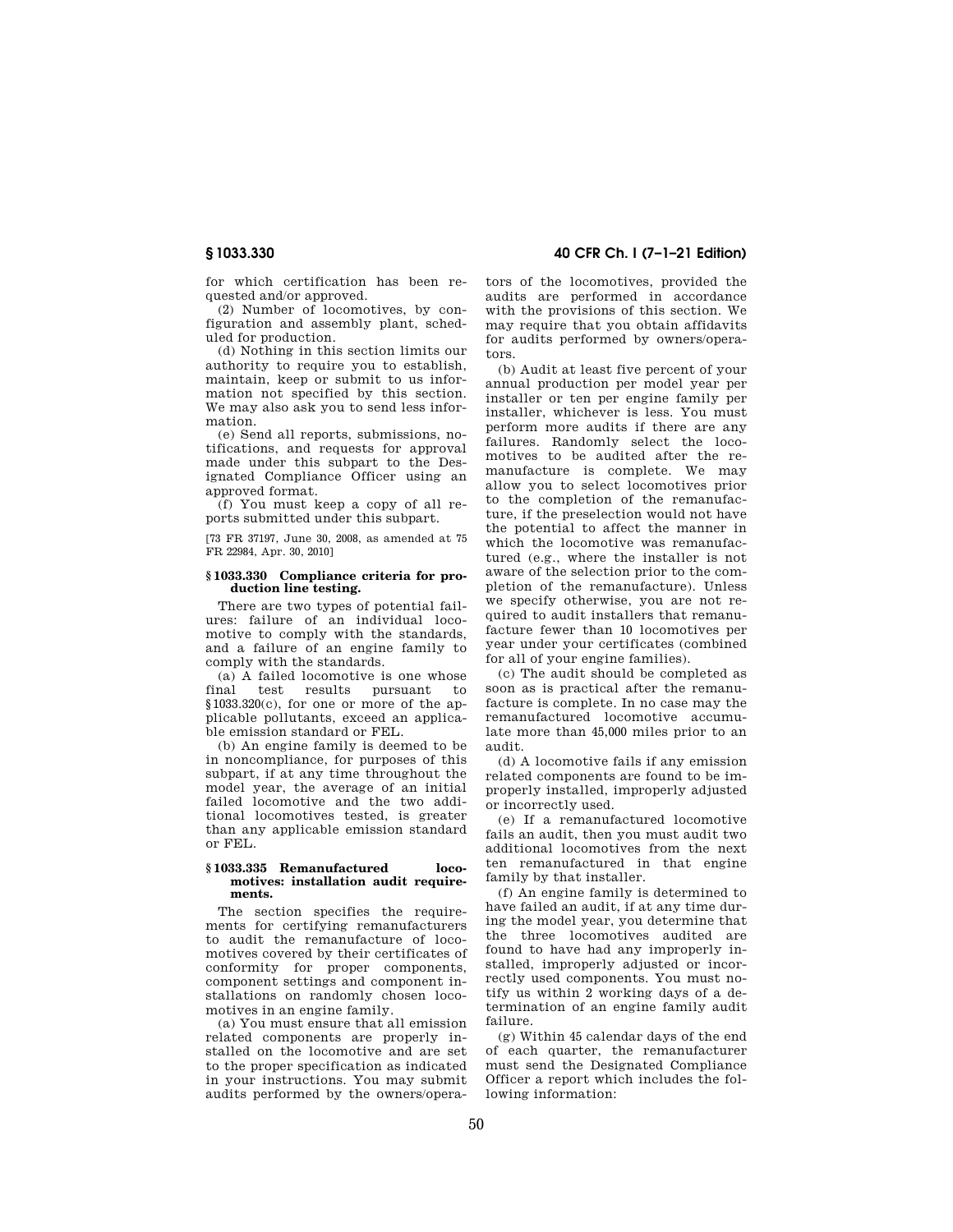(1) The location and description of your audit facilities which were utilized to conduct auditing reported pursuant to this section;

(2) Total production and sample size for each engine family;

(3) The applicable standards and/or FELs against which each engine family was audited;

(4) For each audit conducted:

(i) A description of the audited locomotive, including:

(A) Configuration and engine family identification;

(B) Year, make, build date, and remanufacture date; and

(C) Locomotive and engine identification numbers;

(ii) Any other information we request relevant to the determination whether the new locomotives being remanufactured do in fact conform with the regulations with respect to which the certificate of conformity was issued;

(5) For each failed locomotive as defined in paragraph (d) of this section, a description of the remedy as required by §1033.340(g);

(6) The following signed statement and endorsement by your authorized representative:

We submit this report under sections 208 and 213 of the Clean Air Act. Our productionline auditing conformed completely with the requirements of 40 CFR part 1033. We have not changed production processes or qualitycontrol procedures for the audited locomotives in a way that might affect emission controls. All the information in this report is true and accurate to the best of my knowledge. I know of the penalties for violating the Clean Air Act and the regulations. (Authorized Company Representative)

[73 FR 37197, June 30, 2008, as amended at 73 FR 59190, Oct. 8, 2008]

## **§ 1033.340 Suspension and revocation of certificates of conformity.**

(a) A certificate can be suspended for an individual locomotive as follows:

(1) The certificate of conformity is automatically suspended for any locomotive that fails a production line test pursuant to §1033.330(a), effective from the time the testing of that locomotive is completed.

(2) The certificate of conformity is automatically suspended for any locomotive that fails an audit pursuant to §1033.335(d), effective from the time that auditing of that locomotive is completed.

(b) A certificate can be suspended for an engine family as follows:

(1) We may suspend the certificate of conformity for an engine family that is in noncompliance pursuant to §1033.330(b), thirty days after the engine family is deemed to be in noncompliance.

(2) We may suspend the certificate of conformity for an engine family that is determined to have failed an audit pursuant to §1033.335(f). This suspension will not occur before thirty days after the engine family is deemed to be in noncompliance.

(c) If we suspend your certificate of conformity for an engine family, the suspension may apply to all facilities producing engines from an engine family, even if you find noncompliant engines only at one facility.

(d) We may revoke a certificate of conformity for any engine family in whole or in part if:

(1) You fail to comply with any of the requirements of this subpart.

(2) You submit false or incomplete information in any report or information provided to us under this subpart.

(3) You render inaccurate any test data submitted under this subpart.

(4) An EPA enforcement officer is denied the opportunity to conduct activities authorized in this subpart.

(5) An EPA enforcement officer is unable to conduct authorized activities for any reason.

(e) We will notify you in writing of any suspension or revocation of a certificate of conformity in whole or in part; a suspension or revocation is effective upon receipt of such notification or thirty days from the time a locomotive or engine family is deemed to be in noncompliance under §§1033.320(d), 1033.330(a), 1033.330(b), or 1033.335(f) is made, whichever is earlier, except that the certificate is immediately suspended with respect to any failed locomotives as provided for in paragraph (a) of this section.

(f) We may revoke a certificate of conformity for an engine family when the certificate has been suspended under paragraph (b) or (c) of this section if the remedy is one requiring a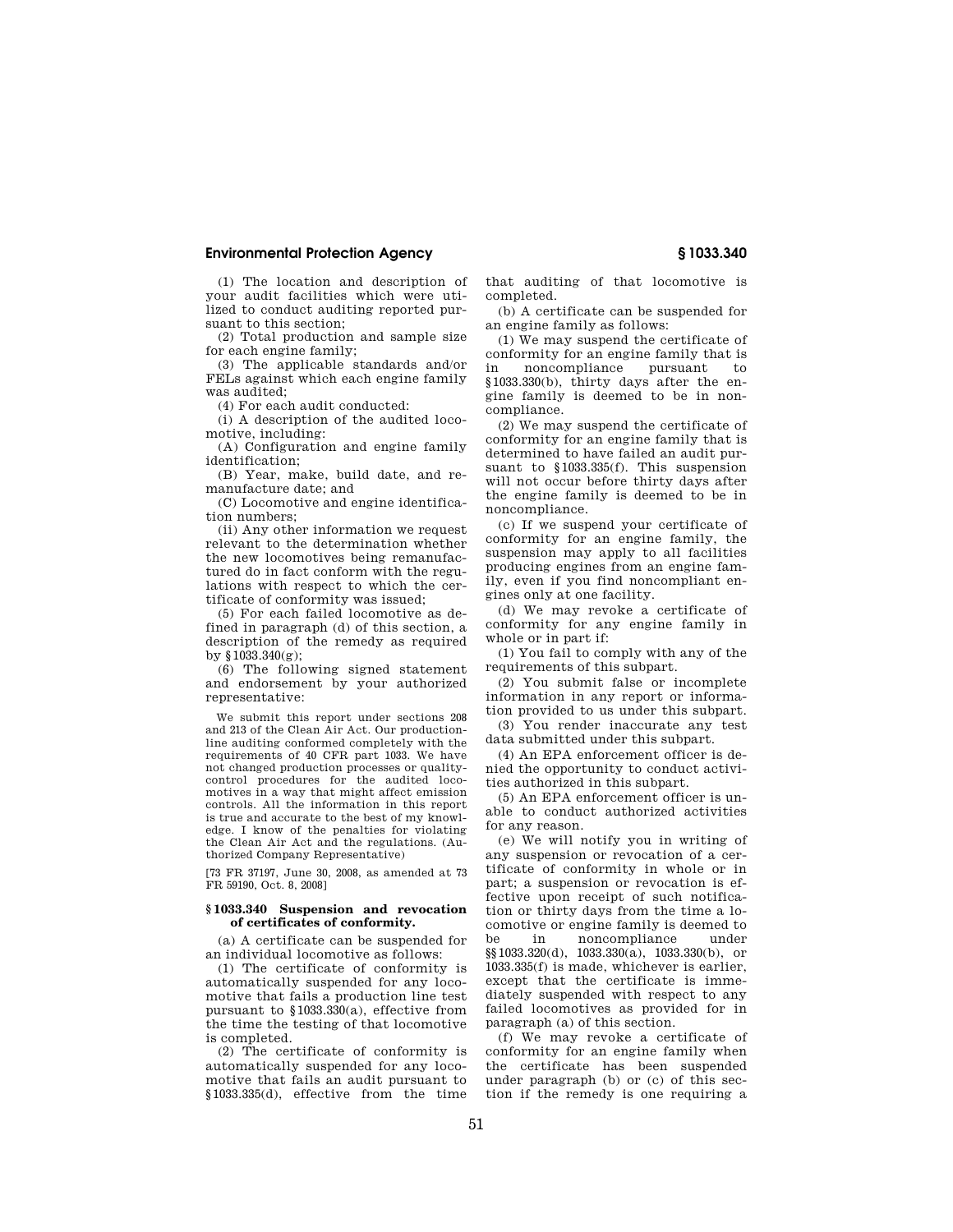design change or changes to the locomotive, engine and/or emission control system as described in the application for certification of the affected engine family.

(g) Once a certificate has been suspended for a failed locomotive, as provided for in paragraph (a) of this section, you must take all the following actions before the certificate is reinstated for that failed locomotive:

(1) Remedy the nonconformity.

(2) Demonstrate that the locomotive conforms to applicable standards or family emission limits by retesting, or reauditing if applicable, the locomotive in accordance with this part.

(3) Submit a written report to us after successful completion of testing (or auditing, if applicable) on the failed locomotive, which contains a description of the remedy and testing (or auditing) results for each locomotive in addition to other information that may be required by this part.

(h) Once a certificate for a failed engine family has been suspended pursuant to paragraph (b) or (c) of this section, you must take the following actions before we will consider reinstating the certificate:

(1) Submit a written report to us identifying the reason for the noncompliance of the locomotives, describing the remedy, including a description of any quality control measures you will use to prevent future occurrences of the problem, and stating the date on which the remedies will be implemented.

(2) Demonstrate that the engine family for which the certificate of conformity has been suspended does in fact comply with the regulations of this part by testing (or auditing) locomotives selected from normal production runs of that engine family. Such testing (or auditing) must comply with the provisions of this subpart. If you elect to continue testing (or auditing) individual locomotives after suspension of a certificate, the certificate is reinstated for any locomotive actually determined to be in conformance with the applicable standards or family emission limits through testing (or auditing) in accordance with the applicable test procedures, provided that we

**§ 1033.340 40 CFR Ch. I (7–1–21 Edition)** 

have not revoked the certificate under paragraph (f) of this section.

(i) If the certificate has been revoked for an engine family, you must take the following actions before we will issue a certificate that would allow you to continue introduction into commerce of a modified version of that family:

(1) If we determine that the change(s) in locomotive design may have an effect on emission deterioration, we will notify you within five working days after receipt of the report in paragraph (h) of this section, whether subsequent testing/auditing under this subpart will be sufficient to evaluate the change(s) or whether additional testing (or auditing) will be required.

(2) After implementing the change or changes intended to remedy the nonconformity, you must demonstrate that the modified engine family does in fact conform with the regulations of this part by testing locomotives (or auditing for remanufactured locomotives) selected from normal production runs of that engine family. When both of these requirements are met, we will reissue the certificate or issue a new certificate. If this subsequent testing (or auditing) reveals failing data the revocation remains in effect.

(j) At any time subsequent to an initial suspension of a certificate of conformity for a test or audit locomotive pursuant to paragraph (a) of this section, but not later than 30 days (or such other period as may we allow) after the notification our decision to suspend or revoke a certificate of conformity in whole or in part pursuant to this section, you may request a hearing as to whether the tests or audits have been properly conducted or any sampling methods have been properly applied. (See §1033.920.)

(k) Any suspension of a certificate of<br>conformity under paragraphs (a) under paragraphs (a) through (d) of this section will be made only after you have been offered an opportunity for a hearing conducted in accordance with §1033.920. It will not apply to locomotives no longer in your possession.

(l) If we suspend, revoke, or void a certificate of conformity, and you believe that our decision was based on erroneous information, you may ask us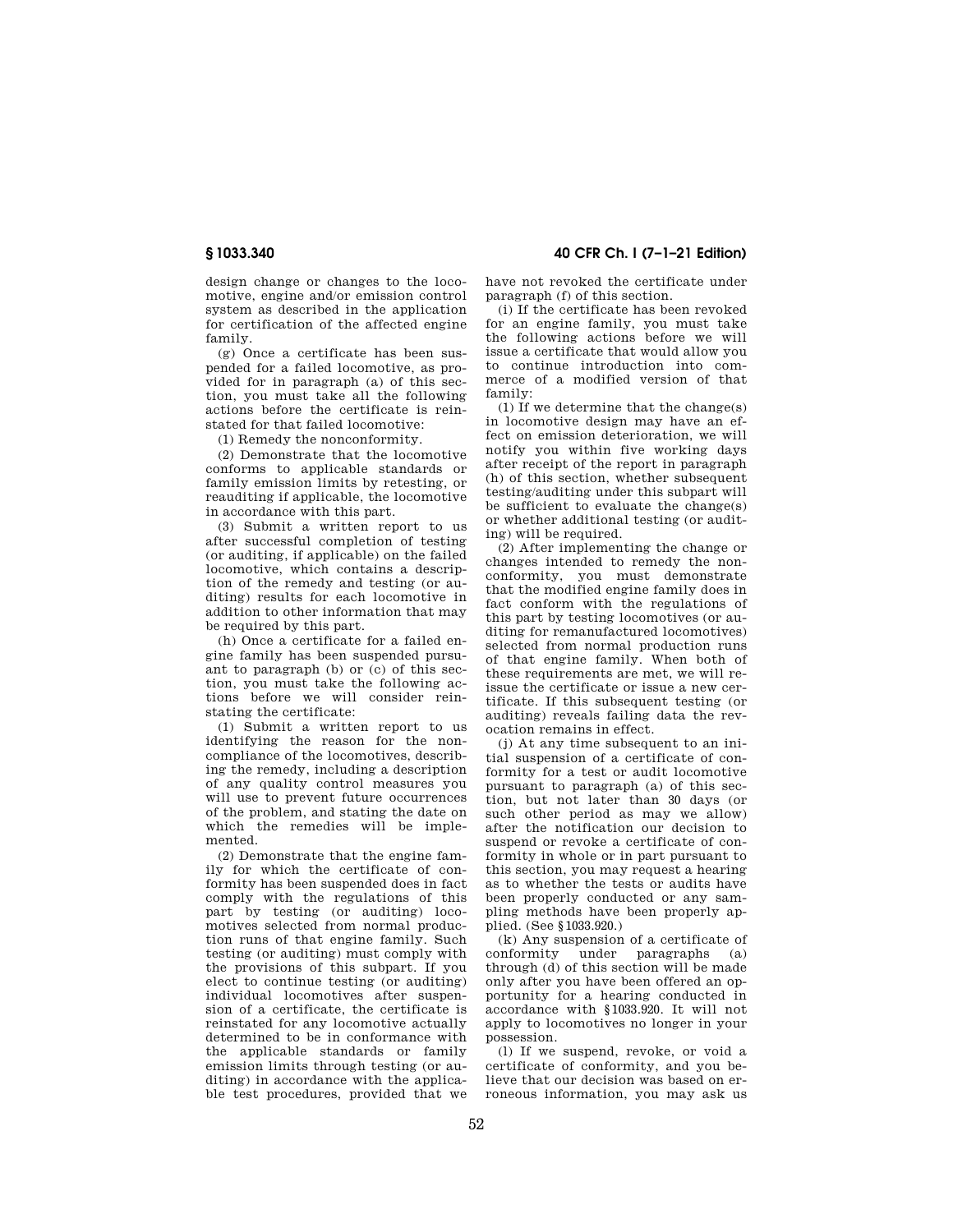to reconsider our decision before requesting a hearing. If you demonstrate to our satisfaction that our decision was based on erroneous information, we will reinstate the certificate.

(m) We may conditionally reinstate the certificate for that family so that you do not have to store non-test locomotives while conducting subsequent testing or auditing of the noncomplying family subject to the following condition: you must commit to recall all locomotives of that family produced from the time the certificate is conditionally reinstated if the family fails subsequent testing, or auditing if applicable, and must commit to remedy any nonconformity at no expense to the owner.

## **Subpart E—In-use Testing**

#### **§ 1033.401 Applicability.**

The requirements of this subpart are applicable to certificate holders for locomotives subject to the provisions of this part. These requirements may also be applied to other manufacturers/remanufacturers §1033.1(d).

# **§ 1033.405 General provisions.**

(a) Each year, we will identify engine families and configurations within families that you must test according to the requirements of this section.

(1) We may require you to test one engine family each year for which you have received a certificate of conformity. If you are a manufacturer that holds certificates of conformity for both freshly manufactured and remanufactured locomotive engine families, we may require you to test one freshly manufactured engine family and one remanufactured engine family. We may require you to test additional engine families if we have reason to believe that locomotives in such families do not comply with emission standards in use.

(2) For engine families of less than 10 locomotives per year, no in-use testing will be required, unless we have reason to believe that those engine families are not complying with the applicable emission standards in use.

(b) Test a sample of in-use locomotives from an engine family, as specified in §1033.415. We will use these data, and any other data available to us, to determine the compliance status of classes of locomotives, including for purposes of recall under 40 CFR part 1068, and whether remedial action is appropriate.

## **§ 1033.410 In-use test procedure.**

(a) You must test the complete locomotives; you may not test engines that are not installed in locomotives at the time of testing.

(b) Test the locomotive according to the test procedures outlined in subpart F of this part, except as provided in this section.

(c) Use the same test procedures for in-use testing as were used for certification, except for cases in which certification testing was not conducted with a locomotive, but with a development engine or other engine. In such cases, we will specify deviations from the certification test procedures as appropriate. We may allow or require other alternate procedures, with advance approval.

(d) Set all adjustable locomotive or engine parameters to values or positions that are within the range specified in the certificate of conformity. We may require you to set these parameters to specific values.

(e) We may waive a portion of the applicable test procedure that is not necessary to determine in-use compliance.

## **§ 1033.415 General testing requirements.**

(a) *Number of locomotives to be tested.*  Determine the number of locomotives to be tested by the following method:

(1) Test a minimum of 2 locomotives per engine family, except as provided in paragraph (a)(2) of this section. You must test additional locomotives if any locomotives fail to meet any standard. Test 2 more locomotives for each failing locomotive, but stop testing if the total number of locomotives tested equals 10.

(2) If an engine family has been certified using carryover emission data from a family that has been previously tested under paragraph  $(a)(1)$  of this section (and we have not ordered or begun to negotiate remedial action of that family), you need to test only one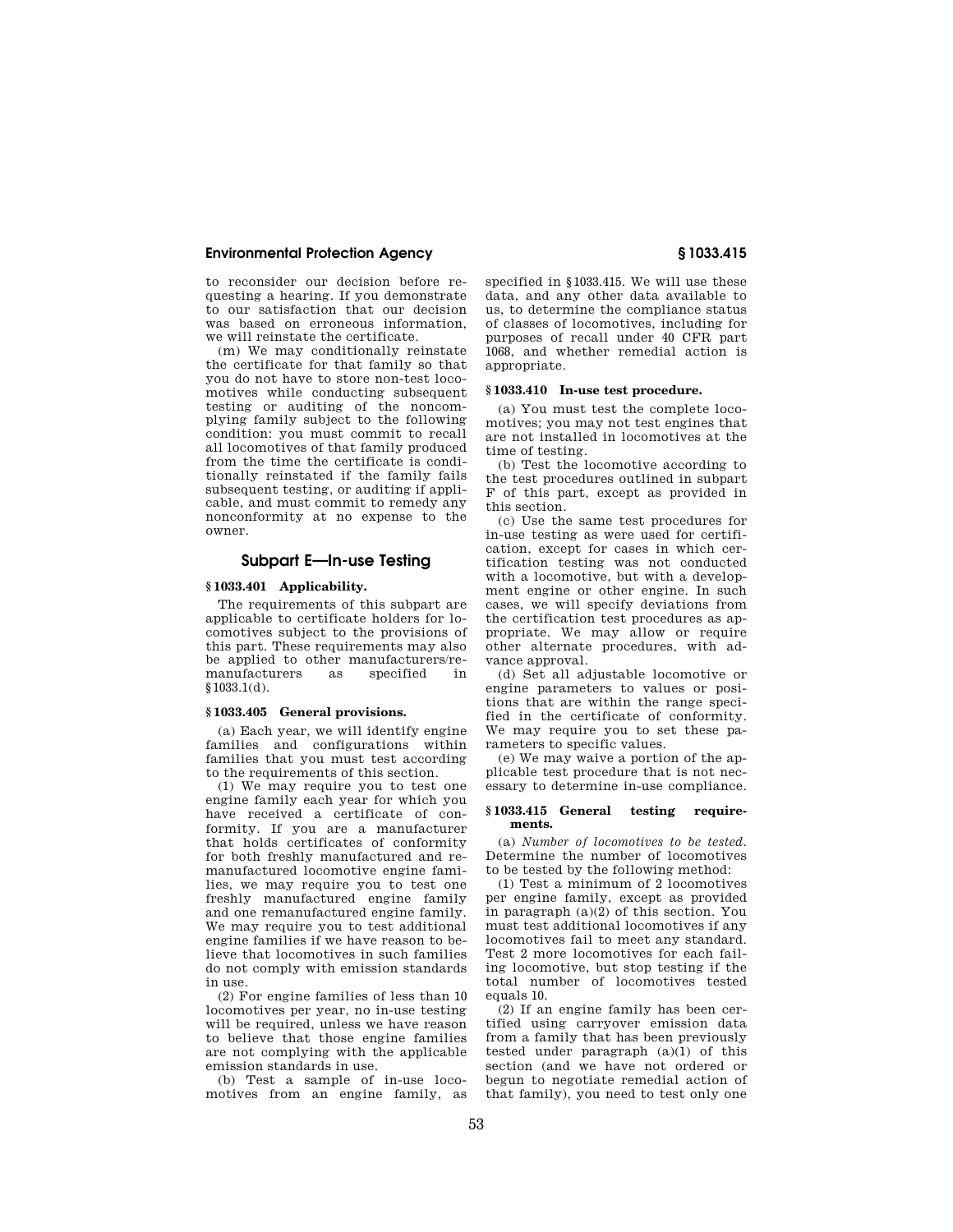locomotive per engine family. If that locomotive fails to meet applicable standards for any pollutant, testing for that engine family must be conducted as outlined under paragraph (a)(1) of this section.

(3) You may ask us to allow you to test more locomotives than the minimum number described above or you may concede failure before testing 10 locomotives.

(b) *Compliance criteria.* We will consider failure rates, average emission levels and the existence of any defects among other factors in determining whether to pursue remedial action. We may order a recall pursuant to 40 CFR part 1068 before testing reaches the tenth locomotive.

(c) *Collection of in-use locomotives.*  Procure in-use locomotives that have been operated for 50 to 75 percent of the locomotive's useful life for testing under this subpart. Complete testing required by this section for any engine family before useful life of the locomotives in the engine family passes. (NOTE: §1033.820 specifies that railroads must make reasonable efforts to enable you to perform this testing.)

#### **§ 1033.420 Maintenance, procurement and testing of in-use locomotives.**

(a) A test locomotive must have a maintenance history that is representative of actual in-use conditions, and identical or equivalent to your recommended emission-related maintenance requirements.

(1) When procuring locomotives for in-use testing, ask the end users about the accumulated usage, maintenance, operating conditions, and storage of the test locomotives.

(2) Your selection of test locomotives is subject to our approval. Maintain the information you used to procure locomotives for in-use testing in the same manner as is required in §1033.250.

(b) You may perform minimal set-tospec maintenance on a test locomotive before conducting in-use testing. Maintenance may include only that which is listed in the owner's instructions for locomotives with the amount of service and age of the acquired test locomotive. Maintain documentation of all maintenance and adjustments.

**§ 1033.420 40 CFR Ch. I (7–1–21 Edition)** 

(c) If the locomotive selected for testing is equipped with emission diagnostics meeting the requirements in §1033.110 and the MIL is illuminated, you may read the code and repair the malfunction according to your emission-related maintenance instructions, but only to the degree that an owner/ operator would be required to repair the malfunction under §1033.815.

(d) Results of at least one valid set of emission tests using the test procedure described in subpart F of this part is required for each in-use locomotive.

(e) If in-use testing results show that an in-use locomotive fails to comply with any applicable emission standards, you must determine the reason for noncompliance and report your findings in the quarterly in-use test result report described in §1033.425.

#### **§ 1033.425 In-use test program reporting requirements.**

(a) Within 90 days of completion of testing, send us all emission test results generated from the in-use testing program. Report all of the following information for each locomotive tested:

(1) Engine family, and configuration.

(2) Locomotive and engine models.

(3) Locomotive and engine serial numbers.

(4) Date of manufacture or remanufacture, as applicable.

(5) Megawatt-hours of use (or miles, as applicable).

(6) Date and time of each test attempt.

(7) Results of all emission testing.

(8) Results (if any) of each voided or failed test attempt.

(9) Summary of all maintenance and/ or adjustments performed.

(10) Summary of all modifications and/or repairs.

(11) Determinations of noncompliance.

(12) The following signed statement and endorsement by an authorized representative of your company.

We submit this report under sections 208 and 213 of the Clean Air Act. Our inuse testing conformed completely with the requirements of 40 CFR part 1033. All the information in this report is true and accurate to the best of my knowledge. I know of the penalties for violating the Clean Air Act and the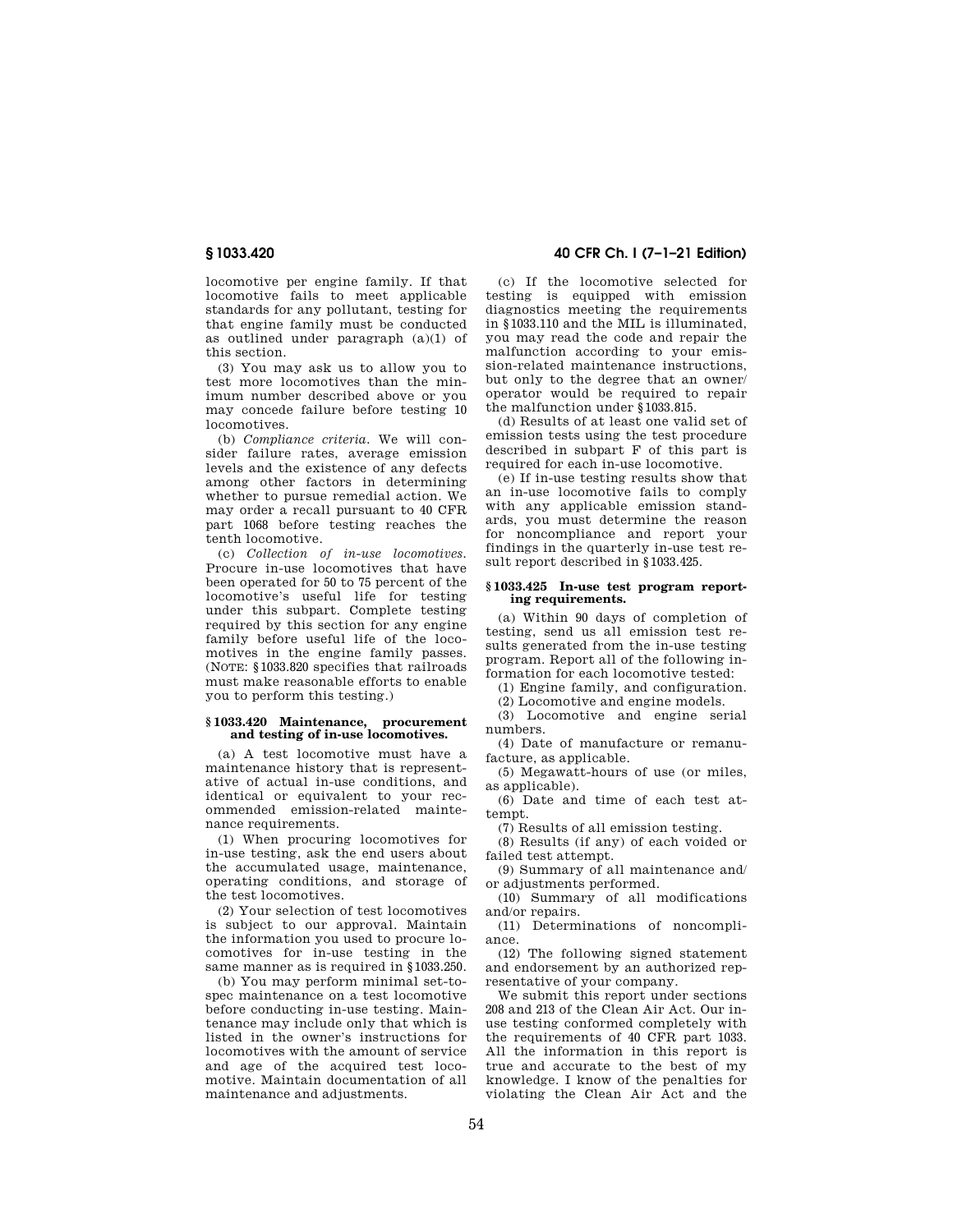regulations. (Authorized Company Representative)

(b) Report to us within 90 days of completion of testing the following information for each engine family tested:

(1) The serial numbers of all locomotive that were excluded from the test sample because they did not meet the maintenance requirements of §1033.420.

(2) The owner of each locomotive identified in paragraph (b)(1) of this section (or other entity responsible for the maintenance of the locomotive).

(3) The specific reasons why the locomotives were excluded from the test sample.

(c) Submit the information outlined in paragraphs (a) and (b) of this section electronically using an approved format. We may exempt you from this requirement upon written request with supporting justification.

(d) Send all testing reports and requests for approvals to the Designated Compliance Officer.

## **Subpart F—Test Procedures**

## **§ 1033.501 General provisions.**

(a) Except as specified in this subpart, use the equipment and procedures for compression-ignition engines in 40 CFR part 1065 to determine whether your locomotives meet the duty-cycle emission standards in §1033.101. Use the applicable duty cycles specified in this subpart. Measure emissions of all the pollutants we regulate in §1033.101 plus  $CO<sub>2</sub>$ . Measure N<sub>2</sub>O, and CH<sub>4</sub> as described in §1033.235. The general test procedure is the procedure specified in 40 CFR part 1065 for steady-state discrete-mode cycles. However, if you use the optional ramped modal cycle in §1033.520, follow the procedures for ramped modal testing in 40 CFR part 1065. The following exceptions from the 1065 procedures apply:

(1) You must average power and emissions over the sampling periods specified in this subpart for both discrete-mode testing and ramped modal testing.

(2) The test cycle is considered to be steady-state with respect to operator demand rather than engine speed and load.

(3) The following provisions apply for engine mapping, duty-cycle generation, and cycle validation to account for the fact that locomotive operation and locomotive duty cycles are based on operator demand from locomotive notch settings, not on target values for engine speed and load:

(i) The provisions related to engine mapping, duty-cycle generation, and cycle validation in 40 CFR 1065.510, 1065.512, and 1065.514 do not apply for testing complete locomotives.

(ii) The provisions related to engine mapping and duty-cycle generation in 40 CFR 1065.510 and 1065.512 are not required for testing with an engine dynamometer; however, the cycle validation criteria of 40 CFR 1065.514 apply for such testing. Demonstrate compliance with cycle validation criteria based on manufacturer-declared values for maximum torque, maximum power, and maximum test speed, or determine these values from an engine map generated according to 40 CFR 1065.510. If you test using a ramped-modal cycle, you may perform cycle validation over all the test intervals together.

(4) If you perform discrete-mode testing and use only one batch fuel measurement to determine your mean raw exhaust flow rate, you must target a constant sample flow rate over the mode. Verify proportional sampling as described in 40 CFR 1065.545 using the mean raw exhaust molar flow rate paired with each recorded sample flow rate.

(5) If you perform discrete-mode testing by grouping the modes in the same manner as the test intervals of the ramped modal cycle using three different dilution settings for the groups, as allowed in  $$1033.515(c)(5)(ii)$ , you may verify proportional sampling over each group instead of each discrete mode.

(b) You may use special or alternate procedures to the extent we allow as them under 40 CFR 1065.10. In some cases, we allow you to use procedures that are less precise or less accurate than the specified procedures if they do not affect your ability to show that your locomotives comply with the applicable emission standards. This generally requires emission levels to be far enough below the applicable emission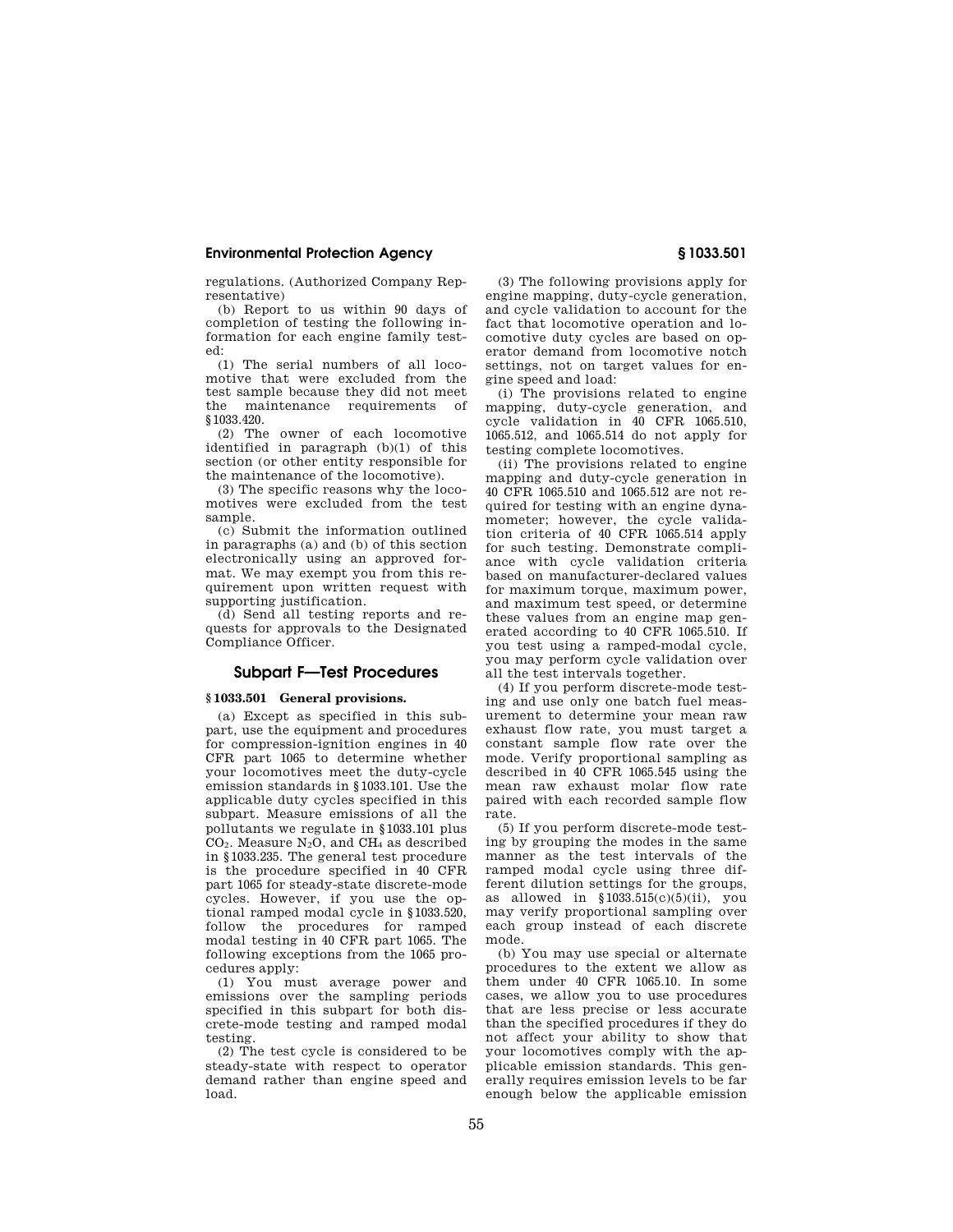standards so that any errors caused by greater imprecision or inaccuracy do not affect your ability to state unconditionally that the locomotives meet all applicable emission standards.

(c) This part allows (with certain limits) testing of either a complete locomotive or a separate uninstalled engine. When testing a locomotive, you must test the complete locomotive in its in-use configuration, except that you may disconnect the power output and fuel input for the purpose of testing. To calculate power from measured alternator/generator output, use an alternator/generator efficiency curve that varies with speed/load, consistent with good engineering judgment.

(d) Unless smoke standards do not apply for your locomotives or the testing requirement is waived, measure smoke emissions using the procedures in §1033.525.

(e) Use the applicable fuel listed in 40 CFR part 1065, subpart H, to perform valid tests.

(1) For diesel-fueled locomotives, use the appropriate diesel fuel specified in 40 CFR part 1065, subpart H, for emission testing. The applicable diesel test fuel is either the ultra low-sulfur diesel or low-sulfur diesel fuel, as specified in §1033.101. Identify the test fuel in your application for certification and ensure that the fuel inlet label is consistent with your selection of the test fuel (see §§1033.101 and 1033.135).

(2) You may ask to use as a test fuel commercially available diesel fuel similar but not identical to the applicable fuel specified in 40 CFR part 1065, subpart H; we will approve your request if you show us that it does not affect your ability to demonstrate compliance with the applicable emission standards. If your locomotive uses sulfur-sensitive technology, you may not use an in-use fuel that has a lower sulfur content than the range specified for the otherwise applicable test fuel in 40 CFR part 1065. If your locomotive does not use sulfur-sensitive technology, we may allow you to use an in-use fuel that has a lower sulfur content than the range specified for the otherwise applicable test fuel in 40 CFR part 1065, but may require that you correct PM emissions to account for the sulfur differences.

**§ 1033.505 40 CFR Ch. I (7–1–21 Edition)** 

(3) For service accumulation, use the test fuel or any commercially available fuel that is representative of the fuel that in-use locomotives will use.

(f) See §1033.505 for information about allowable ambient testing conditions for testing.

(g) This subpart is addressed to you as a manufacturer/remanufacturer, but it applies equally to anyone who does testing for you, and to us when we perform testing to determine if your locomotives meet emission standards.

(h) We may also perform other testing as allowed by the Clean Air Act.

(i) For passenger locomotives that can generate hotel power from the main propulsion engine, the locomotive must comply with the emission standards when in non-hotel setting. For hotel mode, the locomotive is subject to the notch cap provisions of §1033.101 and the defeat device prohibition of §1033.115.

(j) The following provisions apply for locomotives using aftertreatment technology with infrequent regeneration events that may occur during testing:

(1) Adjust measured emissions to account for aftertreatment technology with infrequent regeneration as described in §1033.535.

(2) Invalidate a smoke test if active regeneration starts to occur during the test.

[73 FR 37197, June 30, 2008, as amended at 74 FR 56508, Oct. 30, 2008; 75 FR 22984, Apr. 30, 2010; 81 FR 74006, Oct. 25, 2016]

#### **§ 1033.505 Ambient conditions.**

This section specifies the allowable ambient conditions (including temperature and pressure) under which testing may be performed to determine compliance with the emission standards of §1068.101. Manufacturers/remanufacturers may ask to perform testing at conditions other than those allowed by this section. We will allow such testing provided it does not affect your ability to demonstrate compliance with the applicable standards. See §§1033.101 and 1033.115 for more information about the requirements that apply at other conditions.

(a) *Temperature.* (1) Testing may be performed with ambient temperatures from 15.5 °C (60 °F) to 40.5 °C (105 °F).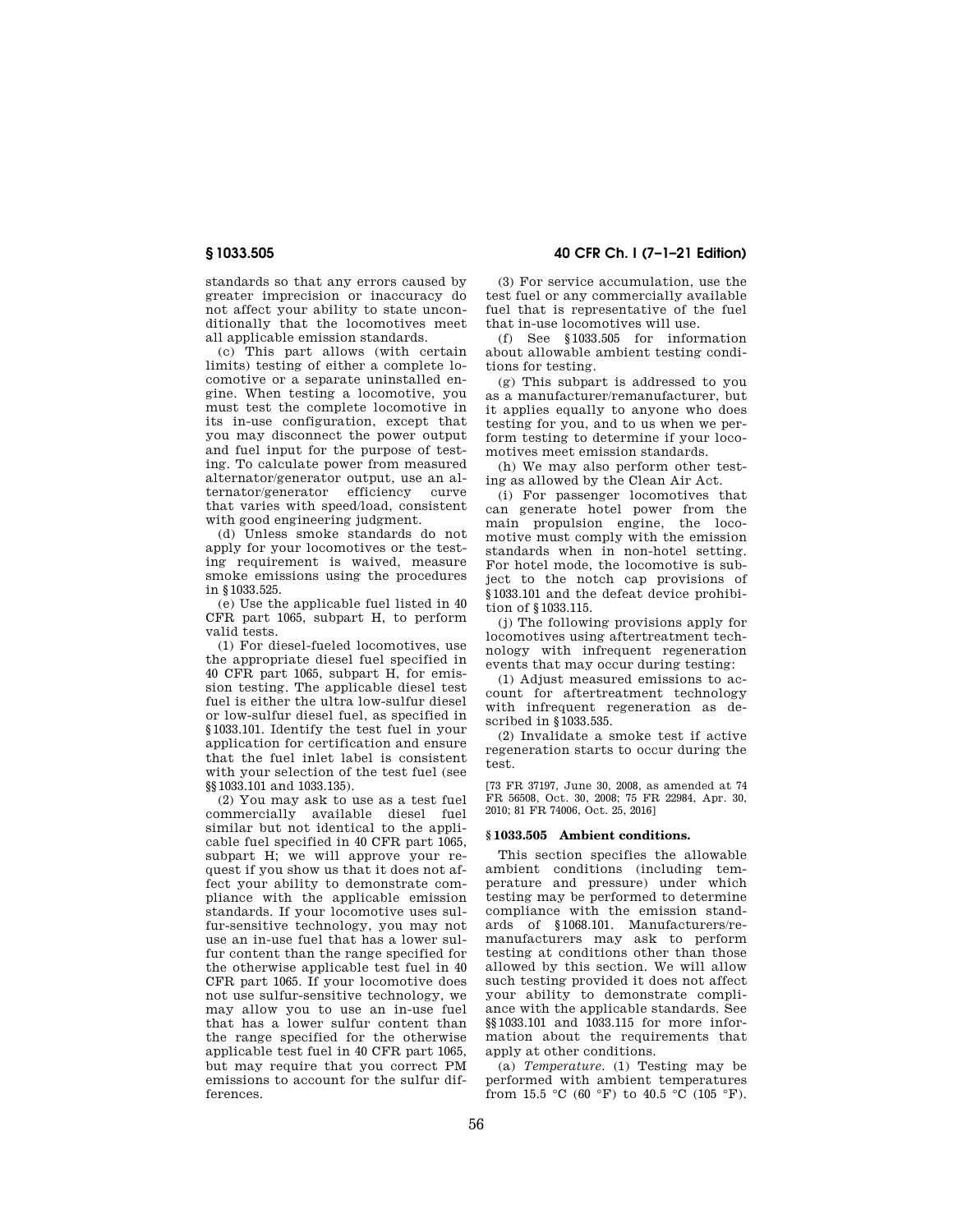Do not correct emissions for temperature effects within this range.

(2) It is presumed that combustion air will be drawn from the ambient air. Thus, the ambient temperature limits of this paragraph (a) apply for intake air upstream of the engine. If you do not draw combustion air from the ambient air, use good engineering judgment to ensure that any temperature difference (between the ambient air and combustion air) does not cause the emission measurement to be unrepresentative of in-use emissions.

(3) If we allow you to perform testing at ambient temperatures below 15.5 °C, you must correct  $NO<sub>x</sub>$  emissions for temperature effects, consistent with good engineering judgment. For example, if the intake air temperature (at the manifold) is lower at the test temperature than it would be for equivalent operation at an ambient temperature of 15.5 °C, you generally will need to adjust your measured  $NO<sub>X</sub>$  emissions to account for the effect of the lower intake air temperature. However, if you maintain a constant manifold air temperature, you will generally not need to correct emissions.

(b) *Altitude/pressure.* Testing may be performed with ambient pressures from 88.000 kPa (26.0 in Hg) to 103.325 kPa (30.5 in Hg). This is intended to correspond to altitudes up to 4000 feet above sea level. Do not correct emissions for pressure effects within this range.

(c) *Humidity.* Testing may be performed with any ambient humidity level. Correct  $NO<sub>x</sub>$  emissions as specified in 40 CFR 1065.670. Do not correct any other emissions for humidity effects.

(d) *Wind.* If you test outdoors, use good engineering judgment to ensure that excessive wind does not affect your emission measurements. Winds are excessive if they disturb the size, shape, or location of the exhaust plume in the region where exhaust samples are drawn or where the smoke plume is measured, or otherwise cause any dilution of the exhaust. Tests may be conducted if wind shielding is placed adjacent to the exhaust plume to prevent bending, dispersion, or any other distortion of the exhaust plume as it

passes through the optical unit or through the sample probe.

[73 FR 37197, June 30, 2008, as amended at 75 FR 22984, Apr. 30, 2010]

#### **§ 1033.510 Auxiliary power units.**

If your locomotive is equipped with an auxiliary power unit (APU) that operates during an idle shutdown mode, you must account for the APU's emissions rates as specified in this section, unless the APU is part of an AESS system that was certified separately from the rest of the locomotive. This section does not apply for auxiliary engines that only provide hotel power.

(a) Adjust the locomotive main engine's idle emission rate (g/hr) as specified in §1033.530. Add the APU emission rate (g/hr) that you determine under paragraph (b) of this section. Use the locomotive main engine's idle power as specified in §1033.530.

(b) Determine the representative emission rate for the APU using one of the following methods.

(1) *Installed APU tested separately.* If you separately measure emission rates (g/hr) for each pollutant from the APU installed in the locomotive, you may use the measured emissions rates (g/hr) as the locomotive's idle emissions rates when the locomotive is shutdown and the APU is operating. For all testing other than in-use testing, apply appropriate deterioration factors to the measured emission rates. You may ask to carryover APU emission data for a previous test, or use data for the same APU installed on locomotives in another engine family.

(2) *Uninstalled APU tested separately.*  If you separately measure emission rates (g/hr) over an appropriate dutycycle for each pollutant from the APU when it is not installed in the locomotive, you may use the measured emissions rates (g/hr) as the locomotive's idle emissions rates when the locomotive is shutdown and the APU is operating. For the purpose of this paragraph (b)(2), an appropriate duty-cycle is one that approximates the APU engine's cycle-weighted power when operating in the locomotive. Apply appropriate deterioration factors to the measured emission rates. You may ask to carryover APU emission data for a previous test, or use data for the same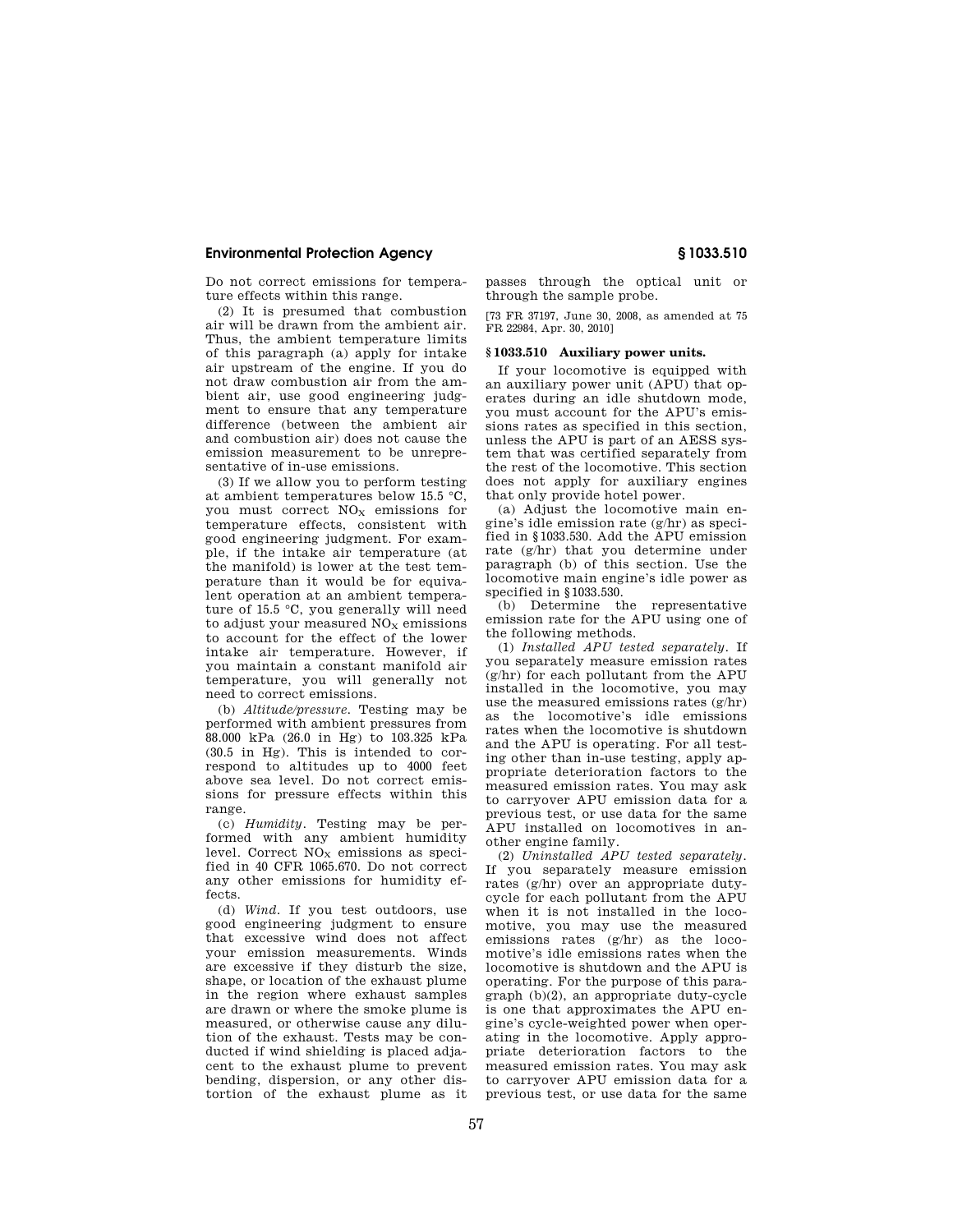APU installed on locomotives in another engine family.

(3) *APU engine certification data.* If the engine used for the APU has been certified to EPA emission standards you may calculate the APU's emissions based upon existing EPA-certification information about the APU's engine. In this case, calculate the APU's emissions as follows:

(i) For each pollutant determine the brake-specific standard/FEL to which the APU engine was originally EPAcertified.

(ii) Determine the APU engine's cycle-weighted power when operating in the locomotive.

(iii) Multiply each of the APU's applicable brake-specific standards/FELs by the APU engine's cycle-weighted power. The results are the APU's emissions rates (in g/hr).

(iv) Use these emissions rates as the locomotive's idle emissions rates when the locomotive is shutdown and the APU is running. Do not apply a deterioration factor to these values.

(4) *Other.* You may ask us to approve an alternative means to account for APU emissions.

[73 FR 37197, June 30, 2008, as amended at 73 FR 59190, Oct. 8, 2008]

#### **§ 1033.515 Discrete-mode steady-state emission tests of locomotives and locomotive engines.**

This section describes how to test locomotives at each notch setting so that emissions can be weighted according to either the line-haul duty cycle or the switch duty cycle. The locomotive test cycle consists of a warm-up followed by a sequence of nominally steady-state discrete test modes, as described in Table 1 to this section. The test modes are steady-state with respect to operator demand, which is the notch setting for the locomotive. Engine speeds and loads are not necessarily steady-state.

(a) Follow the provisions of 40 CFR part 1065, subpart F for general pre-test procedures (including engine and sampling system pre-conditioning which is included as engine warm-up). You may operate the engine in any way you choose to warm it up prior to beginning the sample preconditioning specified in 40 CFR part 1065.

# **§ 1033.515 40 CFR Ch. I (7–1–21 Edition)**

(b) Begin the test by operating the locomotive over the pre-test portion of the cycle specified in Table 1 to this section. For locomotives not equipped with catalysts, you may begin the test as soon as the engine reaches its lowest idle setting. For catalyst-equipped locomotives, you may begin the test in normal idle mode if the engine does not reach its lowest idle setting within 15 minutes. If you do start in normal idle, run the low idle mode after normal idle, then resume the specified mode sequence (without repeating the normal idle mode).

(c) Measure emissions during the rest of the test cycle.

(1) Each test mode begins when the operator demand to the locomotive or engine is set to the applicable notch setting.

(2) Start measuring gaseous emissions, power, and fuel consumption at the start of the test mode A and continue until the completion of test mode 8. You may zero and span analyzers between modes (or take other actions consistent with good engineering judgment).

(i) The sample period over which emissions for the mode are averaged generally begins when the operator demand is changed to start the test mode and ends within 5 seconds of the minimum sampling time for the test mode is reached. However, you need to shift the sampling period to account for sample system residence times. Follow the provisions of 40 CFR 1065.308 and 1065.309 to time align emission and work measurements.

(ii) The sample period is 300 seconds for all test modes except mode 8. The sample period for test mode 8 is 600 seconds.

(3) If gaseous emissions are sampled using a batch-sampling method, begin proportional sampling at the beginning of each sampling period and terminate sampling once the minimum time in each test mode is reached, ±5 seconds.

(4) If applicable, begin the smoke test at the start of the test mode A. Continue collecting smoke data until the completion of test mode 8. You may perform smoke measurements independent of criteria pollutant measurements by repeating the test over the duty cycle. If you choose this option,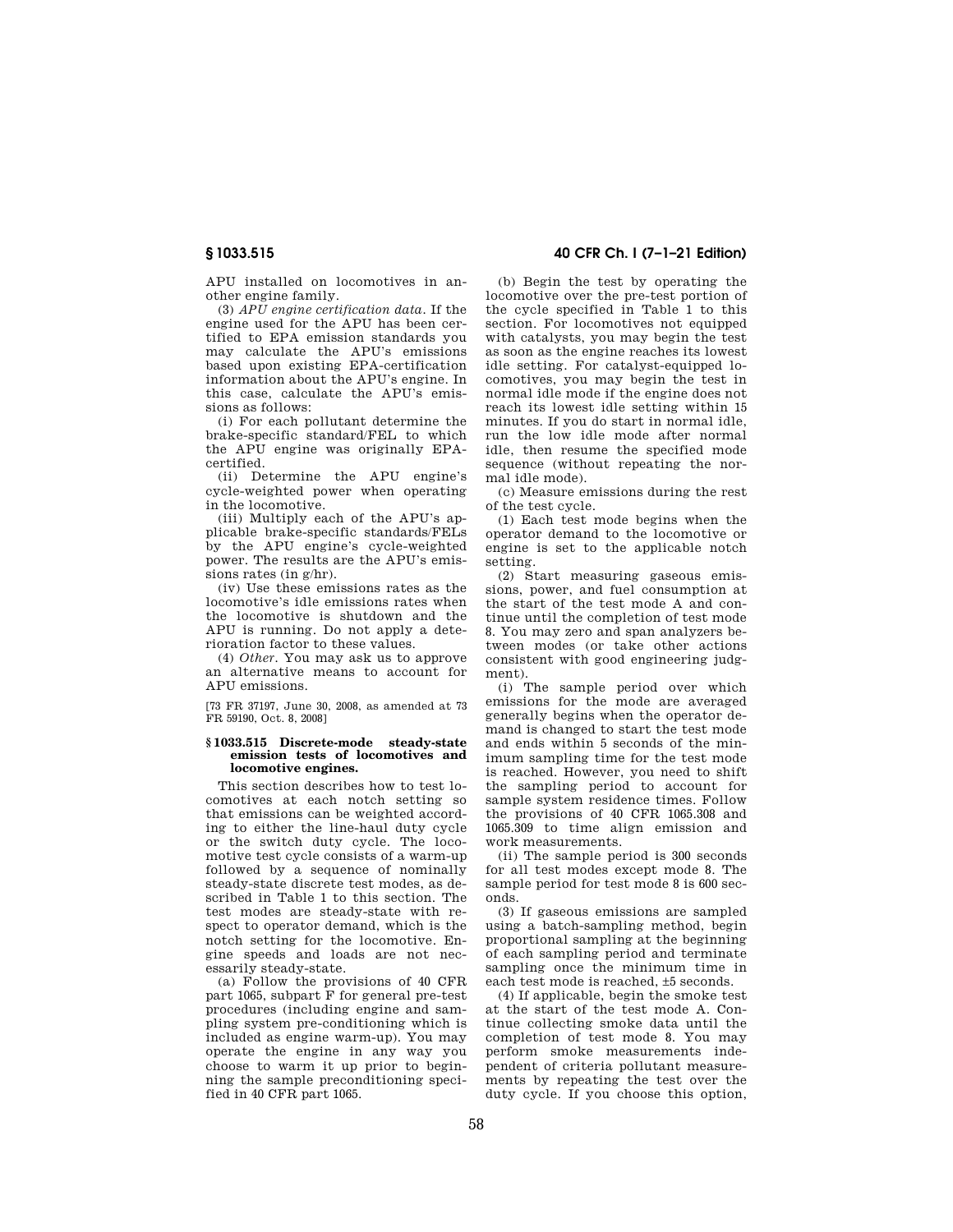the minimum time-in-notch is 3.0 minutes for duty cycles in which only smoke is measured. Refer to §1033.101 to determine applicability of smoke testing and §1033.525 for details on how to conduct a smoke test.

(5) Begin proportional sampling of PM emissions at the beginning of each sampling period and terminate sampling within ±5 seconds of the specified time in each test mode. If the PM sample is not sufficiently large, take one of the following actions consistent with good engineering judgment:

(i) Extend the sampling period up to a maximum of 15 minutes.

(ii) Group the modes in the same manner as the test intervals of the ramped modal cycle and use three different dilution settings for the groups. Use one setting for both idle modes,

one for dynamic brake through Notch 5, and one for Notch 6 through Notch 8. For each group, ensure that the mode with the highest exhaust flow (typically normal idle, Notch 5, and Notch 8) meets the criteria for minimum dilution ratio in 40 CFR part 1065.

(6) Proceed through each test mode in the order specified in Table 1 to this section until the locomotive test cycle is completed.

(7) At the end of each numbered test mode, you may continue to operate sampling and dilution systems to allow corrections for the sampling system's response time.

(8) Following the completion of Mode 8, conduct the post sampling procedures in §1065.530. Note that cycle validation criteria do not apply to testing of complete locomotives.

Test mode **Time in mode**<br>
Notch setting **Time in mode** (minutes)<sup>1</sup> Sample averaging<br>period for emissions<sup>1</sup> Pre-test idle ........................................... Lowest idle setting ........... 10 to 15 3 ......................... Not applicable A ............................................................ Low idle <sup>2</sup> ......................... 5 to 10 ............................. 300 ±5 seconds B ............................................................ Normal idle ...................... 5 to 10 ............................. 300 ±5 seconds C ............................................................ Dynamic brake <sup>2</sup> .............. 5 to 10 ............................. 300 ±5 seconds 1 ............................................................. Notch 1 ............................ 5 to 10 ............................. 300 ±5 seconds 2 ............................................................. Notch 2 ............................ 5 to 10 ............................. 300 ±5 seconds 3 ............................................................. Notch 3 ............................ 5 to 10 ............................. 300 ±5 seconds 4 ............................................................. Notch 4 ............................ 5 to 10 ............................. 300 ±5 seconds 5 ............................................................. Notch 5 ............................ 5 to 10 ............................. 300 ±5 seconds 6 ............................................................. Notch 6 ............................ 5 to 10 ............................. 300 ±5 seconds 7 ............................................................. Notch 7 ............................ 5 to 10 ............................. 300 ±5 seconds 8 ............................................................. Notch 8 ............................ 10 to 15 ........................... 600 ±5 seconds

TABLE 1 TO § 1033.515—LOCOMOTIVE TEST CYCLE

<sup>1</sup>The time in each notch and sample averaging period may be extended as needed to allow for collection of a sufficiently large<br>PM sample PM sample.<br><sup>2</sup> Omit if not so equipped.<br><sup>3</sup> See paragraph (b) of this section for alternate pre-test provisions.

(d) Use one of the following approaches for sampling PM emissions during discrete-mode steady-state testing:

(1) *Engines certified to a PM standard/ FEL at or above 0.05 g/bhp-hr.* Use a separate PM filter sample for each test mode of the locomotive test cycle according to the procedures specified in paragraph (a) through (c) of this section. You may ask to use a shorter sampling period if the total mass expected to be collected would cause unacceptably high pressure drop across the filter before reaching the end of the required sampling time. We will not allow sampling times shorter than 60 seconds. When we conduct locomotive emission tests, we will adhere to the

time limits for each of the numbered modes in Table 1 to this section.

(2) *Engines certified to a PM standard/ FEL below 0.05 g/bhp-hr.* (i) You may use separate PM filter samples for each test mode as described in paragraph (d)(1) of this section; however, we recommend that you do not. The low rate of sample filter loading will result in very long sampling times and the large number of filter samples may induce uncertainty stack-up that will lead to unacceptable PM measurement accuracy. Instead, we recommend that you measure PM emissions as specified in paragraph  $(d)(2)(ii)$  of this section.

(ii) You may use a single PM filter for sampling PM over all of the test modes of the locomotive test cycle as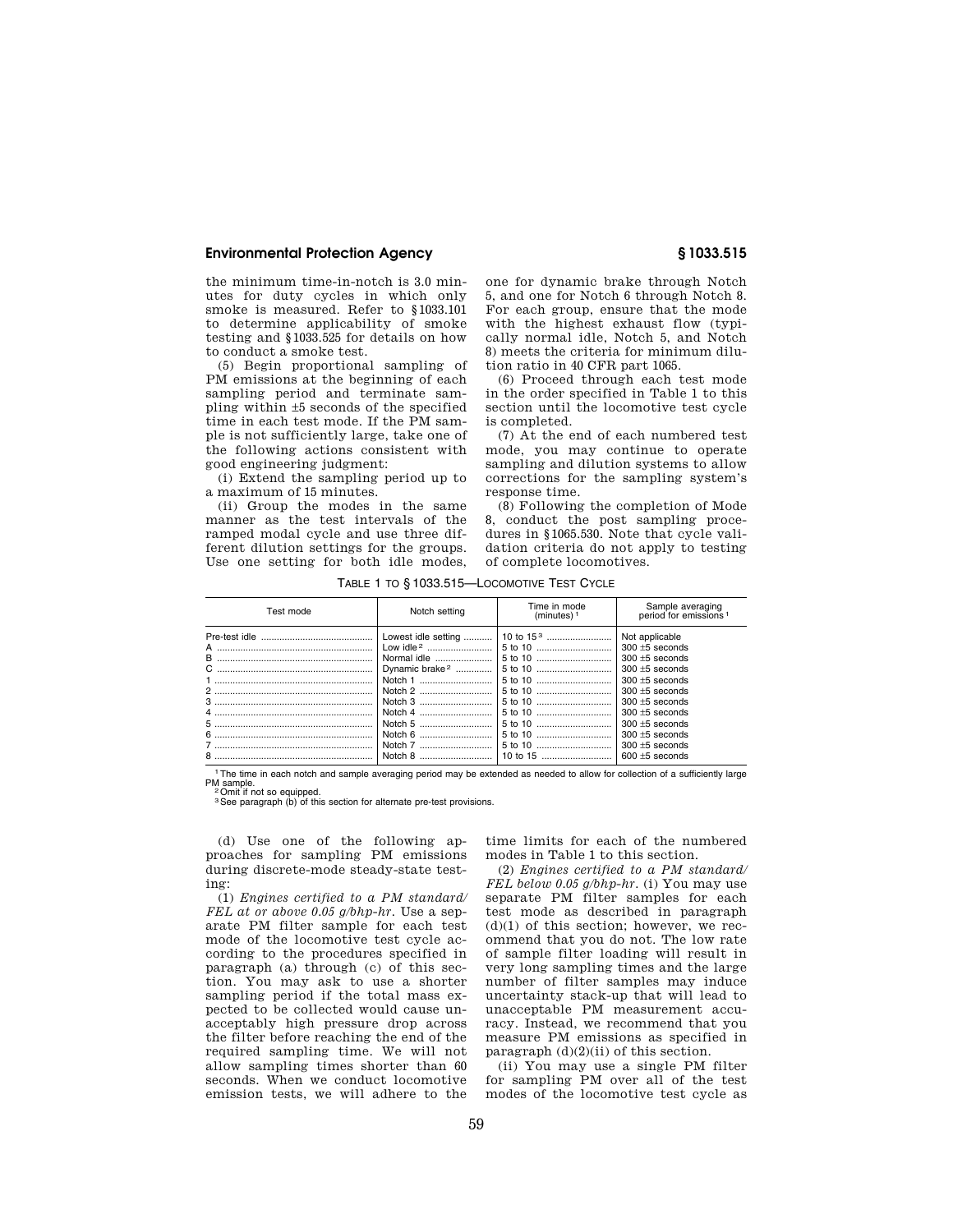specified in this paragraph (d)(2). Vary the sample time to be proportional to the applicable line-haul or switch weighting factors specified in §1033.530 for each mode. The minimum sampling time for each mode is 400 seconds multiplied by the weighting factor. For example, for a mode with a weighting factor of 0.030, the minimum sampling time is 12.0 seconds. PM sampling in each mode must be proportional to engine exhaust flow as specified in 40 CFR part 1065. Begin proportional sampling of PM emissions at the beginning of each test mode as is specified in paragraph (c) of this section. End the sampling period for each test mode so that sampling times are proportional to the weighting factors for the applicable duty cycles. If necessary, you may extend the time limit for each of the test modes beyond the sampling times in Table 1 to this section to increase the sampled mass of PM emissions or to account for proper weighting of the PM emission sample over the entire cycle, using good engineering judgment.

(e) This paragraph (e) describes how to test locomotive engines when not installed in a locomotive. Note that the test procedures for dynamometer engine testing of locomotive engines are intended to produce emission measurements that are the same as emission measurements produced during testing of complete locomotives using the same engine configuration. The following requirements apply for all engine tests:

(1) Specify a second-by-second set of engine speed and load points that are representative of in-use locomotive operation for each of the set-points of the locomotive test cycle described in Table 1 to this section, including transitions from one notch to the next. This is your reference cycle for validating your cycle. You may ignore points between the end of the sampling period for one mode and the point at which you change the notch setting to begin the next mode.

(2) Keep the temperature of the air entering the engine after any charge air cooling to within 5 °C of the typical intake manifold air temperature when the engine is operated in the loco-

# **§ 1033.520 40 CFR Ch. I (7–1–21 Edition)**

motive under similar ambient conditions.

(3) Proceed as specified in paragraphs (a) through (d) of this section for testing complete locomotives.

[73 FR 37197, June 30, 2008, as amended at 73 FR 59190, Oct. 8, 2008; 74 FR 8424, Feb. 24, 2009; 75 FR 22985, Apr. 30, 2010; 81 FR 74006, Oct. 25, 2016]

## **§ 1033.520 Alternative ramped modal cycles.**

(a) Locomotive testing over a ramped modal cycle is intended to improve measurement accuracy at low emission levels by allowing the use of batch sampling of PM and gaseous emissions over multiple locomotive notch settings. Ramped modal cycles combine multiple test modes of a discrete-mode steady-state into a single sample period. Time in notch is varied to be proportional to weighting factors. The ramped modal cycle for line-haul locomotives is shown in Table 1 to this section. The ramped modal cycle for switch locomotives is shown in Table 2 to this section. Both ramped modal cycles consist of a warm-up followed by three test intervals that are each weighted in a manner that maintains the duty-cycle weighting of the linehaul and switch locomotive duty cycles in §1033.530. You may use ramped modal cycle testing for any locomotives certified under this part.

(b) Ramped modal testing requires continuous gaseous analyzers and three separate PM filters (one for each test interval). You may collect a single batch sample for each test interval, but you must also measure gaseous emissions continuously to allow calculation of notch caps as required under §1033.101.

(c) You may operate the engine in any way you choose to warm it up. Then follow the provisions of 40 CFR part 1065, subpart F for general pre-test procedures (including engine and sampling system pre-conditioning).

(d) Begin the test by operating the locomotive over the pre-test portion of the cycle. For locomotives not equipped with catalysts, you may begin the test as soon as the engine reaches its lowest idle setting. For catalystequipped locomotives, you may begin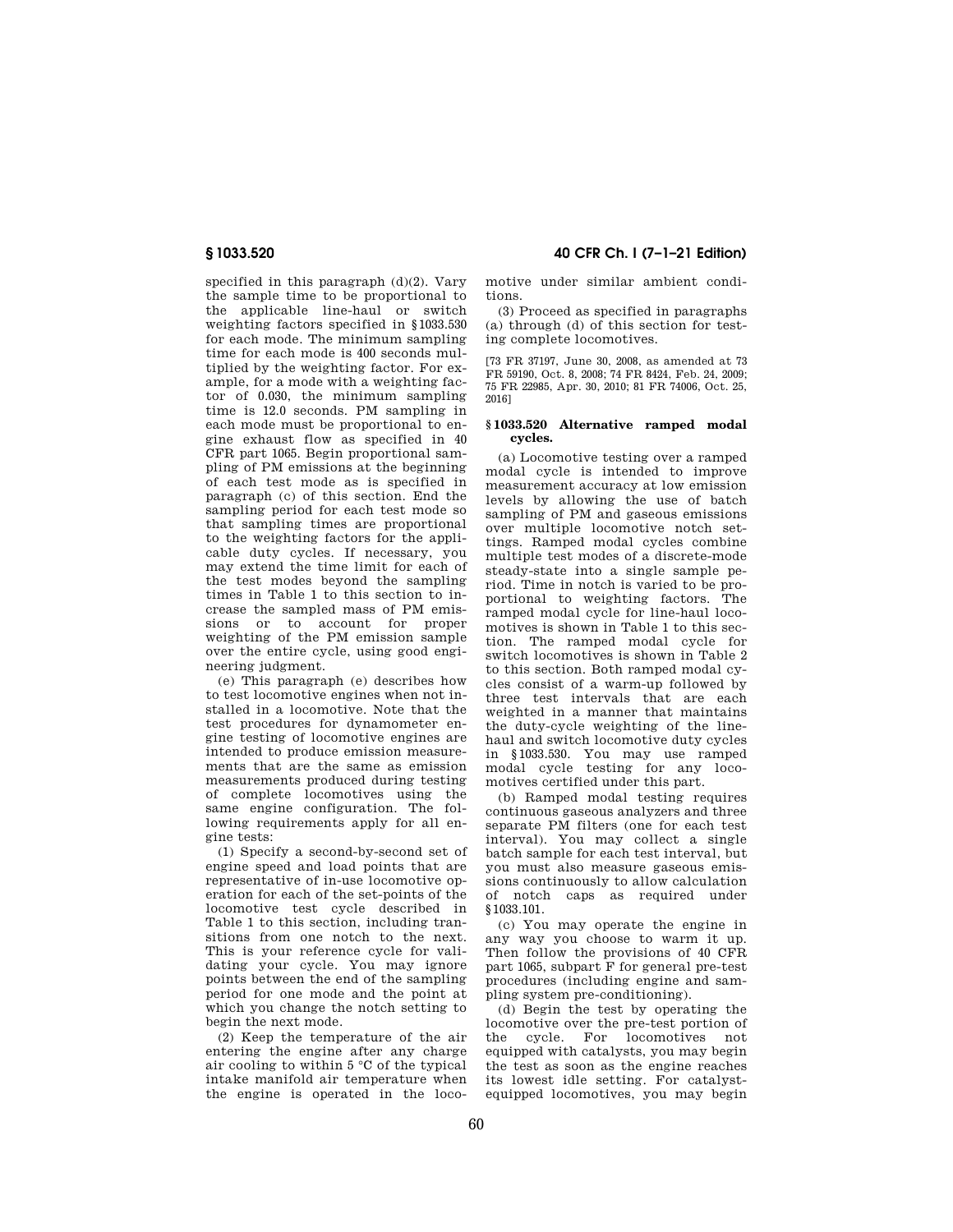the test in normal idle mode if the engine does not reach its lowest idle setting within 15 minutes. If you do start in normal idle, run the low idle mode after normal idle, then resume the specified mode sequence (without repeating the normal idle mode).

(e) Start the test according to 40 CFR 1065.530.

(1) Each test interval begins when operator demand is set to the first operator demand setting of each test interval of the ramped modal cycle. Each test interval ends when the time in mode is reached for the last mode in the test interval.

(2) For PM emissions (and other batch sampling), the sample period over which emissions for the test interval are averaged generally begins within 10 seconds after the operator demand is changed to start the test interval and ends within 5 seconds of the sampling time for the test mode is reached (see Table 1 to this section). You may ask to delay the start of the sample period to account for sample system residence times longer than 10 seconds.

(3) Use good engineering judgment when transitioning between test intervals.

(i) You should come as close as possible to simultaneously:

(A) Ending batch sampling of the previous test interval.

(B) Starting batch sampling of the next test interval.

(C) Changing the operator demand to the notch setting for the first mode in the next test interval.

(ii) Avoid the following:

(A) Overlapping batch sampling of the two test intervals.

(B) An unnecessarily long delay before starting the next test interval.

(iii) For example, the following sequence would generally be appropriate:

(A) End batch sampling for Interval 2 after 304 seconds in Notch 5.

(B) Switch the operator demand to Notch 6 one second later.

(C) Begin batch sampling for Interval 3 one second after switching to Notch 6.

(4) If applicable, begin the smoke test at the start of the first test interval of the applicable ramped modal cycle. Continue collecting smoke data until the completion of final test interval. You may perform smoke measurements independent of criteria pollutant measurements by rerunning the test over the duty cycle. If you choose this option, the minimum time-in-notch is 3.0 minutes for duty cycles in which only smoke is measured. Refer to §1033.101 to determine applicability of the smoke standards and §1033.525 for details on how to conduct a smoke test.

(5) Proceed through each test interval of the applicable ramped modal cycle in the order specified until the test is completed.

(6) If you must void a test interval, you may repeat it. To do so, begin with a warm engine operating at the notch setting for the last mode in the previous test interval. You do not need to repeat later test intervals if they were valid. (NOTE: You must report test results for all voided tests and test intervals.)

(7) Following the completion of the third test interval of the applicable ramped modal cycle, conduct the posttest sampling procedures specified in 40 CFR 1065.530.

(f) Calculate your cycle-weighted brake-specific emission rates as follows:

(1) For each test interval j:

(i) Calculate emission rates  $(E_{ii})$  for each pollutant i as the total mass emissions divided by the total time in the test interval.

(ii) Calculate average power  $(P_i)$  as the total work divided by the total time in the test interval.

(2) For each pollutant, calculate your cycle-weighted brake-specific emission rate using the following equation, where  $w_i$  is the weighting factor for test interval j:

$$
E_{ij} = \frac{w_1 \cdot E_{i1} + w_2 \cdot E_{i2} + w_3 \cdot E_{i3}}{w_1 \cdot P_1 + w_2 \cdot P_2 + w_3 \cdot P_3}
$$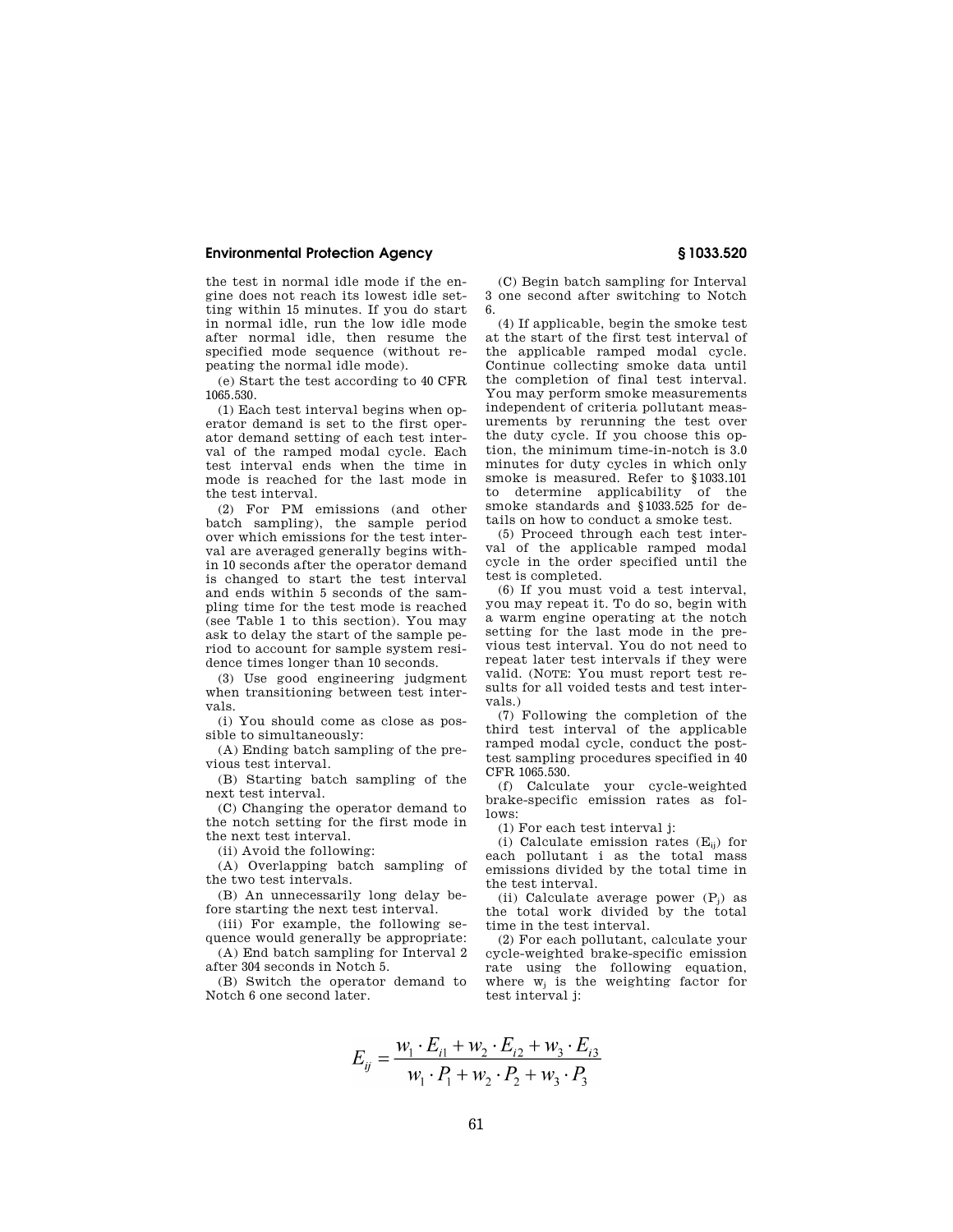# **§ 1033.525 40 CFR Ch. I (7–1–21 Edition)**

(g) The following tables define applicable ramped modal cycles for linehaul and switch locomotives:

# TABLE 1 TO § 1033.520—LINE-HAUL LOCOMOTIVE RAMPED MODAL CYCLE

| RMC test interval | Weighting<br>factor | RMC mode                   | Time in mode<br>(seconds) | Notch setting                                    |
|-------------------|---------------------|----------------------------|---------------------------|--------------------------------------------------|
|                   | <b>NA</b><br>0.380  | <b>NA</b><br>А             | 600 to 900<br>600         | Lowest idle setting. <sup>1</sup><br>Low $Idle2$ |
|                   |                     | B                          | 600                       | Normal Idle.                                     |
|                   |                     | <b>Interval Transition</b> |                           |                                                  |
|                   | 0.389               | С                          | 1000                      | Dynamic Brake. <sup>3</sup>                      |
|                   |                     |                            | 520                       | Notch 1.                                         |
|                   |                     |                            | 520                       | Notch 2.                                         |
|                   |                     | 3                          | 416                       | Notch 3.                                         |
|                   |                     |                            | 352                       | Notch 4.                                         |
|                   |                     | 5                          | 304                       | Notch 5.                                         |
|                   |                     | <b>Interval Transition</b> |                           |                                                  |
|                   | 0.231               | 6                          | 144                       | Notch 6.                                         |
|                   |                     |                            | 111                       | Notch 7.                                         |
|                   |                     | 8                          | 600                       | Notch 8.                                         |

1See paragraph (d) of this section for alternate pre-test provisions. 2Operate at normal idle for modes A and B if not equipped with multiple idle settings. 3Operate at normal idle if not equipped with a dynamic brake.

#### TABLE 2 TO § 1033.520—SWITCH LOCOMOTIVE RAMPED MODAL CYCLE

| RMC test interval          | Weighting<br>factor | RMC mode            | Time in mode<br>(seconds)       | Notch setting                                                               |  |
|----------------------------|---------------------|---------------------|---------------------------------|-----------------------------------------------------------------------------|--|
|                            | <b>NA</b><br>0.598  | <b>NA</b><br>А<br>в | 600 to 900<br>600<br>600        | Lowest idle setting. <sup>1</sup><br>Low Idle. <sup>2</sup><br>Normal Idle. |  |
| <b>Interval Transition</b> |                     |                     |                                 |                                                                             |  |
|                            | 0.377               | 2<br>3<br>4<br>5    | 868<br>861<br>406<br>252<br>252 | Notch 1.<br>Notch 2.<br>Notch 3.<br>Notch 4.<br>Notch 5.                    |  |
| <b>Interval Transition</b> |                     |                     |                                 |                                                                             |  |
|                            | 0.025               | 6<br>8              | 1080<br>144<br>576              | Notch 6.<br>Notch 7.<br>Notch 8.                                            |  |

<sup>1</sup> See paragraph (d) of this section for alternate pre-test provisions.

2Operate at normal idle for modes A and B if not equipped with multiple idle settings.

## [81 FR 74007, Oct. 25, 2016]

## **§ 1033.525 Smoke testing.**

This section describes the equipment and procedures for testing for smoke emissions when is required.

(a) This section specifies how to measure smoke emissions using a fullflow, open path light extinction smokemeter. A light extinction meter consists of a built-in light beam that traverses the exhaust smoke plume that issues from exhaust the duct. The

light beam must be at right angles to the axis of the plume. Align the light beam to go through the plume along the hydraulic diameter (defined in 1065.1001) of the exhaust stack. Where it is difficult to align the beam to have a path length equal to the hydraulic diameter (such as a long narrow rectangular duct), you may align the beam to have a different path length and correct it to be equivalent to a path length equal to the hydraulic diameter. The light extinction meter must meet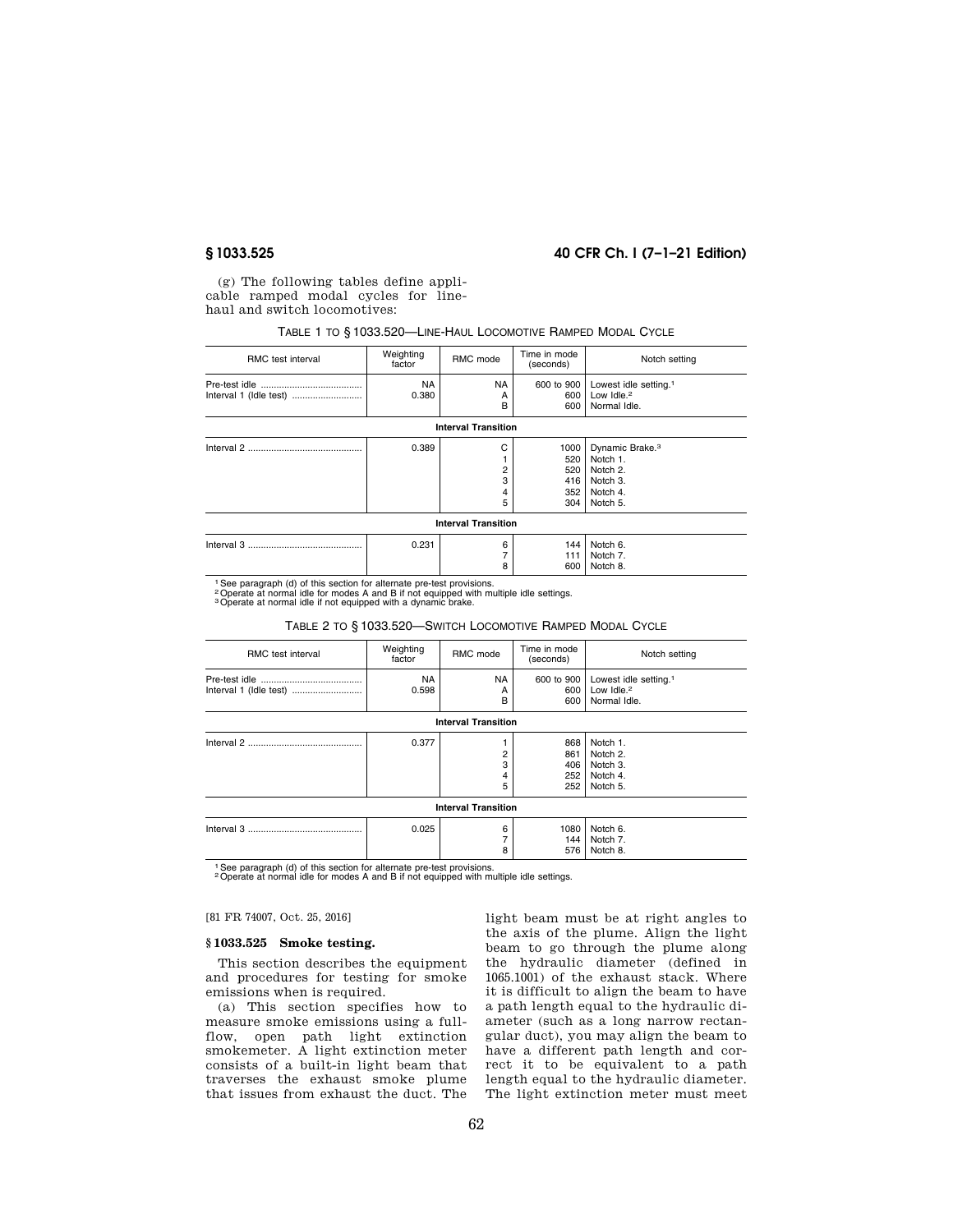the requirements of paragraph (b) of this section and the following requirements:

(1) Use an incandescent light source with a color temperature range of 2800K to 3250K, or a light source with a spectral peak between 550 and 570 nanometers.

(2) Collimate the light beam to a nominal diameter of 3 centimeters and an angle of divergence within a 6 degree included angle.

(3) Use a photocell or photodiode light detector. If the light source is an incandescent lamp, use a detector that has a spectral response similar to the photopic curve of the human eye (a maximum response in the range of 550 to 570 nanometers, to less than four percent of that maximum response below 430 nanometers and above 680 nanometers).

(4) Attach a collimating tube to the detector with apertures equal to the beam diameter to restrict the viewing angle of the detector to within a 16 degree included angle.

(5) Amplify the detector signal corresponding to the amount of light.

(6) You may use an air curtain across the light source and detector window assemblies to minimize deposition of smoke particles on those surfaces, provided that it does not measurably affect the opacity of the plume.

(7) Minimize distance from the optical centerline to the exhaust outlet; in no case may it be more than 3.0 meters. The maximum allowable distance of unducted space upstream of the optical centerline is 0.5 meters. Center the full flow of the exhaust stream between the source and detector apertures (or windows and lenses) and on the axis of the light beam.

(8) You may use light extinction meters employing substantially identical measurement principles and producing substantially equivalent results, but which employ other electronic and optical techniques.

(b) All smokemeters must meet the following specifications:

(1) A full-scale deflection response time of 0.5 second or less.

(2) You may attenuate signal responses with frequencies higher than 10 Hz with a separate low-pass electronic filter with the following performance characteristics:

(i) Three decibel point: 10 Hz.

(ii) Insertion loss:  $0.0 \pm 0.5$  dB.

(iii) Selectivity: 12 dB down at 40 Hz minimum.

(iv) Attenuation: 27 dB down at 40 Hz minimum.

(c) Perform the smoke test by continuously recording smokemeter response over the entire locomotive test cycle in percent opacity to within one percent resolution and also simultaneously record operator demand set point (e.g., notch position). Compare the recorded opacities to the smoke standards applicable to your locomotive.

(d) You may use a partial flow sampling smokemeter if you correct for the path length of your exhaust plume. If you use a partial flow sampling meter, follow the instrument manufacturer's installation, calibration, operation, and maintenance procedures.

### **§ 1033.530 Duty cycles and calculations.**

This section describes how to apply the duty cycle to measured emission rates to calculate cycle-weighted average emission rates.

(a) *Standard duty cycles and calculations.* Tables 1 and 2 of this section show the duty cycle to use to calculate cycle-weighted average emission rates for locomotives equipped with two idle settings, eight propulsion notches, and at least one dynamic brake notch and tested using the Locomotive Test Cycle. Use the appropriate weighting factors for your locomotive application and calculate cycle-weighted average emissions as specified in 40 CFR part 1065, subpart G.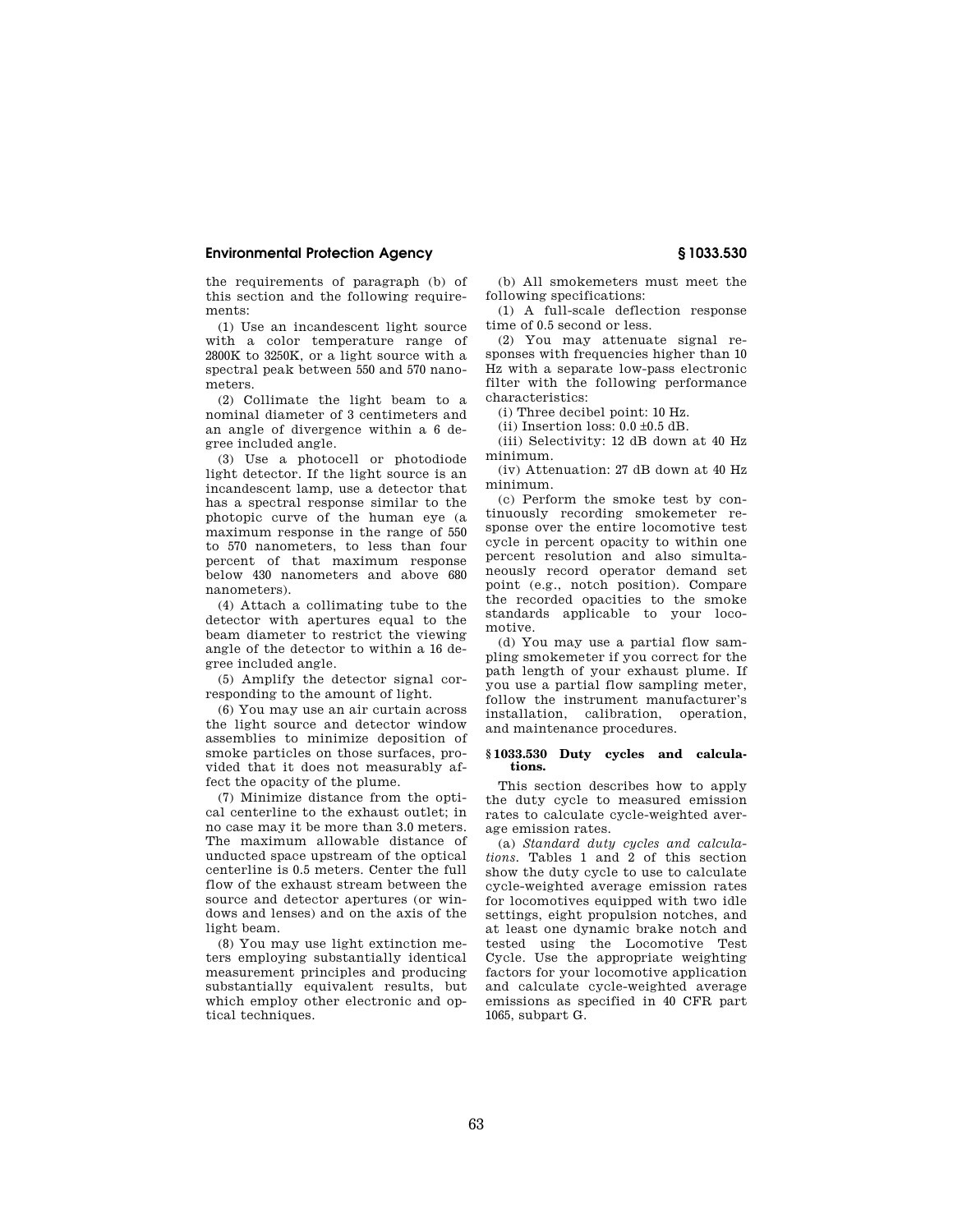# **§ 1033.530 40 CFR Ch. I (7–1–21 Edition)**

| TABLE 1 TO § 1033.530-STANDARD DUTY CYCLE WEIGHTING FACTORS FOR CALCULATING EMISSION |
|--------------------------------------------------------------------------------------|
| RATES FOR LOCOMOTIVES WITH MULTIPLE IDLE SETTINGS                                    |

| Notch setting | Test mode | Line-haul<br>weighting<br>factors | Line-haul<br>weighting<br>factors<br>(no dynamic<br>brake) | Switch<br>weighting<br>factors |
|---------------|-----------|-----------------------------------|------------------------------------------------------------|--------------------------------|
|               |           | 0.190                             | 0.190                                                      | 0.299                          |
|               | B         | 0.190                             | 0.315                                                      | 0.299                          |
|               |           | 0.125                             | /1١                                                        | 0.000                          |
| Notch 1       |           | 0.065                             | 0.065                                                      | 0.124                          |
|               | 2         | 0.065                             | 0.065                                                      | 0.123                          |
|               |           | 0.052                             | 0.052                                                      | 0.058                          |
|               | 4         | 0.044                             | 0.044                                                      | 0.036                          |
|               | 5         | 0.038                             | 0.038                                                      | 0.036                          |
| Notch 6       | 6         | 0.039                             | 0.039                                                      | 0.015                          |
|               |           | 0.030                             | 0.030                                                      | 0.002                          |
| Notch 8       | 8         | 0.162                             | 0.162                                                      | 0.008                          |

<sup>1</sup> Not applicable.

TABLE 2 TO § 1033.530—STANDARD DUTY CYCLE WEIGHTING FACTORS FOR CALCULATING EMISSION RATES FOR LOCOMOTIVES WITH A SINGLE IDLE SETTING

| Notch setting      | Test mode | Line-haul                                                                     | Line-haul<br>(no dynamic<br>brake)                                   | Switch                                                                        |
|--------------------|-----------|-------------------------------------------------------------------------------|----------------------------------------------------------------------|-------------------------------------------------------------------------------|
| Notch 5<br>Notch 6 | 5         | 0.380<br>0.125<br>0.065<br>0.065<br>0.052<br>0.044<br>0.038<br>0.039<br>0.030 | 0.505<br>0.065<br>0.065<br>0.052<br>0.044<br>0.038<br>0.039<br>0.030 | 0.598<br>0.000<br>0.124<br>0.123<br>0.058<br>0.036<br>0.036<br>0.015<br>0.002 |
| Notch 8            |           | 0.162                                                                         | 0.162                                                                | 0.008                                                                         |

1 Not applicable.

(b) *Idle and dynamic brake notches.*  The test procedures generally require you to measure emissions at two idle settings and one dynamic brake, as follows:

(1) If your locomotive is equipped with two idle settings and one or more dynamic brake settings, measure emissions at both idle settings and the worst case dynamic brake setting, and weight the emissions as specified in the applicable table of this section. Where it is not obvious which dynamic brake setting represents worst case, do one of the following:

(i) You may measure emissions and power at each dynamic brake point and average them together.

(ii) You may measure emissions and power at the dynamic brake point with the lowest power.

(2) If your locomotive is equipped with two idle settings and is not equipped with dynamic brake, use a normal idle weighting factor of 0.315 for the line-haul cycle. If your locomotive is equipped with only one idle setting and no dynamic brake, use an idle weighting factor of 0.505 for the line-haul cycle.

(c) *Nonstandard notches or no notches.*  If your locomotive is equipped with more or less than 8 propulsion notches, recommend an alternate test cycle based on the in-use locomotive configuration. Unless you have data demonstrating that your locomotive will be operated differently from conven-<br>tional locomotives, recommend locomotives, weighting factors that are consistent with the power weightings of the specified duty cycle. For example, the average load factor for your recommended cycle (cycle-weighted power divided by rated power) should be equivalent to those of conventional locomotives. We may also allow the use of the standard power levels shown in Table 3 to this section for nonstandard locomotive testing subject to our prior approval.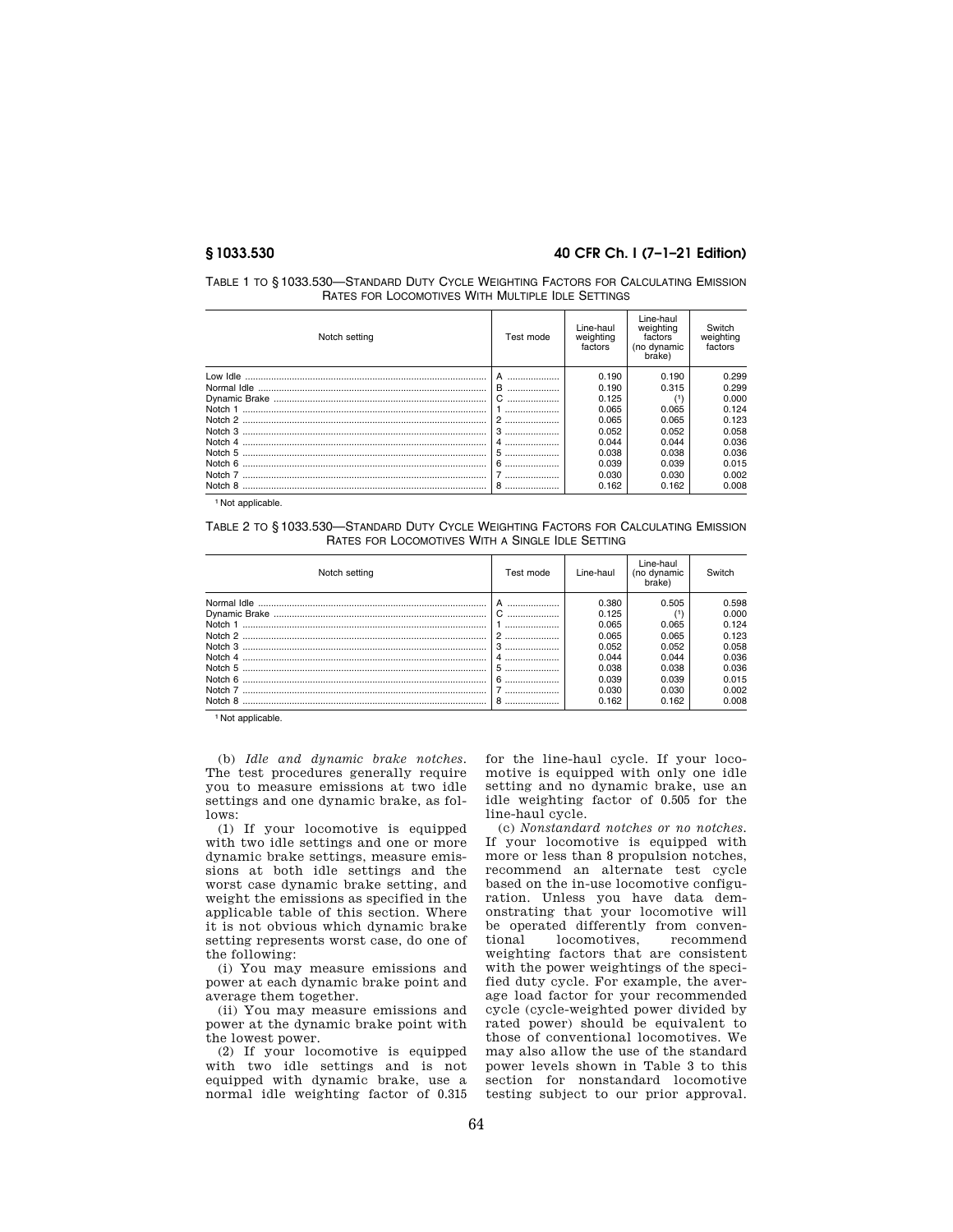This paragraph (c) does not allow engines to be tested without consideration of the actual notches that will be used.

TABLE 3 TO § 1033.530—STANDARD NOTCH POWER LEVELS EXPRESSED AS A PERCENT-AGE OF RATED POWER

| Percent |
|---------|
| 0.00    |
| n nn    |
| 4.50    |
| 11.50   |
| 23.50   |
| 35.00   |
| 48.50   |
| 64.00   |
| 85.00   |
| 100.00  |
|         |

(d) *Optional Ramped Modal Cycle Testing.* Tables 1 and 2 of §1033.520 show the weighting factors to use to calculate cycle-weighted average emission rates for the applicable locomotive ramped modal cycle. Use the weighting factors for the ramped modal cycle for your locomotive application and calculate cycle-weighted average emissions as specified in 40 CFR part 1065, subpart G.

(e) *Automated Start-Stop.* For a locomotive equipped with features that shut the engine off after prolonged periods of idle, multiply the measured idle mass emission rate over the idle portion of the applicable test cycles by a factor equal to one minus the estimated fraction reduction in idling time that will result in use from the shutdown feature. Do not apply this factor to the weighted idle power. Application of this adjustment is subject to our approval if the fraction reduction in idling time that is estimated to result from the shutdown feature is greater than 25 percent. This paragraph (e) does not apply if the locomotive is (or will be) covered by a separate certificate for idle control.

(f) *Multi-engine locomotives.* This paragraph (f) applies for locomotives using multiple engines where all engines are identical in all material respects. In cases where we allow engine dynamometer testing, you may test a single engine consistent with good engineering judgment, as long as you test it at the operating points at which the engines will operate when installed in the locomotive (excluding stopping and start-

ing). Weigh the results to reflect the power demand/power-sharing of the inuse configuration for each notch setting.

(g) *Representative test cycles for freshly manufactured locomotives.* As specified in this paragraph (g), manufacturers may be required to use an alternate test cycle for freshly manufactured Tier 3 and later locomotives.

(1) If you determine that you are adding design features that will make the expected average in-use duty cycle for any of your freshly manufactured locomotive engine families significantly different from the otherwise applicable test cycle (including weighting factors), you must notify us and recommend an alternate test cycle that represents the expected average in-use duty cycle. You should also obtain preliminary approval before you begin collecting data to support an alternate test cycle. We will specify whether to use the default duty cycle, your recommended cycle, or a different cycle, depending on which cycle we believe best represents expected in-use operation.

(2) The provisions of this paragraph (g) apply differently for different types of locomotives, as follows:

(i) For Tier 4 and later line-haul locomotives, use the cycle required by  $(g)(1)$  of this section to show compliance with the line-haul cycle standards.

(ii) For Tier 3 and later switch locomotives, use the cycle required by  $(g)(1)$  of this section to show compliance with the switch cycle standards.

(iii) For Tier 3 line-haul locomotives, if we specify an alternate cycle, use it to show compliance with the line-haul cycle standards. If you include the locomotives in the ABT program of subpart H of this part, calculate line-haul cycle credits (positive or negative) using the alternate cycle and the linehaul cycle standards. Your locomotive is deemed to also generate an equal amount of switch cycle credits.

(3) For all locomotives certified using an alternate cycle, include a description of the cycle in the owners manual such that the locomotive can be remanufactured using the same cycle.

(4) For example, if your freshly manufactured line-haul locomotives are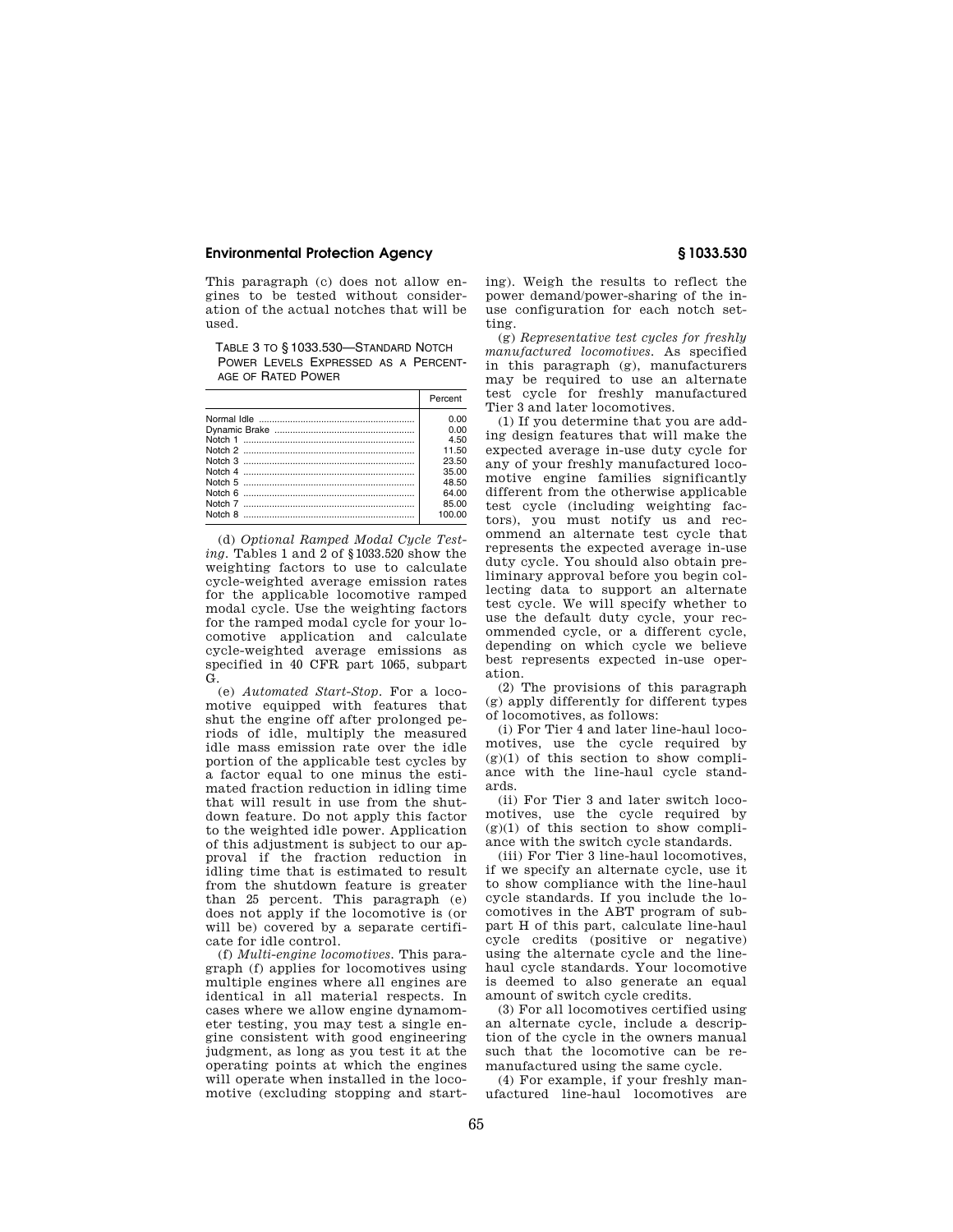equipped with load control features that modify how the locomotive will operate when it is in a consist, and such features will cause the locomotives to operate differently from the otherwise applicable line-haul cycle, we may require you to certify using an alternate cycle.

(5) See paragraph (h) of this section for cycle-changing design features that also result in energy savings.

(h) *Calculation adjustments for energysaving design features.* The provisions of this paragraph (h) apply for locomotives equipped with new energy-saving locomotive design features. They do not apply for features that only improve the engine's brake-specific fuel consumption. They also do not apply for features that were commonly incorporated in locomotives before 2008. *See*  paragraph (h)(6) of this section for provisions related to determining whether certain features are considered to have been commonly incorporated in locomotives before 2008.

(1) Manufacturers/remanufacturers choosing to adjust emissions under this paragraph (h) must do all of the following for certification:

(i) Describe the energy-saving features in your application for certification.

(ii) Describe in your installation instruction and/or maintenance instructions all steps necessary to utilize the energy-saving features.

(2) If your design feature will also affect the locomotives' duty cycle, you must comply with the requirements of paragraph (g) of this section.

(3) Calculate the energy savings as follows:

(i) Estimate the expected mean inuse fuel consumption rate (on a BTU per ton-mile basis) with and without the energy saving design feature, consistent with the specifications of paragraph (h)(4) of this section. The energy savings is the ratio of fuel consumed from a locomotive operating with the new feature to fuel consumed from a locomotive operating without the feature under identical conditions. Include an estimate of the 80 percent confidence interval for your estimate of the mean and other statistical parameters we specify.

**§ 1033.530 40 CFR Ch. I (7–1–21 Edition)** 

(ii) Your estimate must be based on in-use operating data, consistent with good engineering judgment. Where we have previously certified your design feature under this paragraph (h), we may require you to update your analysis based on all new data that are available. You must obtain approval before you begin collecting operational data for this purpose.

(iii) We may allow you to consider the effects of your design feature separately for different route types, regions, or railroads. We may require that you certify these different locomotives in different engine families and may restrict their use to the specified applications.

(iv) Design your test plan so that the operation of the locomotives with and without is as similar as possible in all material aspects (other than the design feature being evaluated). Correct all data for any relevant differences, consistent with good engineering judgment.

(v) Do not include any brake-specific energy savings in your calculated values. If it is not possible to exclude such effects from your data gathering, you must correct for these effects, consistent with good engineering judgment.

(4) Calculate adjustment factors as described in this paragraph (h)(4). If the energy savings will apply broadly, calculate and apply the adjustment on a cycle-weighted basis. Otherwise, calculate and apply the adjustment separately for each notch. To apply the adjustment, multiply the emissions (either cycle-weighted or notch-specific, as applicable) by the adjustment. Use the lower bound of the 80 percent confidence interval of the estimate of the mean as your estimated energy savings rate. We may cap your energy savings rate for this paragraph (h)(4) at 80 percent of the estimate of the mean. Calculate the emission adjustment factors as:

#### $AF = 1.000 - (energy \, savings rate)$

(5) We may require you to collect and report data from locomotives we allow you to certify under this paragraph (h) and to recalculate the adjustment factor for future model years based on such data.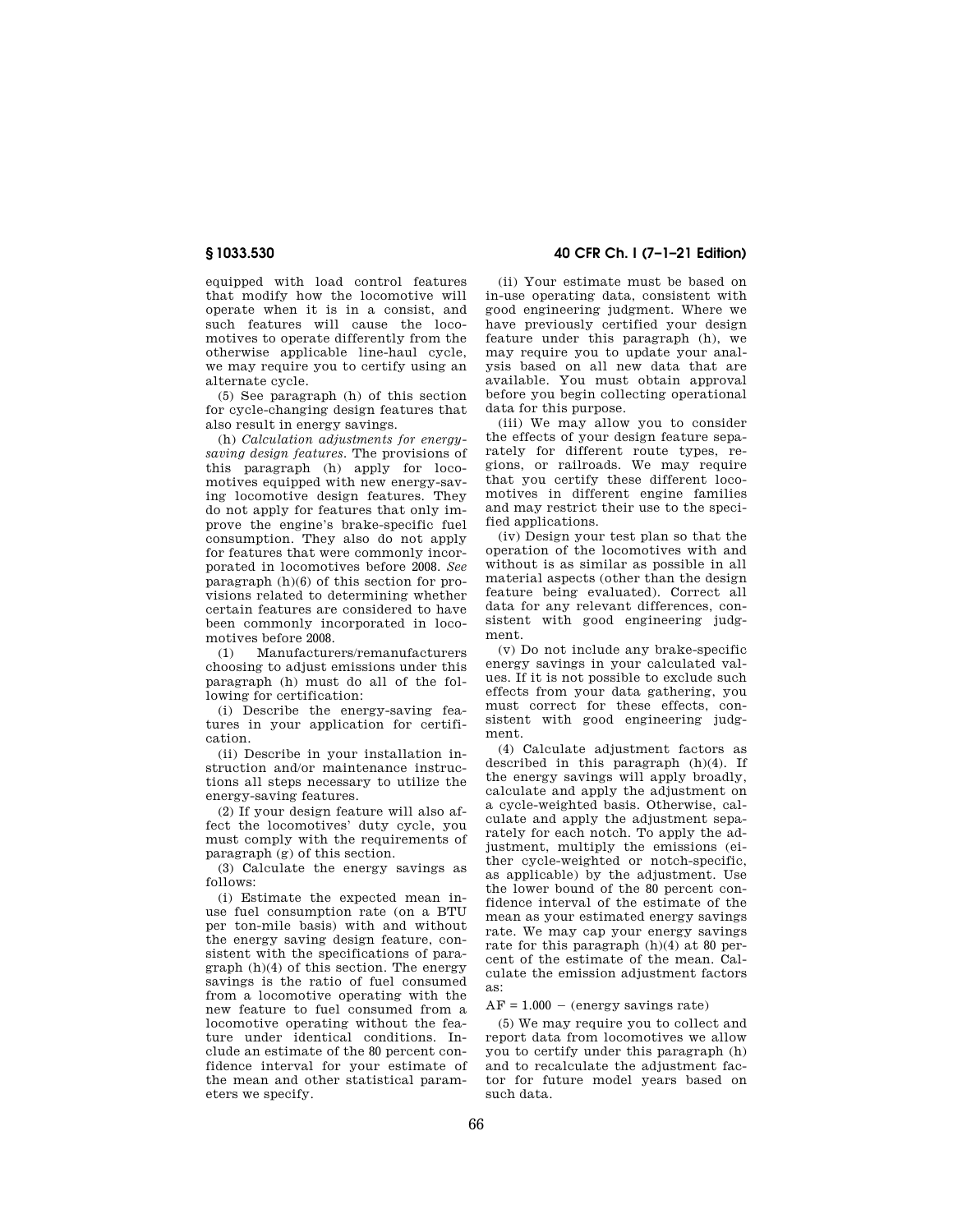(6) Features that are considered to have not been commonly incorporated in locomotives before 2008 include but are not limited to those identified in this paragraph (h)(6).

(i) Electronically controlled pneumatic (ECP) brakes, computerized throttle management control, and advanced hybrid technology were not commonly incorporated in locomotives before 2008. Manufacturers may claim full credit for energy savings that result from applying these features to freshly manufactured and/or remanufactured locomotives.

(ii) Distributed power systems that use radio controls to optimize operation of locomotives in the middle and rear of a train were commonly incorporated in some but not all locomotives in 2008. Manufacturers may claim credit for incorporating these features into locomotives as follows:

(A) Manufacturers may claim prorated credit for incorporating distributed power systems in freshly manufactured locomotives. Multiply the energy saving rate by 0.50 when calculating the adjustment factor:

 $AF = 1.000-(energy \text{ savings rate}) \times$ (0.50)

(B) Manufacturers may claim full credit for retrofitting distributed power systems in remanufactured locomotives.

[73 FR 37197, June 30, 2008, as amended at 73 FR 59190, Oct. 8, 2008; 75 FR 22985, Apr. 30, 2010]

#### **§ 1033.535 Adjusting emission levels to account for infrequently regenerating aftertreatment devices.**

For locomotives using aftertreatment technology with infrequent regeneration events that may occur during testing, take one of the following approaches to account for the emission impact of regeneration:

(a) You may use the calculation methodology described in 40 CFR 1065.680 to adjust measured emission results. Do this by developing an upward adjustment factor and a downward adjustment factor for each pollutant based on measured emission data and observed regeneration frequency as follows:

(1) Adjustment factors should generally apply to an entire engine family, but you may develop separate adjustment factors for different configurations within an engine family. Use the adjustment factors from this section for all testing for the engine family.

(2) You may use carryover or carryacross data to establish adjustment factors for an engine family as described in §1033.235, consistent with good engineering judgment.

(3) Determine the frequency of regeneration, *F,* as described in 40 CFR 1065.680 from in-use operating data or from running repetitive tests in a laboratory. If the engine is designed for regeneration at fixed time intervals, you may apply good engineering judgment to determine *F* based on those design parameters.

(4) Identify the value of *F* in each application for the certification for which it applies.

(5) Apply the provisions for rampedmodal testing based on measurements for each test interval rather than the whole ramped-modal test.

(b) You may ask us to approve an alternate methodology to account for regeneration events. We will generally limit approval to cases where your engines use aftertreatment technology with extremely infrequent regeneration and you are unable to apply the provisions of this section.

(c) You may choose to make no adjustments to measured emission results if you determine that regeneration does not significantly affect emission levels for an engine family (or configuration) or if it is not practical to identify when regeneration occurs. If you choose not to make adjustments under paragraph (a) or (b) of this section, your locomotives must meet emission standards for all testing, without regard to regeneration.

[81 FR 74008, Oct. 25, 2016]

# **Subpart G—Special Compliance Provisions**

## **§ 1033.601 General compliance provisions.**

Locomotive manufacturer/remanufacturers, as well as owners and operators of locomotives subject to the requirements of this part, and all other persons, must observe the provisions of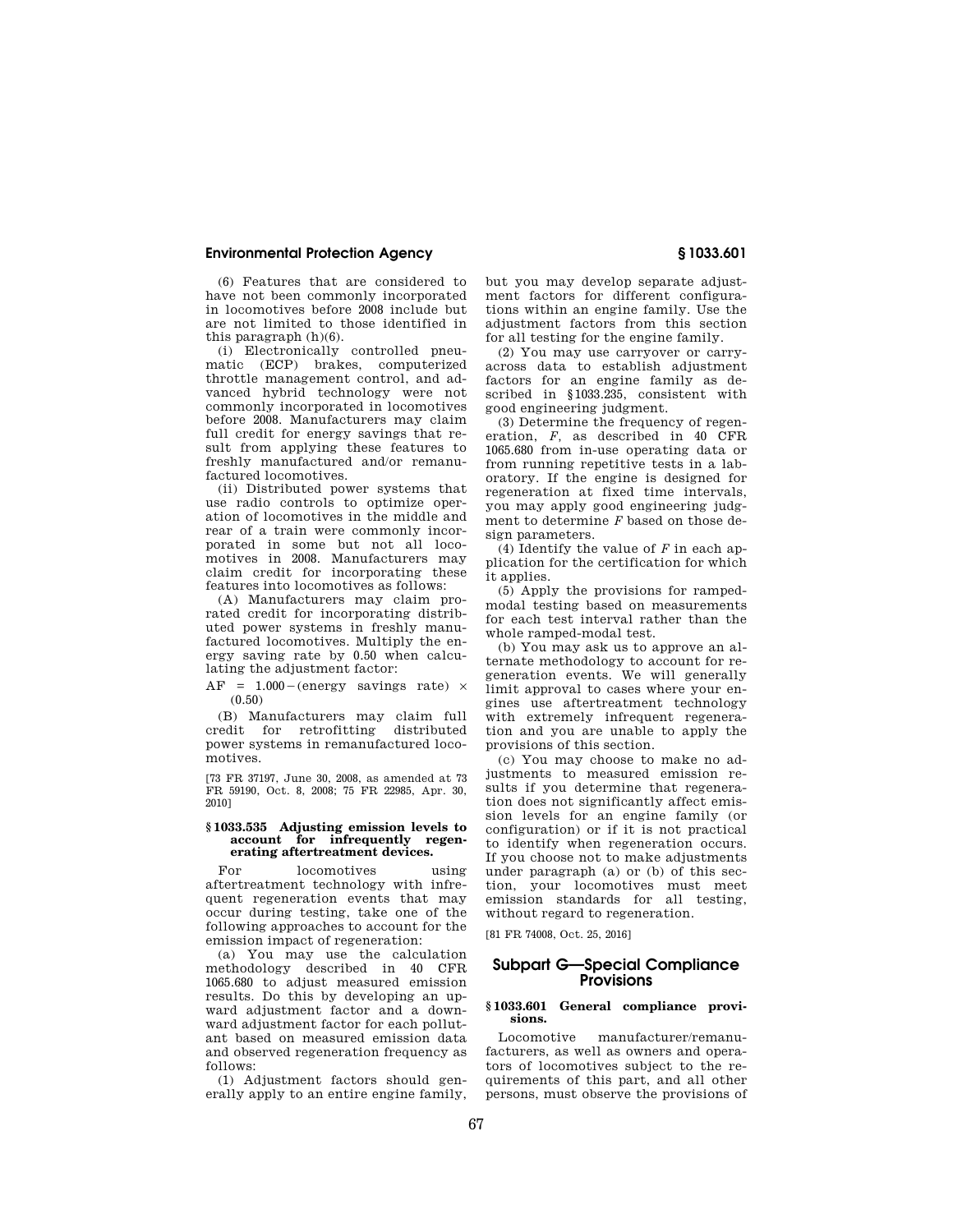this part, the requirements and prohibitions in 40 CFR part 1068, and the provisions of the Clean Air Act. The provisions of 40 CFR part 1068 apply for locomotives as specified in that part, except as otherwise specified in this section.

(a) *Meaning of terms.* When used in 40 CFR part 1068, apply meanings for specific terms as follows:

(1) ''Manufacturer'' means manufacturer and/or remanufacturer.

(2) ''Date of manufacture'' means date of original manufacture for freshly manufactured locomotives and the date on which a remanufacture is completed for remanufactured engines.

(b) *Engine rebuilding.* The provisions of 40 CFR 1068.120 do not apply when remanufacturing locomotives under a certificate of conformity issued under this part.

(c) *Exemptions.* (1) The exemption provisions of 40 CFR 1068.240 (i.e., exemptions for replacement engines) do not apply for domestic or imported locomotives. (Note: You may introduce into commerce freshly manufactured replacement engines under this part, provided the locomotives into which they are installed are covered by a certificate of conformity.)

(2) The exemption provisions of 40 CFR 1068.250 and 1068.255 (i.e., exemptions for hardship relief) do not apply for domestic or imported locomotives. See §1033.620 for provisions related to hardship relief.

(3) The exemption provisions of 40 CFR 1068.261 (i.e., exemptions for delegated assembly) do not apply for domestic or imported locomotives, except as specified in §1033.630.

(4) The provisions for importing engines and equipment under the identical configuration exemption of 40 CFR 1068.315(i) do not apply for locomotives.

(5) The provisions for importing engines and equipment under the ancient engine exemption of 40 CFR 1068.315(i) do not apply for locomotives.

(d) *SEAs, defect reporting, and recall.*  The provisions of 40 CFR part 1068, subpart E (i.e., SEA provisions) do not apply for locomotives. Except as noted in this paragraph (d), the provisions of 40 CFR part 1068, subpart F, apply to certificate holders for locomotives as

**§ 1033.601 40 CFR Ch. I (7–1–21 Edition)** 

specified for manufacturers in that part.

(1) When there are multiple persons meeting the definition of manufacturer or remanufacturer, each person meeting the definition of manufacturer or remanufacturer must comply with the requirements of 40 CFR part 1068, subpart F, as needed so that the certificate holder can fulfill its obligations under those subparts.

(2) The defect investigation requirements of 40 CFR 1068.501(a)(5), (b)(1) and (b)(2) do not apply for locomotives. Instead, use good engineering judgment to investigate emission-related defects consistent with normal locomotive industry practice for investigating defects. You are not required to track parts shipments as indicators of possible defects.

(e) *Introduction into commerce.* The placement of a new locomotive or new locomotive engine back into service following remanufacturing is a violation of 40 CFR 1068.101(a)(1), unless it has a valid certificate of conformity for its model year and the required label.

(f) *Multi-fuel locomotives.* Subpart C of this part describes how to test and certify dual-fuel and flexible-fuel locomotives. Some multi-fuel locomotives may not fit either of those defined terms. For such locomotives, we will determine whether it is most appropriate to treat them as single-fuel locomotives, dual-fuel locomotives, or flexible-fuel locomotives based on the range of possible and expected fuel mixtures. For example, a locomotive might burn natural gas but initiate combustion with a pilot injection of diesel fuel. If the locomotive is designed to operate with a single fueling algorithm (*i.e.,* fueling rates are fixed at a given engine speed and load condition), we would generally treat it as a single-fuel locomotive, In this context, the combination of diesel fuel and natural gas would be its own fuel type. If the locomotive is designed to also operate on diesel fuel alone, we would generally treat it as a dual-fuel locomotive. If the locomotive is designed to operate on varying mixtures of the two fuels, we would generally treat it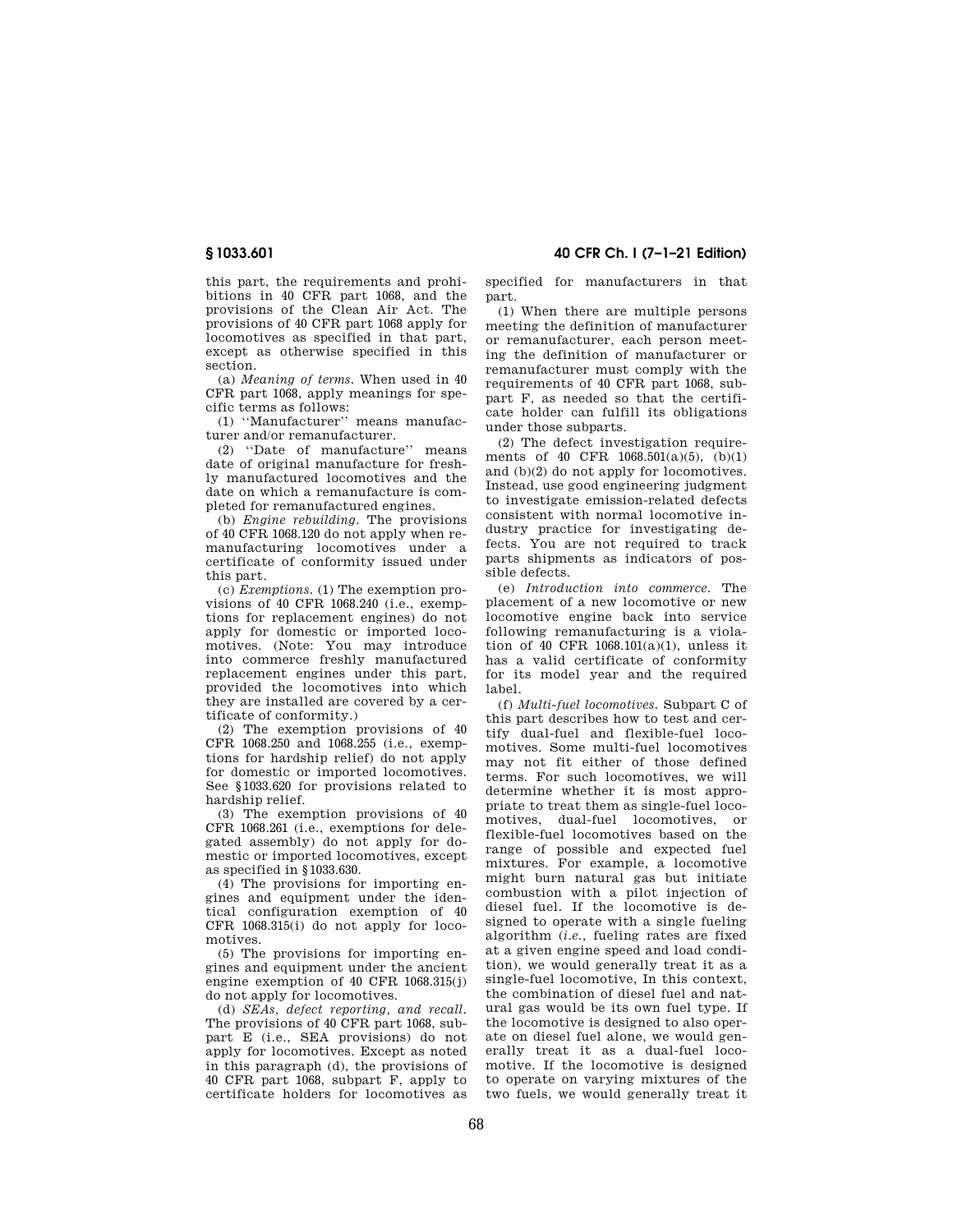as a flexible-fuel locomotive. To the extent that requirements vary for the different fuels or fuel mixtures, we may apply the more stringent requirements.

[73 FR 37197, June 30, 2008, as amended at 73 FR 59190, Oct. 8, 2008; 75 FR 22986, Apr. 30, 2010; 81 FR 74009, Oct. 25, 2016]

EFFECTIVE DATE NOTE: At 86 FR 34376, June 29, 2021, §1033.601 was amended, effective July 29, 2021.

## **§ 1033.610 Small railroad provisions.**

In general, the provisions of this part apply for all locomotives, including those owned by Class II and Class III railroads. This section describes how these provisions apply for railroads meeting the definition of ''small railroad'' in §1033.901. (NOTE: The term ''small railroad'' excludes all Class II railroads and some Class III railroads, such as those owned by large parent companies.)

(a) Locomotives become subject to the provisions of this part when they become ''new'' as defined in §1033.901. Under that definition, a locomotive is ''new'' when first assembled, and generally becomes ''new'' again when remanufactured. As an exception to this general concept, locomotives that are owned and operated by railroads meeting the definition of ''small railroad'' in §1033.901 do not become ''new'' when remanufactured, unless they were previously certified to EPA emission standards. Certificate holders may require written confirmation from the owner/operator that the locomotive qualifies as a locomotive that is owned and operated by a small railroad. Such written confirmation to a certificate holder is deemed to also be a submission to EPA and is thus subject to the reporting requirements of 40 CFR 1068.101.

(b) The provisions of subpart I of this part apply to all owners and operators of locomotives subject to this part 1033. However, the regulations of that subpart specify some provisions that apply only for Class I freight railroads, and others that apply differently to Class I freight railroads and other railroads.

(c) We may exempt new locomotives that are owned or operated by small railroads from the prohibition against remanufacturing a locomotive without a certificate of conformity as specified

in this paragraph (c). This exemption is only available in cases where no certified remanufacturing system is available for the locomotive. For example, it is possible that no remanufacturer will certify a system for very old locomotive models that comprise a tiny fraction of the fleet and that are remanufactured infrequently. We will grant the exemption in all cases in which no remanufacturing system has been certified for the applicable engine family and model year. We may also grant an exemption where we determine that a certified system is unavailable. We may consider the issue of excessive costs in determining the availability of certified systems. If we grant this exemption for a previously certified locomotive, you are required to return the locomotive to its previously certified configuration. Send your request for such exemptions to the Designated Compliance Officer.

(d) Non-Class I railroads that do not meet the definition of ''small railroad'' in §1033.901 may ask that their remanufactured locomotives be excluded from the definition of ''new'' in §1033.901 in cases where no certified remanufacturing system is available for the locomotive. We will grant the exemption in all cases in which no remanufacturing system has been certified for the applicable engine family and model year. If we grant this exemption for a previously certified locomotive, you are required to return the locomotive to its previously certified configuration. Send your request for such exemptions to the Designated Compliance Officer.

### **§ 1033.615 Voluntarily subjecting locomotives to the standards of this part.**

The provisions of this section specify the cases in which an owner or manufacturer of a locomotive or similar piece of equipment can subject it to the standards and requirements of this part. Once the locomotive or equipment becomes subject to the locomotive standards and requirements of this part, it remains subject to the standards and requirements of this part for the remainder of its service life.

(a) *Equipment excluded from the definition of ''locomotive''.* (1) Manufacturers/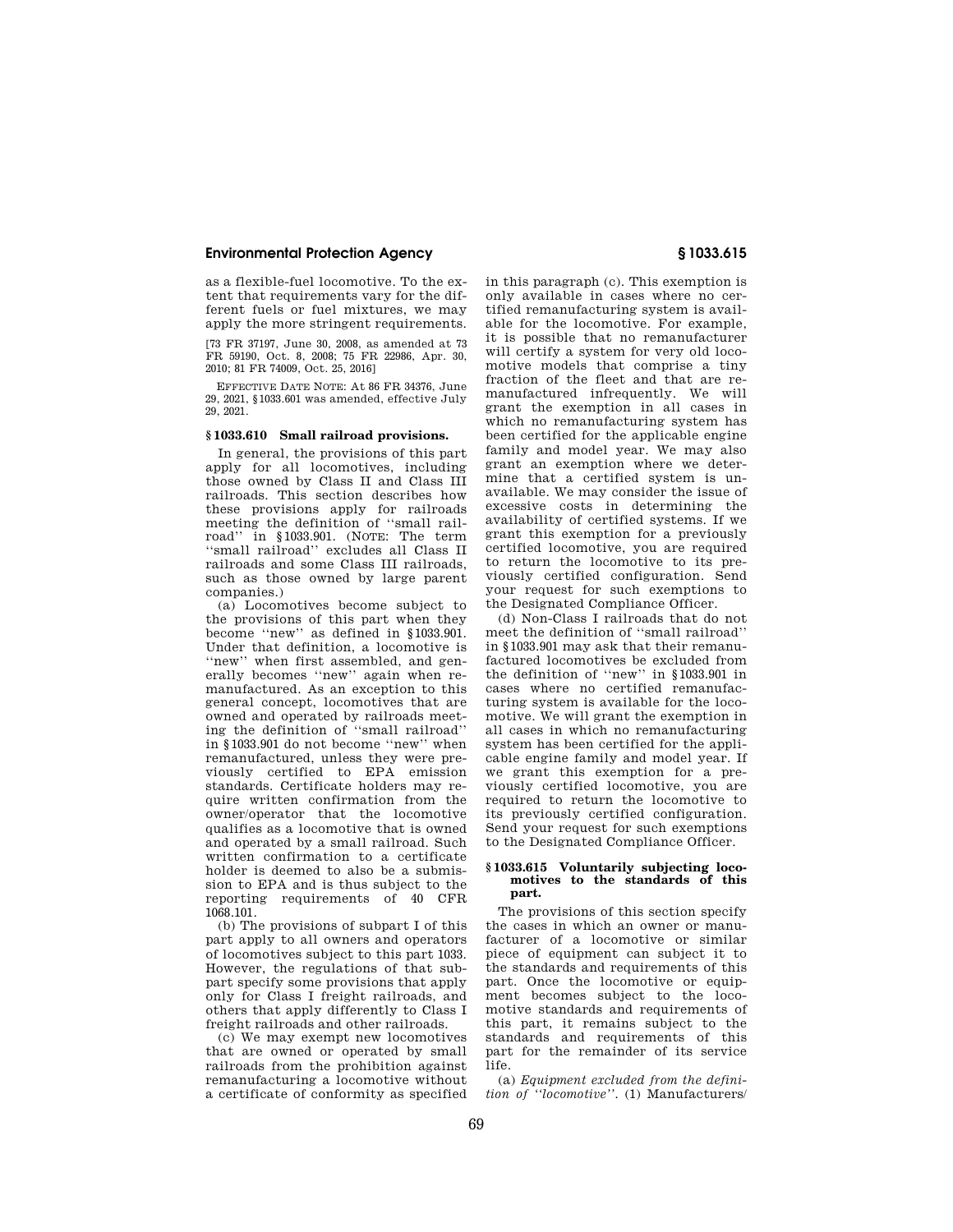**§ 1033.620 40 CFR Ch. I (7–1–21 Edition)** 

remanufacturers of equipment that is excluded from the definition of ''locomotive'' because of its total power, but would otherwise meet the definition of locomotive may ask to have it considered to be a locomotive. To do this, submit an application for certification as specified in subpart C of this part, explaining why it should be considered to be a locomotive. If we approve your request, it will be deemed to be a locomotive for the remainder of its service life.

(2) In unusual circumstances, we may deem other equipment to be locomotives (at the request of the owner or manufacturer/remanufacturer) where such equipment does not conform completely to the definition of locomotive, but is functionally equivalent to a locomotive.

(b) *Locomotives excluded from the definition of ''new''.* Owners of remanufactured locomotives excluded from the definition of ''new'' in §1033.901 under paragraph (2) of that definition may choose to upgrade their locomotives to subject their locomotives to the standards and requirements of this part by complying with the specifications of a certified remanufacturing system, including the labeling specifications of §1033.135.

#### **§ 1033.620 Hardship provisions for manufacturers and remanufacturers.**

(a) If you qualify for the economic hardship provisions specified in 40 CFR 1068.245, we may approve a period of delayed compliance for up to one model year total.

(b) The provisions of this paragraph (b) are intended to address problems that could occur near the date on which more stringent emission standards become effective, such as the transition from the Tier 2 standards to the Tier 3 standards for line-haul locomotives on January 1, 2012.

(1) In appropriate extreme and unusual circumstances that are clearly outside the control of the manufacturer and could not have been avoided by the exercise of prudence, diligence, and due care, we may permit you, for a brief period, to introduce into commerce locomotives which do not comply with the applicable emission standapply: (i) You cannot reasonably manufacture the locomotives in such a manner that they would be able to comply with

ards if all of the following conditions

the applicable standards. (ii) The manufacture of the locomotives was substantially completed prior to the applicability date of the standards from which you seek the relief. For example, you may not request relief for a locomotive that has been ordered, but for which you will not begin the assembly process prior to the applicability date of the standards. On the other hand, we would generally consider completion of the underframe weldment to be a substantial part of the manufacturing process.

(iii) Manufacture of the locomotives was previously scheduled to be completed at such a point in time that locomotives would have been included in the previous model year, such that they would have been subject to less stringent standards, and that such schedule was feasible under normal conditions.

(iv) You demonstrate that the locomotives comply with the less stringent standards that applied to the previous model year's production described in paragraph  $(b)(1)(iii)$  of this section, as prescribed by subpart C of this part (i.e., that the locomotives are identical to locomotives certified in the previous model year).

(v) You exercised prudent planning, were not able to avoid the violation, and have taken all reasonable steps to minimize the extent of the nonconformity.

(vi) We approve your request before you introduce the locomotives into commerce.

(2) You must notify us as soon as you become aware of the extreme or unusual circumstances.

(3)(i) Include locomotives for which we grant relief under this section in the engine family for which they were originally intended to be included.

(ii) Where the locomotives are to be included in an engine family that was certified to an FEL above the applicable standard, you must reserve credits to cover the locomotives covered by this allowance and include the required information for these locomotives in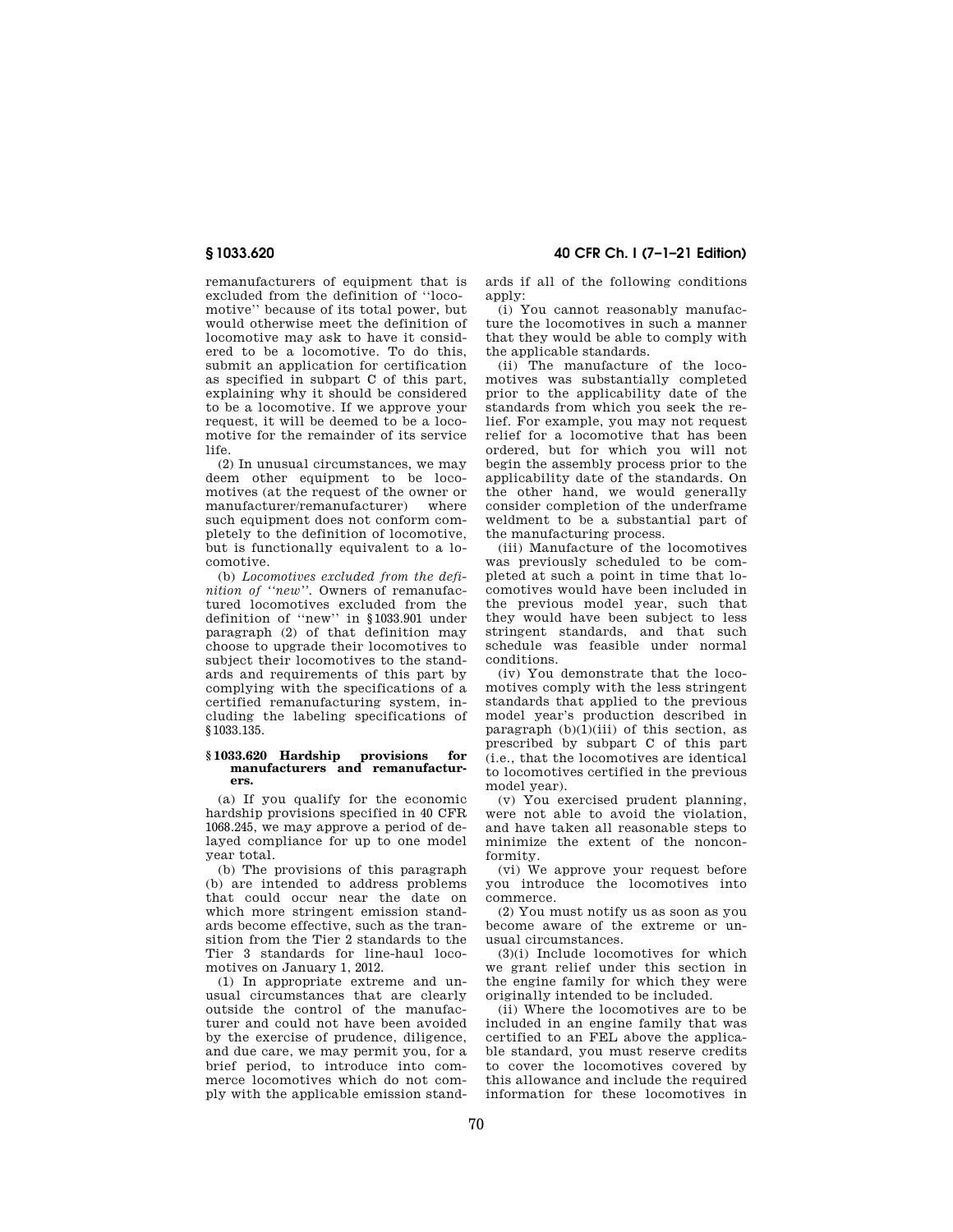the end-of-year report required by subpart H of this part.

(c) In granting relief under this section, we may also set other conditions as appropriate, such as requiring payment of fees to negate an economic gain that such relief would otherwise provide.

#### **§ 1033.625 Special certification provisions for non-locomotive-specific engines.**

You may certify freshly manufactured or remanufactured locomotives using non-locomotive-specific engines (as defined in §1033.901) using the normal certification procedures of this part. Locomotives certified in that way are generally treated the same as other locomotives, except where specified otherwise. The provisions of this section provide for design certification to the locomotive standards in this part for locomotives using engines included in engine families certified under 40 CFR part 1039 (or part 89) in limited circumstances.

(a) Remanufactured or freshly manufactured switch locomotives powered<br>by non-locomotive-specific engines by non-locomotive-specific may be certified by design without the test data required by §1033.235 if all of the following are true:

(1) Before being installed in the locomotive, the engines were covered by a certificate of conformity issued under 40 CFR Part 1039 (or part 89) that is effective for the calendar year in which the manufacture or remanufacture occurs. You may use engines certified during the previous years if they were subject to the same standards. You may not make any modifications to the engines unless we approve them.

(2) The engines were certified to PM, NOX, and hydrocarbon standards that are numerically lower than the applicable locomotive standards of this part.

(3) More engines are reasonably projected to be sold and used under the certificate for non-locomotive use than for use in locomotives.

(4) The number of such locomotives certified under this section does not exceed 30 in any three-year period. We may waive this sales limit for locomotive models that have previously demonstrated compliance with the locomotive standards of §1033.101 in-use.

(5) We approved the application as specified in paragraph (d) of this section.

(b) To certify your locomotives by design under this section, submit your application as specified in §1033.205, with the following exceptions:

(1) Include the following instead of the locomotive test data otherwise required by §1033.205:

(i) A description of the engines to be used, including the name of the engine manufacturer and engine family identifier for the engines.

(ii) A brief engineering analysis describing how the engine's emission controls will function when installed in the locomotive throughout the locomotive's useful life.

(iii) The emission data submitted under 40 CFR part 1039 (or part 89).

(2) You may separately submit some<br>of the information required by the information required by §1033.205, consistent with the provisions of §1033.1(d). For example, this may be an appropriate way to submit detailed information about proprietary engine software. Note that this allowance to separately submit some of the information required by §1033.205 is also available for applications not submitted under this section.

(c) Locomotives certified under this section are subject to all the requirements of this part except as specified in paragraph (b) of this section. The engines used in such locomotives are not considered to be included in the otherwise applicable engines family of 40 CFR part 1039 (or part 89).

(d) We will approve or deny the application as specified in subpart C of this part. For example, we will deny your application for certification by design under this section in any case where we have evidence that your locomotives will not conform to the requirements of this part throughout their useful lives.

[73 FR 37197, June 30, 2008, as amended at 75 FR 22986, Apr. 30, 2010; 76 FR 53780, Sept. 15, 2011]

### **§ 1033.630 Staged-assembly and delegated assembly exemptions.**

(a) *Staged assembly.* You may ask us to provide a temporary exemption to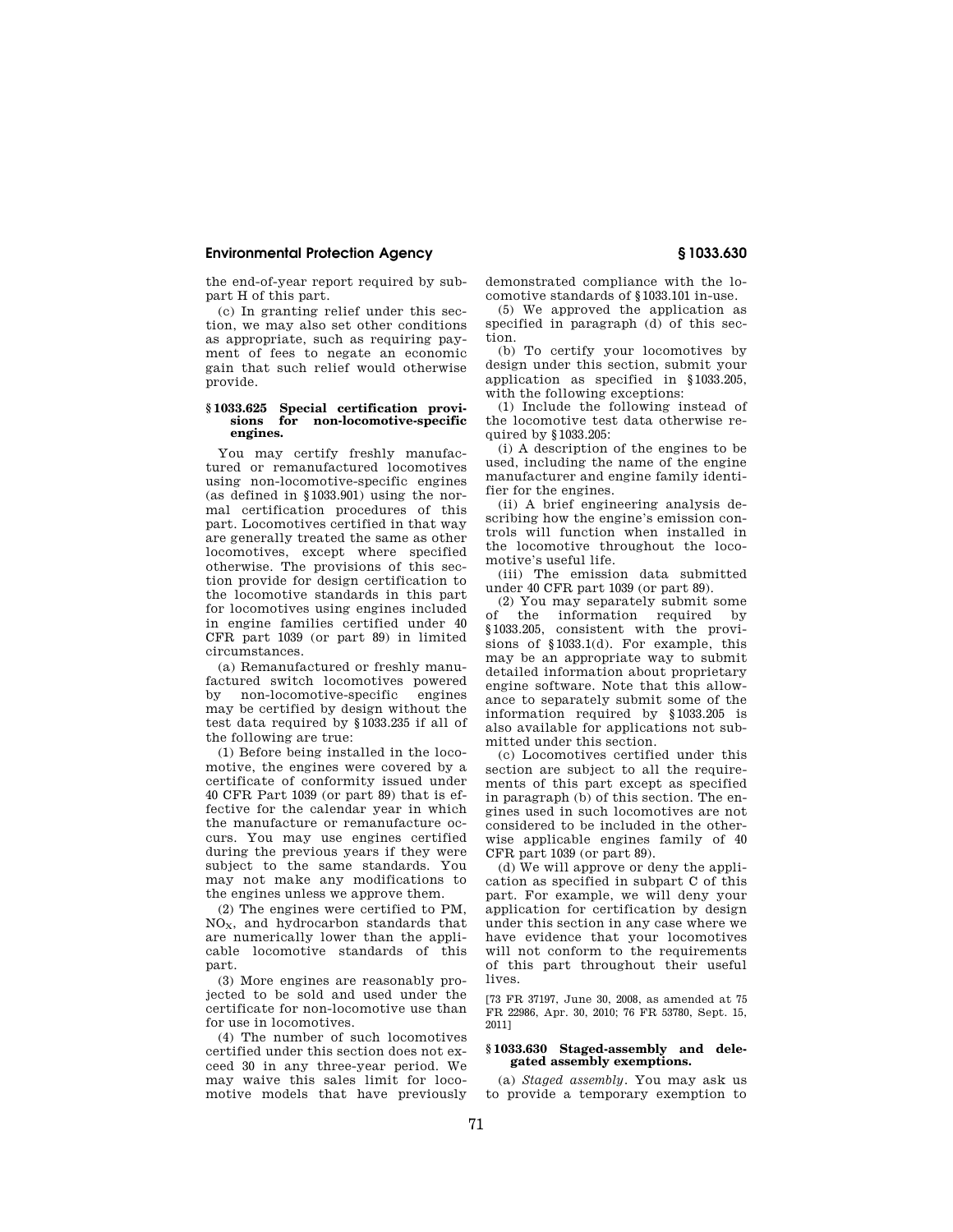allow you to complete production of your engines and locomotives at different facilities, as long as you maintain control of the engines until they are in their certified configuration. We may require you to take specific steps to ensure that such locomotives are in their certified configuration before reaching the ultimate purchaser. You may request an exemption under this paragraph (a) in your application for certification, or in a separate submission. If you include your request in your application, your exemption is approved when we grant your certificate. Note that no exemption is needed to ship an engine that has been assembled in its certified configuration, is properly labeled, and will not require an aftertreatment device to be attached when installed in the locomotive.

(b) *Delegated assembly.* This paragraph (b) applies where the engine manufacturer/remanufacturer does not complete assembly of the locomotives and the engine is shipped after being manufactured or remanufactured (partially or completely). The provisions of this paragraph (b) apply differently depending on who holds the certificate of conformity and the state of the engine when it is shipped. You may request an exemption under this paragraph (b) in your application for certification, or in a separate submission. If you include your request in your application, your exemption is approved when we grant your certificate. A manufacturer/remanufacturer may request an exemption under 40 CFR 1068.261 instead of under this section.

(1) In cases where an engine has been assembled in its certified configuration, properly labeled, and will not require an aftertreatment device to be attached when installed in the locomotive, no exemption is needed to ship the engine. You do not need an exemption to ship engines without specific components if they are not emissionrelated components identified in appendix I of 40 CFR part 1068.

(2) In cases where an engine has been properly labeled by the certificate holder and assembled in its certified configuration except that it does not yet have a required aftertreatment device, an exemption is required to ship

**§ 1033.640 40 CFR Ch. I (7–1–21 Edition)** 

the engine. You may ask for this exemption if you do all of the following:

(i) You note on the Engine Emission Control Information label that the locomotive must include the aftertreatment device to be covered by the certificate.

(ii) You make clear in your emissionrelated installation instructions that installation of the aftertreatment device is required for the locomotive to be covered by the certificate.

(3) In cases where an engine will be shipped to the certificate holder in an uncertified configuration, an exemption is required to ship the engine. You may ask for this exemption under 40 CFR 1068.262.

(c) *Other exemptions.* In unusual circumstances, you may ask us to provide an exemption for an assembly process that is not covered by the provisions of paragraphs (a) and (b) of this section. We will make the exemption conditional based on you complying with requirements that we determine are necessary to ensure that the locomotives are assembled in their certified configuration before being placed (back) into service.

[73 FR 37197, June 30, 2008, as amended at 73 FR 59190, Oct. 8, 2008]

## **§ 1033.640 Provisions for repowered and refurbished locomotives.**

(a) The provisions of this section apply for locomotives that are produced from an existing locomotive so that the new locomotive contains both previously used parts and parts that have never been used before.

(1) Repowered locomotives are used locomotives in which a freshly manufactured propulsion engine is installed. As described in this section, a repowered locomotive is deemed to be either remanufactured or freshly manufactured, depending on the total amount of unused parts on the locomotive. It may also be deemed to be a refurbished locomotive.

(2) Refurbished locomotives are locomotives that contain more unused parts than previously used parts. As described in this section, a locomotive containing more unused parts than previously used parts may be deemed to be either remanufactured or freshly manufactured, depending on the total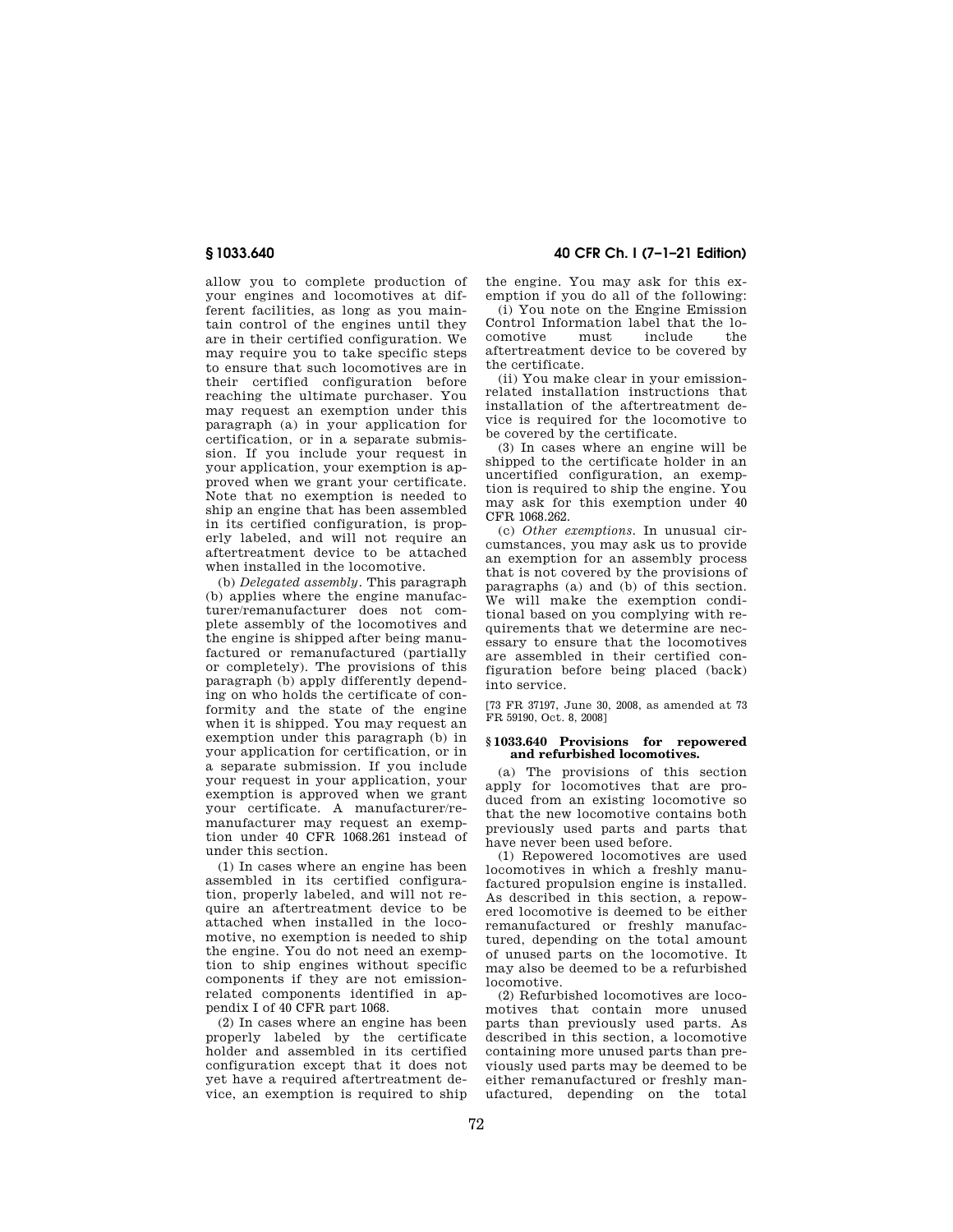amount of unused parts on the locomotive. Note that §1033.901 defines refurbishment of a pre-1973 locomotive to be an upgrade of the locomotive.

(b) A single existing locomotive cannot be divided into parts and combined with new parts to create more than one remanufactured locomotive. However, any number of locomotives can be divided into parts and combined with new parts to create more than one remanufactured locomotive, provided the number of locomotives created (remanufactured and freshly manufactured) does not exceed the number of locomotives that were disassembled.

(c) You may determine the relative amount of previously used parts consistent with the specifications of the Federal Railroad Administration. Otherwise, determine the relative amount of previously used parts as follows:

(1) Identify the parts in the fully assembled locomotive that have been previously used and those that have never been used before.

(2) Weight the unused parts and previously used parts by the dollar value of the parts. For example, a single part valued at \$1200 would count the same as six parts valued at \$200 each. Group parts by system where possible (such as counting the engine as one part) if either all the parts in that system are used or all the parts in that system are unused. Calculate the used part values using dollar values from the same year as the new parts.

(3) Sum the values of the unused parts. Also sum the values of the previously used parts. The relative fraction of used parts is the total value of previously used parts divided by the combined value of the unused parts and previously used parts.

(d) If the weighted fraction of the locomotive that is comprised of previously used parts is greater than or equal to 25 percent, then the locomotive is considered to be a remanufactured locomotive and retains its original date of manufacture. Note, however, that if the weighted fraction of the locomotive that is comprised of previously used parts is less than 50 percent, then the locomotive is also considered to be a refurbished locomotive.

(e) If the weighted fraction of the locomotive that is comprised of previously used parts is less than 25 percent, then the locomotive is deemed to be a freshly manufactured locomotive and the date of original manufacture is the most recent date on which the locomotive was assembled using less than 25 percent previously used parts. For example:

(1) If you produce a new locomotive that includes a used frame, but all other parts are unused, then the locomotive would likely be considered to be a freshly manufactured locomotive because the value of the frame would likely be less than 25 percent of the total value of the locomotive. Its date of original manufacture would be the date on which you complete its assembly.

(2) If you produce a new locomotive by replacing the engine in a 1990 locomotive with a freshly manufactured engine, but all other parts are used, then the locomotive would likely be considered to be a remanufactured locomotive and its date of original manufacture is the date on which assembly was completed in 1990. (NOTE: such a locomotive would also be considered to be a repowered locomotive.)

(f) Locomotives containing used parts that are deemed to be freshly manufactured locomotives are subject to the same provisions as all other freshly manufactured locomotives. Other refurbished locomotives are subject to the same provisions as other remanufactured locomotives, with the following exceptions:

(1) *Switch locomotives.* (i) Prior to January 1, 2015, remanufactured Tier 0 switch locomotives that are deemed to be refurbished are subject to the Tier 0 line-haul cycle and switch cycle standards. Note that this differs from the requirements applicable to other Tier 0 switch locomotives, which are not subject to the Tier 0 line-haul cycle standards.

(ii) Beginning January 1, 2015, remanufactured Tier 3 and earlier switch locomotives that are deemed to be refurbished are subject to the Tier 3 switch standards.

(2) *Line-haul locomotives.* Remanufactured line-haul locomotives that are deemed to be refurbished are subject to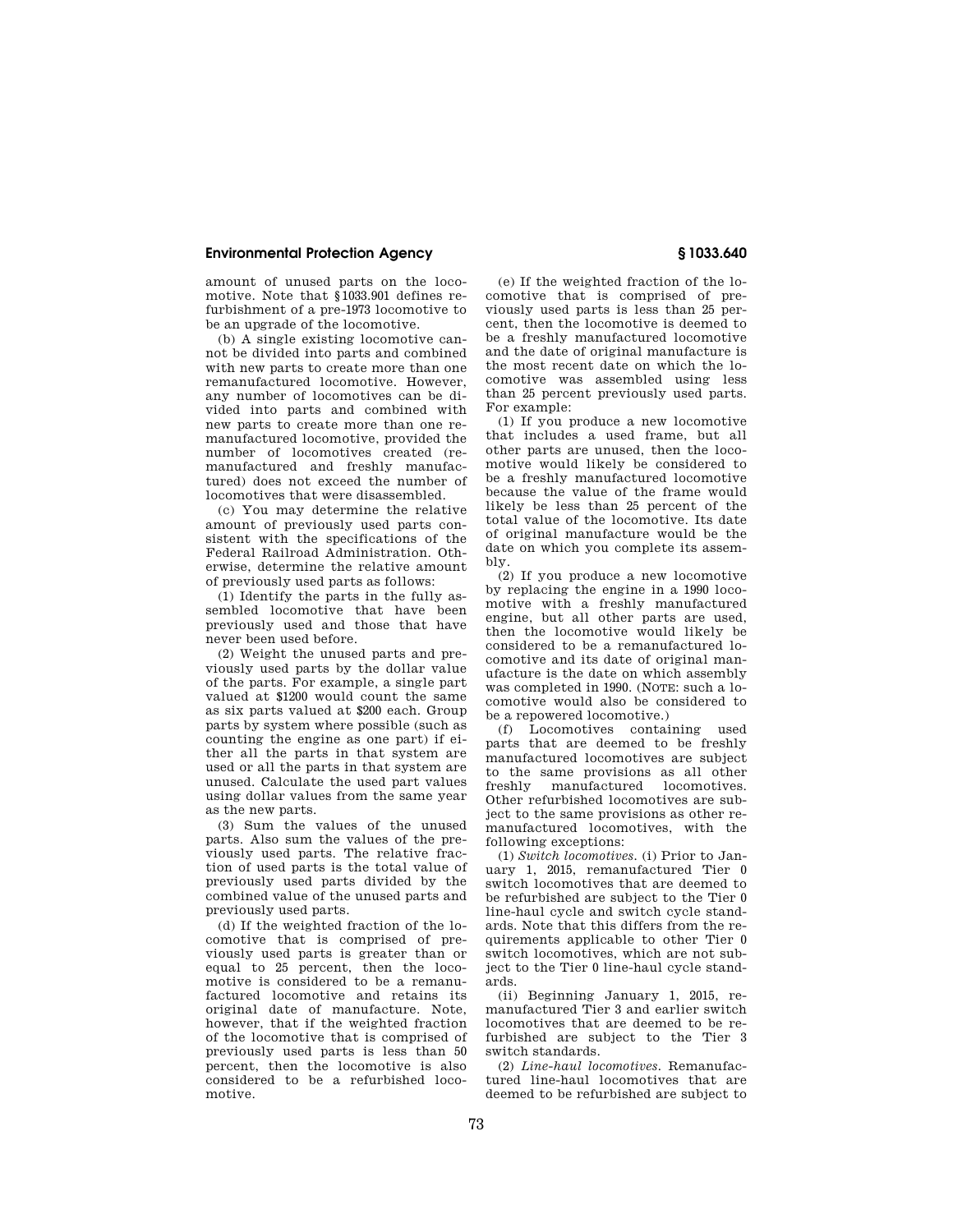the same standards as freshly manufactured line-haul locomotives, except that line-haul locomotives with rated power less than 3000 hp that are refurbished before January 1, 2015 are subject to the same standards as refurbished switch locomotives under paragraph (e)(1)(i) of this section. However, line-haul locomotives less than 3000 hp may not generate emission credits relative to the standards specified in paragraph  $(e)(1)(i)$  of this section.

(3) *Labels for switch and line-haul locomotives.* Remanufacturers that refurbish a locomotive must add a secondary locomotive label that includes the following:

(i) The label heading: ''REFUR-BISHED LOCOMOTIVE EMISSION CONTROL INFORMATION.''

(ii) The statement identifying when the locomotive was refurbished and what standards it is subject to, as follows: ''THIS LOCOMOTIVE WAS RE-FURBISHED IN [year of refurbishment] AND MUST COMPLY WITH THE TIER [applicable standard level] EACH TIME THAT IT IS REMANU-FACTURED, EXCEPT AS ALLOWED BY 40 CFR 1033.750.''.

[73 FR 37197, June 30, 2008, as amended at 73 FR 59190, Oct. 8, 2008; 74 FR 8425, Feb. 24, 2009; 81 FR 74009, Oct. 25, 2016]

### **§ 1033.645 Non-OEM component certification program.**

This section describes a voluntary program that allows you to get EPA approval of components you manufacture for use during remanufacturing.

(a) *Applicability.* This section applies only for components that are commonly replaced during remanufacturing. It does not apply for other types of components that are replaced during a locomotive's useful life, but not typically replaced during remanufacture. Certified components may be used for remanufacturing or other maintenance.

(1) The following components are eligible for approval under this section:

(i) Cylinder liners.

(ii) Pistons.

(iii) Piston rings.

(iv) Heads

(v) Fuel injectors.

(vi) Turbochargers

(vii) Aftercoolers and intercoolers.

**§ 1033.645 40 CFR Ch. I (7–1–21 Edition)** 

(2) Catalysts and electronic controls are not eligible for approval under this section.

(3) We may determine that other types of components can be certified under this section, consistent with good engineering judgment.

(b) *Approval.* To obtain approval, submit your request to the Designated Compliance Officer.

(1) Include all of the following in your request:

(i) A description of the component(s) for which you are requesting approval.

(ii) A list of all engine/locomotive models and engine families for which your component would be used. You may exclude models that are not subject to our standards or will otherwise not be remanufactured under a certificate of conformity.

(iii) A copy of the maintenance instructions for engines using your component. You may reference the other certificate holder's maintenance instructions in your instructions. For example, your instructions may specify to follow the other certificate holder's instructions in general, but list one or more exceptions to address the specific maintenance needs of your component.

(iv) An engineering analysis (including test data in some cases) demonstrating to us that your component will not cause emissions to increase. The analysis must address both lowhour and end-of-useful life emissions. The amount of information required for this analysis is less than is required to obtain a certificate of conformity under subpart C of this part and will vary depending on the type of component being certified.

(v) The following statement signed by an authorized representative of your company: We submit this request under 40 CFR 1033.645. All the information in this report is true and accurate to the best of my knowledge. I know of the penalties for violating the Clean Air Act and the regulations. (Authorized Company Representative)

(2) If we determine that there is reasonable technical basis to believe that your component is sufficiently equivalent that it will not increase emissions, we will approve your request and you will be a certificate holder for your components with respect to actual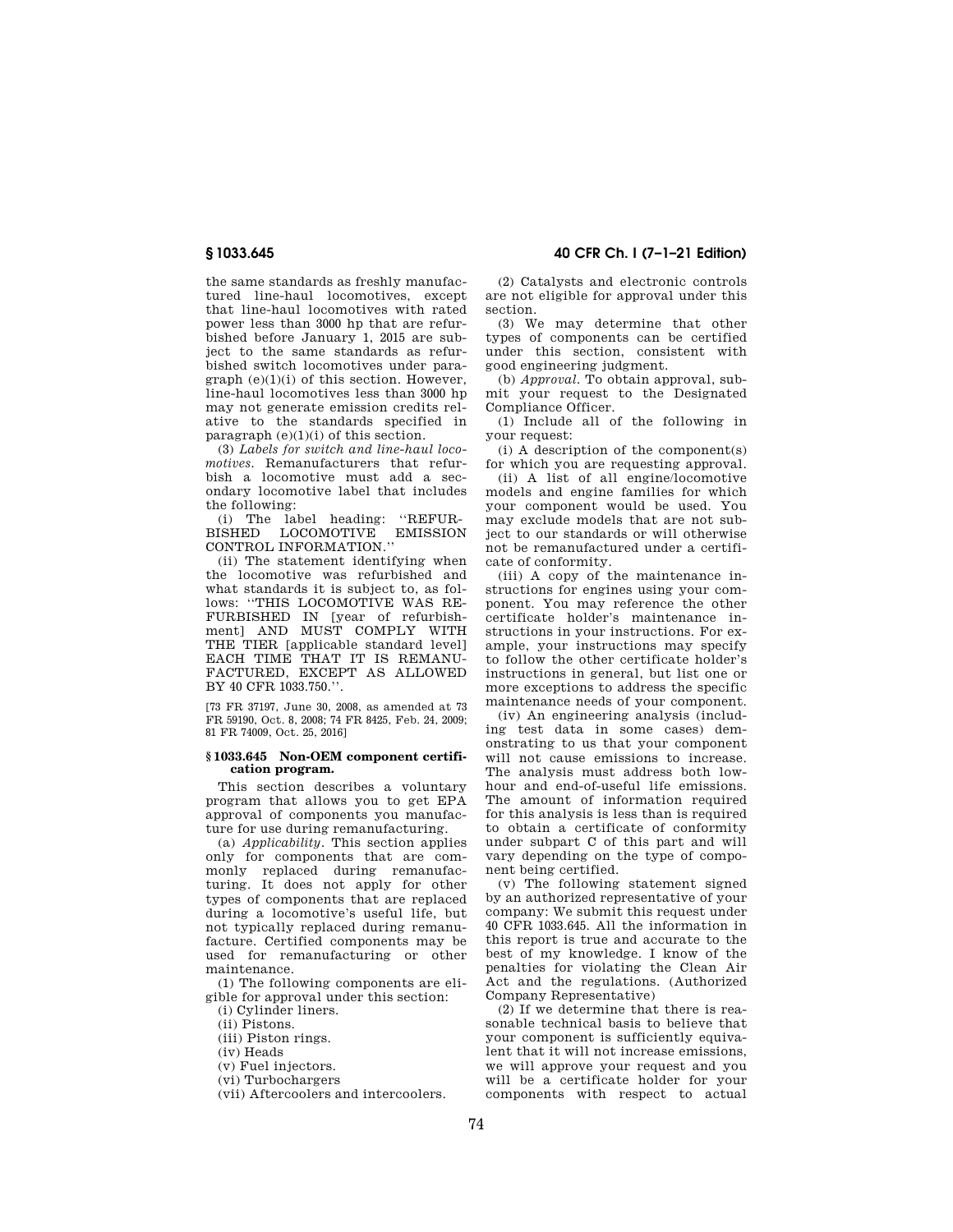emissions performance for all locomotives that use those components (in accordance with this section).

(c) *Liability.* Being a certificate holder under this section means that if inuse testing indicates that a certified locomotive using one or more of your approved components does not comply with an applicable emission standard, we will presume that you and other certificate holders are liable for the noncompliance. However, we will not hold you liable in cases where you convince us that your components did not cause the noncompliance. Conversely, we will not hold other certificate holders liable for noncompliance caused solely by your components. You are also subject to the warranty and defect reporting requirements of this part for your certified components. Other requirements of this part apply as specified in §1033.1.

(d) *In-use testing.* Locomotives containing your components must be tested according to the provisions of this paragraph (d).

(1) Except as specified in paragraph (d)(5) of this section, you must test at least one locomotive if 250 locomotives use your component under this section. You must test one additional locomotive for the next additional 500 locomotives that use your component under this section. After that, we may require you to test one additional locomotive for each additional 1000 locomotives that use your component under this section. These numbers apply across model years. For example, if your component is used in 125 remanufactures per year under this section, you must test one of the first 250 locomotives, one of the next 500 locomotives, and up to one every eight years after that. Do not count locomotives that use your components but are not covered by this section.

(2) Except for the first locomotive you test for a specific component under this section, locomotives tested under this paragraph (d) must be past the half-way point of the useful life in terms of MW-hrs. For the first locomotive you test, select a locomotive that has operated between 25 and 50 percent of its useful life.

(3) Unless we approve a different schedule, you must complete testing and report the results to us within 180 days of the earliest point at which you could complete the testing based on the hours of operation accumulated by the locomotives. For example, if 250 or more locomotives use your part under this section, and the first of these to reach 25 percent of its useful life does so on March 1st of a given year, you must complete testing of one of the first 250 locomotives and report to us by August 28th of that year.

(4) Unless we approve different test procedures, you must test the locomotive according to the procedures specified in subpart F of this part.

(5) If any locomotives fail to meet all standards, we may require you to test one additional locomotive for each locomotive that fails. You may choose to accept that your part is causing an emission problem rather than continuing testing. You may also test additional locomotives at any time. We will consider failure rates, average emission levels and the existence of any defects among other factors in determining whether to pursue remedial action. We may order a recall pursuant to 40 CFR part 1068 before you complete testing additional locomotives.

(6) You may ask us to allow you to rely on testing performed by others instead of requiring you to perform testing. For example, if a railroad tests a locomotive with your component as part of its testing under §1033.810, you may ask to submit those test data as fulfillment of your test obligations under this paragraph (d). If a given test locomotive uses different components certified under this section that were manufactured by different manufacturers (such as rings from one manufacturer and cylinder liners from another manufacturer), a single test of it may be counted towards both manufacturers' test obligations. In unusual circumstances, you may also ask us to grant you hardship relief from the testing requirements of this paragraph (d). In determining whether to grant you relief, we will consider all relevant factors including the extent of the financial hardship to your company and whether the test data are available from other sources, such as testing performed by a railroad.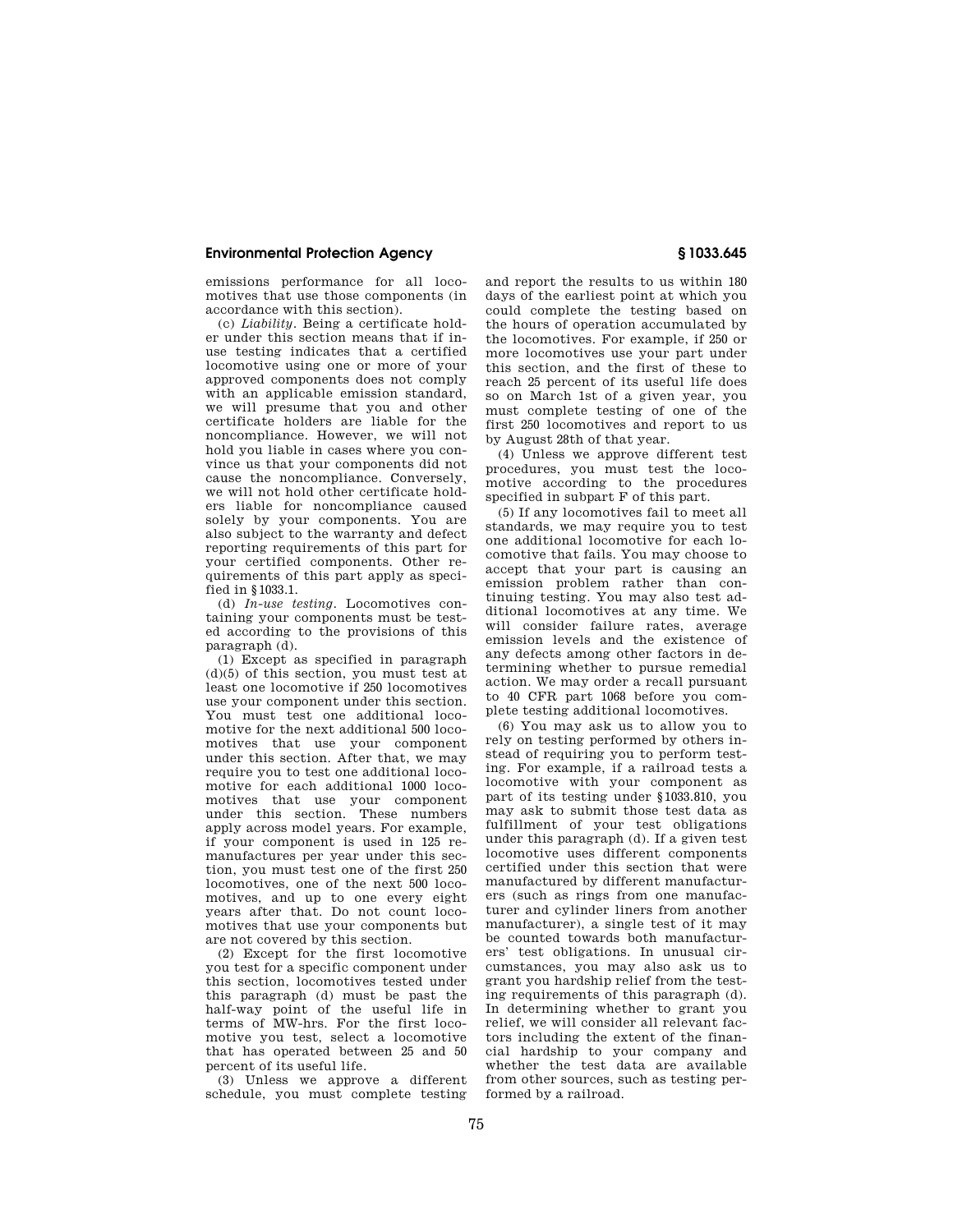(e) Components certified under this section may be used when remanufacturing Category 2 engines under 40 CFR part 1042.

[73 FR 37197, June 30, 2008, as amended at 73 FR 59190, Oct. 8, 2008; 74 FR 8425, Feb. 24, 2009]

#### **§ 1033.650 Incidental use exemption for Canadian and Mexican locomotives.**

You may ask us to exempt from the requirements and prohibitions of this part locomotives that are operated primarily outside of the United States and that enter the United States temporarily from Canada or Mexico. We will approve this exemption only where we determine that the locomotive's operation within the United States will not be extensive and will be incidental to its primary operation. For example, we would generally exempt locomotives that will not operate more than 25 miles from the border and will operate in the United States less than 5 percent of their operating time. For existing operations, you must request this exemption before January 1, 2011. In your request, identify the locomotives for which you are requesting an exemption, and describe their projected use in the United States. We may grant the exemption broadly or limit the exemption to specific locomotives and/or specific geographic areas. However, we will typically approve exemptions for specific rail facilities rather than specific locomotives. In unusual circumstances, such as cases in which new rail facilities are created, we may approve requests submitted after January 1, 2011.

#### **§ 1033.652 Special provisions for exported locomotives.**

(a) *Uncertified locomotives.* Locomotives covered by an export exemption under 40 CFR 1068.230 may be introduced into U.S. commerce prior to being exported, but may not be used in any revenue generating service in the United States. Locomotives covered by this paragraph (a) may not include any EPA emission control information label. Such locomotives may include emission control information labels for the country to which they are being exported.

# **§ 1033.650 40 CFR Ch. I (7–1–21 Edition)**

(b) *Locomotives covered by export-only certificates.* Locomotives may be certified for export under 40 CFR 1068.230. Such locomotives may be introduced into U.S. commerce prior to being exported, but may not be used in any revenue generating service in the United States.

(c) *Locomotives included in a certified engine family.* Except as specified in paragraph (d) of this section, locomotives included in a certified engine family may be exported without restriction. Note that §1033.705 requires that exported locomotives be excluded from emission credit calculations in certain circumstances.

(d) *Locomotives certified to FELs above the standards.* The provisions of this paragraph (d) apply for locomotive configurations included in engine families certified to one or more FELs above any otherwise applicable standard. Individual locomotives that will be exported may be excluded from an engine family if they are unlabeled. For locomotives that were labeled during production, you may remove the emission control information labels prior to export. All unlabeled locomotives that will be exported are subject to the provisions of paragraph (a) of this section. Locomotives that are of a configuration included in an engine family certified to one of more FELs above any otherwise applicable standard that include an EPA emission control information label when exported are considered to be part of the engine family and must be included in credit calculations under §1033.705. Note that this requirement does not apply for locomotives that do not have an EPA emission control information label, even if they have other labels (such as an exportonly label).

[75 FR 22986, Apr. 30, 2010]

## **§ 1033.655 Special provisions for certain Tier 0/Tier 1 locomotives.**

(a) The provisions of this section apply only for the following locomotives (and locomotives in the same engine families as these locomotives):

(1) Locomotives listed in Table 1 of this section originally manufactured 1986–1994 by General Electric Company that have never been equipped with separate loop aftercooling. The section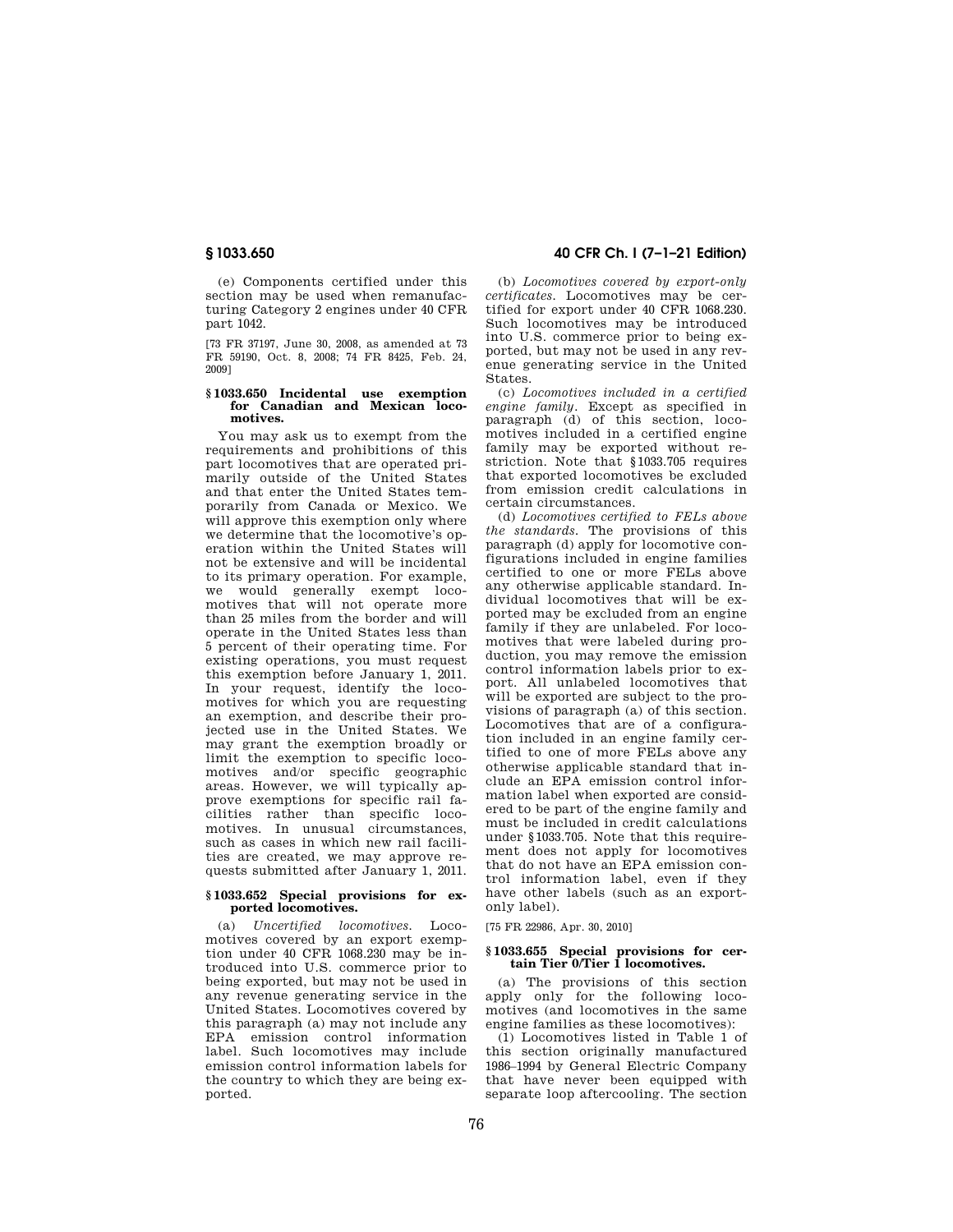also applies for the equivalent passenger locomotives.

TABLE 1 TO § 1033.655

(2) SD70MAC and SD70IAC locomotives originally manufactured 1996– 2000 by EMD.

(b) Any certifying remanufacturer may request relief for the locomotives covered by this section.

(c) You may ask us to allow these locomotives to exceed otherwise applicable line-haul cycle  $NO<sub>x</sub>$  standard for high ambient temperatures and/or altitude because of limitations of the cooling system. However, the  $NO<sub>x</sub>$  emissions may exceed the otherwise applicable standard only to the extent necessary. Relief is limited to the following conditions:

(1) For General Electric locomotives, you may ask for relief for ambient temperatures above 23 °C and/or barometric pressure below 97.5 kPa (28.8 in. Hg). NO<sub>x</sub> emissions may not exceed  $9.5$ g/bhp-hr over the line-haul cycle for any temperatures up to 105 °F and any altitude up to 7000 feet above sea level.

(2) For EMD locomotives, you may ask for relief for ambient temperatures above 30 °C and/or barometric pressure below 97.5 kPa (28.8 in. Hg).  $NO<sub>x</sub>$  emissions may not exceed 8.0 g/bhp-hr over the line-haul cycle for any temperatures up to 105 °F and any altitude up to 7000 feet above sea level.

(d) All other standards and requirements in this part apply as specified.

(e) To request this relief, submit to the Designated Compliance Officer along with your application for certification an engineering analysis showing how your emission controls operate for the following conditions:

(1) Temperatures 23–40 °C at any altitude up to 7000 feet above sea level.

(2) Altitudes 1000–7000 feet above sea level for any temperature from 15–40  $^{\circ}C.$ 

# **Subpart H—Averaging, Banking, and Trading for Certification**

## **§ 1033.701 General provisions.**

(a) You may average, bank, and trade (ABT) emission credits for purposes of certification as described in this subpart to show compliance with the standards of this part. Participation in this program is voluntary.

(b) Section 1033.740 restricts the use of emission credits to certain averaging sets.

(c) The definitions of Subpart J of this part apply to this subpart. The following definitions also apply:

(1) *Actual emission credits* means emission credits you have generated that we have verified by reviewing your final report.

(2) *Applicable emission standard* means an emission standard that is specified in subpart B of this part. Note that for other subparts, ''applicable emission standard'' is defined to also include FELs.

(3) *Averaging set* means a set of locomotives in which emission credits may be exchanged only with other locomotives in the same averaging set.

(4) *Broker* means any entity that facilitates a trade of emission credits between a buyer and seller.

(5) *Buyer* means the entity that receives emission credits as a result of a trade.

(6) *Reserved emission credits* means emission credits you have generated that we have not yet verified by reviewing your final report.

(7) *Seller* means the entity that provides emission credits during a trade.

(8) *Trade* means to exchange emission credits, either as a buyer or seller.

(9) *Transfer* means to convey control of credits generated for an individual locomotive to the purchaser, owner, or operator of the locomotive at the time of manufacture or remanufacture; or to convey control of previously generated credits from the purchaser, owner, or operator of an individual locomotive to the manufacturer/remanufacturer at the time of manufacture/remanufacture.

(d) You may not use emission credits generated under this subpart to offset any emissions that exceed an FEL or standard. This applies for all testing,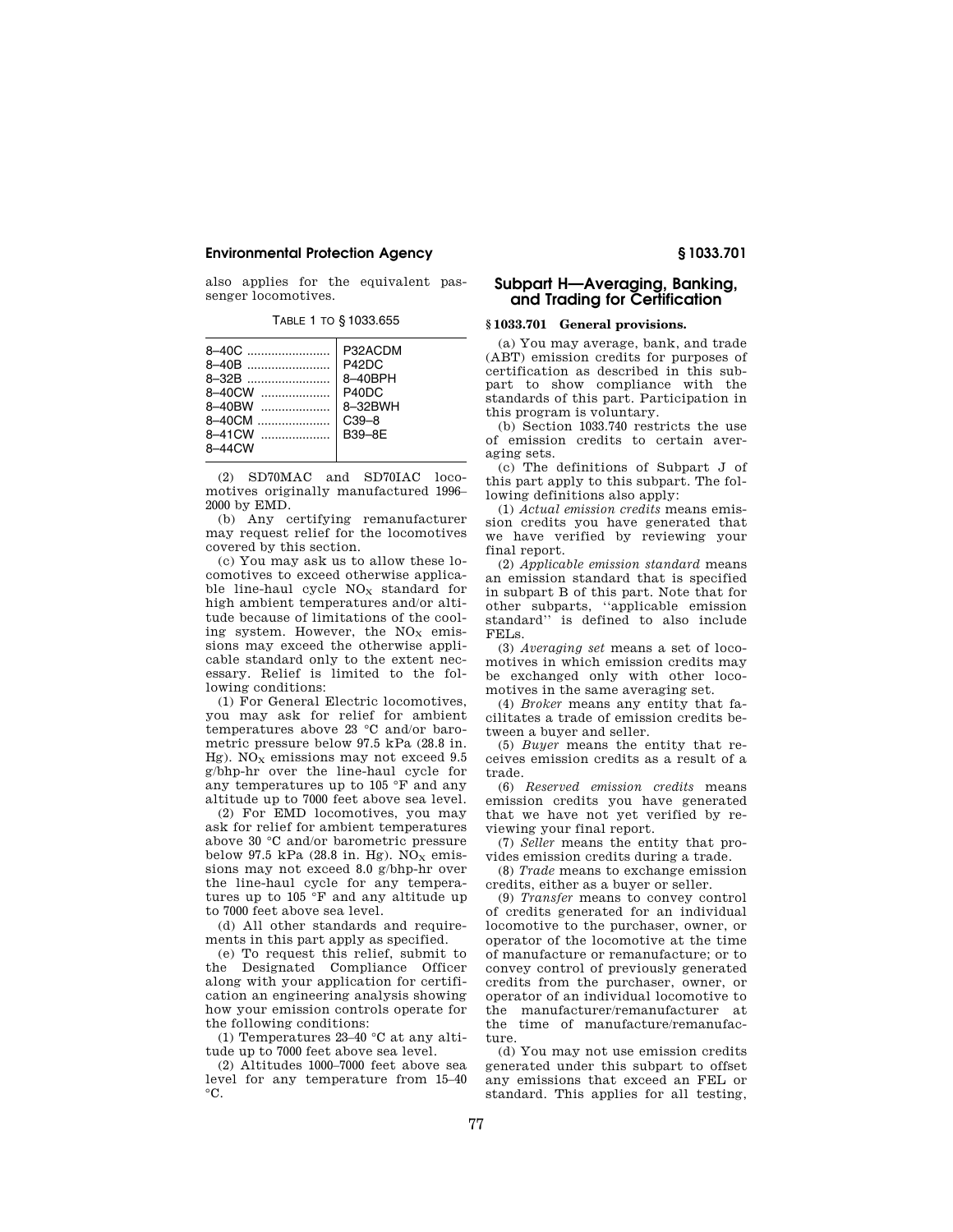including certification testing, in-use testing, selective enforcement audits, and other production-line testing. However, if emissions from a locomotive exceed an FEL or standard (for example, during a selective enforcement audit), you may use emission credits to recertify the engine family with a higher FEL that applies only to future production.

(e) Engine families that use emission credits for one or more pollutants may not generate positive emission credits for another pollutant.

(f) Emission credits may be used in the model year they are generated or in future model years. Emission credits may not be used for past model years.

(g) You may increase or decrease an FEL during the model year by amending your application for certification under §1033.225. The new FEL may apply only to locomotives you have not already introduced into commerce. Each locomotive's emission control information label must include the applicable FELs. You must conduct production line testing to verify that the emission levels are achieved.

(h) Credits may be generated by any<br>certifying manufacturer/remanufacmanufacturer/remanufacturer and may be held by any of the following entities:

(1) Locomotive or engine manufacturers.

(2) Locomotive or engine remanufacturers.

(3) Locomotive owners.

(4) Locomotive operators.

(5) Other entities after notification to EPA.

(i) All locomotives that are certified to an FEL that is different from the emission standard that would otherwise apply to the locomotives are required to comply with that FEL for the remainder of their service lives, except as allowed by §1033.750.

(1) Manufacturers must notify the purchaser of any locomotive that is certified to an FEL that is different from the emission standard that would otherwise apply that the locomotive is required to comply with that FEL for the remainder of its service life.

(2) Remanufacturers must notify the owner of any locomotive or locomotive engine that is certified to an FEL that is different from the emission standard

**§ 1033.705 40 CFR Ch. I (7–1–21 Edition)** 

that would otherwise apply that the locomotive (or the locomotive in which the engine is used) is required to comply with that FEL for the remainder of its service life.

(j) The FEL to which the locomotive is certified must be included on the locomotive label required in §1033.135. This label must include the notification specified in paragraph (i) of this section.

(k) You may use either of the following approaches to retire or forego emission credits:

(1) You may retire emission credits generated from any number of your locomotives. This may be considered donating emission credits to the environment. Identify any such credits in the reports described in §1033.730. Locomotives must comply with the applicable FELs even if you donate or sell the corresponding emission credits under this paragraph (e). Those credits may no longer be used by anyone to demonstrate compliance with any EPA emission standards.

(2) You may certify a family using an FEL below the emission standard as described in this part and choose not to generate emission credits for that family. If you do this, you do not need to calculate emission credits for those families and you do not need to submit or keep the associated records described in this subpart for that family.

[73 FR 37197, June 30, 2008, as amended at 81 FR 74009, Oct. 25, 2016]

EFFECTIVE DATE NOTE: At 86 FR 34376, June 29, 2021, §1033.701 was amended, effective July 29, 2021.

## **§ 1033.705 Calculating emission credits.**

The provisions of this section apply separately for calculating emission credits for  $NO<sub>X</sub>$  or PM.

(a) Calculate positive emission credits for an engine family that has an FEL below the otherwise applicable emission standard. Calculate negative emission credits for an engine family that has an FEL above the otherwise applicable emission standard. Do not round until the end of year report.

(b) For each participating engine family, calculate positive or negative emission credits relative to the otherwise applicable emission standard. For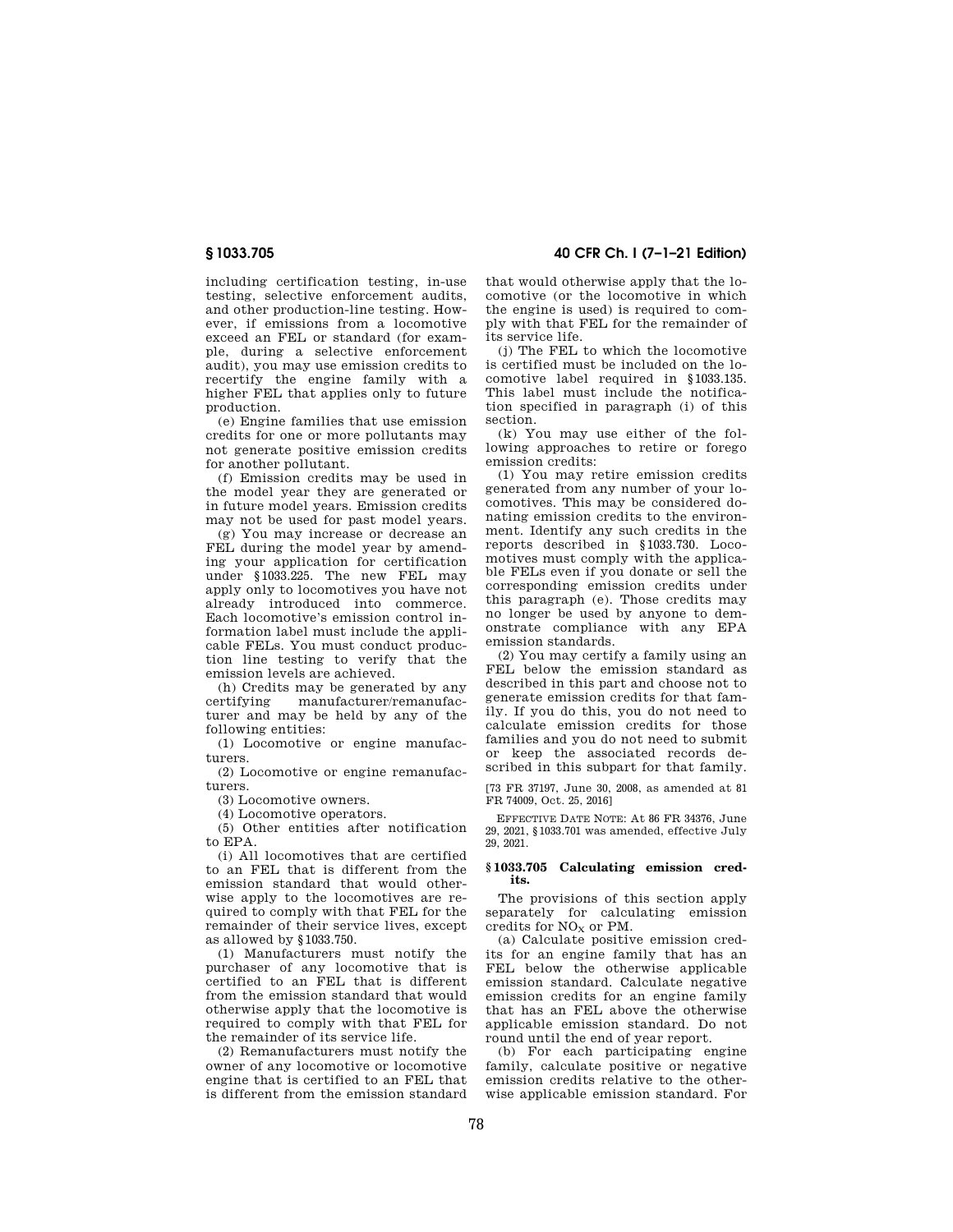the end of year report, round the sum of emission credits to the nearest one hundredth of a megagram (0.01 Mg). Round your end of year emission credit balance to the nearest megagram (Mg). Use consistent units throughout the calculation. When useful life is expressed in terms of megawatt-hrs, calculate credits for each engine family from the following equation:

Emission credits =  $(Std - FEL) \times (1.341)$  $\times$  (UL)  $\times$  (Production)  $\times$  (F<sub>p</sub>)  $\times$  (10<sup>-3</sup> kW-Mg/MW-g).

Where:

- Std = the applicable  $NO<sub>x</sub>$  or PM emission standard in g/bhp-hr (except that Std = previous FEL in g/bhp-hr for locomotives that were certified under this part to an FEL other than the standard during the previous useful life).
- $FEL =$  the family emission limit for the engine family in g/bhp-hr.
- $UL$  = the sales-weighted average useful life in megawatt-hours (or the subset of the engine family for which credits are being calculated), as specified in the application for certification.
- Production = the number of locomotives participating in the averaging, banking, and trading program within the given engine family during the calendar year (or the number of locomotives in the subset of the engine family for which credits are being calculated). Quarterly production projections are used for initial certification. Actual applicable production/ sales volumes are used for end-of-year compliance determination.
- $F_p$  = the proration factor as determined in paragraph (d) of this section.

(c) When useful life is expressed in terms of miles, calculate the useful life in terms of megawatt-hours (UL) by dividing the useful life in miles by 100,000, and multiplying by the salesweighted average rated power of the engine family. For example, if your useful life is 800,000 miles for a family with an average rated power of 3,500 hp, then your equivalent MW-hr useful life would be 28,000 MW-hrs. Credits are calculated using this UL value in the equations of paragraph (b) of this section.

(d) The proration factor is an estimate of the fraction of a locomotive's service life that remains as a function of age. The proration factor is 1.00 for freshly manufactured locomotives.

(1) The locomotive's age is the length of time in years from the date of original manufacture to the date at which the remanufacture (for which credits are being calculated) is completed, rounded to the next higher year.

(2) The proration factors for line-haul locomotives ages 1 through 20 are specified in Table 1 to this section. For line-haul locomotives more than 20 years old, use the proration factor for 20 year old locomotives. The proration factors for switch locomotives ages 1 through 40 are specified in Table 2 to this section. For switch locomotives more than 40 years old, use the proration factor for 40 year old locomotives.

(3) For repower engines, the proration factor is based on the age of the locomotive chassis, not the age of the engine, except for remanufactured locomotives that qualify as refurbished. The minimum proration factor for remanufactured locomotives that meet the definition of refurbished but not freshly manufactured is 0.60. (NOTE: The proration factor is 1.00 for all locomotives that meet the definition of freshly manufactured.)

### TABLE 1 TO § 1033.705—PRORATION FACTORS FOR LINE-HAUL LOCOMOTIVES

| Locomotive age (years) | Proration<br>factor $(F_p)$ |
|------------------------|-----------------------------|
| 1                      | 0.96                        |
| 2                      | 0.92                        |
| з                      | 0.88                        |
|                        | 0.84                        |
| 5                      | 0.81                        |
| 6                      | 0.77                        |
| 7                      | 0.73                        |
| 8                      | 0.69                        |
| 9                      | 0.65                        |
| 10                     | 0.61                        |
| 11                     | 0.57                        |
| 12                     | 0.54                        |
| 13                     | 0.50                        |
| 14                     | 0.47                        |
| 15                     | 0.43                        |
|                        |                             |
| 16                     | 0.40                        |
| 17                     | 0.36                        |
| 18                     | 0.33                        |
| 19                     | 0.30                        |
| 20                     | 0.27                        |

TABLE 2 TO § 1033.705—PRORATION FACTORS FOR SWITCH LOCOMOTIVES

| Locomotive age (years)                                                                                        | Proration<br>factor $(F_n)$ |
|---------------------------------------------------------------------------------------------------------------|-----------------------------|
|                                                                                                               | በ 98                        |
|                                                                                                               | በ 96                        |
| a se provincia de la construcción de la construcción de la construcción de la construcción de la construcción | 0.94                        |
|                                                                                                               | በ 92                        |
|                                                                                                               | n an                        |
|                                                                                                               | n aa                        |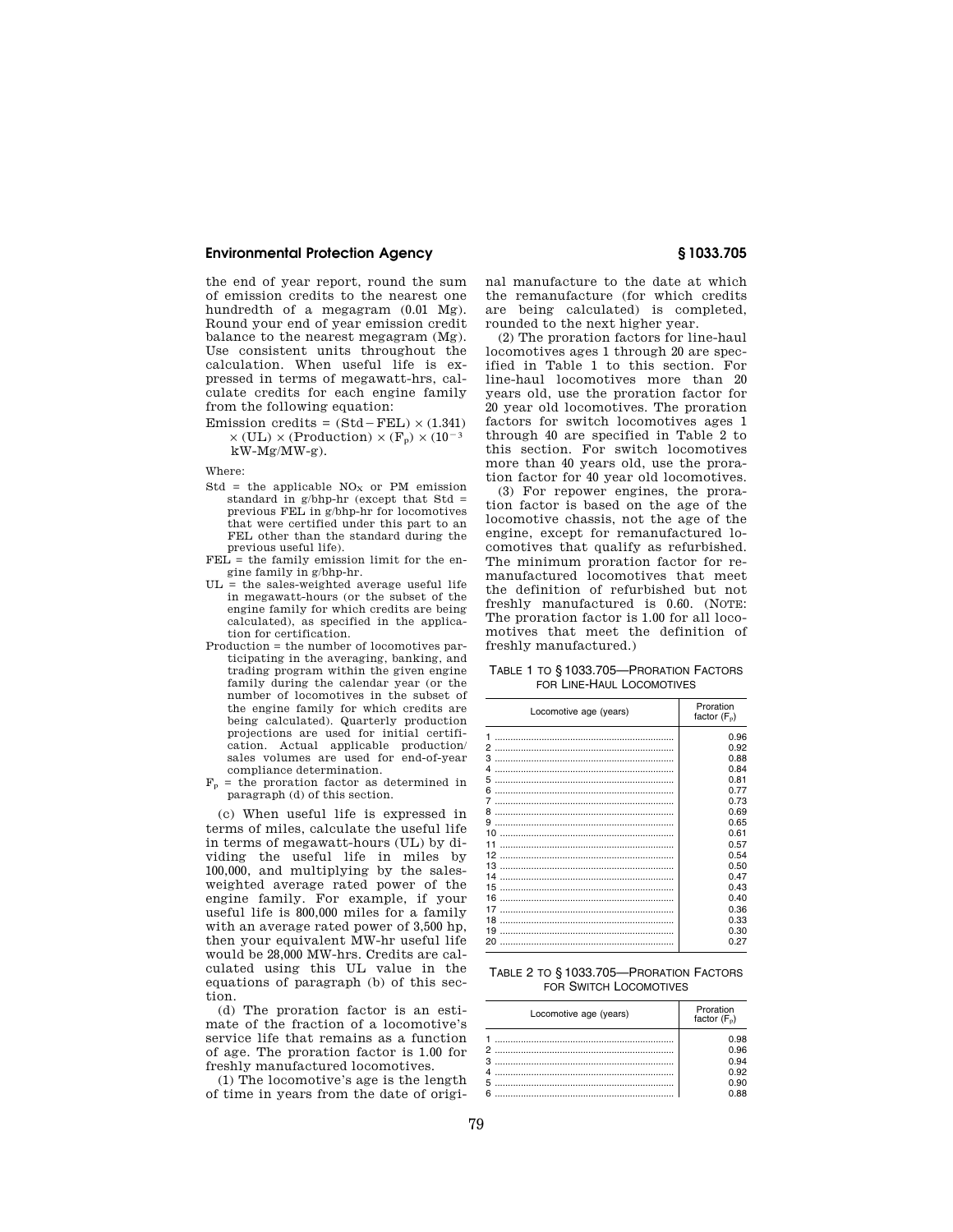| TABLE 2 TO §1033.705-PRORATION FACTORS |
|----------------------------------------|
| FOR SWITCH LOCOMOTIVES-Continued       |

| Locomotive age (years) | Proration<br>factor $(F_n)$ |
|------------------------|-----------------------------|
|                        | 0.86                        |
| 8                      | 0.84                        |
|                        | 0.82                        |
|                        | 0.80                        |
| 11                     | 0.78                        |
|                        | 0.76                        |
|                        | 0.74                        |
| 14                     | 0.72                        |
|                        | 0.70                        |
|                        | 0.68                        |
|                        | 0.66                        |
|                        | 0.64                        |
|                        | 0.62                        |
|                        | 0.60                        |
| 21                     | 0.58                        |
|                        | 0.56                        |
|                        | 0.54                        |
|                        | 0.52                        |
|                        | 0.50                        |
|                        | 0.48                        |
|                        | 0.46                        |
|                        | 0.44                        |
|                        | 0.42                        |
|                        | 0.40                        |
|                        | 0.38                        |
|                        | 0.36                        |
|                        | 0.34                        |
| 34                     | 0.32                        |
|                        | 0.30                        |
|                        | 0.28                        |
|                        | 0.26                        |
|                        | 0.24                        |
|                        | 0.22                        |
|                        | 0.20                        |

(e) In your application for certification, base your showing of compliance on projected production volumes for locomotives that will be placed into service in the United States. As described in §1033.730, compliance with the requirements of this subpart is determined at the end of the model year based on actual production volumes for locomotives that will be placed into service in the United States. Do not include any of the following locomotives to calculate emission credits:

(1) Locomotives permanently exempted under subpart G of this part or under 40 CFR part 1068.

(2) Exported locomotives. You may ask to include locomotives sold to Mexican or Canadian railroads if they will likely operate within the United States and you include all such locomotives (both credit using and credit generating locomotives).

(3) Locomotives not subject to the requirements of this part, such as those excluded under §1033.5.

# **§ 1033.710 40 CFR Ch. I (7–1–21 Edition)**

(4) Any other locomotives, where we indicate elsewhere in this part 1033 that they are not to be included in the calculations of this subpart.

[73 FR 37197, June 30, 2008, as amended at 75 FR 22987, Apr. 30, 2010]

## **§ 1033.710 Averaging emission credits.**

(a) Averaging is the exchange of emission credits among your engine families. You may average emission credits only as allowed by §1033.740.

(b) You may certify one or more engine families to an FEL above the applicable emission standard, subject to the FEL caps and other provisions in subpart B of this part, if you show in your application for certification that your projected balance of all emissioncredit transactions in that model year is greater than or equal to zero.

(c) If you certify an engine family to an FEL that exceeds the otherwise applicable emission standard, you must obtain enough emission credits to offset the engine family's deficit by the due date for the final report required in §1033.730. The emission credits used to address the deficit may come from your other engine families that generate emission credits in the same model year, from emission credits you have banked from previous model years, or from emission credits generated in the same or previous model years that you obtained through trading or by transfer.

[73 FR 37197, June 30, 2008, as amended at 81 FR 74009, Oct. 25, 2016]

## **§ 1033.715 Banking emission credits.**

(a) Banking is the retention of emission credits by the manufacturer/remanufacturer generating the emission credits (or owner/operator, in the case of transferred credits) for use in future model years for averaging, trading, or transferring. You may use banked emission credits only as allowed by §1033.740.

(b) You may designate any emission credits you plan to bank in the reports you submit under §1033.730 as reserved credits. During the model year and before the due date for the final report, you may designate your reserved emission credits for averaging, trading, or transferring.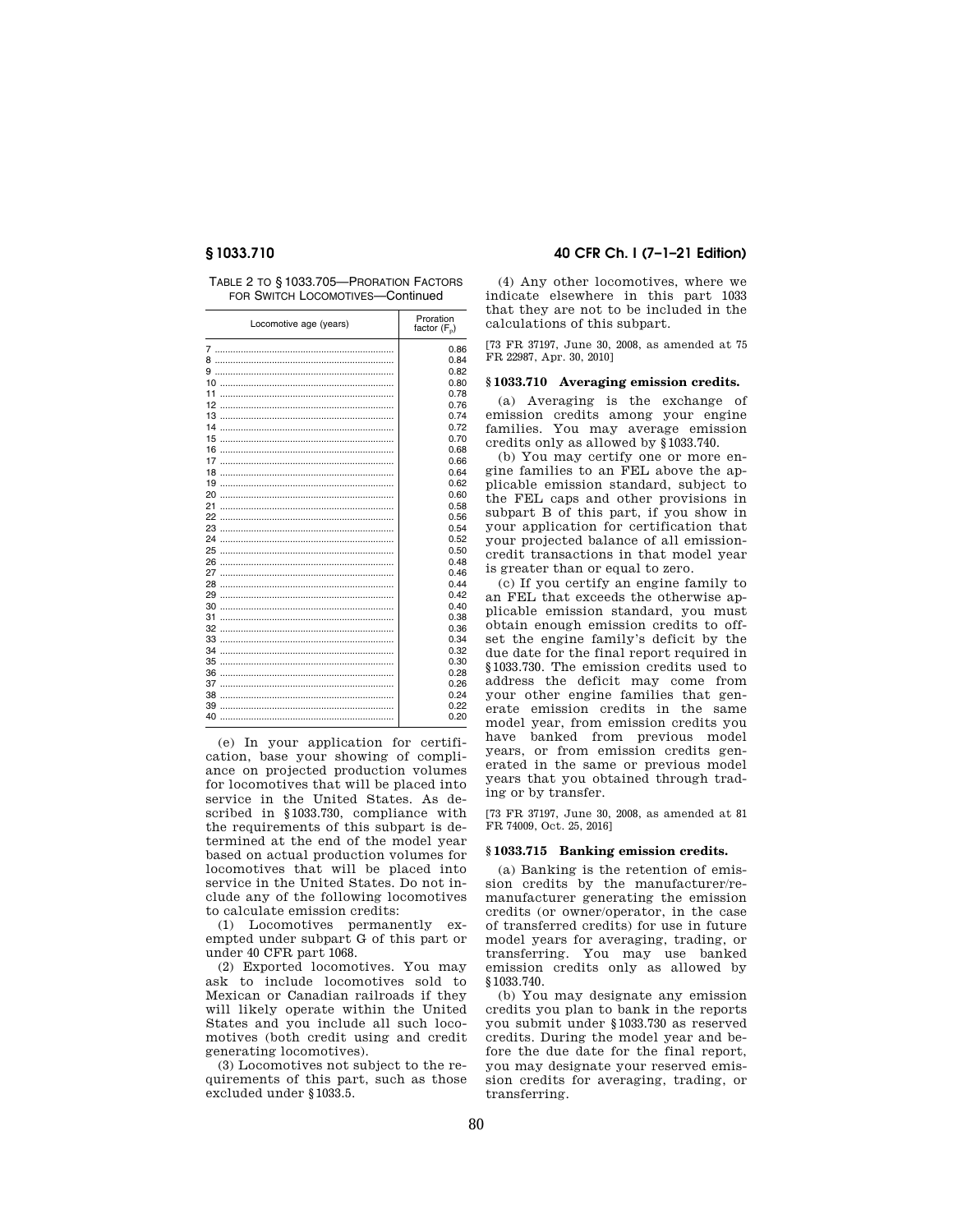(c) Reserved credits become actual emission credits when you submit your final report. However, we may revoke these emission credits if we are unable to verify them after reviewing your reports or auditing your records.

[75 FR 22987, Apr. 30, 2010]

### **§ 1033.720 Trading emission credits.**

(a) Trading is the exchange of emission credits between certificate holders. You may use traded emission credits for averaging, banking, or further trading transactions. Traded emission credits may be used only as allowed by §1033.740.

(b) You may trade actual emission credits as described in this subpart. You may also trade reserved emission credits, but we may revoke these emission credits based on our review of your records or reports or those of the company with which you traded emission credits.

(c) If a negative emission credit balance results from a transaction, both the buyer and seller are liable, except in cases we deem to involve fraud. See §1033.255(e) for cases involving fraud. We may void the certificates of all engine families participating in a trade that results in a manufacturer/remanufacturer having a negative balance of emission credits. See §1033.745.

### **§ 1033.722 Transferring emission credits.**

(a) Credit transfer is the conveying of control over credits, either:

(1) From a certifying manufacturer/ remanufacturer to an owner/operator.

(2) From an owner/operator to a certifying manufacturer/remanufacturer.

(b) Transferred credits can be:

(1) Used by a certifying manufacturer/remanufacturer in averaging.

(2) Transferred again within the model year.

(3) Reserved for later banking. Transferred credits may not be traded unless they have been previously banked.

(c) Owners/operators participating in credit transfers must submit the reports specified in §1033.730.

## **§ 1033.725 Requirements for your application for certification.**

(a) You must declare in your application for certification your intent to use

the provisions of this subpart for each engine family that will be certified using the ABT program. You must also declare the FELs you select for the engine family for each pollutant for which you are using the ABT program. Your FELs must comply with the specifications of subpart B of this part, including the FEL caps. FELs must be expressed to the same number of decimal places as the applicable emission standards.

(b) Include the following in your application for certification:

(1) A statement that, to the best of your belief, you will not have a negative balance of emission credits for any averaging set when all emission credits are calculated at the end of the year.

(2) Detailed calculations of projected emission credits (positive or negative) based on projected production volumes. We may require you to include similar calculations from your other engine families to demonstrate that you will be able to avoid negative credit balances for the model year. If you project negative emission credits for a family, state the source of positive emission credits you expect to use to offset the negative emission credits.

[73 FR 37197, June 30, 2008, as amended at 75 FR 22987, Apr. 30, 2010; 81 FR 74009, Oct. 25, 2016]

## **§ 1033.730 ABT reports.**

(a) If any of your engine families are certified using the ABT provisions of this subpart, you must send an end-ofyear report within 90 days after the end of the model year and a final report within 270 days after the end of the model year. We may waive the requirement to send the end-of year report, as long as you send the final report on time.

(b) Your end-of-year and final reports must include the following information for each engine family participating in the ABT program:

(1) Engine family designation and averaging sets (whether switch, linehaul, or both).

(2) The emission standards that would otherwise apply to the engine family.

(3) The FEL for each pollutant. If you change the FEL after the start of production, identify the date that you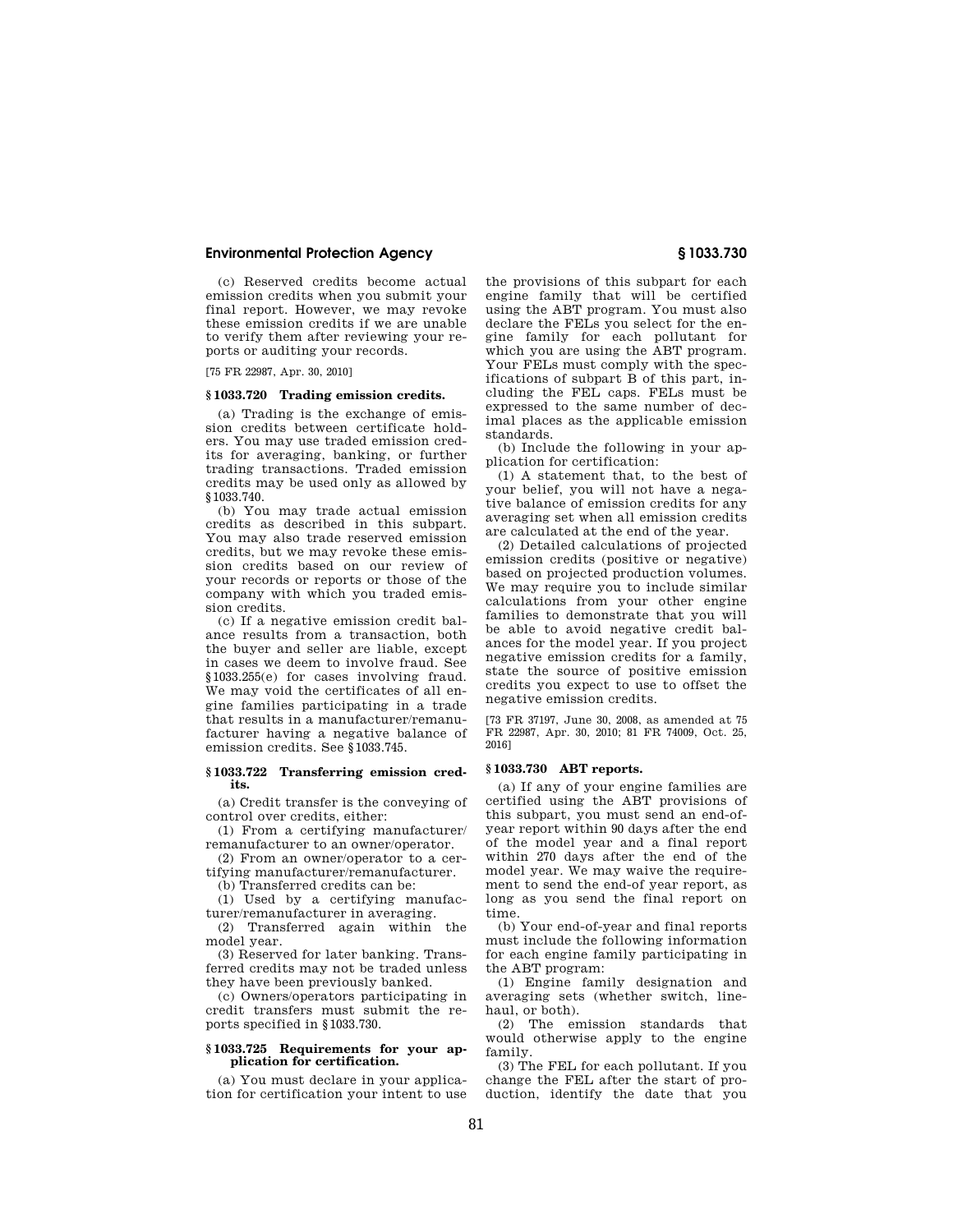started using the new FEL and/or give the engine identification number for the first engine covered by the new FEL. In this case, identify each applicable FEL and calculate the positive or negative emission credits as specified in §1033.225.

(4) The projected and actual U.S.-directed production volumes for the model year as described in §1033.705. If you changed an FEL during the model year, identify the actual U.S.-directed production volume associated with each FEL.

(5) Rated power for each locomotive configuration, and the average locomotive power weighted by U.S.-directed production volumes for the engine family.

(6) Useful life.

(7) Calculated positive or negative emission credits for the whole engine family. Identify any emission credits that you traded or transferred, as described in paragraph (d)(1) or (e) of this section.

(c) Your end-of-year and final reports must include the following additional information:

(1) Show that your net balance of emission credits from all your engine families in each averaging set in the applicable model year is not negative.

(2) State whether you will retain any emission credits for banking. If you choose to retire emission credits that would otherwise be eligible for banking, identify the engine families that generated the emission credits, including the number of emission credits from each family.

(3) State that the report's contents are accurate.

(d) If you trade emission credits, you must send us a report within 90 days after the transaction, as follows:

(1) As the seller, you must include the following information in your report:

(i) The corporate names of the buyer and any brokers.

(ii) A copy of any contracts related to the trade.

(iii) The averaging set corresponding to the engine families that generated emission credits for the trade, including the number of emission credits from each averaging set.

**§ 1033.730 40 CFR Ch. I (7–1–21 Edition)** 

(2) As the buyer, you must include the following information in your report:

(i) The corporate names of the seller and any brokers.

(ii) A copy of any contracts related to the trade.

(iii) How you intend to use the emission credits, including the number of emission credits you intend to apply for each averaging set.

(e) If you transfer emission credits, you must send us a report within 90 days after the first transfer to an owner/operator, as follows:

(1) Include the following information: (i) The corporate names of the owner/ operator receiving the credits.

(ii) A copy of any contracts related to the trade.

(iii) The serial numbers and engine families for the locomotive that generated the transferred emission credits and the number of emission credits from each family.

(2) The requirements of this paragraph (e) apply separately for each owner/operator.

(3) We may require you to submit additional 90-day reports under this paragraph (e).

(f) Send your reports electronically to the Designated Compliance Officer using an approved information format. If you want to use a different format, send us a written request with justification for a waiver.

(g) Correct errors in your end-of-year report or final report as follows:

(1) You may correct any errors in your end-of-year report when you prepare the final report, as long as you send us the final report by the time it is due.

(2) If you or we determine within 270 days after the end of the model year that errors mistakenly decreased your balance of emission credits, you may correct the errors and recalculate the balance of emission credits. You may not make these corrections for errors that are determined more than 270 days after the end of the model year. If you report a negative balance of emission credits, we may disallow corrections under this paragraph  $(g)(2)$ .

(3) If you or we determine anytime that errors mistakenly increased your balance of emission credits, you must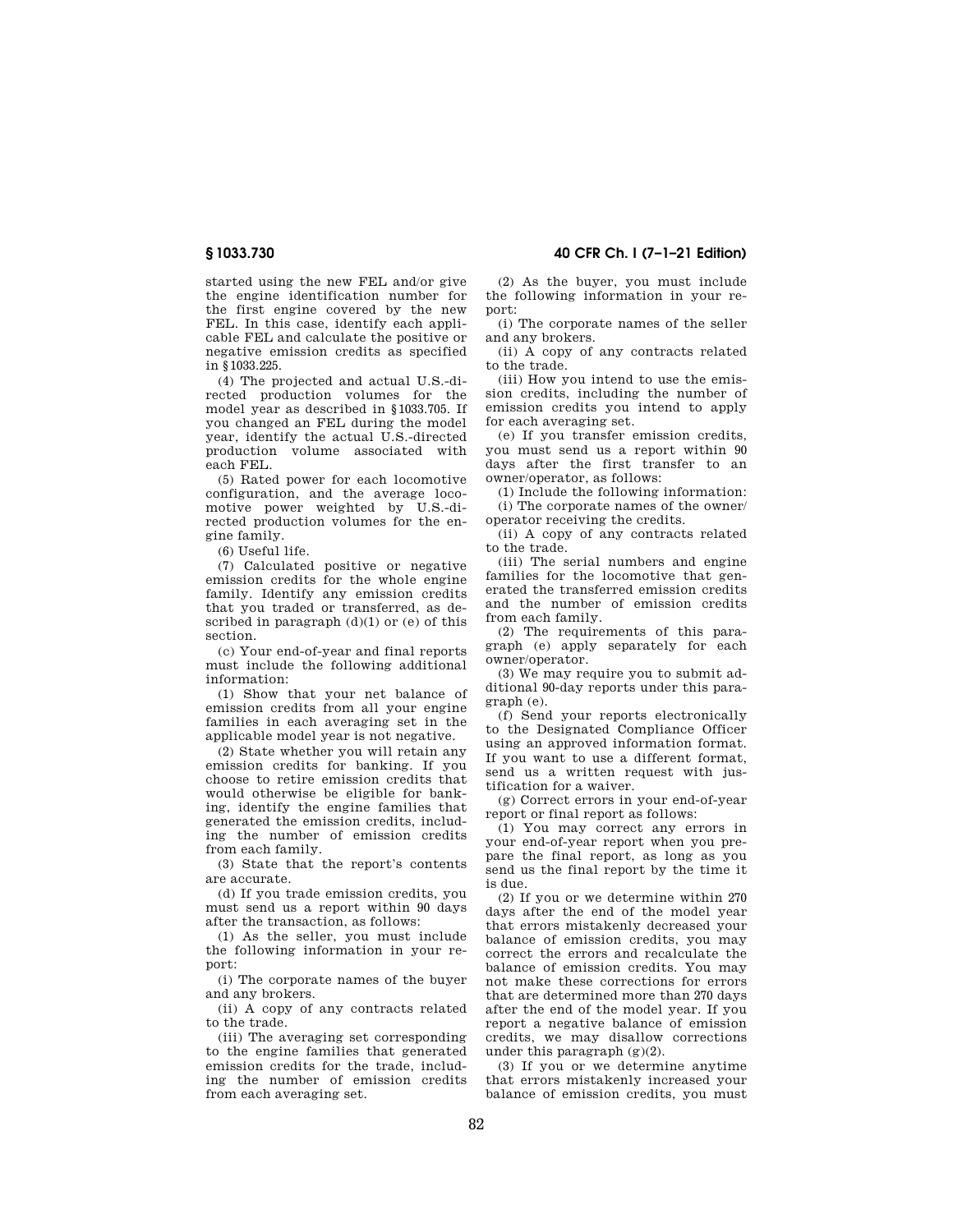correct the errors and recalculate the balance of emission credits.

(h) We may modify these requirements for owners/operators required to submit reports because of their involvement in credit transferring.

[73 FR 37197, June 30, 2008, as amended at 75 FR 22987, Apr. 30, 2010; 81 FR 74009, Oct. 25, 2016]

# **§ 1033.735 Required records.**

(a) You must organize and maintain your records as described in this section.

(b) Keep the records required by this section for at least eight years after the due date for the end-of-year report. You may not use emission credits for any engines if you do not keep all the records required under this section. You must therefore keep these records to continue to bank valid credits.

(c) Keep a copy of the reports we require in §1033.730.

(d) Keep records of the engine identification number for each locomotive you produce that generates or uses emission credits under the ABT program. If you change the FEL after the start of production, identify the date you started using each FEL and the range of engine identification numbers associated with each FEL. You must also be able to identify the purchaser and destination for each engine you produce.

(e) We may require you to keep additional records or to send us relevant information not required by this section in accordance with the Clean Air Act.

[73 FR 37197, June 30, 2008, as amended at 75 FR 22987, Apr. 30, 2010; 81 FR 74009, Oct. 25, 2016]

#### **§ 1033.740 Credit restrictions.**

Use of emission credits generated under this part 1033 or 40 CFR part 92 is restricted depending on the standards against which they were generated.

(a) *Credits from 40 CFR part 92.*  $NO_X$ and PM credits generated under 40 CFR part 92 may be used under this part in the same manner as  $NO<sub>X</sub>$  and PM credits generated under this part.

(b) *General cycle restriction.* Locomotives subject to both switch cycle standards and line-haul cycle standards (such as Tier 2 locomotives) may generate both switch and line-haul credits. Except as specified in paragraph (c) of this section, such credits may only be used to show compliance with standards for the same cycle for which they were generated. For example, a Tier 2 locomotive that is certified to a switch cycle  $NO<sub>X</sub>$  FEL below the applicable switch cycle standard and a line-haul cycle  $NO<sub>X</sub>$  FEL below the applicable line-haul cycle standard may generate switch cycle  $NO<sub>X</sub>$  credits for use in complying with switch cycle  $NO<sub>X</sub>$ standards and a line-haul cycle  $NO<sub>x</sub>$ credits for use in complying with linehaul cycle  $NO<sub>X</sub>$  standards.

(c) *Single cycle locomotives.* As specified in §1033.101, Tier 0 switch locomotives, Tier 3 and later switch locomotives, and Tier 4 and later line-haul locomotives are not subject to both switch cycle and line-haul cycle standards.

(1) When using credits generated by locomotives covered by paragraph (b) of this section for single cycle locomotives covered by this paragraph (c), you must use both switch and line-haul credits as described in this paragraph  $(c)(1)$ .

(i) For locomotives subject only to switch cycle standards, calculate the negative switch credits for the credit using locomotive as specified in §1033.705. Such locomotives also generate an equal number of negative linehaul cycle credits (in Mg).

(ii) For locomotives subject only to line-haul cycle standards, calculate the negative line-haul credits for the credit using locomotive as specified in §1033.705. Such locomotives also generate an equal number of negative switch cycle credits (in Mg).

(2) Credits generated by Tier 0, Tier 3, or Tier 4 switch locomotives may be used to show compliance with any switch cycle or line-haul cycle standards.

(3) Credits generated by any line-haul locomotives may not be used by Tier 3 or later switch locomotives.

(d) *Tier 4 credit use.* The number of Tier 4 locomotives that can be certified using credits in any year may not exceed 50 percent of the total number of Tier 4 locomotives you produce in that year for U.S. sales.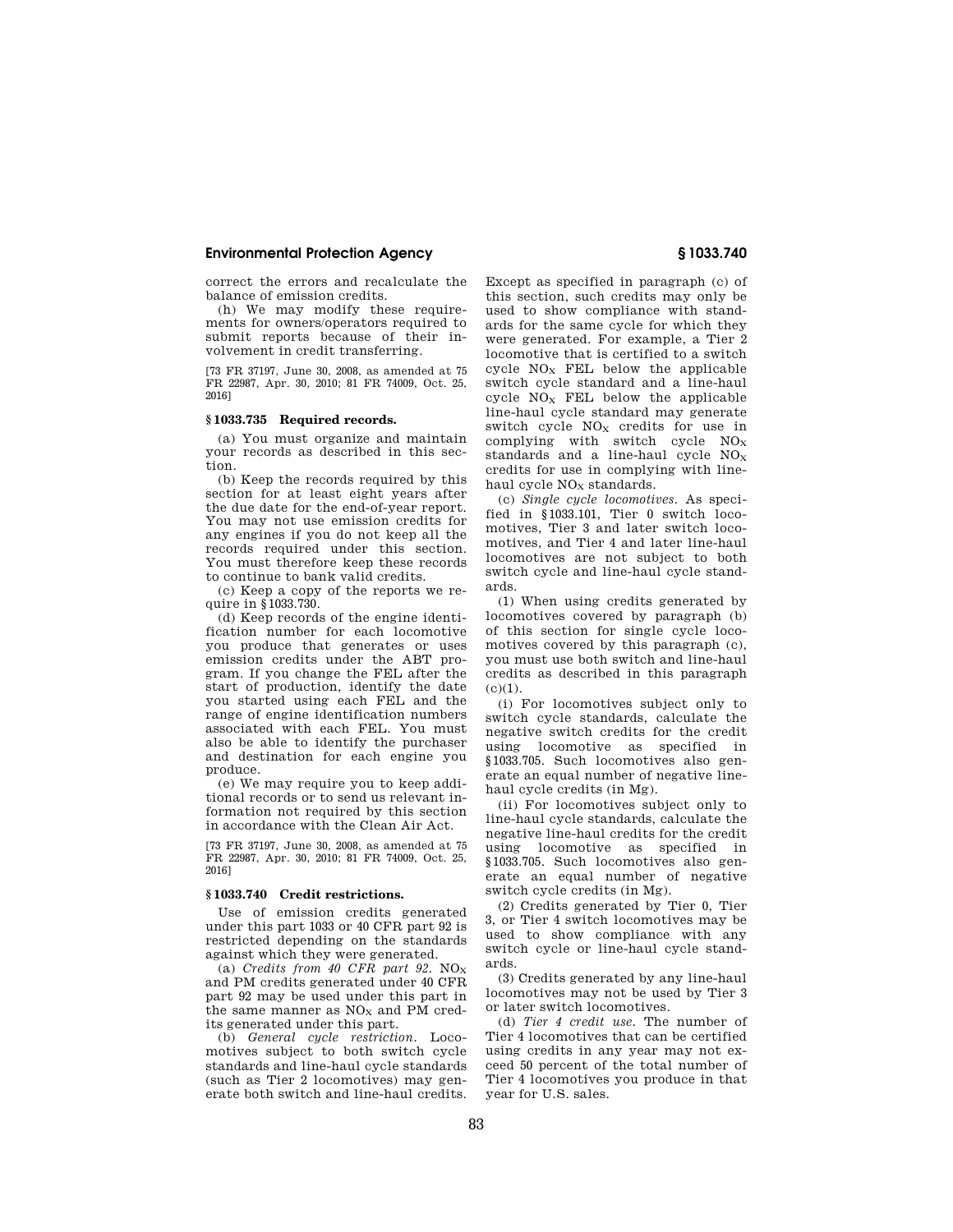(e) *Other restrictions.* Other sections of this part may specify additional restrictions for using emission credits under certain special provisions.

EFFECTIVE DATE NOTE: At 86 FR 34376, June 29, 2021, §1033.740 was amended, effective July 29, 2021.

#### **§ 1033.745 Compliance with the provisions of this subpart.**

The provisions of this section apply to certificate holders.

(a) For each engine family participating in the ABT program, the certificate of conformity is conditional upon full compliance with the provisions of this subpart during and after the model year. You are responsible to establish to our satisfaction that you fully comply with applicable requirements. We may void the certificate of conformity for an engine family if you fail to comply with any provisions of this subpart.

(b) You may certify your engine family to an FEL above an applicable emission standard based on a projection that you will have enough emission credits to offset the deficit for the engine family. However, we may void the certificate of conformity if you cannot show in your final report that you have enough actual emission credits to offset a deficit for any pollutant in an engine family.

(c) We may void the certificate of conformity for an engine family if you fail to keep records, send reports, or give us information we request.

(d) You may ask for a hearing if we void your certificate under this section (see §1033.920).

#### **§ 1033.750 Changing a locomotive's FEL at remanufacture.**

Locomotives are generally required to be certified to the previously applicable emission standard or FEL when remanufactured. This section describes provisions that allow a remanufactured locomotive to be certified to a different FEL (higher or lower).

(a) A remanufacturer may choose to certify a remanufacturing system to change the FEL of a locomotive from a previously applicable FEL or standard. Any locomotives remanufactured using that system are required to comply with the revised FEL for the remainder of their service lives, unless it is

**§ 1033.745 40 CFR Ch. I (7–1–21 Edition)** 

changed again under this section during a later remanufacture. Remanufacturers changing an FEL must notify the owner of the locomotive that it is required to comply with that FEL for the remainder of its service life.

(b) Calculate the credits needed or generated as specified in §1033.705, except as specified in this paragraph. If the locomotive was previously certified to an FEL for the pollutant, use the previously applicable FEL as the standard.

# **Subpart I—Requirements for Owners and Operators**

## **§ 1033.801 Applicability.**

The requirements of this subpart are applicable to railroads and all other owners and operators of locomotives subject to the provisions of this part, except as otherwise specified. The prohibitions related to maintenance in §1033.815 also applies to anyone performing maintenance on a locomotive subject to the provisions of this part.

#### **§ 1033.805 Remanufacturing requirements.**

(a) See the definition of ''remanufacture'' in §1033.901 to determine if you are remanufacturing your locomotive or engine. (NOTE: Replacing power assemblies one at a time may qualify as remanufacturing, depending on the interval between replacement.)

(b) See the definition of ''new'' in §1033.901 to determine if remanufacturing your locomotive makes it subject to the requirements of this part. If the locomotive is considered to be new, it is subject to the certification requirements of this part, unless it is exempt under subpart G of this part. The standards to which your locomotive is subject will depend on factors such as the following:

(1) Its date of original manufacture.

(2) The FEL to which it was previously certified, which is listed on the ''Locomotive Emission Control Information'' label.

(3) Its power rating (whether it is above or below 2300 hp).

(4) The calendar year in which it is being remanufactured.

(c) You may comply with the certification requirements of this part for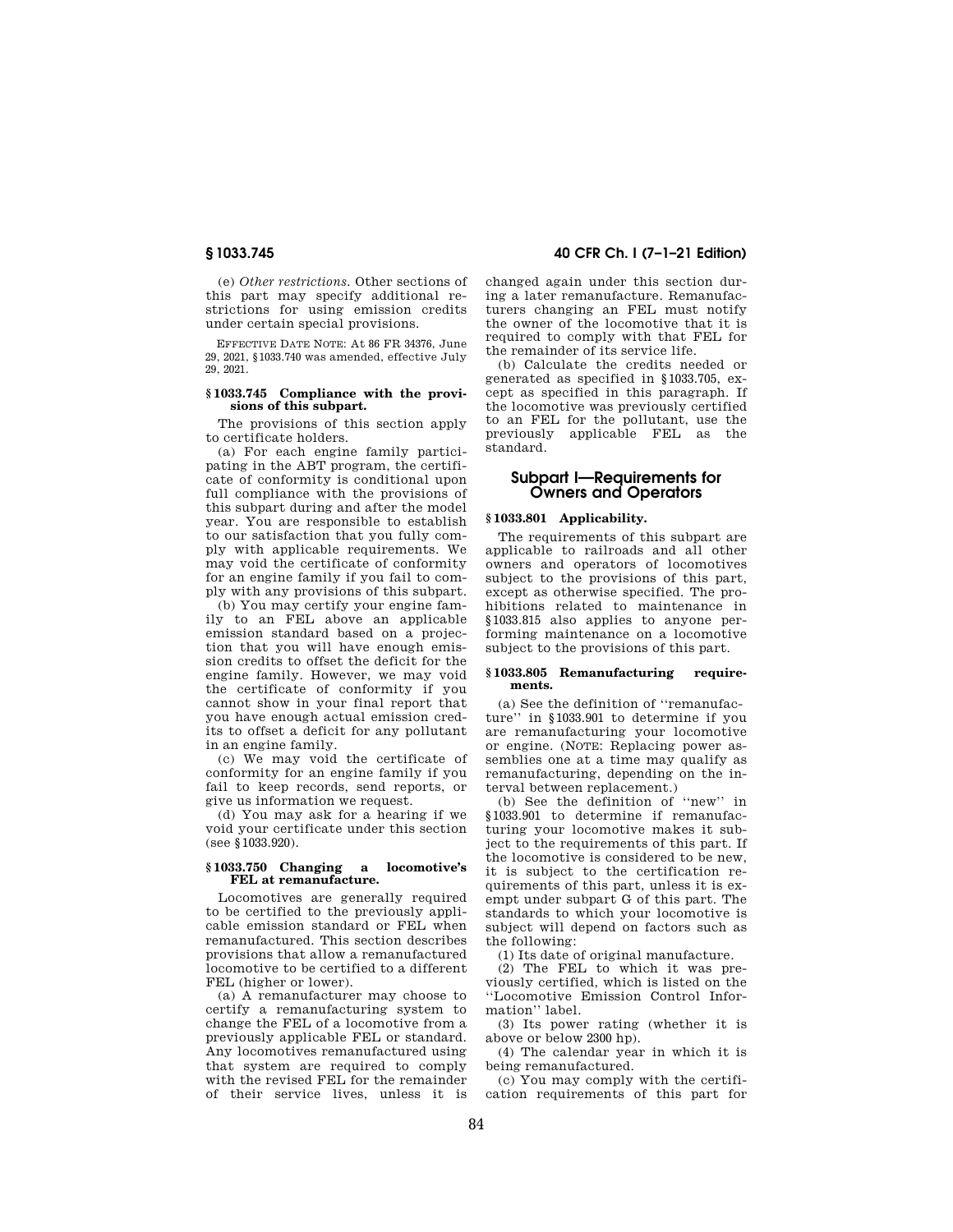your remanufactured locomotive by either obtaining your own certificate of conformity as specified in subpart C of this part or by having a certifying remanufacturer include your locomotive under its certificate of conformity. In either case, your remanufactured locomotive must be covered by a certificate before it is reintroduced into service.

(d) If you do not obtain your own certificate of conformity from EPA, contact a certifying remanufacturer to have your locomotive included under its certificate of conformity. Confirm with the certificate holder that your locomotive's model, date of original manufacture, previous FEL, and power rating allow it to be covered by the certificate. You must do all of the following:

(1) Comply with the certificate holder's emission-related installation instructions, which should include the following:

(i) A description of how to assemble and adjust the locomotive so that it will operate according to design specifications in the certificate. See paragraph (e) of this section for requirements related to the parts you must use.

(ii) Instructions to remove the Engine Emission Control Information label and replace it with the certificate holder's new label.

NOTE: In most cases, you must not remove the Locomotive Emission Control Information label.

(2) Provide to the certificate holder the information it identifies as necessary to comply with the requirements of this part. For example, the certificate holder may require you to provide the information specified by §1033.735.

(e) For parts unrelated to emissions and emission-related parts not addressed by the certificate holder in the emission-related installation instructions, you may use parts from any source. For emission-related parts listed by the certificate holder in the emission-related installation instructions, you must either use the specified parts or parts certified under §1033.645 for remanufacturing. If you believe that the certificate holder has included as emission-related parts, parts that are actually unrelated to emissions, you may ask us to exclude such parts from the emission-related installation instructions.

NOTE: This paragraph (e) does not apply with respect to parts for maintenance other than remanufacturing; see §1033.815 for provisions related to general maintenance.

(f) Failure to comply with this section is a violation of 40 CFR  $1068.101(a)(1)$ .

#### **§ 1033.810 In-use testing program.**

(a) *Applicability.* This section applies to all Class I freight railroads. It does not apply to other owner/operators.

(b) *Testing requirements.* Annually test a sample of locomotives in your fleet. For purposes of this section, your fleet includes both the locomotives that you own and the locomotives that you are leasing. Use the test procedures in subpart F of this part, unless we approve different procedures.

(1) Except for the cases described in paragraph (b)(2) of this section, test at least 0.075 percent of the average number of locomotives in your fleet during the previous calendar year (i.e., determine the number to be tested by multiplying the number of locomotives in the fleet by 0.00075 and rounding up to the next whole number).

(2) We may allow you to test a smaller number of locomotives if we determine that the number of tests otherwise required by this section is not necessary.

(c) *Test locomotive selection.* Unless we specify a different option, select test locomotives as specified in paragraph  $(c)(1)$  of this section (Option 1). In no case may you exclude locomotives because of visible smoke, a history of durability problems, or other evidence of malmaintenance. You may test more locomotives than this section requires.

(1) *Option 1.* To the extent possible, select locomotives from each manufacturer and remanufacturer, and from each tier level (e.g., Tier 0, Tier 1 and Tier 2) in proportion to their numbers in the your fleet. Exclude locomotives tested during the previous year. If possible, select locomotives that have been operated for at least 100 percent of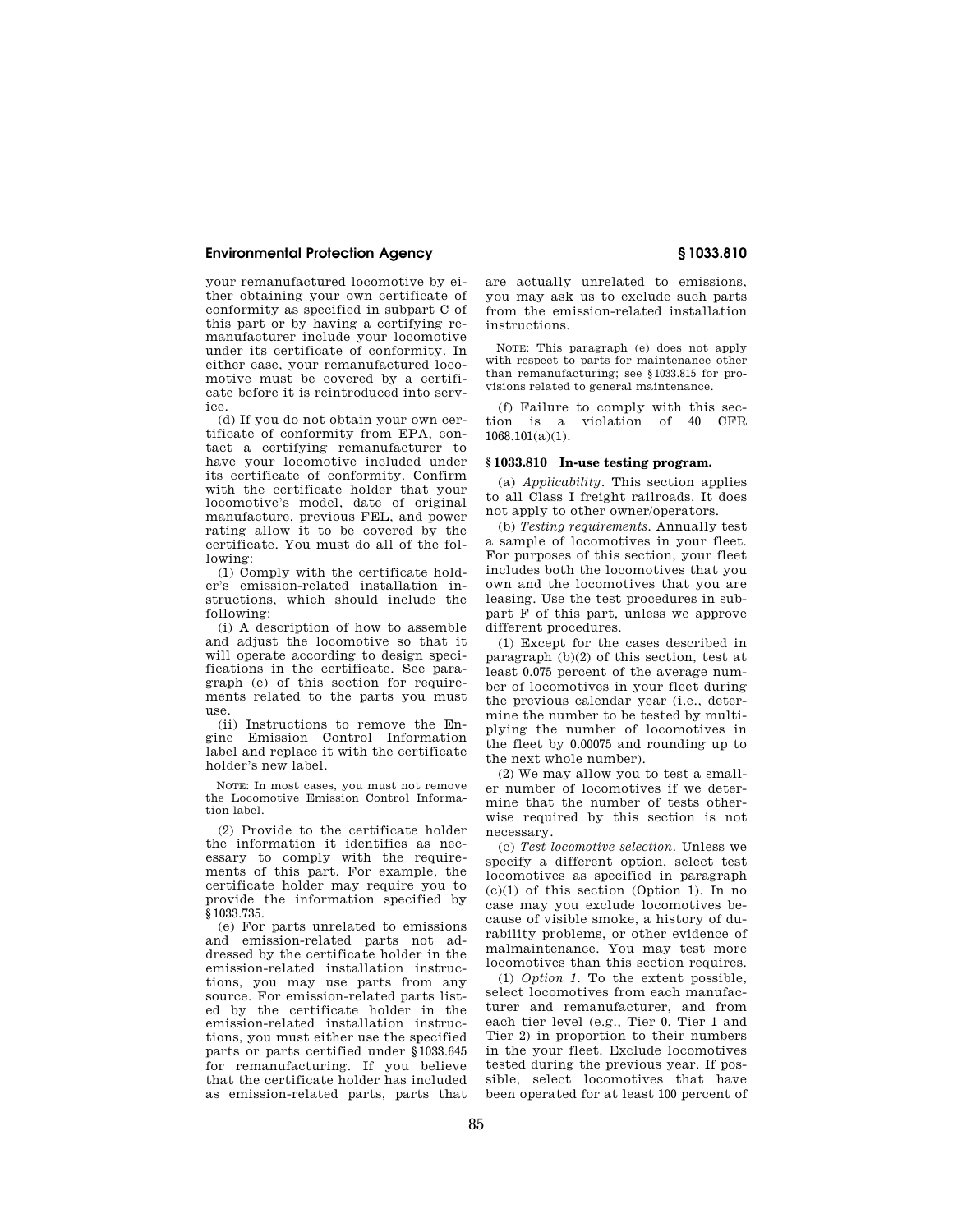their useful lives. Where there are multiple locomotives meeting the requirements of this paragraph  $(c)(1)$ , randomly select the locomotives to be tested from among those locomotives. If the number of certified locomotives that have been operated for at least 100 percent of their useful lives is not large enough to fulfill the testing requirement, test locomotives still within their useful lives as follows:

(i) Test locomotives in your fleet that are nearest to the end of their useful lives. You may identify such locomotives as a range of values representing the fraction of the useful life already used up for the locomotives.

(ii) For example, you may determine that 20 percent of your fleet has been operated for at least 75 percent of their useful lives. In such a case, select locomotives for testing that have been operated for at least 75 percent of their useful lives.

(2) *Option 2.* If you hold a certificate for some of your locomotives, you may ask us to allow you to select up to two locomotives as specified in subpart E of this part, and count those locomotives toward both your testing obligations of that subpart and this section.

(3) *Option 3.* You may ask us to allow you to test locomotives that use parts covered under §1033.645. If we do, it does not change the number of locomotives that you must test.

(4) *Option 4.* We may require that you test specific locomotives, including locomotives that do not meet the criteria specified in any of the options in this section. If we do, we will specify which locomotives to test by January 1 of the calendar year for which testing is required.

(d) *Reporting requirements.* Report all testing done in compliance with the provisions of this section to us within 45 calendar days after the end of each calendar year. At a minimum, include the following:

(1) Your full corporate name and address.

(2) For each locomotive tested, all the following:

(i) Corporate name of the manufacturer and last remanufacturer(s) of the locomotive (including both certificate holder and installer, where different), and the corporate name of the manu-

**§ 1033.815 40 CFR Ch. I (7–1–21 Edition)** 

facturer or last remanufacturer(s) of the engine if different than that of the manufacturer/remanufacturer(s) of the locomotive.

(ii) Year (and month if known) of original manufacture of the locomotive and the engine, and the manufacturer's model designation of the locomotive and manufacturer's model designation of the engine, and the locomotive identification number.

(iii) Year (and month if known) that the engine last underwent remanufacture, the engine remanufacturer's designation that reflects (or most closely reflects) the engine after the last remanufacture, and the engine family identification.

(iv) The number of MW-hrs and miles (where available) the locomotive has been operated since its last remanufacture.

(v) The emission test results for all measured pollutants.

(e) You do not have to submit a report for any year in which you performed no emission testing under this section.

(f) You may ask us to allow you to submit equivalent emission data collected for other purposes instead of some or all of the test data required by this section. If we allow it in advance, you may report emission data collected using other testing or sampling procedures instead of some or all of the data specified by this section.

(g) Submit all reports to the Designated Compliance Officer.

(h) Failure to comply fully with this section is a violation of 40 CFR 1068.101(a)(2).

[73 FR 37197, June 30, 2008, as amended at 73 FR 59191, Oct. 8, 2008]

#### **§ 1033.815 Maintenance, operation, and repair.**

All persons who own, operate, or maintain locomotives are subject to this section, except where we specify that a requirement applies to the owner.

(a) Unless we allow otherwise, all owners of locomotives subject to the provisions of this part must ensure that all emission-related maintenance is performed on the locomotives, as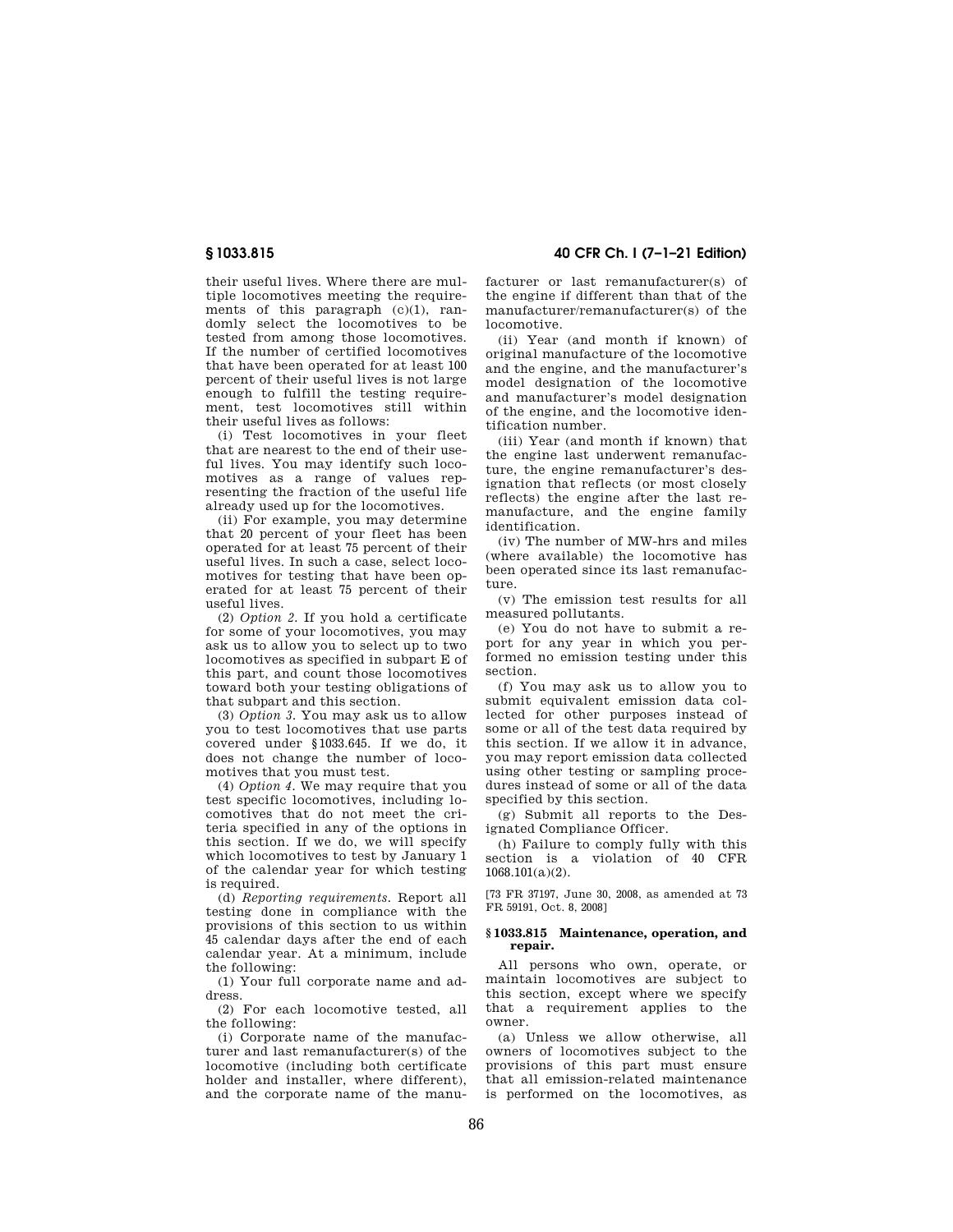specified in the maintenance instructions provided by the certifying manufacturer/remanufacturer in compliance with §1033.125 (or maintenance that is equivalent to the maintenance specified by the certifying manufacturer/remanufacturer in terms of maintaining emissions performance).

(b) Perform unscheduled maintenance in a timely manner. This includes malfunctions identified through the locomotive's emission control diagnostics system and malfunctions discovered in components of the diagnostics system itself. For most repairs, this paragraph (b) requires that the maintenance be performed no later than the locomotive's next periodic (92 day or 184-day) inspection. See paragraph (e) of this section, for reductant replenishment requirements in a locomotive equipped with an SCR system.

(c) Use good engineering judgment when performing maintenance of locomotives subject to the provisions of this part. You must perform all maintenance and repair such that you have a reasonable technical basis for believing the locomotive will continue (after the maintenance or repair) to meet the applicable emission standards and FELs to which it was certified.

(d) The owner of the locomotive must keep records of all maintenance and repairs that could reasonably affect the emission performance of any locomotive subject to the provisions of this part. Keep these records for eight years.

(e) For locomotives equipped with emission controls requiring the use of specific fuels, lubricants, or other fluids, proper maintenance includes complying with the manufacturer/remanufacturer's specifications for such fluids when operating the locomotives. This requirement applies without regard to whether misfueling permanently disables the emission controls. For locomotives certified on ultra-low sulfur diesel fuel, but that do not include sulfur-sensitive emission controls, you may use low-sulfur diesel fuel instead of ultra-low sulfur diesel fuel, consistent with good engineering judgment. The following additional provisions apply for locomotives equipped with SCR systems requiring the use of urea or other reductants:

(1) You must plan appropriately to ensure that reductant will be available to the locomotive during operation.

(2) If the SCR diagnostic indicates (or you otherwise determine) that either reductant supply or reductant quality in the locomotive is inadequate, you must replace the reductant as soon as practical.

(3) If you operate a locomotive without the appropriate urea or other reductant, you must report such operation to us within 30 days. Note that such operation violates the requirement of this paragraph (e); however, we may consider mitigating factors (such as how long the locomotive was operated without the appropriate urea or other reductant) in determining whether to assess penalties for such violations.

(f) Failure to fully comply with this section is a violation of 40 CFR 1068.101(b).

[73 FR 37197, June 30, 2008, as amended at 81 FR 74010, Oct. 25, 2016]

#### **§ 1033.820 In-use locomotives.**

(a) We may require you to supply inuse locomotives to us for testing. We will specify a reasonable time and place at which you must supply the locomotives and a reasonable period during which we will keep them for testing. We will make reasonable allowances for you to schedule the supply of locomotives to minimize disruption of your operations. The number of locomotives that you must supply is limited as follows:

(1) We will not require a Class I railroad to supply more than five locomotives per railroad per calendar year.

(2) We will not require a non-Class I railroad (or other entity subject to the provisions of this subpart) to supply more than two locomotives per railroad per calendar year. We will request locomotives under this paragraph (a)(2) only for purposes that cannot be accomplished using locomotives supplied under paragraph (a)(1) of this section.

(b) You must make reasonable efforts to supply manufacturers/remanufacturers with the test locomotives needed to fulfill the in-use testing requirements in subpart E of this part.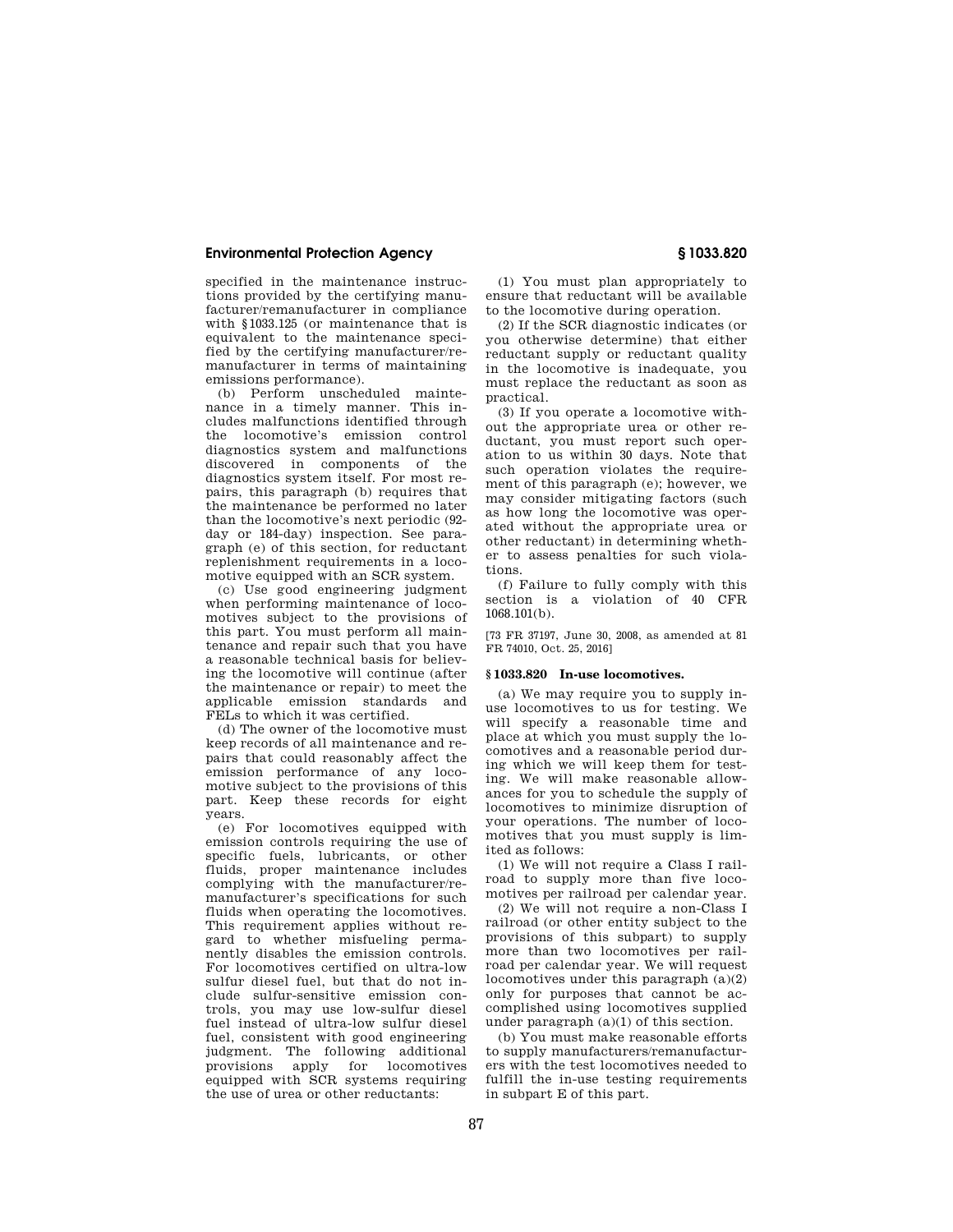(c) Failure to fully comply with this section is a violation of 40 CFR 1068.101(a)(2).

## **§ 1033.825 Refueling requirements.**

(a) If your locomotive operates using a volatile fuel, your refueling equipment must be designed and used to minimize the escape of fuel vapors. This means you may not use refueling equipment in a way that renders any refueling emission controls inoperative or reduces their effectiveness.

(b) If your locomotive operates using a gaseous fuel, the hoses used to refuel it may not be designed to be bled or vented to the atmosphere under normal operating conditions.

(c) Failing to fully comply with the requirements of this section is a violation of 40 CFR 1068.101(b).

## **Subpart J—Definitions and Other Reference Information**

### **§ 1033.901 Definitions.**

The following definitions apply to this part. The definitions apply to all subparts unless we note otherwise. All undefined terms have the meaning the Clean Air Act gives to them. The definitions follow:

*Adjustable parameter* means any device, system, or element of design that someone can adjust (including those which are difficult to access) and that, if adjusted, may affect emissions or locomotive performance during emission testing or normal in-use operation. This includes, but is not limited to, parameters related to injection timing and fueling rate. You may ask us to exclude a parameter if you show us that it will not be adjusted in a way that affects emissions during in-use operation.

*Aftertreatment* means relating to a catalytic converter, particulate filter, or any other system, component, or technology mounted downstream of the exhaust valve (or exhaust port) whose design function is to reduce emissions in the locomotive exhaust before it is exhausted to the environment. Exhaust-gas recirculation (EGR) is not aftertreatment.

*Alcohol fuel* means a fuel consisting primarily (more than 50 percent by

## **§ 1033.825 40 CFR Ch. I (7–1–21 Edition)**

weight) of one or more alcohols: e.g., methyl alcohol, ethyl alcohol.

*Alcohol-fueled locomotive* means a locomotive with an engine that is designed to run using an alcohol fuel. For purposes of this definition, alcohol fuels do not include fuels with a nominal alcohol content below 25 percent by volume.

*Alternator/generator efficiency* means the ratio of the electrical power output from the alternator/generator to the mechanical power input to the alternator/generator at the operating point. Note that the alternator/generator efficiency may be different at different operating points. For example, the Institute of Electrical and Electronic Engineers Standard 115 (''Test Procedures for Synchronous Machines'') is an appropriate test procedure for determining alternator/generator efficiency. Other methods may also be used consistent with good engineering judgment.

*Applicable emission standard* or *applicable standard* means a standard to which a locomotive is subject; or, where a locomotive has been or is being certified to another standard or FEL, the FEL or other standard to which the locomotive has been or is being certified is the applicable standard. This definition does not apply to Subpart H of this part.

*Auxiliary emission control device* means any element of design that senses temperature, locomotive speed, engine RPM, transmission gear, or any other parameter for the purpose of activating, modulating, delaying, or deactivating the operation of any part of the emission-control system.

*Auxiliary engine* means a nonroad engine that provides hotel power or power during idle, but does not provide power to propel the locomotive.

*Averaging* means the exchange of emission credits among engine families within a given manufacturer's, or remanufacturer's product line.

*Banking* means the retention of emission credits by a credit holder for use in future calendar year averaging or trading as permitted by the regulations in this part.

*Brake power* means the sum of the alternator/generator input power and the mechanical accessory power, excluding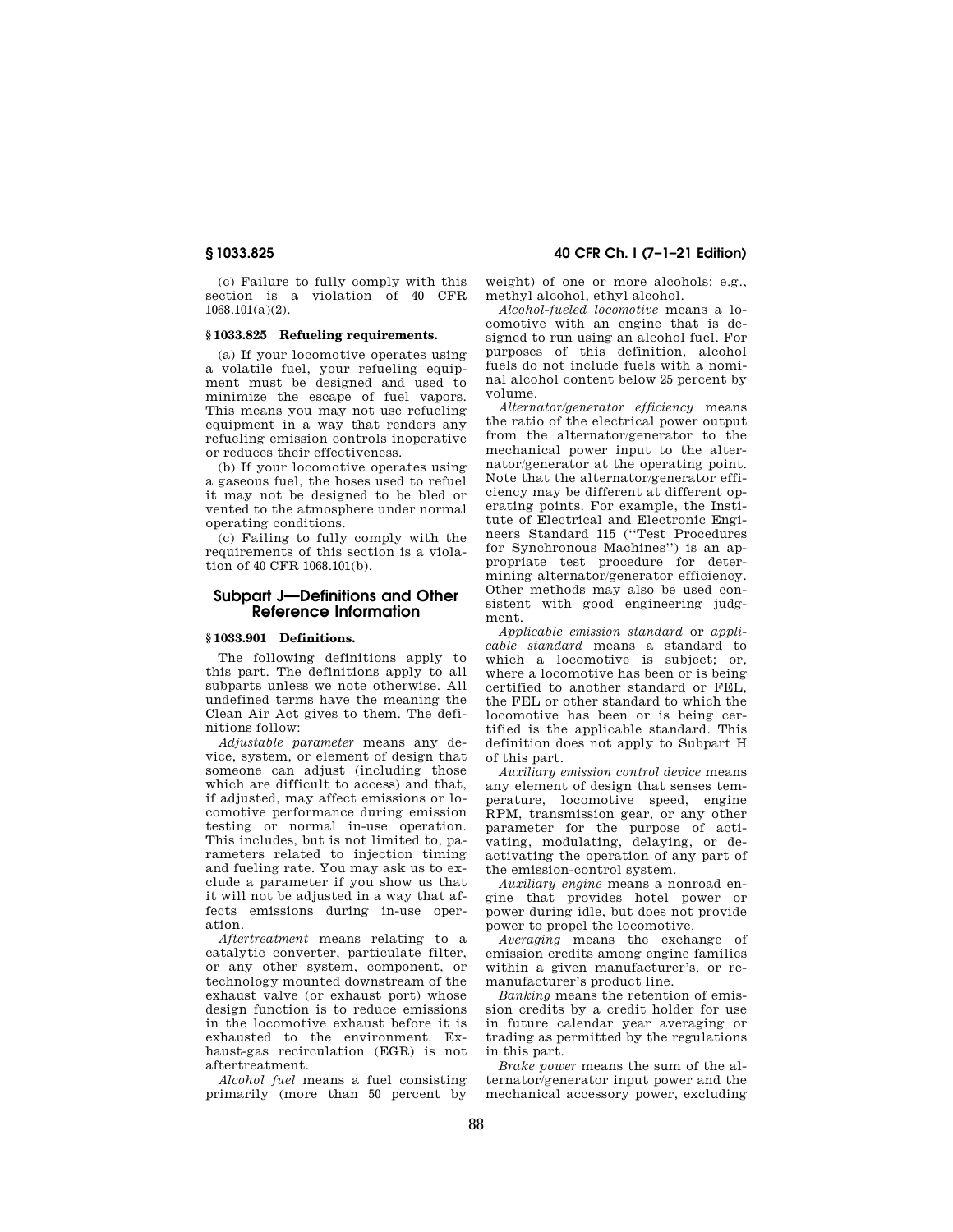any power required to circulate engine coolant, circulate engine lubricant, supply fuel to the engine, or operate aftertreatment devices.

*Calibration* means the set of specifications, including tolerances, specific to a particular design, version, or application of a component, or components, or assembly capable of functionally describing its operation over its working range.

*Carryover* means relating to certification based on emission data generated from an earlier model year as described in §1033.235(d).

*Certification* means the process of obtaining a certificate of conformity for an engine family that complies with the emission standards and requirements in this part, or relating to that process.

*Certified emission level* means the highest deteriorated emission level in an engine family for a given pollutant from a given test cycle.

*Class I freight railroad* means a Class I railroad that primarily transports freight rather than passengers.

*Class I railroad* means a railroad that has been classified as a Class I railroad by the Surface Transportation Board.

*Class II railroad* means a railroad that has been classified as a Class II railroad by the Surface Transportation Board.

*Class III railroad* means a railroad that has been classified as a Class III railroad by the Surface Transportation Board.

*Clean Air Act* means the Clean Air Act, as amended, 42 U.S.C. 7401–7671q.

*Configuration* means a unique combination of locomotive hardware and calibration within an engine family. Locomotives within a single configuration differ only with respect to normal production variability (or factors unrelated to engine performance or emissions).

*Crankcase emissions* means airborne substances emitted to the atmosphere from any part of the locomotive crankcase's ventilation or lubrication systems. The crankcase is the housing for the crankshaft and other related internal parts.

*Days* means calendar days, unless otherwise specified. For example, where we specify working days, we mean calendar days excluding weekends and U.S. national holidays.

*Design certify* or *certify by design*  means to certify a locomotive based on inherent design characteristics rather than your test data, such as allowed under §1033.625. All other requirements of this part apply for such locomotives.

*Designated Compliance Officer* means the Director, Diesel Engine Compliance Center, U.S. Environmental Protection Agency, 2000 Traverwood Drive, Ann Arbor, MI 48105; *complianceinfo@epa.gov*; *epa.gov/otaq/ verify*.

*Deteriorated emission level* means the emission level that results from applying the appropriate deterioration factor to the official emission result of the emission-data locomotive.

*Deterioration factor* means the relationship between emissions at the end of useful life and emissions at the lowhour test point, expressed in one of the following ways:

(1) For multiplicative deterioration factors, the ratio of emissions at the end of useful life to emissions at the low-hour test point.

(2) For additive deterioration factors, the difference between emissions at the end of useful life and emissions at the low-hour test point.

*Discrete-mode* means relating to the discrete-mode type of steady-state test described in §1033.515.

*Dual-fuel* means relating to a locomotive designed for operation on two different fuels but not on a continuous mixture of those fuels (see §1033.601(f)). For purposes of this part, such a locomotive remains a dual-fuel locomotive even if it is designed for operation on three or more different fuels.

*Emission control system* means any device, system, or element of design that controls or reduces the regulated emissions from a locomotive.

*Emission credits* represent the amount of emission reduction or exceedance, by a locomotive engine family, below or above the emission standard, respectively. Emission reductions below the standard are considered as ''positive credits,'' while emission exceedances above the standard are considered as ''negative credits.'' In addition, ''projected credits'' refer to emission credits based on the projected applicable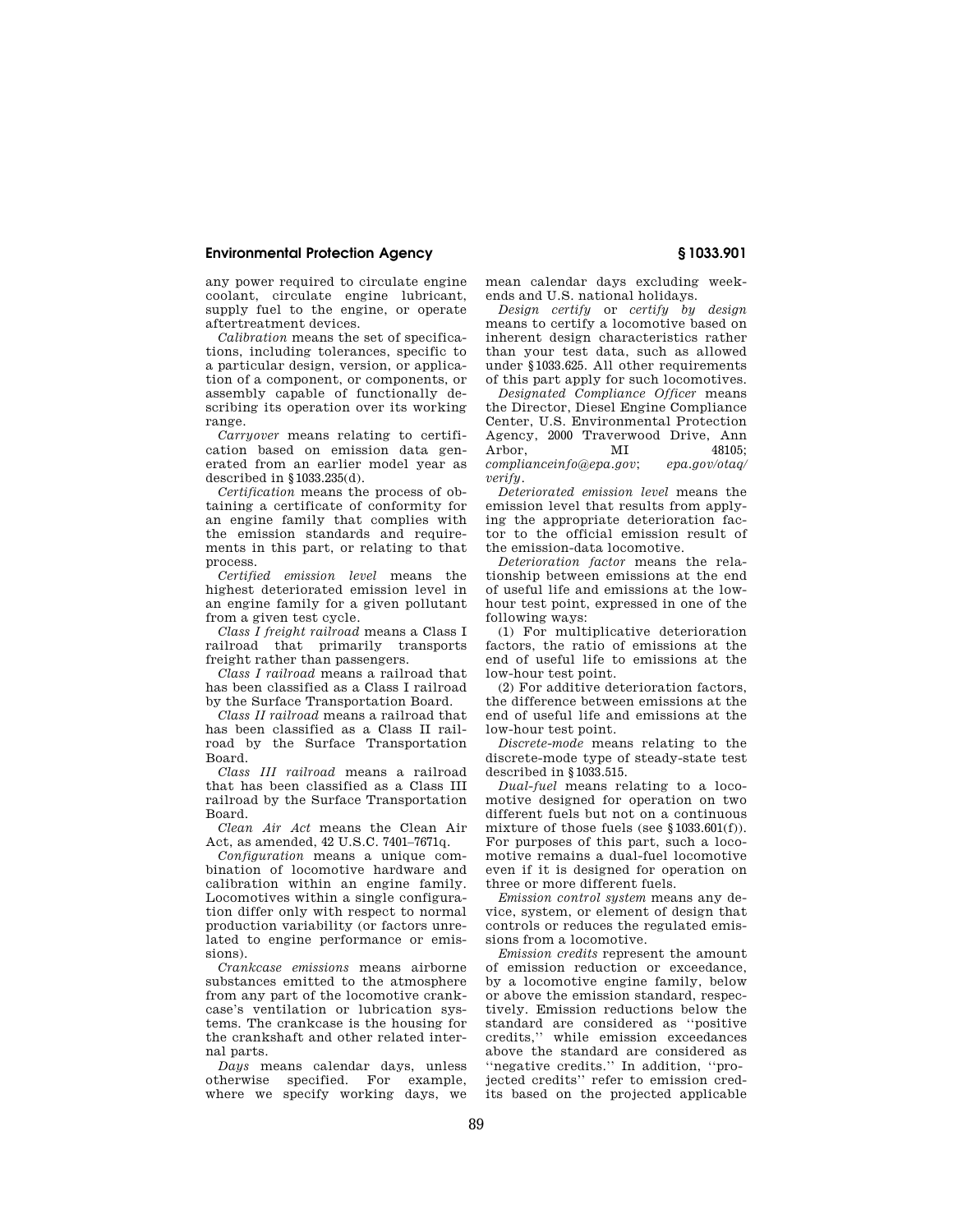production/sales volume of the engine family. ''Reserved credits'' are emission credits generated within a calendar year waiting to be reported to EPA at the end of the calendar year. ''Actual credits'' refer to emission credits based on actual applicable production/sales volume as contained in the end-of-year reports submitted to EPA.

*Emission-data locomotive* means a locomotive or engine that is tested for certification. This includes locomotives tested to establish deterioration factors.

*Emission-related maintenance* means maintenance that substantially affects emissions or is likely to substantially affect emission deterioration.

*Engine family* has the meaning given in §1033.230.

*Engine used in a locomotive* means an engine incorporated into a locomotive or intended for incorporation into a locomotive (whether or not it is used for propelling the locomotive).

*Engineering analysis* means a summary of scientific and/or engineering principles and facts that support a conclusion made by a manufacturer/remanufacturer, with respect to compliance with the provisions of this part.

*EPA Enforcement Officer* means any officer or employee of the Environmental Protection Agency so designated in writing by the Administrator or his/her designee.

*Exempted* means relating to a locomotive that is not required to meet otherwise applicable standards. Exempted locomotives must conform to regulatory conditions specified for an exemption in this part 1033 or in 40 CFR part 1068. Exempted locomotives are deemed to be ''subject to'' the standards of this part, even though they are not required to comply with the otherwise applicable requirements. Locomotives exempted with respect to a certain tier of standards may be required to comply with an earlier tier of standards as a condition of the exemption; for example, locomotives exempted with respect to Tier 3 standards may be required to comply with Tier 2 standards.

*Excluded* means relating to a locomotive that either has been determined not to be a locomotive (as defined in

**§ 1033.901 40 CFR Ch. I (7–1–21 Edition)** 

this section) or otherwise excluded under section §1033.5. Excluded locomotives are not subject to the standards of this part.

*Exhaust emissions* means substances (i.e., gases and particles) emitted to the atmosphere from any opening downstream from the exhaust port or exhaust valve of a locomotive engine.

*Exhaust-gas recirculation* means a technology that reduces emissions by routing exhaust gases that had been exhausted from the combustion chamber(s) back into the locomotive to be mixed with incoming air before or during combustion. The use of valve timing to increase the amount of residual exhaust gas in the combustion chamber(s) that is mixed with incoming air before or during combustion is not considered exhaust-gas recirculation for the purposes of this part.

*Flexible-fuel* means relating to a locomotive designed for operation on any mixture of two or more different fuels (see  $$1033.601(f)$ ).<br>Freshlu man

*Fregnantiactured locomotive* means a new locomotive that contains fewer than 25 percent previously used parts (weighted by the dollar value of the parts) as described in §1033.640.

*Freshly manufactured engine* means a new engine that has not been remanufactured. An engine becomes freshly manufactured when it is originally manufactured.

*Family emission limit (FEL)* means an emission level declared by the manufacturer/remanufacturer to serve in place of an otherwise applicable emission standard under the ABT program in subpart H of this part. The family emission limit must be expressed to the same number of decimal places as the emission standard it replaces. The family emission limit serves as the emission standard for the engine family with respect to all required testing.

*Fuel system* means all components involved in transporting, metering, and mixing the fuel from the fuel tank to the combustion chamber(s), including the fuel tank, fuel tank cap, fuel pump, fuel filters, fuel lines, carburetor or fuel-injection components, and all fuelsystem vents.

*Fuel type* means a general category of fuels such as diesel fuel or natural gas. There can be multiple grades within a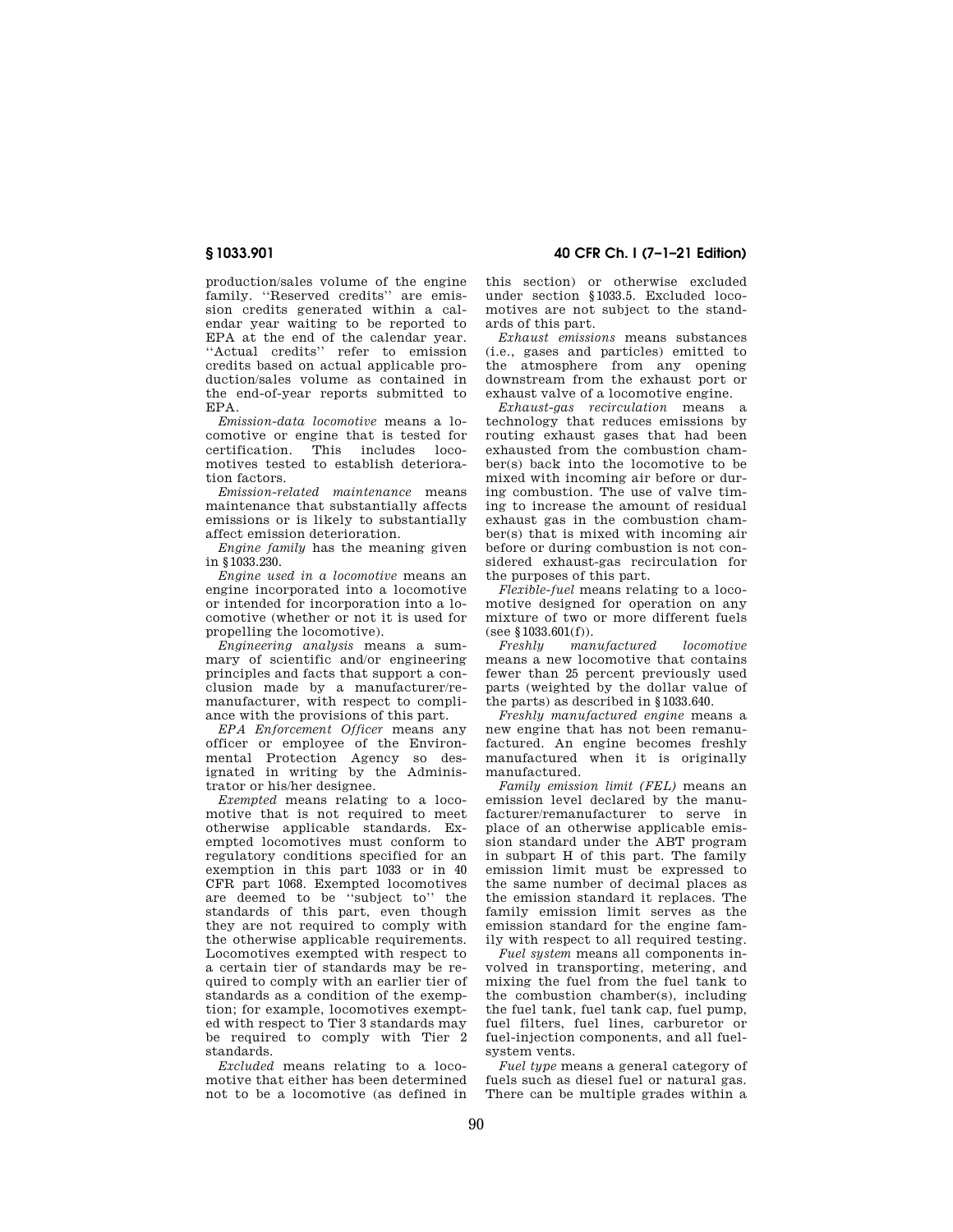single fuel type, such as high-sulfur or low-sulfur diesel fuel.

*Gaseous fuel* means a fuel which is a gas at standard temperature and pressure. This includes both natural gas and liquefied petroleum gas.

*Good engineering judgment* means judgments made consistent with generally accepted scientific and engineering principles and all available relevant information. See 40 CFR 1068.5 for the administrative process we use to evaluate good engineering judgment.

*Green Engine Factor* means a factor that is applied to emission measurements from a locomotive or locomotive engine that has had little or no service accumulation. The Green Engine Factor adjusts emission measurements to be equivalent to emission measurements from a locomotive or locomotive engine that has had approximately 300 hours of use.

*High-altitude* means relating to an altitude greater than 4000 feet (1220 meters) and less than 7000 feet (2135 meters), or equivalent observed barometric test conditions (approximately 79 to 88 kPa).

*High-sulfur diesel fuel* means one of the following:

(1) For in-use fuels, high-sulfur diesel fuel means a diesel fuel with a maximum sulfur concentration greater than 500 parts per million.

(2) For testing, high-sulfur diesel fuel has the meaning given in 40 CFR part 1065.

*Hotel power* means the power provided by an engine on a locomotive to operate equipment on passenger cars of a train; e.g., heating and air conditioning, lights, etc.

*Hydrocarbon (HC)* means the hydrocarbon group (THC, NMHC, or THCE) on which the emission standards are based for each fuel type as described in §1033.101.

*Identification number* means a unique specification (for example, a model number/serial number combination) that allows someone to distinguish a particular locomotive from other similar locomotives.

*Idle speed* means the speed, expressed as the number of revolutions of the crankshaft per unit of time (e.g., rpm), at which the engine is set to operate when not under load for purposes of propelling the locomotive. There are typically one or two idle speeds on a locomotive as follows:

(1) *Normal idle speed* means the idle speed for the idle throttle-notch position for locomotives that have one throttle-notch position, or the highest idle speed for locomotives that have two idle throttle-notch positions.

(2) *Low idle speed* means the lowest idle speed for locomotives that have two idle throttle-notch positions.

*Inspect and qualify* means to determine that a previously used component or system meets all applicable criteria listed for the component or system in a certificate of conformity for remanufacturing (such as to determine that the component or system is functionally equivalent to one that has not been used previously).

*Installer* means an individual or entity that assembles remanufactured locomotives or locomotive engines.

*Line-haul locomotive* means a locomotive that does not meet the definition of switch locomotive. Note that this includes both freight and passenger locomotives.

*Liquefied petroleum gas* means the commercial product marketed as propane or liquefied petroleum gas.

*Locomotive* means a self-propelled piece of on-track equipment designed for moving or propelling cars that are designed to carry freight, passengers or other equipment, but which itself is not designed or intended to carry freight, passengers (other than those operating the locomotive) or other equipment. The following other equipment are not locomotives (see 40 CFR parts 86, 89, and 1039 for this dieselpowered equipment):

(1) Equipment designed for operation both on highways and rails is not a locomotive.

(2) Specialized railroad equipment for maintenance, construction, post-accident recovery of equipment, and repairs; and other similar equipment, are not locomotives.

(3) Vehicles propelled by engines with total rated power of less than 750 kW (1006 hp) are not locomotives, unless the owner (which may be a manufacturer) chooses to have the equipment certified to meet the requirements of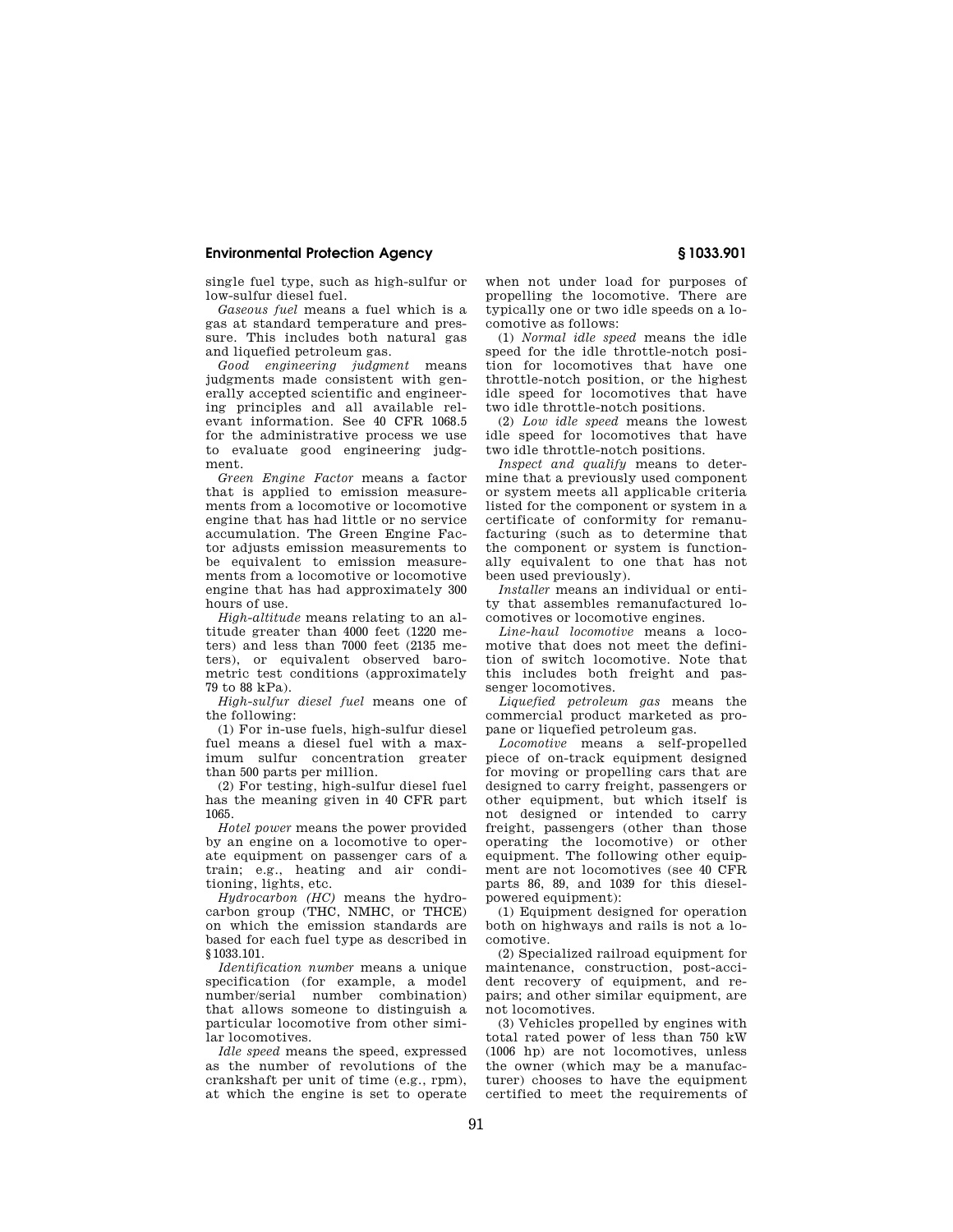this part (under §1033.615). Where equipment is certified as a locomotive pursuant to this paragraph (3), it is subject to the requirements of this part for the remainder of its service life. For locomotives propelled by two or more engines, the total rated power is the sum of the rated power of each engine.

*Locomotive engine* means an engine that propels a locomotive.

*Low-hour* means relating to a locomotive with stabilized emissions and represents the undeteriorated emission level. This would generally involve less than 300 hours of operation.

*Low mileage locomotive* means a locomotive during the interval between the time that normal assembly operations and adjustments are completed and the time that either 10,000 miles of locomotive operation or 300 additional operating hours have been accumulated (including emission testing if performed). Note that we may deem locomotives with additional operation to be low mileage locomotives, consistent with good engineering judgment.

*Low-sulfur diesel fuel* means one of the following:

(1) For in-use fuels, *low-sulfur diesel fuel* means a diesel fuel market as lowsulfur diesel fuel having a maximum sulfur concentration of 500 parts per million.

(2) For testing, *low-sulfur diesel fuel*  has the meaning given in 40 CFR part 1065.

*Malfunction* means a condition in which the operation of a component in a locomotive or locomotive engine occurs in a manner other than that specified by the certifying manufacturer/remanufacturer (e.g., as specified in the application for certification); or the operation of the locomotive or locomotive engine in that condition.

*Manufacture* means the physical and engineering process of designing, constructing, and assembling a locomotive or locomotive engine.

*Manufacturer* has the meaning given in section 216(1) of the Clean Air Act with respect to freshly manufactured locomotives or engines. In general, this term includes any person who manufactures a locomotive or engine for sale in the United States or otherwise introduces a new locomotive or engine into commerce in the United States. This includes importers who import locomotives or engines for resale.

*Manufacturer/remanufacturer* means the manufacturer of a freshly manufactured locomotive or engine or the remanufacturer of a remanufactured locomotive or engine, as applicable.

*Model year* means a calendar year in which a locomotive is manufactured or remanufactured.

*New,* when relating to a locomotive or locomotive engine, has the meaning given in paragraph (1) of this definition, except as specified in paragraph (2) of this definition:

(1) A locomotive or engine is new if its equitable or legal title has never been transferred to an ultimate purchaser. Where the equitable or legal title to a locomotive or engine is not transferred prior to its being placed into service, the locomotive or engine ceases to be new when it is placed into service. A locomotive or engine also becomes new if it is remanufactured or refurbished (as defined in this section). A remanufactured locomotive or engine ceases to be new when placed back into service. With respect to imported locomotives or locomotive engines, the term ''new locomotive'' or ''new locomotive engine'' also means a locomotive or locomotive engine that is not covered by a certificate of conformity under this part or 40 CFR part 92 at the time of importation, and that was manufactured or remanufactured after the effective date of the emission standards in 40 CFR part 92 which would have been applicable to such locomotive or engine had it been manufactured or remanufactured for importation into the United States. Note that replacing an engine in one locomotive with an unremanufactured used engine from a different locomotive does not make a locomotive new.

(2) The provisions of paragraph (1) of this definition do not apply for the following cases:

(i) Locomotives and engines that were originally manufactured before January 1, 1973 are not considered to become new when remanufactured unless they have been upgraded (as defined in this section). The provisions of paragraph (1) of this definition apply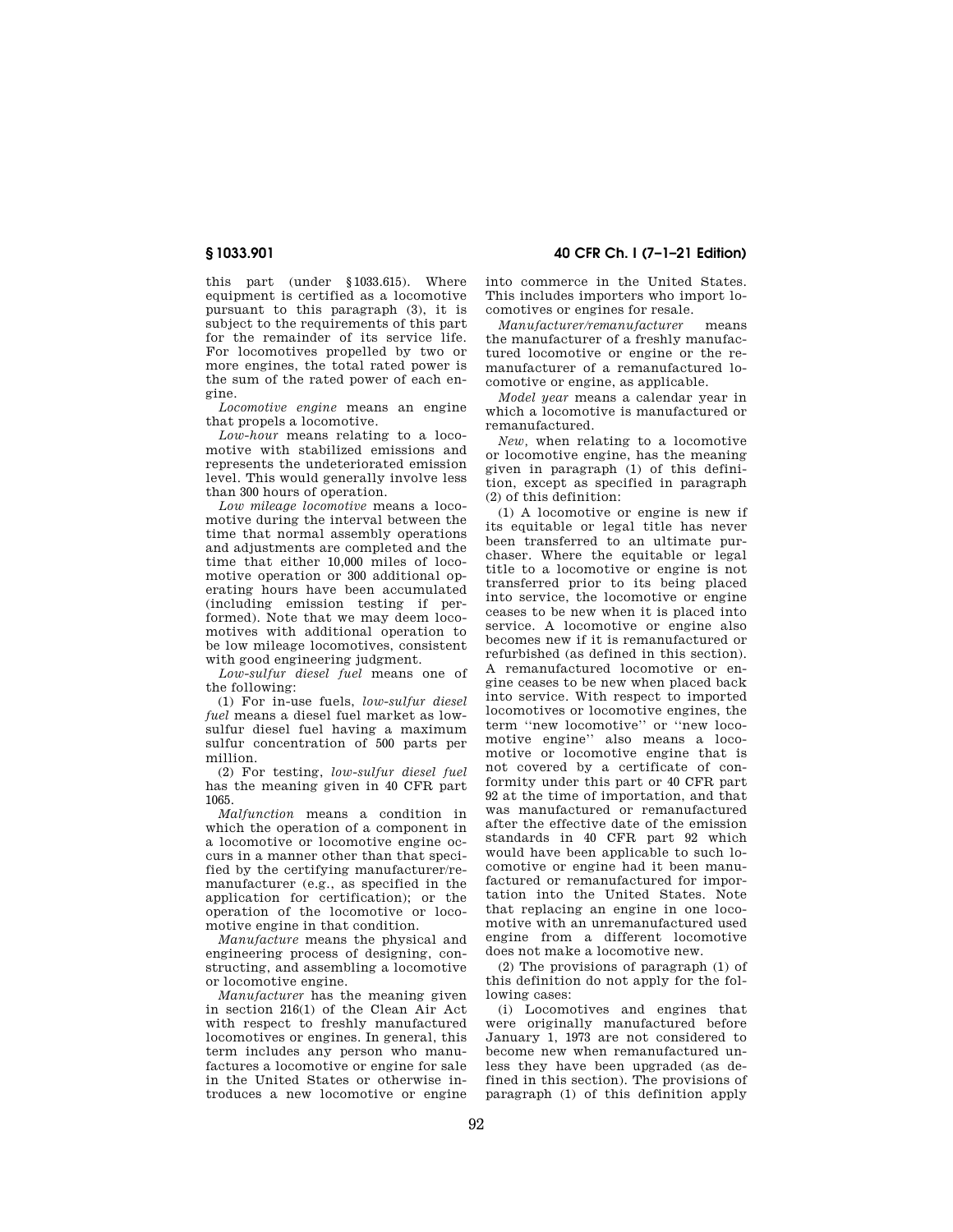for locomotives that have been upgraded.

(ii) Locomotives that are owned and operated by a small railroad and that have never been certified (i.e., manufactured or remanufactured into a certified configuration) are not considered to become new when remanufactured. The provisions of paragraph (1) of this definition apply for locomotives that have previously been remanufactured into a certified configuration.

(iii) Locomotives originally certified under §1033.150(e) do not become new when remanufactured, except as specified in §1033.615.

(iv) Locomotives that operate only on non-standard gauge rails do not become new when remanufactured if no certified remanufacturing system is available for them.

*Nonconforming* means relating to a locomotive that is not covered by a certificate of conformity prior to importation or being offered for importation (or for which such coverage has not been adequately demonstrated to EPA); or a locomotive which was originally covered by a certificate of conformity, but which is not in a certified configuration, or otherwise does not comply with the conditions of that certificate of conformity. (NOTE: Domestic locomotives and locomotive engines not covered by a certificate of conformity prior to their introduction into U.S. commerce are considered to be noncomplying locomotives and locomotive engines.)

*Non-locomotive-specific engine* means an engine that is sold for and used in non-locomotive applications much more than for locomotive applications.

*Nonmethane hydrocarbon* has the meaning given in 40 CFR 1065.1001. This generally means the difference between the emitted mass of total hydrocarbons and the emitted mass of methane.

*Nonroad* means relating to nonroad engines as defined in 40 CFR 1068.30.

*Official emission result* means the measured emission rate for an emission-data locomotive on a given duty cycle before the application of any deterioration factor, but after the application of regeneration adjustment factors, Green Engine Factors, and/or humidity correction factors.

*Opacity* means the fraction of a beam of light, expressed in percent, which fails to penetrate a plume of smoke, as measured by the procedure specified in §1033.525.

*Original manufacture* means the event of freshly manufacturing a locomotive or locomotive engine. The date of original manufacture is the date of final assembly, except as provided in §1033.640. Where a locomotive is manufactured under §1033.620(b), the date of original manufacture is the date on which the final assembly of locomotive was originally scheduled.

*Original remanufacture* means the first remanufacturing of a locomotive at which the locomotive is subject to the emission standards of this part.

*Owner/operator* means the owner and/ or operator of a locomotive.

*Owners manual* means a written or electronic collection of instructions provided to ultimate purchasers to describe the basic operation of the locomotive.

*Oxides of nitrogen* has the meaning given in 40 CFR part 1065.

*Particulate trap* means a filtering device that is designed to physically trap all particulate matter above a certain size.

*Passenger locomotive* means a locomotive designed and constructed for the primary purpose of propelling passenger trains, and providing power to the passenger cars of the train for such functions as heating, lighting and air conditioning.

*Petroleum fuel* means gasoline or diesel fuel or another liquid fuel primarily derived from crude oil.

*Placed into service* means put into initial use for its intended purpose after becoming new.

*Power assembly* means the components of an engine in which combustion of fuel occurs, and consists of the cylinder, piston and piston rings, valves and ports for admission of charge air and discharge of exhaust gases, fuel injection components and controls, cylinder head and associated components.

*Primary fuel* means the type of fuel (e.g., diesel fuel) that is consumed in the greatest quantity (mass basis) when the locomotive is operated in use.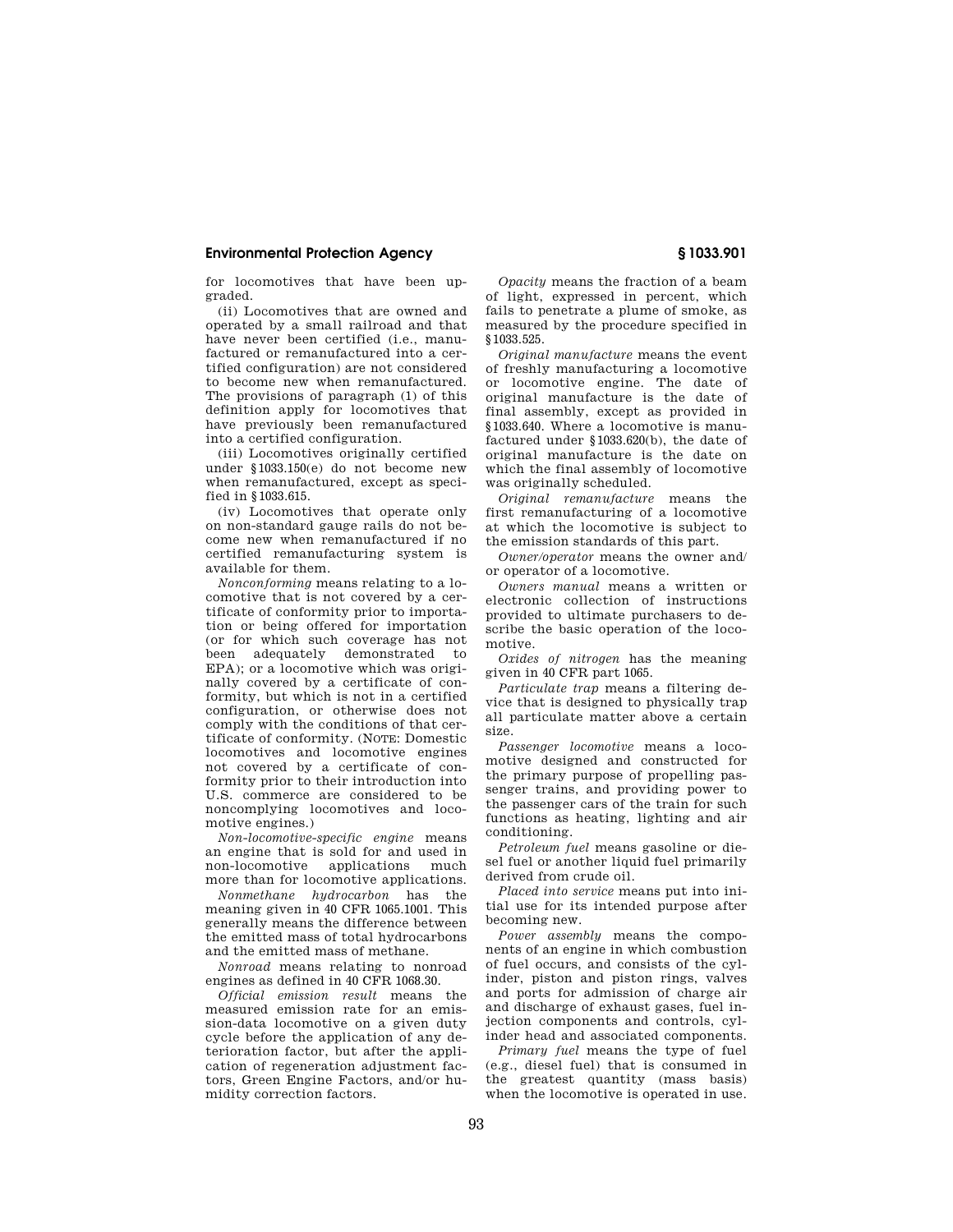*Produce* means to manufacture or remanufacture. Where a certificate holder does not actually assemble the locomotives or locomotive engines that it<br>manufactures or remanufactures. remanufactures. produce means to allow other entities to assemble locomotives under the certificate holder's certificate.

*Railroad* means a commercial entity that operates locomotives to transport passengers or freight.

*Ramped-modal* means relating to the ramped-modal type of testing in subpart F of this part.

*Rated power* has the meaning given in §1033.140.

*Refurbish* has the meaning given in §1033.640.

*Remanufacture* means one of the following:

(1)(i) To replace, or inspect and qualify, each and every power assembly of a locomotive or locomotive engine, whether during a single maintenance event or cumulatively within a fiveyear period.

(ii) To upgrade a locomotive or locomotive engine.

(iii) To convert a locomotive or locomotive engine to enable it to operate using a fuel other than it was originally manufactured to use.

(iv) To install a remanufactured engine or a freshly manufactured engine into a previously used locomotive.

(v) To repair a locomotive engine that does not contain power assemblies to a condition that is equivalent to or better than its original condition with respect to reliability and fuel consumption.

(2) Remanufacture also means the act of remanufacturing.

*Remanufacture system* or *remanufacturing system* means all components (or specifications for components) and instructions necessary to remanufacture a locomotive or locomotive engine in accordance with applicable requirements of this part.

*Remanufactured locomotive* means either a locomotive powered by a remanufactured locomotive engine, a repowered locomotive, or a refurbished locomotive.

*Remanufactured locomotive engine*  means a locomotive engine that has been remanufactured.

# **§ 1033.901 40 CFR Ch. I (7–1–21 Edition)**

*Remanufacturer* has the meaning given to ''manufacturer'' in section 216(1) of the Clean Air Act with respect to remanufactured locomotives. (See §§1033.1 and 1033.601 for applicability of this term.) This term includes:

(1) Any person that is engaged in the manufacture or assembly of remanufactured locomotives or locomotive engines, such as persons who:

(i) Design or produce the emission-related parts used in remanufacturing.

(ii) Install parts in an existing locomotive or locomotive engine to remanufacture it.

(iii) Own or operate the locomotive or locomotive engine and provide specifications as to how an engine is to be remanufactured (i.e., specifying who will perform the work, when the work is to be performed, what parts are to be used, or how to calibrate the adjustable parameters of the engine).

(2) Any person who imports remanufactured locomotives or remanufactured locomotive engines.

*Repower* means replacement of the engine in a previously used locomotive with a freshly manufactured locomotive engine. See §1033.640.

*Repowered locomotive* means a locomotive that has been repowered with a freshly manufactured engine.

*Revoke* has the meaning given in 40 CFR 1068.30. In general this means to terminate the certificate or an exemption for an engine family.

*Round* means to round numbers as specified in 40 CFR 1065.1001.

*Service life* means the total life of a locomotive. Service life begins when the locomotive is originally manufactured and continues until the locomotive is permanently removed from service.

*Small manufacturer/remanufacturer*  means a manufacturer/remanufacturer with 1,000 or fewer employees. For purposes of this part, the number of employees includes all employees of the manufacturer/remanufacturer's parent company, if applicable.

*Small railroad* means a railroad meeting the criterion of paragraph (1) of this definition, but not either of the criteria of paragraphs (2) and (3) of this definition.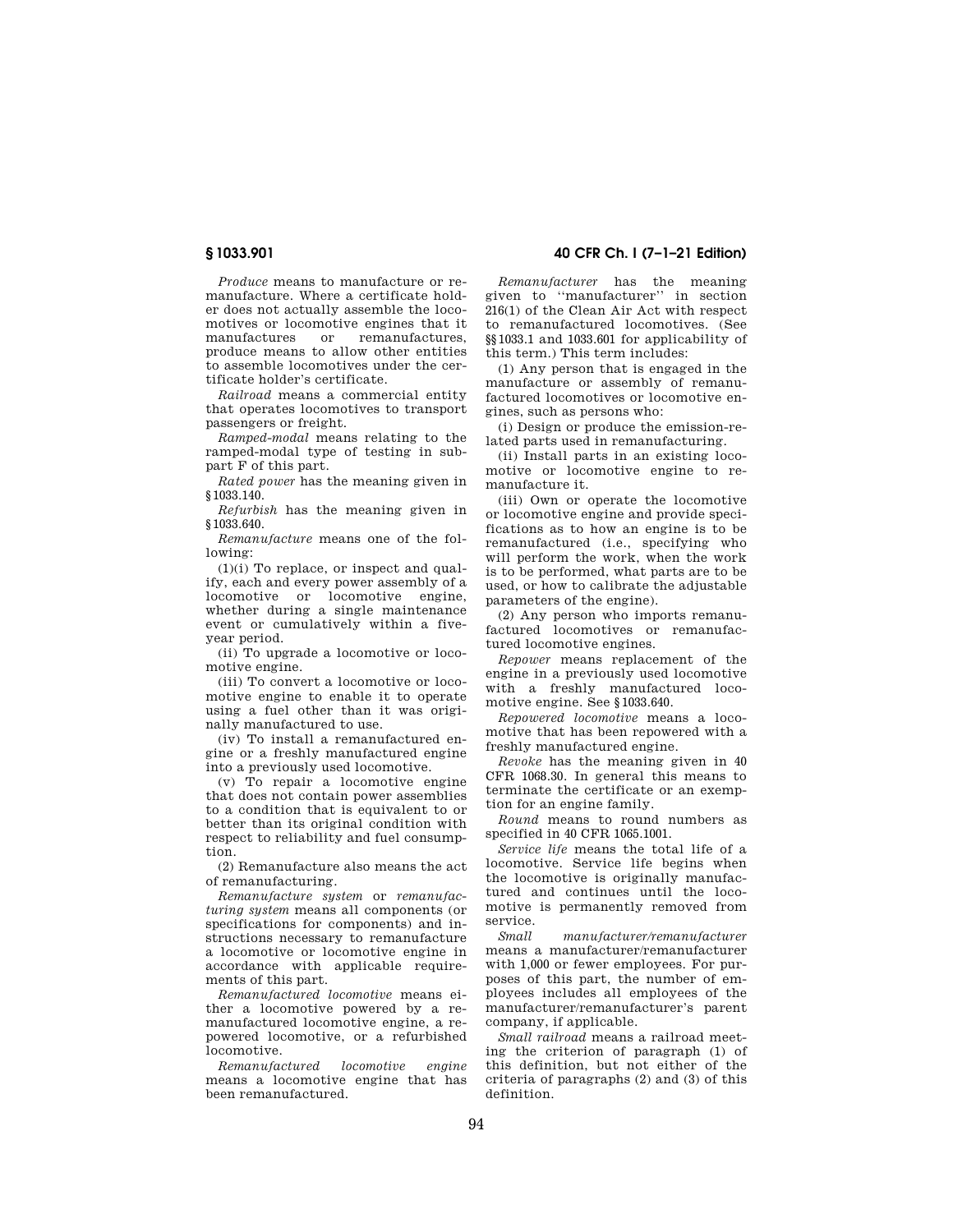(1) To be considered a small railroad, a railroad must qualify as a small business under the Small Business Administration's regulations in 13 CFR part 121.

(2) Class I and Class II railroads (and their subsidiaries) are not small railroads.

(3) Intercity passenger and commuter railroads are excluded from this definition of small railroad. Note that this paragraph (3) does not exclude tourist railroads.

*Specified adjustable range* means the range of allowable settings for an adjustable component specified by a certificate of conformity.

*Specified by a certificate of conformity*  or *specified in a certificate of conformity*  means stated or otherwise specified in a certificate of conformity or an approved application for certification.

*Sulfur-sensitive technology* means an emission control technology that would experience a significant drop in emission control performance or emission-system durability when a locomotive is operated on low-sulfur diesel fuel with a sulfur concentration of 300 to 500 ppm as compared to when it is operated on ultra low-sulfur diesel fuel (*i.e.,* fuel with a sulfur concentration less than 15 ppm). Exhaust gas recirculation is not a sulfur-sensitive technology.

*Suspend* has the meaning given in 40 CFR 1068.30. In general this means to temporarily discontinue the certificate or an exemption for an engine family.

*Switch locomotive* means a locomotive that is powered by an engine with a maximum rated power (or a combination of engines having a total rated power) of 2300 hp or less. Include auxiliary engines in your calculation of total power if the engines are permanently installed on the locomotive and can be operated while the main propulsion engine is operating. Do not count the power of auxiliary engines that operate only to reduce idling time of the propulsion engine.

*Test locomotive* means a locomotive or engine in a test sample.

*Test sample* means the collection of locomotives or engines selected from the population of an engine family for emission testing. This may include

testing for certification, productionline testing, or in-use testing.

*Tier 0* or *Tier 0 +* means relating to the Tier 0 emission standards, as shown in §1033.101.

*Tier 1* or *Tier 1 +* means relating to the Tier 1 emission standards, as shown in §1033.101.

*Tier 2* or *Tier 2 +* means relating to the Tier 2 emission standards, as shown in §1033.101.

*Tier 3* means relating to the Tier 3 emission standards, as shown in §1033.101.

*Tier 4* means relating to the Tier 4 emission standards, as shown in §1033.101.

*Total hydrocarbon* has the meaning given in 40 CFR 1065.1001. This generally means the combined mass of organic compounds measured by the specified procedure for measuring total hydrocarbon, expressed as a hydrocarbon with an atomic hydrogen-tocarbon ratio of 1.85:1.

*Total hydrocarbon equivalent* has the meaning given in 40 CFR 1065.1001. This generally means the sum of the carbon mass contributions of non-oxygenated hydrocarbon, alcohols and aldehydes, or other organic compounds that are measured separately as contained in a gas sample, expressed as exhaust hydrocarbon from petroleum-fueled locomotives. The atomic hydrogen-to-carbon ratio of the equivalent hydro $carbon$  is  $1.85:1$ .

*Ultimate purchaser* means the first person who in good faith purchases a new locomotive for purposes other than resale.

*Ultra low-sulfur diesel fuel* means one of the following:

(1) For in-use fuels, *ultra low-sulfur diesel fuel* means a diesel fuel marketed as ultra low-sulfur diesel fuel having a maximum sulfur concentration of 15 parts per million.

(2) For testing, *ultra low-sulfur diesel fuel* has the meaning given in 40 CFR part 1065.

*Upcoming model year* means for an engine family the model year after the one currently in production.

*Upgrade* means one of the following types of remanufacturing.

(1) Repowering a locomotive that was originally manufactured prior to January 1, 1973.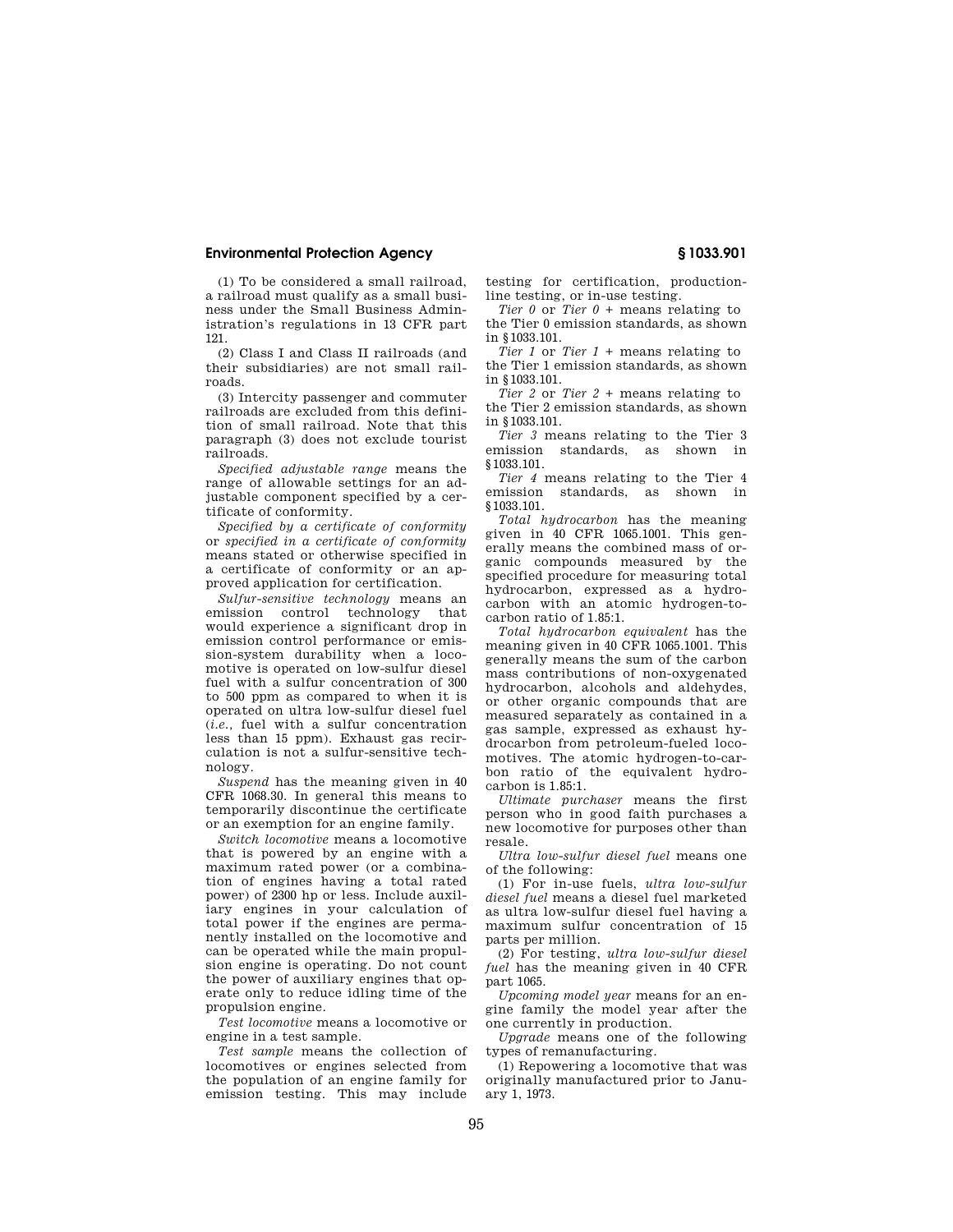(2) Refurbishing a locomotive that was originally manufactured prior to January 1, 1973 in a manner that is not freshly manufacturing.

(3) Modifying a locomotive that was originally manufactured prior to January 1, 1973 (or a locomotive that was originally manufactured on or after January 1, 1973, and that is not subject to the emission standards of this part), such that it is intended to comply with the Tier 0 standards. See §1033.615.

*Useful life* means the period during which the locomotive engine is designed to properly function in terms of reliability and fuel consumption, without being remanufactured, specified as work output or miles. It is the period during which a locomotive is required to comply with all applicable emission standards. *See* §1033.101(g).

*Void* has the meaning given in 40 CFR 1068.30. In general this means to invalidate a certificate or an exemption both retroactively and prospectively.

*Volatile fuel* means a volatile liquid fuel or any fuel that is a gas at atmospheric pressure. Gasoline, natural gas, and LPG are volatile fuels.

*Volatile liquid fuel* means any liquid fuel other than diesel or biodiesel that is a liquid at atmospheric pressure and has a Reid Vapor Pressure higher than 2.0 pounds per square inch.

*We (us, our)* means the Administrator of the Environmental Protection Agency and any authorized representatives.

[73 FR 37197, June 30, 2008, as amended at 73 FR 59191, Oct. 8, 2008; 75 FR 22987, Apr. 30, 2010; 81 FR 74010, Oct. 25, 2016]

EFFECTIVE DATE NOTE: At 86 FR 34376, June 29, 2021, §1033.901 was amended, effective July 29, 2021.

### **§ 1033.905 Symbols, acronyms, and abbreviations.**

The following symbols, acronyms, and abbreviations apply to this part:

ABT averaging, banking, and trading.

AECD auxiliary emission control device.

AESS automatic engine stop/start

AF adjustment factor (*see* §1033.530). CFR Code of Federal Regulations.

CH<sup>4</sup> methane.

CO carbon monoxide.

CO<sup>2</sup> carbon dioxide.

EPA Environmental Protection Agency.

FEL Family Emission Limit.

g/bhp-hr grams per brake horsepower-hour. HC hydrocarbon.

# **§ 1033.905 40 CFR Ch. I (7–1–21 Edition)**

hp horsepower.

LPG liquefied petroleum gas.

LSD low sulfur diesel.

MW megawatt.

N2O nitrous oxide.

NIST National Institute of Standards and Technology.

NMHC nonmethane hydrocarbons.

 $NO<sub>x</sub>$  oxides of nitrogen.

PM particulate matter.<br>rpm revolutions per mi

revolutions per minute.

SAE Society of Automotive Engineers.<br>SCR selective catalytic reduction.

selective catalytic reduction.

SEA Selective Enforcement Audit.

THC total hydrocarbon.

THCE total hydrocarbon equivalent.

UL useful life. ULSD ultra low sulfur diesel.

U.S. United States.

U.S.C. United States Code.

[73 FR 37197, June 30, 2008, as amended at 74 FR 56508, Oct. 30, 2008; 75 FR 22987, Apr. 30, 2010]

#### **§ 1033.915 Confidential information.**

The provisions of 40 CFR 1068.10 apply for information you consider confidential.

[81 FR 74010, Oct. 25, 2016]

#### **§ 1033.920 How to request a hearing.**

(a) You may request a hearing under certain circumstances, as described elsewhere in this part. To do this, you must file a written request, including a description of your objection and any supporting data, within 30 days after we make a decision.

(b) For a hearing you request under the provisions of this part, we will approve your request if we find that your request raises a substantial factual issue.

(c) If we agree to hold a hearing, we will use the procedures specified in 40 CFR part 1068, subpart G.

## **§ 1033.925 Reporting and recordkeeping requirements.**

(a) This part includes various requirements to submit and record data or other information. Unless we specify otherwise, store required records in any format and on any media and keep them readily available for eight years after you send an associated application for certification, or eight years after you generate the data if they do not support an application for certification. You are expected to keep your own copy of required records rather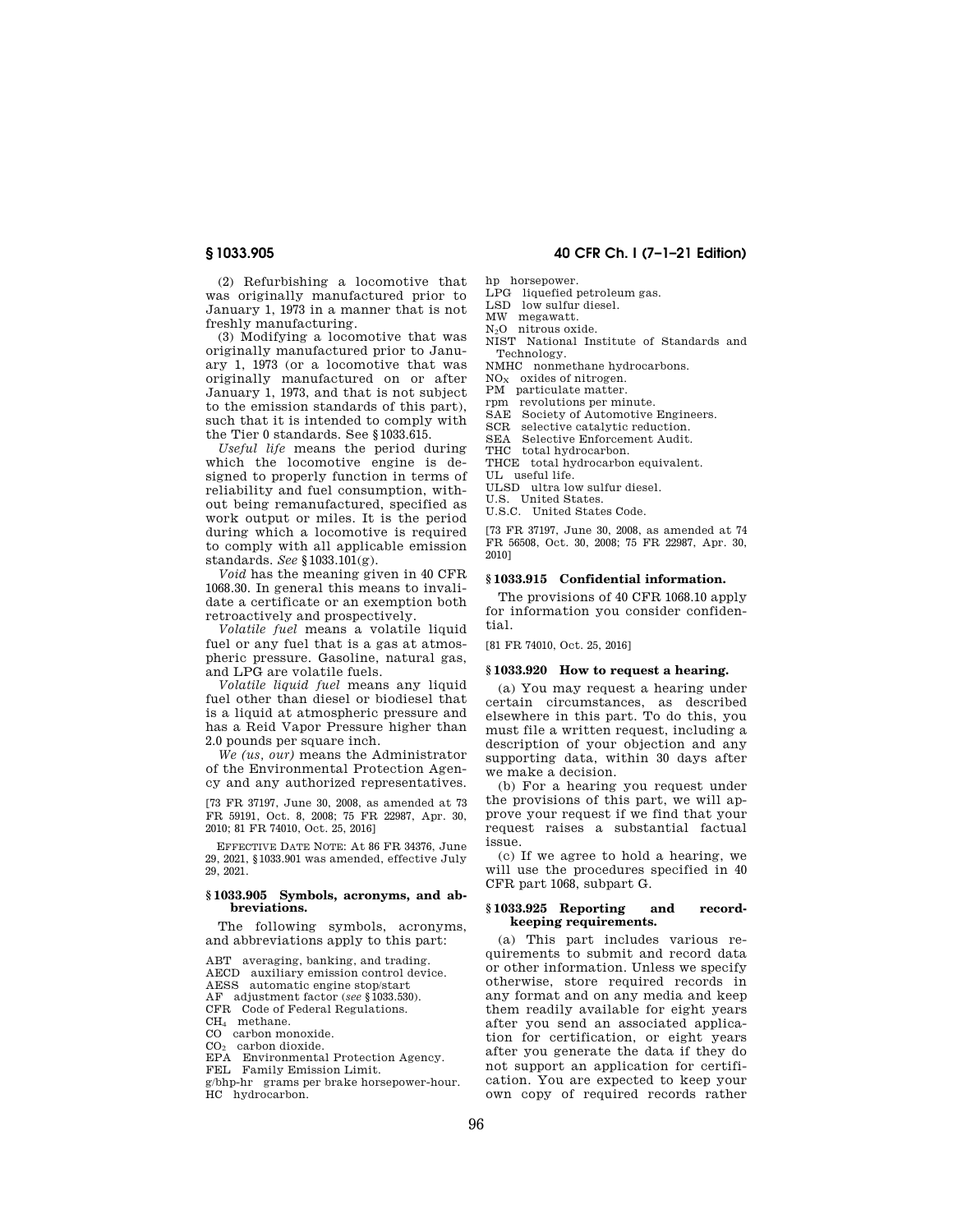than relying on someone else to keep records on your behalf. We may review these records at any time. You must promptly send us organized, written records in English if we ask for them. We may require you to submit written records in an electronic format.

(b) The regulations in §1033.255, 40 CFR 1068.25, and 40 CFR 1068.101 describe your obligation to report truthful and complete information. This includes information not related to certification. Failing to properly report information and keep the records we specify violates 40 CFR  $1068.101(a)(2)$ , which may involve civil or criminal penalties.

(c) Send all reports and requests for approval to the Designated Compliance Officer (see §1033.801).

(d) Any written information we require you to send to or receive from another company is deemed to be a required record under this section. Such records are also deemed to be submissions to EPA. We may require you to send us these records whether or not you are a certificate holder.

(e) Under the Paperwork Reduction Act (44 U.S.C. 3501 *et seq.*), the Office of Management and Budget approves the reporting and recordkeeping specified in the applicable regulations. Failing to properly report information and keep the records we specify violates 40 CFR 1068.101(a)(2), which may involve civil or criminal penalties. The following items illustrate the kind of reporting and recordkeeping we require for locomotives regulated under this part:

(1) We specify the following requirements related to locomotive certification in this part 1033:

(i) In §1033.150 we include various reporting and recordkeeping requirements related to interim provisions.

(ii) In subpart C of this part we identify a wide range of information required to certify engines.

(iii) In §1033.325 we specify certain records related to production-line testing.

(iv) In subpart G of this part we identify several reporting and recordkeeping items for making demonstrations and getting approval related to various special compliance provisions.

(v) In §§1033.725, 1033.730, and 1033.735 we specify certain records related to averaging, banking, and trading.

(vi) In subpart I of this part we specify certain records related to meeting requirements for remanufactured engines.

(2) We specify the following requirements related to testing in 40 CFR part 1065:

(i) In 40 CFR 1065.2 we give an overview of principles for reporting information.

(ii) In 40 CFR 1065.10 and 1065.12 we specify information needs for establishing various changes to published test procedures.

(iii) In 40 CFR 1065.25 we establish basic guidelines for storing test information.

(iv) In 40 CFR 1065.695 we identify the specific information and data items to record when measuring emissions.

(3) We specify the following requirements related to the general compliance provisions in 40 CFR part 1068:

(i) In 40 CFR 1068.5 we establish a process for evaluating good engineering judgment related to testing and certification.

(ii) In 40 CFR 1068.25 we describe general provisions related to sending and keeping information.

(iii) In 40 CFR 1068.27 we require manufacturers to make locomotives available for our testing or inspection if we make such a request.

(iv) In 40 CFR part 1068, subpart C, we identify several reporting and recordkeeping items for making demonstrations and getting approval related to various exemptions.

(v) In 40 CFR part 1068, subpart D, we identify several reporting and recordkeeping items for making demonstrations and getting approval related to importing locomotives and engines.

(vi) In 40 CFR 1068.450 and 1068.455 we specify certain records related to testing production-line locomotives in a selective enforcement audit.

(vii) In 40 CFR 1068.501 we specify certain records related to investigating and reporting emission-related defects.

(viii) In 40 CFR 1068.525 and 1068.530 we specify certain records related to recalling nonconforming locomotives.